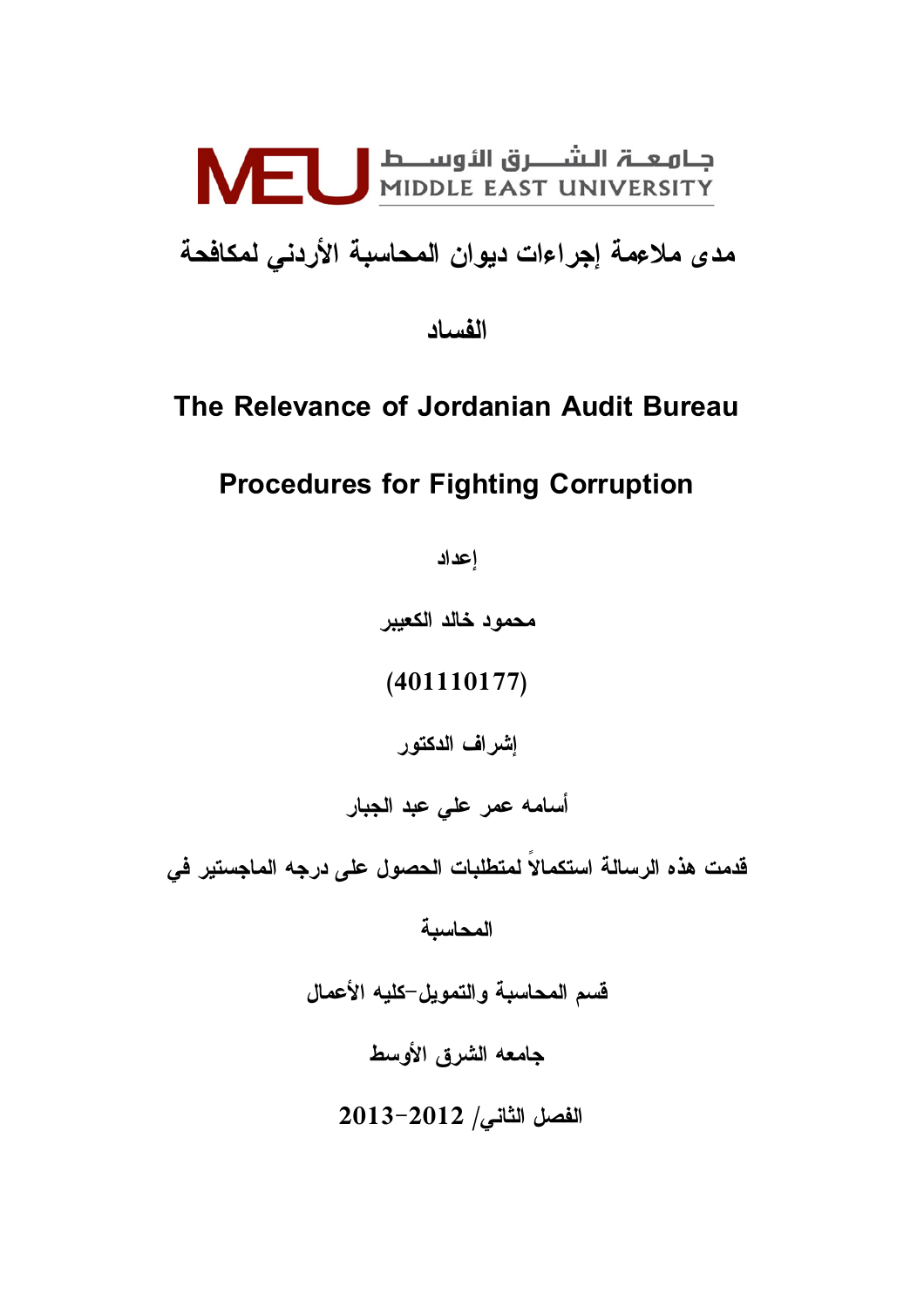### تفويض

أنا محمود خالد العيط الكعيبر أفوض جامعه الشرق الأوسط للدراسات العليا بنزويد نسخ من رسالتي ورقياً والكترونياً للمكتبات، أو المنظمات، أو الهيئات والمؤسسات المعنية بالأبحاث والدراسات العلمية عند طلبها.

- الاسم : محمود خالد العيط الكعيبر
	- $2013/5/28$  التاريخ: 28

النوفيع : حُمُ الله عَمَلَ الله عَمَلَ الله عَمَلَ الله عَمَلَ الله عَمَلَ اللَّهُ عَلَى اللَّهُ عَل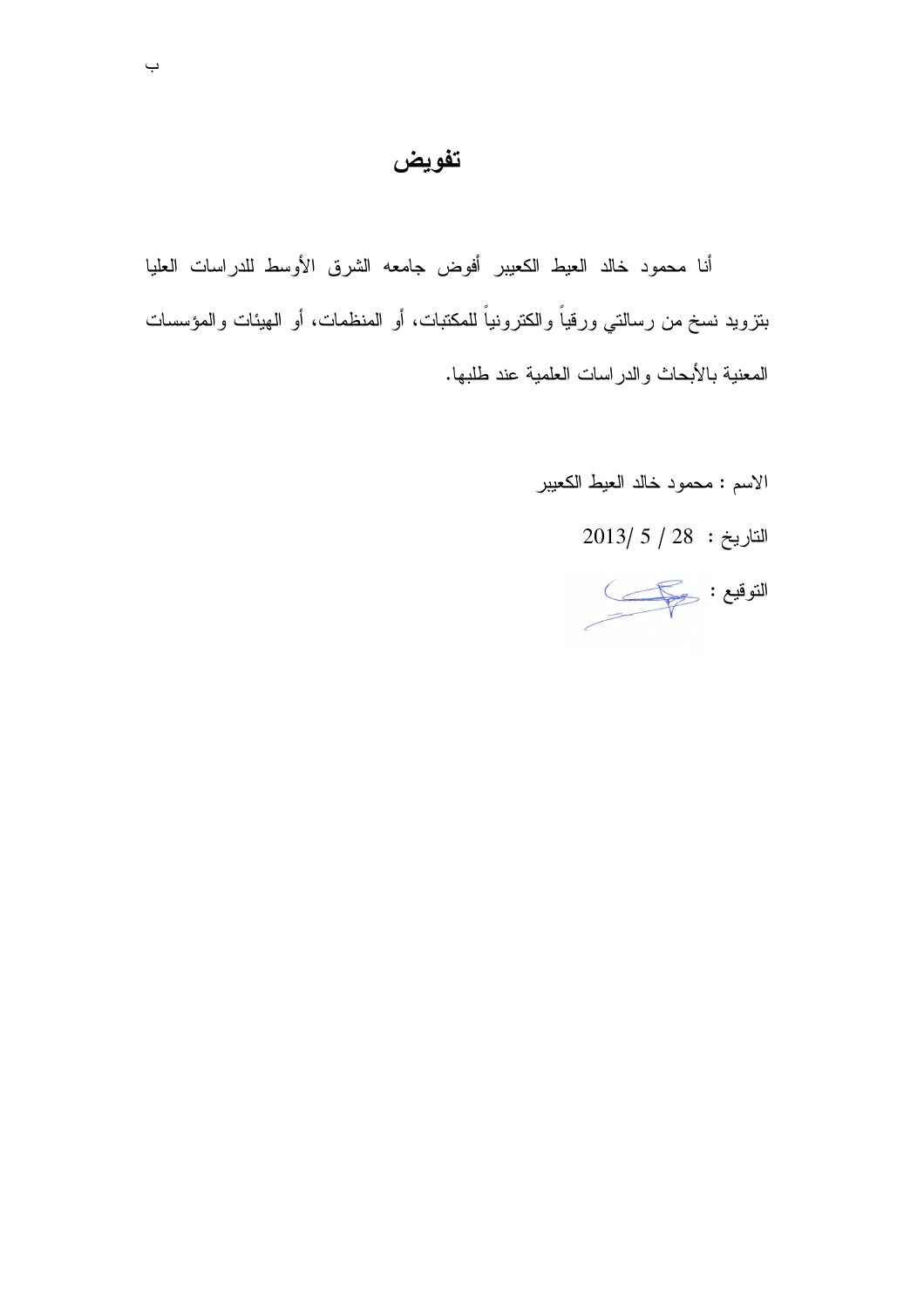## قرار لجنة المناقشة

نوفشت هذه الرسالة وعنوانها : " مدى ملائمة إجراءات ديوان المحاسبة الأردني لمكافحة الفساد " وأجيزت بتاريخ 28/ 5/ 2013

أعضاء لجنه المناقشة:

1. الدكتور أسامه عمر علي عبد الجبار مشرفا ورئيسا

التوقيع  $\widehat{\mathcal{H}}_{\omega}$ 

| معة عمان العربية <u></u> . |
|----------------------------|

- 
- 3. الدكتور نمر عبد الحميد سليحات عضوا خارجيا-جامـ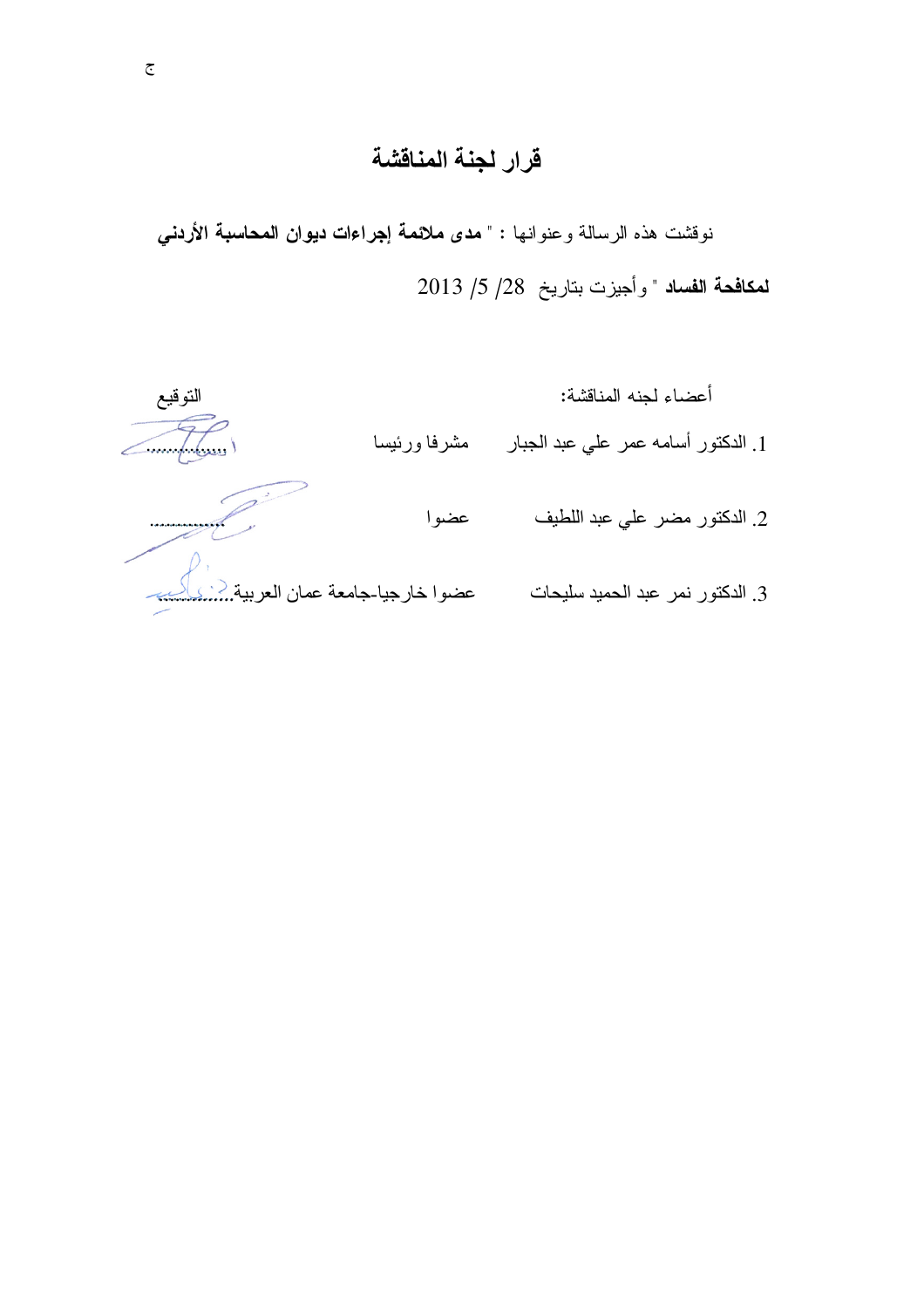### الشكر والتقدير

بعد أن من الله علي بانجاز هذه الرسالة، لا يسعني ألا أن أتقدم بخالص الشكر وعظيم الامتنان إلىي الدكتور الفاضل أسامه عمر علي عبد الجبار الذي أشرف على هذه الرسالة ولم يبخل بوقته وجهده وعلمه، حيث أن نوجيهاته وملاحظاته ونصائحه القيمة ظاهرة في أكثر من موقع في صفحات هذه الرسالة.

كما لا يسعني إلا أن أتقدم بالشكر والعرفان إلى الأساتذة الأفاضل أعضاء لجنه المناقشة الدكتور مضر على عبد اللطيف والدكتور نمر عبد الحميد سليحات على تفضلهم بالموافقة على مناقشه هذه الرسالة ليسهموا في انجازها وخروجها إلى النور.

ولا يفونني نوجيه الشكر والنقدير إلى الأساتذة الأفاضل أعضاء هيئة الندريس قسم المحاسبة في كل من جامعة الشرق الأوسط وجامعة آل البيت الذين تفضلوا بالمساهمة بتحكيم استبانة الدراسة.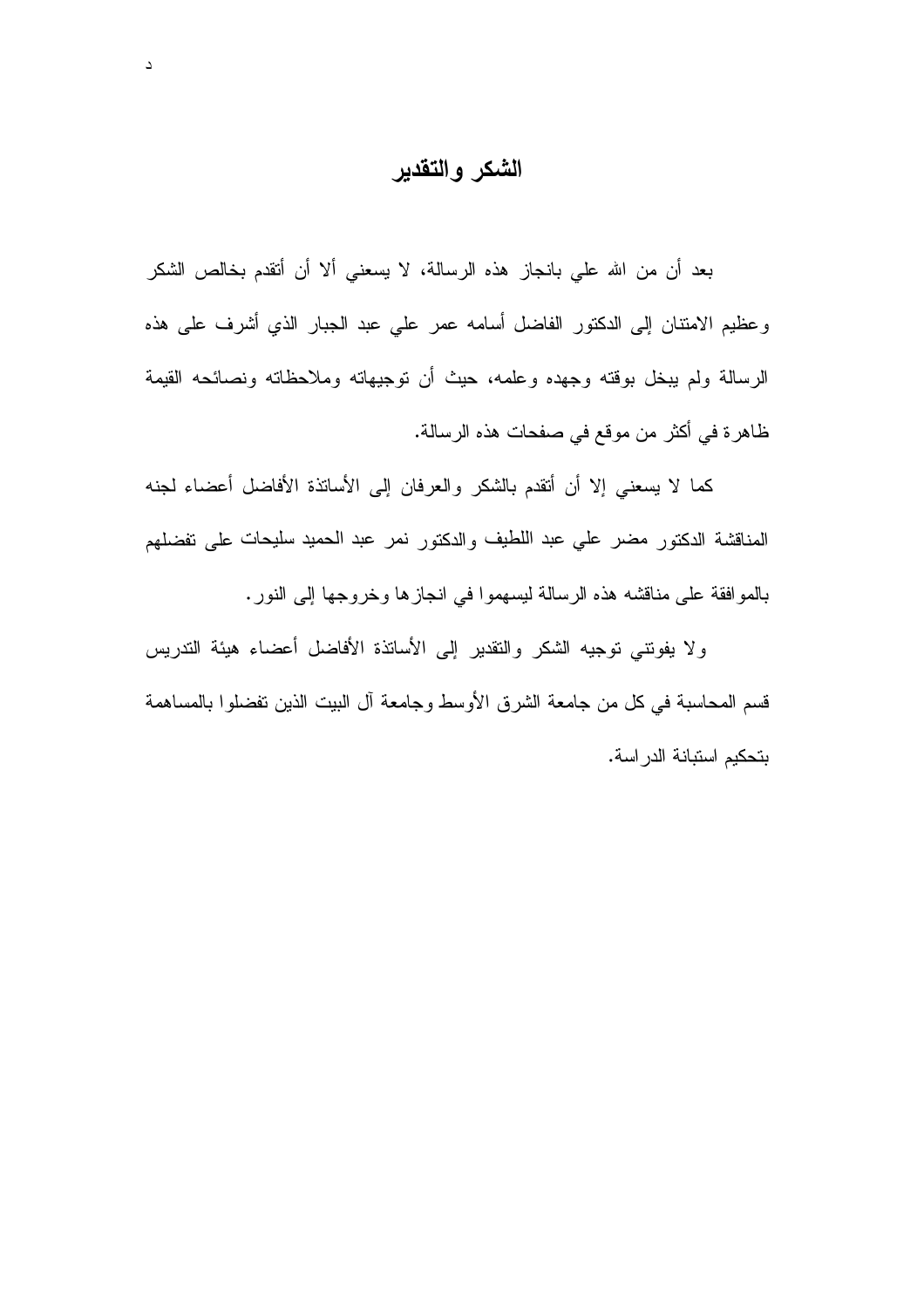### الإهداء

 $\circ$ 

اهدي هذه الرسالة إلى كل من عاش معي مراحل إعدادها: ❖ نبع العطاء الذي لا ينضب، الوالد العزيز أطال الله عمره ❖ روح الوالدة الـغالبـة النـّي لم نـغب عنـي يومـاً رحمـها الله وادخلـها فسيح جنـانـه \* شريكه العمر ورفيقة الدرب زوجتي الحبيبة لمساندتها ونحملها معي النعب والمشقة \* فلذات الكبد وأسباب استمرار الأمل إبنتي يارا وابني رعد \* الأخوة والأخوات الأشقاء لاهتمامهم الذي يفوق اهتمامي \* إلى كل الأصدقاء والزملاء على وفائهم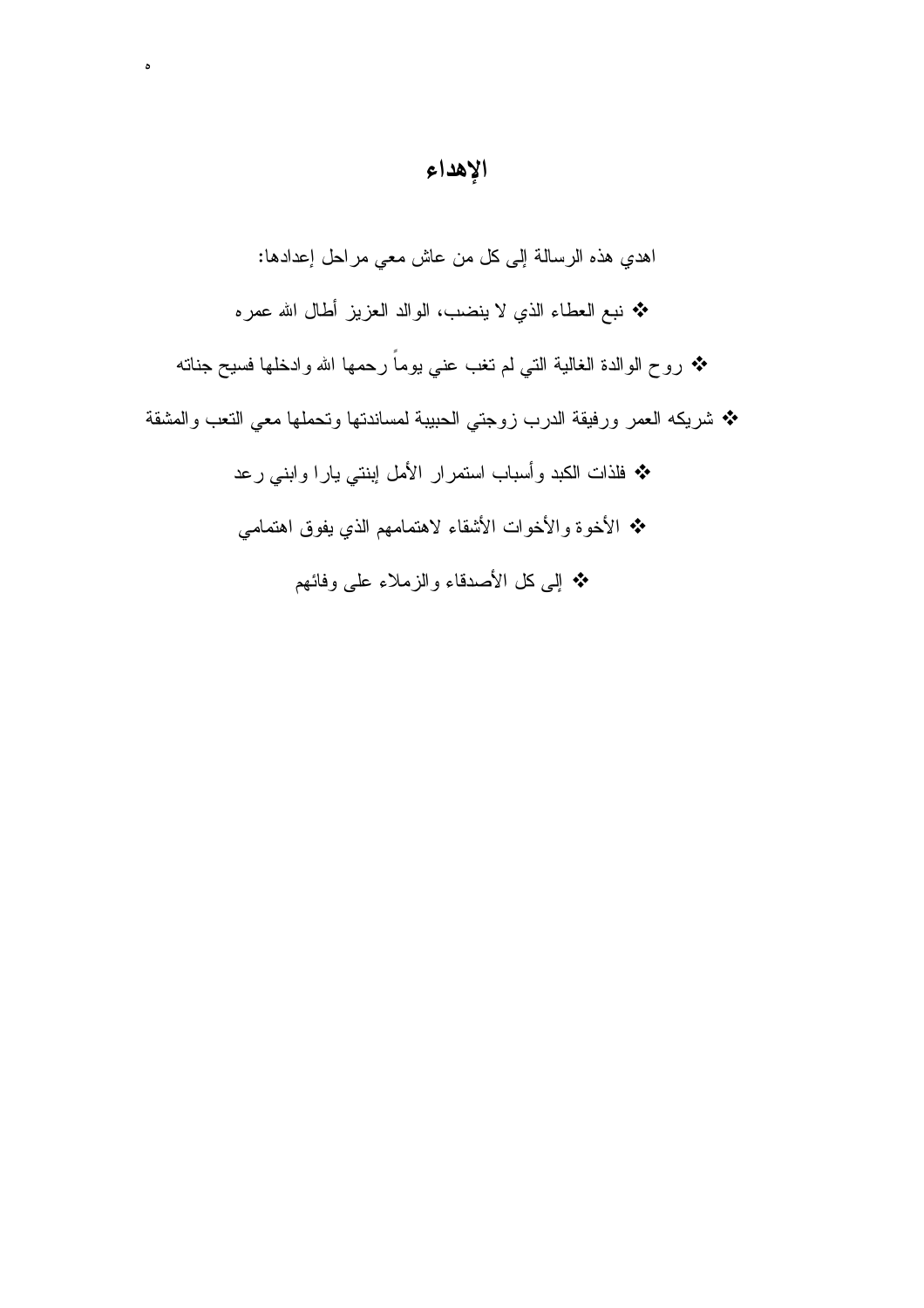فهرس المحتويات

| الصفحة                          | الموضوع                                       |
|---------------------------------|-----------------------------------------------|
| أ                               | عنوان الرسالة                                 |
| ب                               | التفويض                                       |
| ج                               | قرار لجنة المناقشة                            |
| د                               | الشكر والتقدير                                |
|                                 | الإهداء                                       |
| و                               | فهرس المحتويات                                |
| ط                               | قائمة الجداول                                 |
| ك                               | فائمة الملاحق                                 |
| ل                               | الملخص باللغة العربية                         |
| ن                               | الملخص باللغة الإنجليزية                      |
| الفصل الأول: مقدمة عامة للدراسة |                                               |
| $\overline{2}$                  | $1 - 1$ تمهيد                                 |
| $\overline{4}$                  | 2-1 مشكلة الدراسة                             |
| 5                               | 3-1 أهداف الدراسة                             |
| 5                               | 4–1 أهمية الدر اسة                            |
| 6                               | 1–5 فرضيات الدراسة                            |
| 6                               | 6-1 حدود الدراسة                              |
| 7                               | 7-1 محددات الدر اسة                           |
| 7                               | المصطلحات المفاهيمية $8-1$                    |
|                                 | الفصل الثاني: الإطار النظري والدراسات السابقة |
| 11                              | القسم الأول: الإطار النظري                    |
| 11                              | الفساد $1 - 2$                                |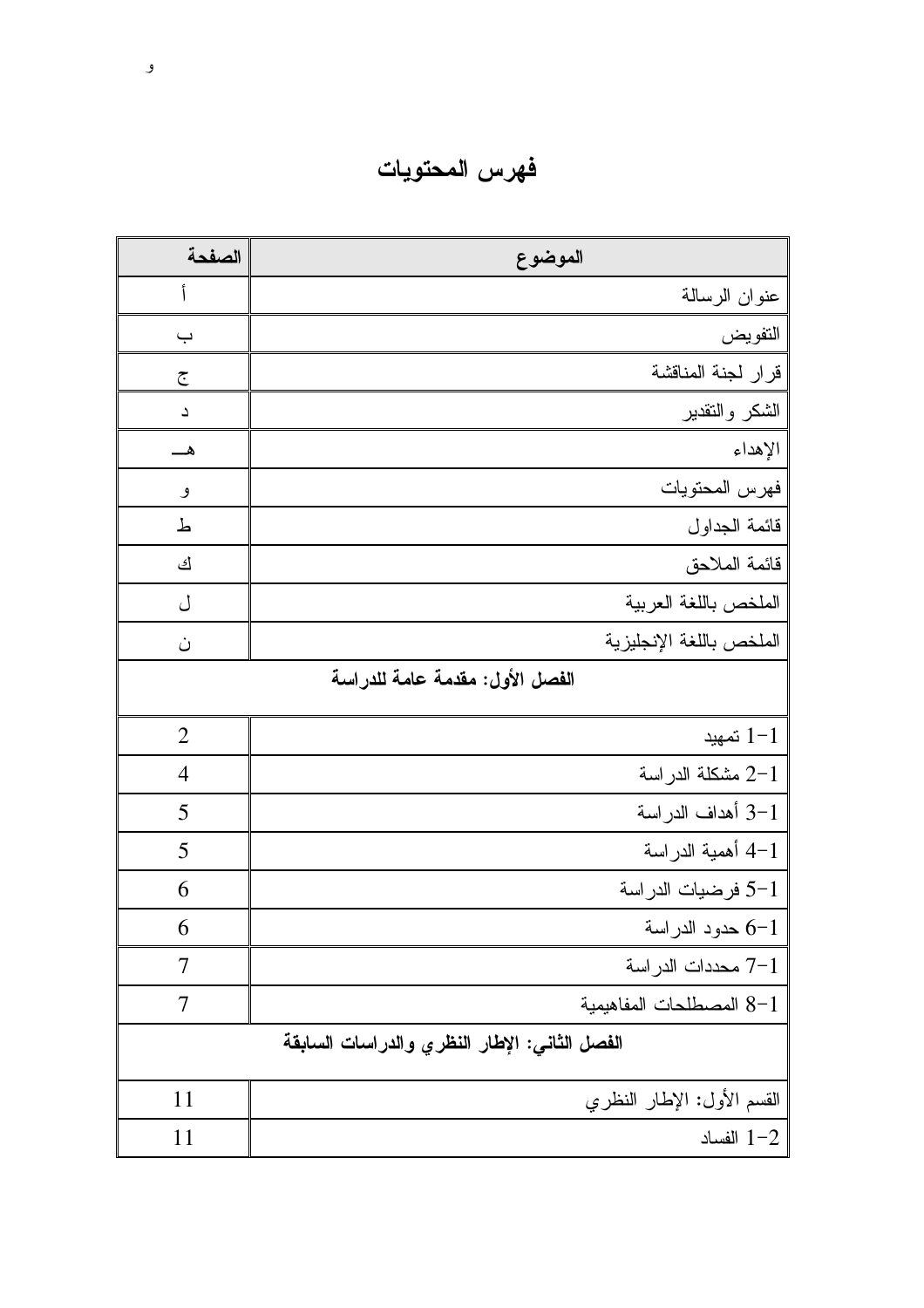| 16                                    | مكافحه الفساد $2\hbox{--}2$                             |
|---------------------------------------|---------------------------------------------------------|
| 21                                    | 2-3 إجراءات الرقابة المنبعة في الديوان                  |
| 24                                    | 1-3-2 الرقابة المالية والمحاسبية                        |
| 32                                    | 2-3-2 الرقابة الإدارية                                  |
| 34                                    | 2–3–3 رقابة الأداء                                      |
| 36                                    | 4-3-2 الرقابة القانونية                                 |
| 39                                    | 4–2 علاقة ديوان المحاسبة بمكافحة الفساد في القطاع العام |
| 43                                    | القسم الثاني: الدراسات السابقة                          |
| 43                                    | أولا: الدراسات العربية والأجنبية                        |
| 51                                    | ثانيا: ما يميز هذه الدراسة عن الدراسات السابقة          |
|                                       | الفصل الثالث: منهجية الدراسة (الطريقة والإجراءات)       |
| 55                                    | 1–3 منهجية الدراسة                                      |
| 55                                    | 2-3 مجتمع الدراسة                                       |
| 55                                    | 3-3 عينة الدراسة                                        |
| 56                                    | 4-3 أداه الدراسة                                        |
| 57                                    | 3–5 صدق الأداة                                          |
| 58                                    | ∂−6 ثبات الأداة                                         |
| 59                                    | 7-3 متغيرات الدراسة                                     |
| 59                                    | 8-3 المعالجة الإحصائية                                  |
| 60                                    | 9-3 إجراءات الدراسة                                     |
| الفصل الرابع: نتائج الدراسة الميدانية |                                                         |
| 63                                    | 1-4 خصائص عينة الدراسة                                  |
| 67                                    | 2-4 الإحصاء الوصفي لإجابات أسئلة الدراسة                |
| 70                                    | 1-2-4 المجال الأول: إجراءات الرقابة المالية والمحاسبية  |
| 73                                    | 2-2-4 المجال الثاني: إجراءات الرقابة الإدارية           |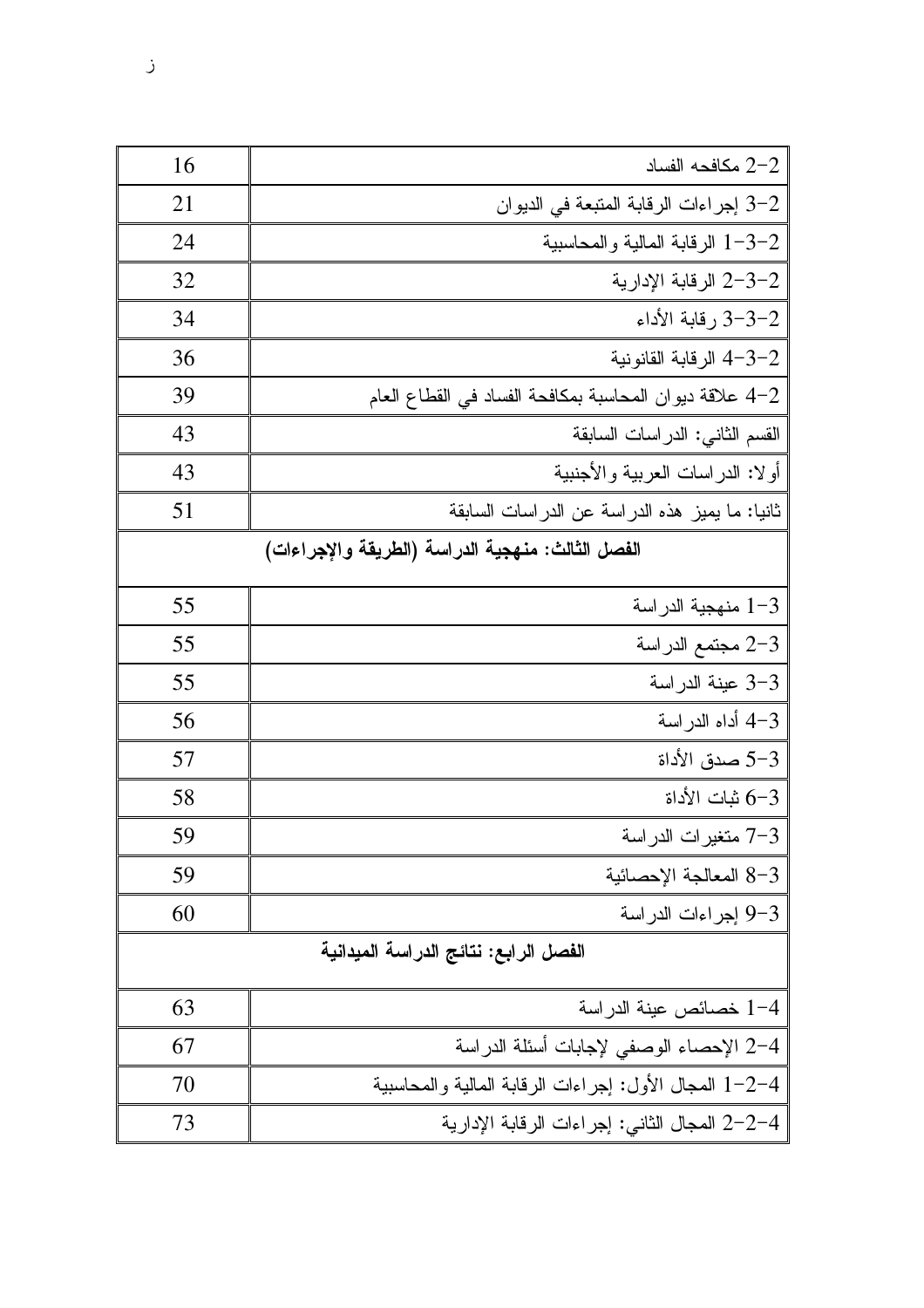| 77                                     | 3–2–4 المجال الثالث: إجراءات رقابة الأداء      |
|----------------------------------------|------------------------------------------------|
| 81                                     | 4-2-4 المجال الرابع: إجراءات الرقابة القانونية |
| 85                                     | 4–3 اختبار الفرضيات                            |
| 85                                     | 1–3–4 اختبار الفرضية الأولى                    |
| 86                                     | 4–3–2 اختبار الفرضية الثانية                   |
| 87                                     | 4–3–3 اختبار الفرضية الثالثة                   |
| 88                                     | 4-3-4 اختبار الفرضية الرابعة                   |
| الفصل الخامس: منافشة النتائج والتوصيات |                                                |
| 92                                     | النتائج $1-5$                                  |
| 98                                     | 2-5 التوصيات                                   |
|                                        | المراجع والملاحق                               |
| 100                                    | قائمة المراجع باللغة العربية                   |
| 104                                    | فائمة المراجع باللغة الانجليزية                |
| 105                                    | قائمة المراجع الإلكترونية                      |
| 107                                    | ملحق رقم (1) استبانة الدراسة                   |
| 112                                    | ملحق رقم (2) أسماء محكمي استبانة الدراسة       |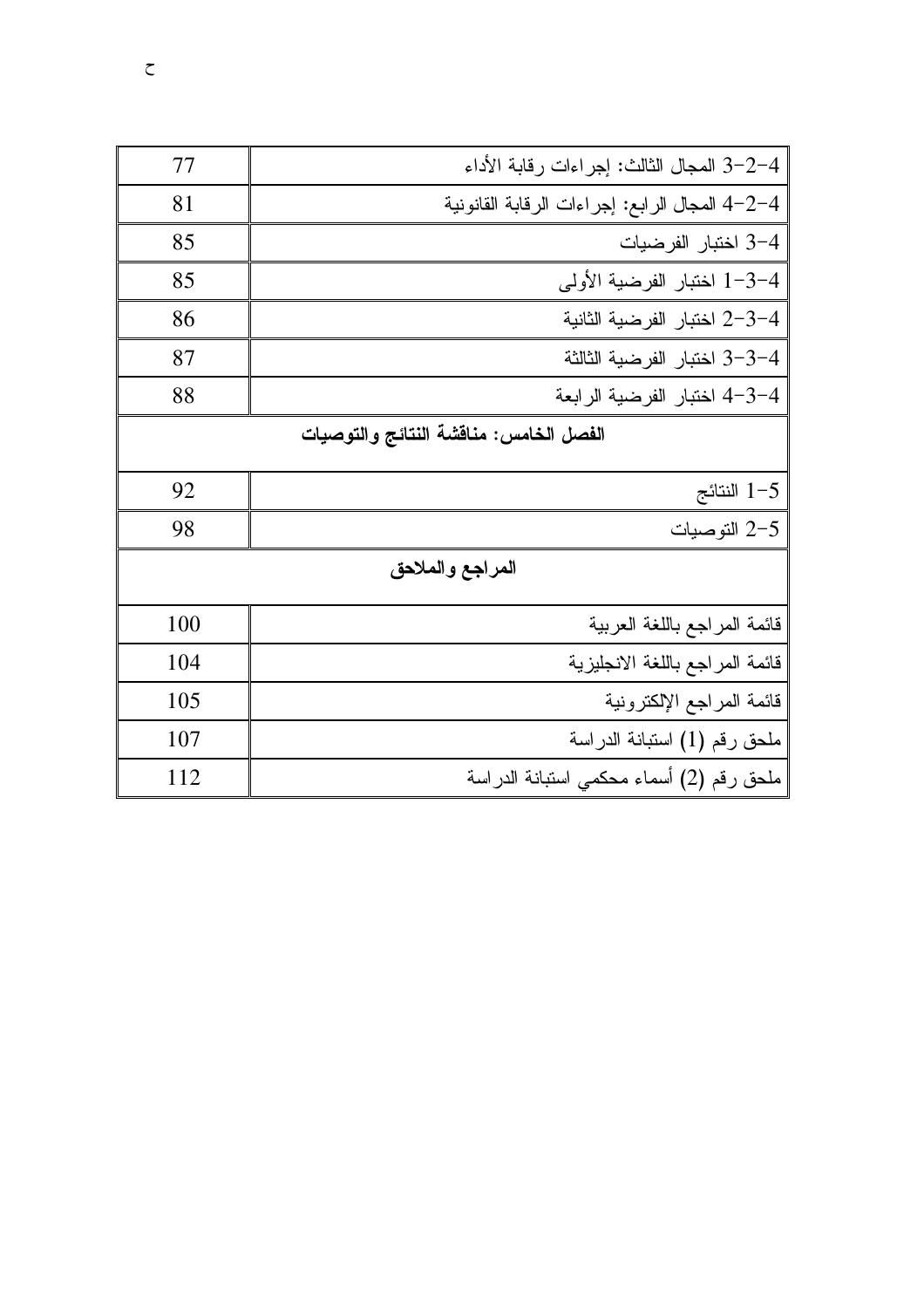# قائمة الجداول

| الصفحة | عنوان الجدول                                                       | رقم      |
|--------|--------------------------------------------------------------------|----------|
|        |                                                                    | الجدول   |
| 51     | الفرق بين الدراسات السابقة والدراسة الحالية                        | $1 - 2$  |
| 56     | عينة الدراسة ودرجة الاستجابة الفعلية                               | $1 - 3$  |
| 57     | قياس متغيرات الدراسة من خلال فقرات الاستبانة                       | $2 - 3$  |
| 58     | اختبار ثبات أداة الدر اسة                                          | $3 - 3$  |
| 63     | نوزيع عينة الدراسة حسب المؤهل العلمى                               | $1 - 4$  |
| 64     | نوزيع عينة الدراسة حسب التخصص الأكاديمي                            | $2 - 4$  |
| 65     | نوزيع عينة الدراسة حسب سنوات الخبرة                                | $3 - 4$  |
| 66     | نوزيع عينة الدراسة حسب المسمى الوظيفي                              | $4 - 4$  |
| 67     | مسنوى إجابات فقرات الاستبانة حسب مقياس ليكرت الخماسى               | $5 - 4$  |
| 68     | المنوسطات الحسابية والانحرافات المعيارية لمجالات إجراءات ندقيق     | $6 - 4$  |
|        | ديوان المحاسبة                                                     |          |
| 70     | الإحصاء الوصفى لأراء عينة الدراسة لمجال الرقابة المالية والمحاسبية | $7 - 4$  |
| 73     | الإحصاء الوصفى لأراء عينة الدراسة لمجال الرقابة الإدارية           | $8 - 4$  |
| 78     | الإحصاء الوصفى لأراء عينة الدراسة لمجال رقابة الأداء               | $9 - 4$  |
| 82     | الإحصاء الوصفى لأراء عينة الدراسة لمجال الرقابة القانونية          | $10 - 4$ |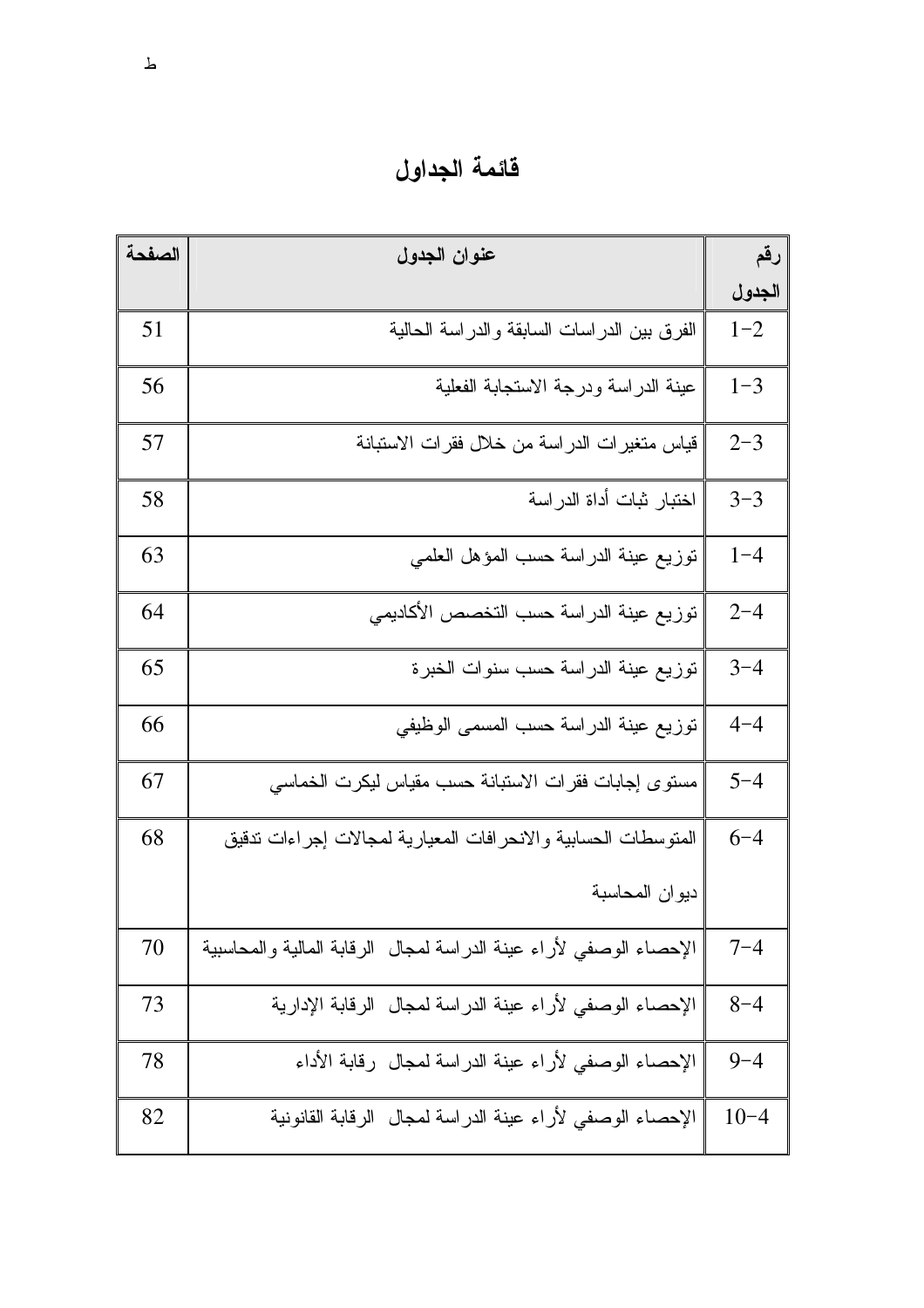| 86 | اختبار (T-Test ) للفرضية الأولى إجراءات الرقابة المالية والمحاسبية | $11 - 4$ |
|----|--------------------------------------------------------------------|----------|
| 87 | اختبار (T−Test ) للفرضية الثانية إجراءات الرقابة الإدارية          | $12 - 4$ |
| 88 | اختبار (T−Test ) للفرضية الثالثة إجراءات رقابة الأداء              | $13 - 4$ |
| 89 | اختبار (T-Test ) للفرضية الرابعة إجراءات الرقابة القانونية         | $14 - 4$ |
| 90 | اختبار (T-Test ) لإجراءات ديوان المحاسبة                           | $15 - 4$ |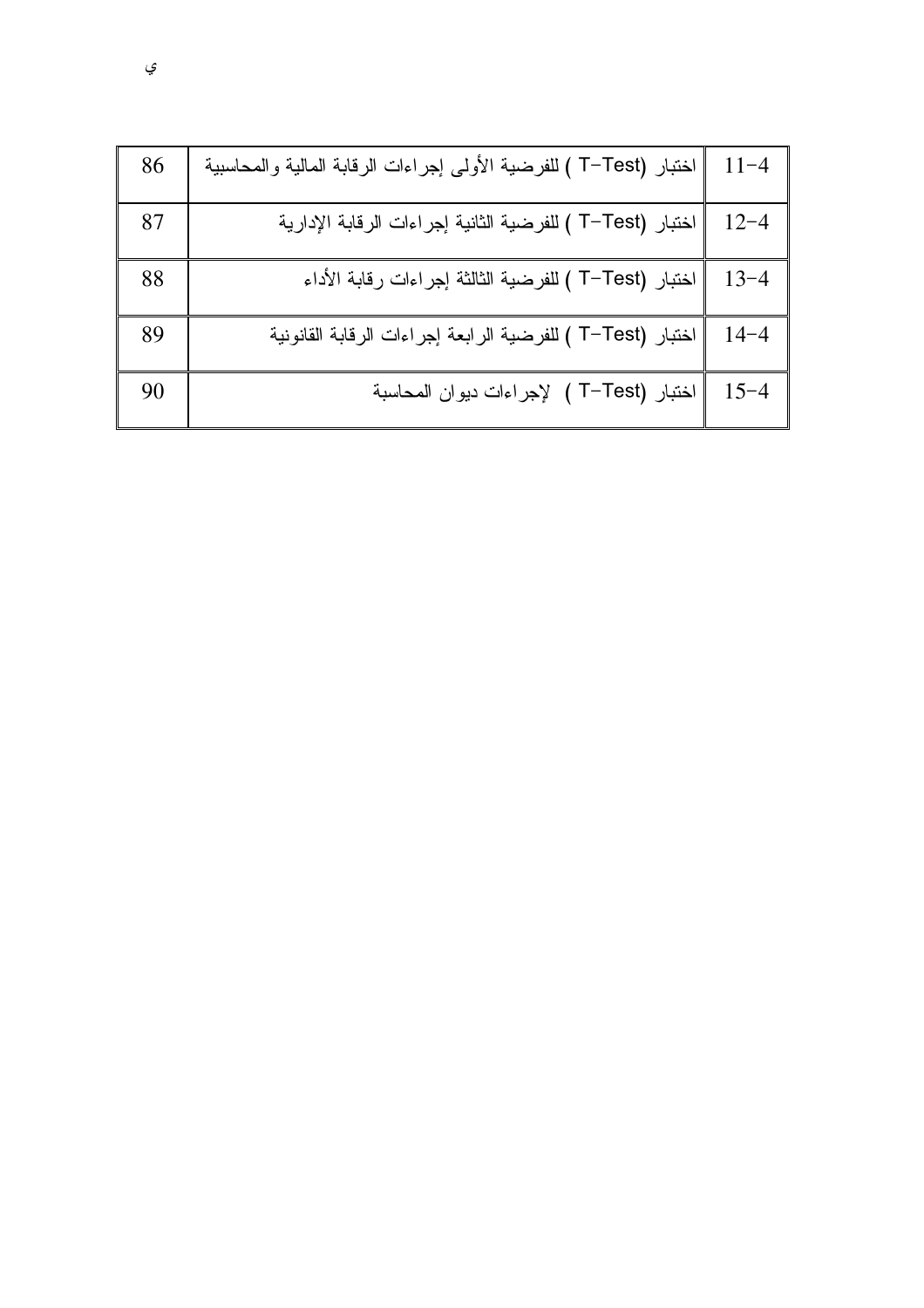| فائمة الملاحق |  |
|---------------|--|
|---------------|--|

| الصفحة | عنوان الملحق                | رقم الملحق |
|--------|-----------------------------|------------|
| 107    | استبانة الدراسة             |            |
| 112    | أسماء محكمي استبانة الدراسة |            |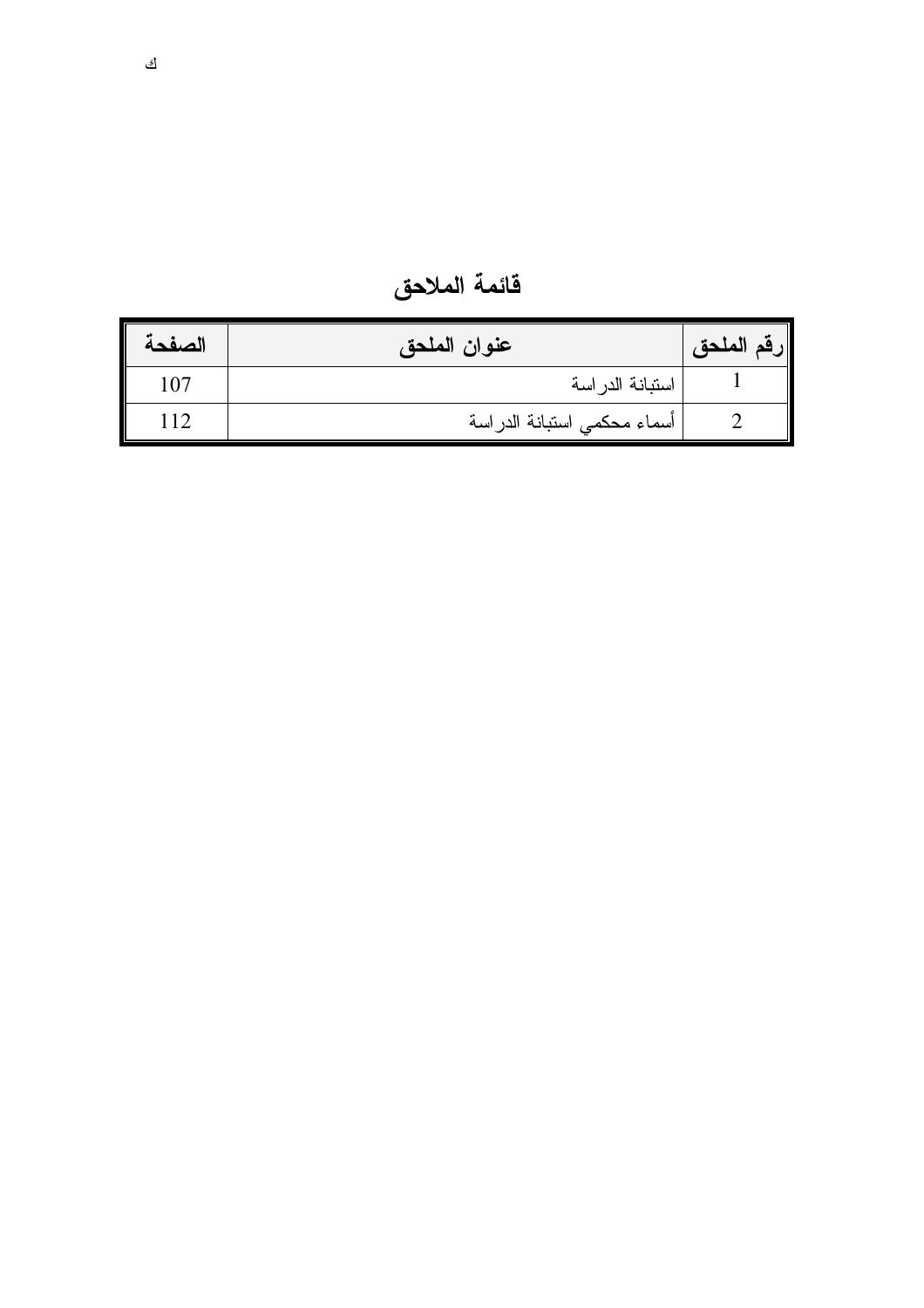مدى ملاءمة إجراءات ديوان المحاسبة الأردني لمكافحة الفساد إعداد: محمود خالد الكعيبر أشر اف: الدكتور أسامه عمر عبد الجبار

الملخص

هدفت الدراسة إلى التعرف على مدى ملاءمة إجراءات ديوان المحاسبة الأردني لمكافحة الفساد، من وجهة نظر المدفقين العاملين في ديوان المحاسبة. ولتحقيق هذا الهدف تم بنــــاء ونطوير استبانه وزعت على عينة عشوائية من مجتمع الدراسة المنكـــون مـــن المــــدققين العاملين في ديوان المحاسبة الأردنبي وعددهم(389) مدققا، وقد تم توزيع (130) استبانه، والمسترد منها (109) استبانة صالحة للتحليل الإحصائي نمثل ما نسبته (83.84%) مــن عبنة الدر اسة.

وتوصلت الدراسة إلى أن إجراءات التدقيق التي يتبعها ديوان المحاسبة في أنواع رقابتـــه على القطاع العام (الرفابة المالية والمحاسبية، والرفابة الإدارية، ورفابة الأداء، والرفابـــة القانونية) ملاءمة إلى حد ما لمكافحة الفساد، و إن كان هناك ضعف فسى نتفيــذ بعــض الإجراءات.

وعلى ضوء النتائج قدمت الدراسة عددا من التوصيات أهمها: تحديث وتطوير إجـــراءات العمل الرقابي في ديوان المحاسبة حتى نكون أكثر ملاءمة لمكافحة الفساد مع النركيز على الرقابة الإدارية ورقابة الأداء بما يكفل استخدام امثل للموارد البشرية، ونوسيع صلاحيات المدققين في ديوان المحاسبة وتفعيل دورهم ناحية المساءلة والمحاسبة بحــصولهم علـــي صلاحية الضابطة العدلية ومنحهم الحصانة، وإيلاء نقرير ديوان المحاسبة الأهمية اللازمة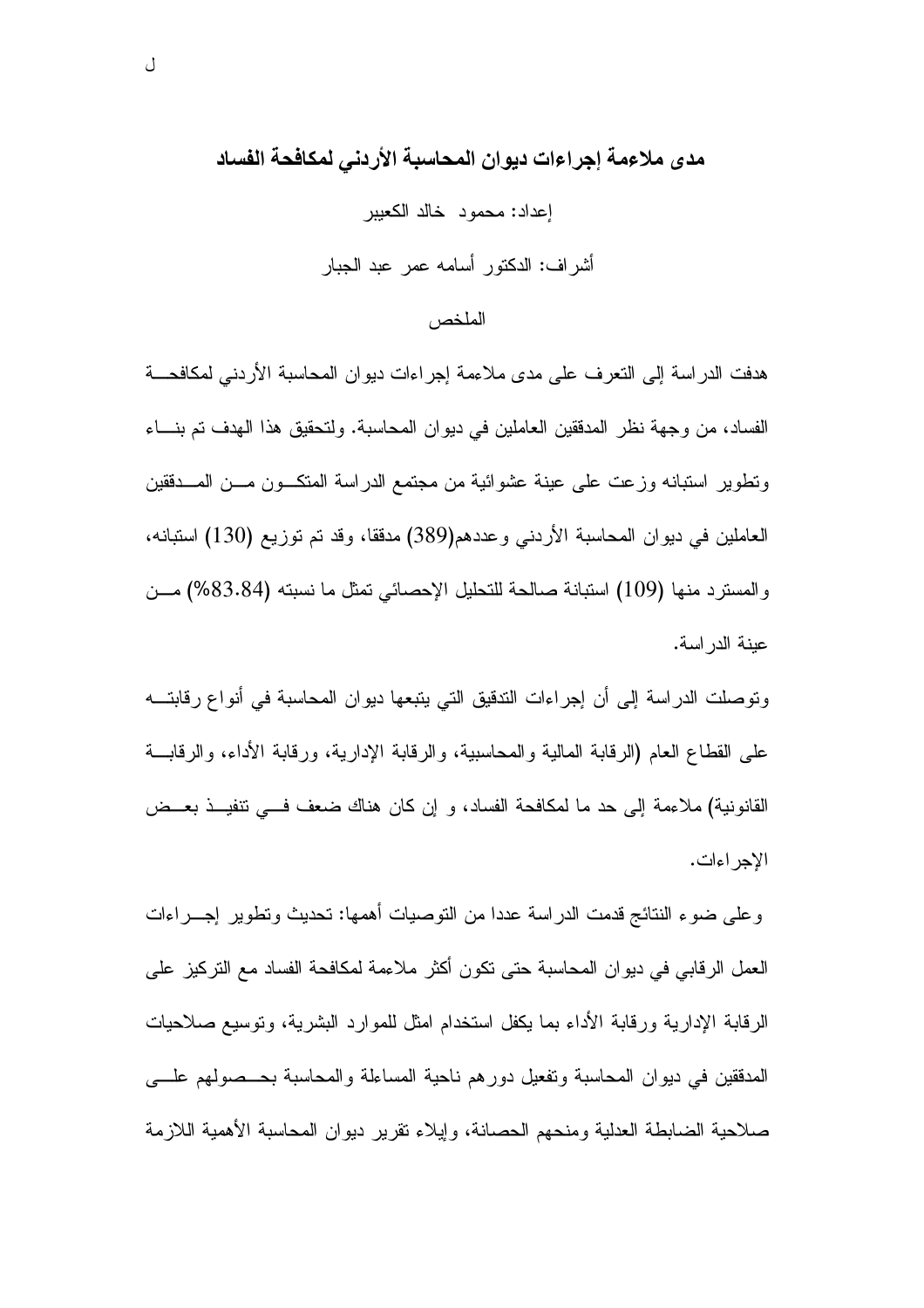والعمل على نشكيل لجنة نيابية متخصصة في مجلس النسواب لمتابعـــة النقريـــر، وســـن ونطوير النشريعات النبي نعزز من مكافحة الفساد مثل قانون من أين لك هذا؟ وإشهار الذمة المالية، وتشكيل محكمة خاصة لديوان المحاسبة.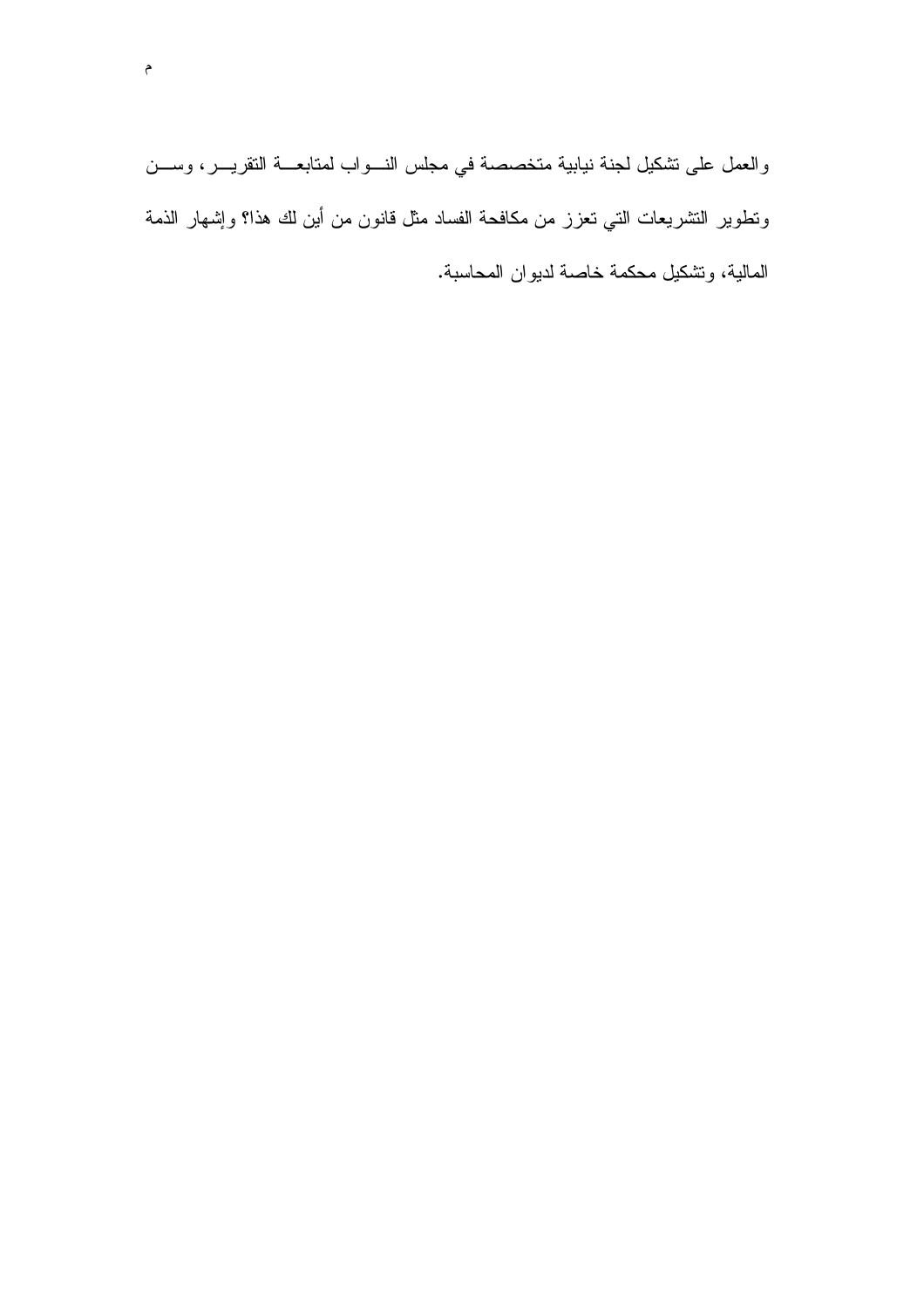# **The Relevance of Jordanian Audit Bureau Procedures for Fighting Corruption**

Prepared By: Mahmoud Khaled Alkaiber

Supervised by: Dr. Osama Omar Abdul-Jabbar

#### **Abstract**

 The study aimed to identify the extent to which the Jordanian Audit Bureau procedures are relevant for fighting corruption, from the viewpoint of auditors in the Audit Bureau. The researcher applied the analytical descriptive approach in this study.

 The study's population consisted of all the Audit Bureau working auditors (389 individuals). To achieve the objectives of this study a questionnaire was designed and developed, then distributed among a random sample of the study population which consisted of (130) auditors. (109) valid questionnaires were returned and included in the statistical analysis, making an 83.84% response rate.

 The study result was that the audit procedures followed by the Jordanian Audit Bureau are relevant to some extent for fighting corruption in the public sector in the four types of Audit Bureau controls (financial and accounting control, administrative control, performance control, and legal control).

 In the light of the results, the researcher recommended updating and developing procedures for the audit process to be more relevant for fighting corruption, focusing on administrative and performance controls in order to ensure optimal use of human resources, expanding the authorities of auditors, integrating different regulatory bodies (such as Anti-Corruption Commission and the Ombudsman Bureau) with Audit Bureau, forming a parliamentary committee to follow up on the Audit Bureau annual report, issuing and developing legislation aimed at enhancing the fight against corruption (such as a "from where did you get this?" law) , and forming a special court to the Audit Bureau cases.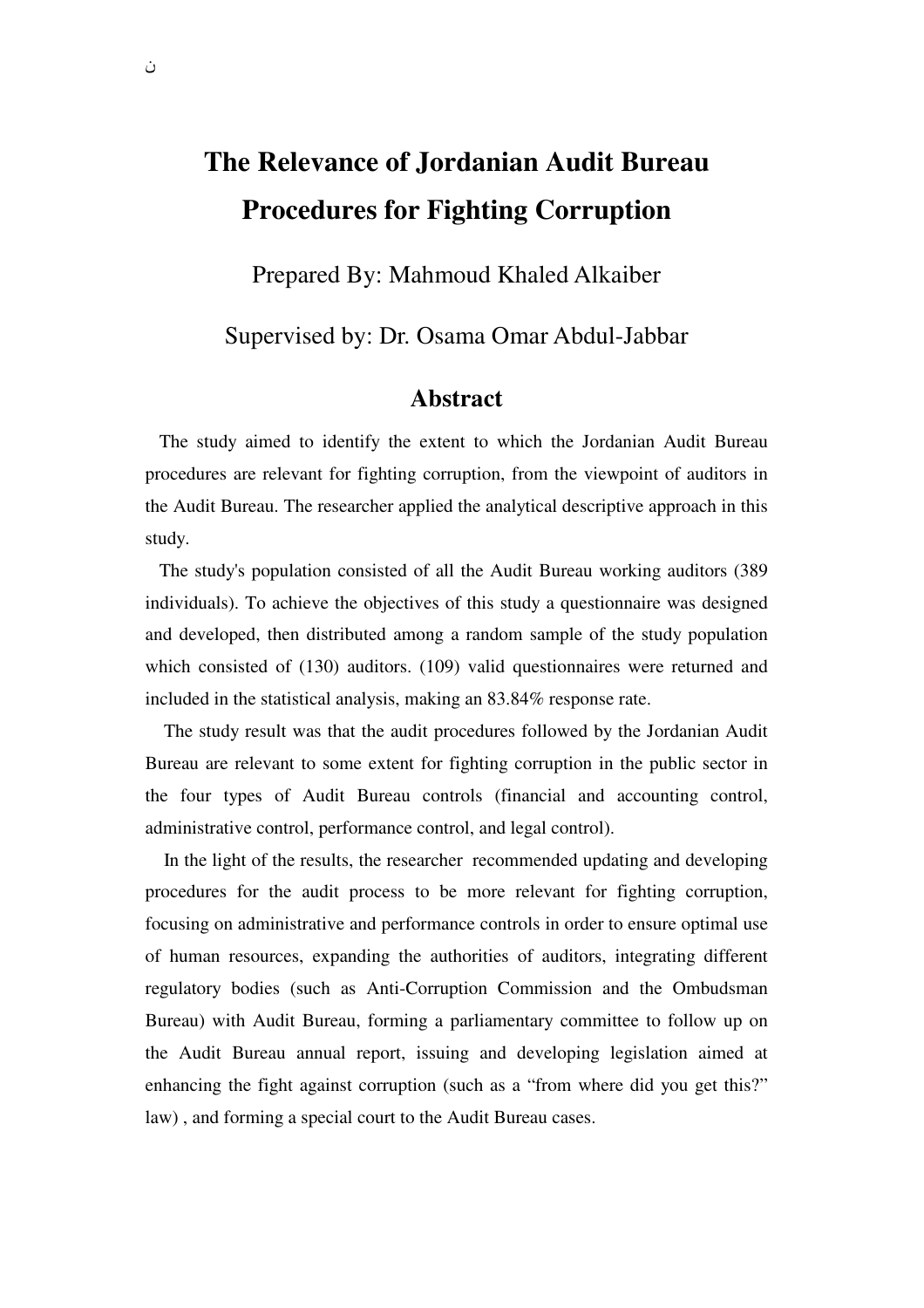# الفصل الأول

## مقدمة عامة للدراسة

- $-1 1$ . تمهيد
- 2-1. مشكلة الدراسة
- 3-1. أهداف الدراسة
- 4-1. أهمية الدراسة
- 1–5. فرضيات الدراسة
	- حدود الدراسة . $6\hbox{--}1$
- .7-1 محددات الدراسة
- 8-1. المصطلحات المفاهيمية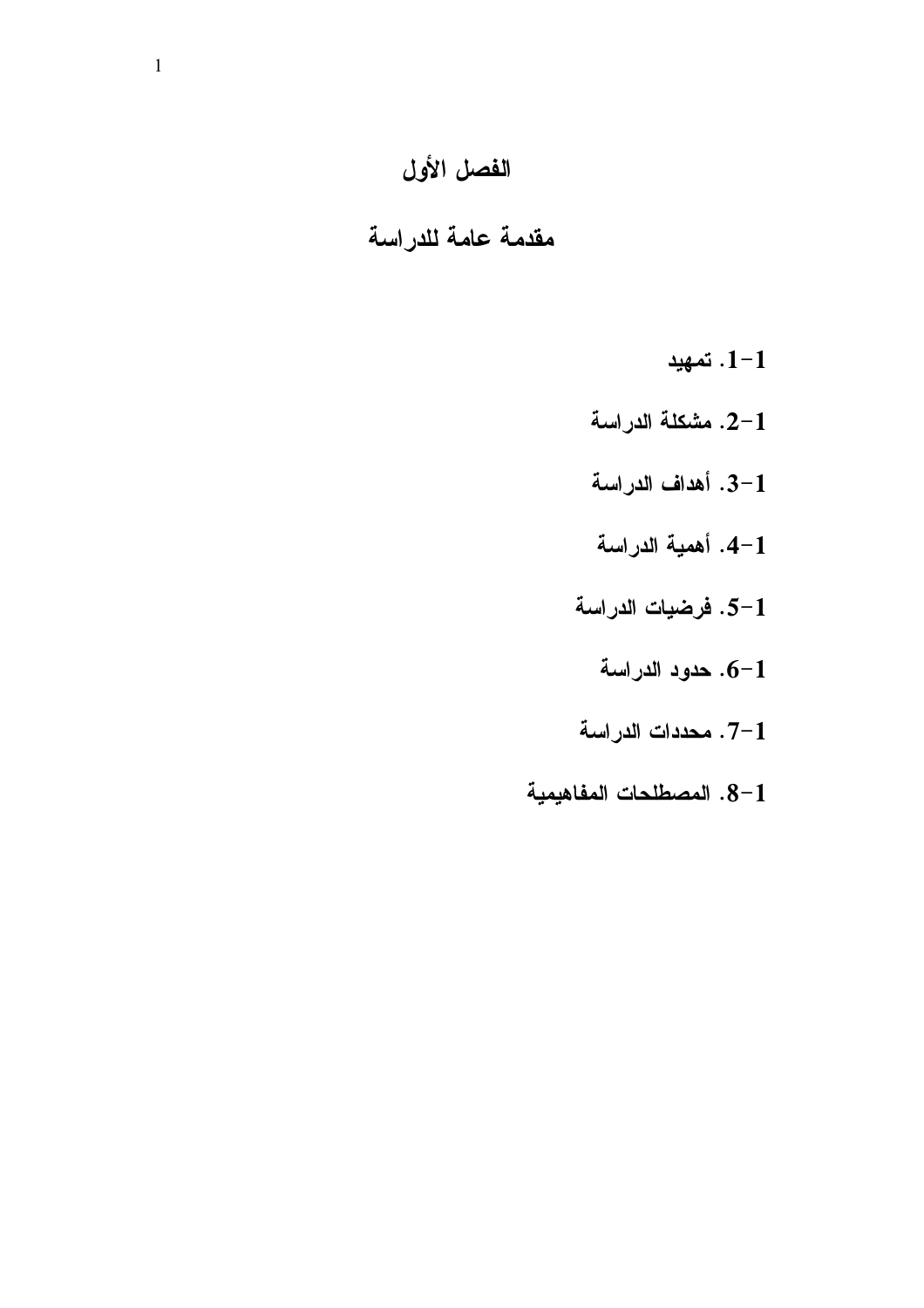### الفصل الأول

## مقدمه عامة للدراسة

#### . تمهید  $1 - 1$

يعتبر الفساد من أهم الظواهر العالمية التي نشغل الرأى العام في الحديث عن ماهيتها وأسباب انتشارها وأثارها وإجراءات مكافحتها والحد منها وتجفيف منابعها، ولا يخفي على احد أن الفساد مستثنر في الدول المتقدمة والدول النامية على حد سواء، مما جعل هذه الدول نعمل على نطوير أو نشكيل أجهزه وهيئات رقابية للتعامل مع هذه الظاهرة في القطاعين العام والخاص، "لم يعد الفساد مسألة محلية وإنما ظاهرة تتخطَّى الحدود القومية ونؤثر على جميع المجتمعات والاقتصاديات، جاعلة التعاون الدولمي لمنعها والسيطرة عليها أمراً لازماً، يتعين على المؤسسات النجارية مكافحة الفساد بكل أشكاله، بما فيها الابنزاز والرشوة (اتفاقية الأمم المتحدة لمكافحة الفساد،2003).

أصبح النصدي لمشكلة الفساد أكثر الحاحاً من ذي قبل في ظل الجهود الحثيثة التي بِبِذلها المجتمع الدولي من أجل تحقيق الأهداف الإنمائية للألفية بحلول عام 2015، ووضع خطة لإحراز النقدم الاقتصادي والاجتماعي في السنوات اللاحقة، ولا يُحسب ثمن الفساد ببلايين الدولارات من الموارد الحكومية المهدورة أو المسروقة فحسب، وإنما بِنْمَثِّل أَبِضا وهو النَّمن الأفدح، في غياب المستشفيات والمدارس والمياه النظيفة والطرق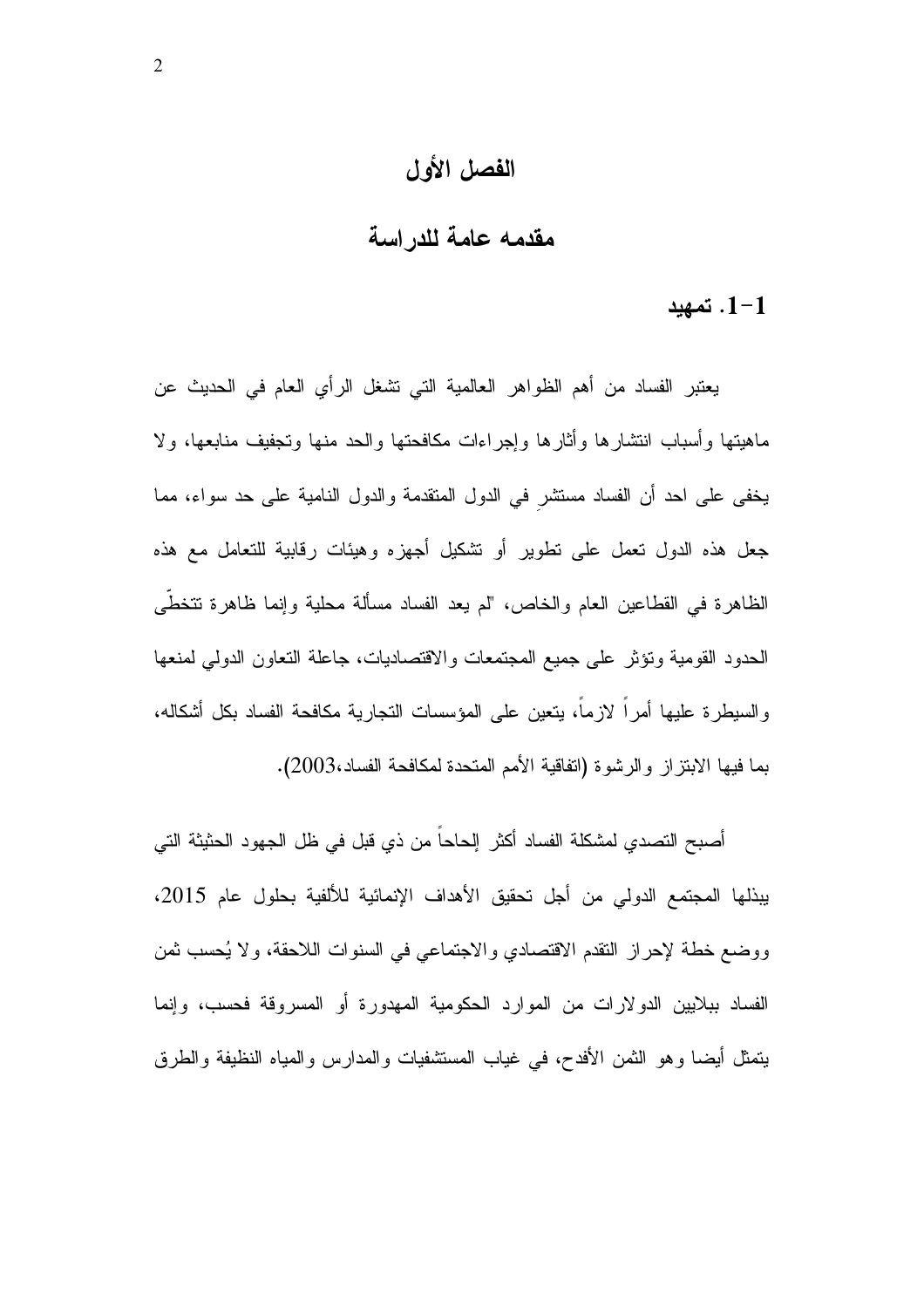والجسور التي كان يمكن تشييدها باستخدام نلك الأموال وكانت ستغير لا محالة أوضاع العديد من الأسر والمجتمعات المحلية.(مون، 2012).

وفي الوطن العربي ومع بزوغ شمس الربيع العربي قبل اكثر من عامين فقد كانت ظاهره الفساد والمطالبة بمكافحتها متلازمة مع المطالب الشعبية بالحرية والعدل والمساواة ونكافؤ الفرص ونبادل السلطة ديمقراطيا، أما في الأردن فإن الحديث عن الفساد أصبح اكثر نداولا وتحديدا الفساد في القطاع العام أي ذلك الفساد المنزنب عليه التعدي على الأموال العامة واستغلال الموقع الوظيفي الحكومي وما يترتب عليه من تجاوزات ومخالفات ورشاوى بالإضافة إلى المحسوبية والواسطة، وقد أظهر مؤشر مدركات الفساد لعام 2012 الصـادر عن منظمه الشفافية الدولية والذي يرتب الدول والأقاليم علـى أساس مدى الفساد في قطاعها العام أن الأردن حصل على 48 نقطه على مقياس من 0−100، حيث 0 يعني أن ينظر إليها باعتبارها بلد فاسد كليا و 100 ينظر إليها على أنها نظيفة كليا.(Corruption Perceptions Index,2012)

> يعتبر ديوان المحاسبة الأردني الجهة الرسمية المكلفة بمهمة تدقيق الأموال العامة كما ورد في المادة 119 من الدستور الأردني لعام 1952 التي نصت على انه " يشكل بقانون ديوان محاسبة لمراقبة لِيراد الدولة ونفقاتها وطرق صرفها "، وبناءا على ذلك فأنه مما لاشك فيه أن لديوان المحاسبة دورًا أساسياً في مكافحة الفساد في القطاع العام ويقع على كاهله المسؤولية المباشرة في الرقابة على الأموال العامة وما بترتب على ذلك من مخالفات وتجاوزات مقصوده(الفساد) أو غير مقصوده كما أن دور ديوان المحاسبة لا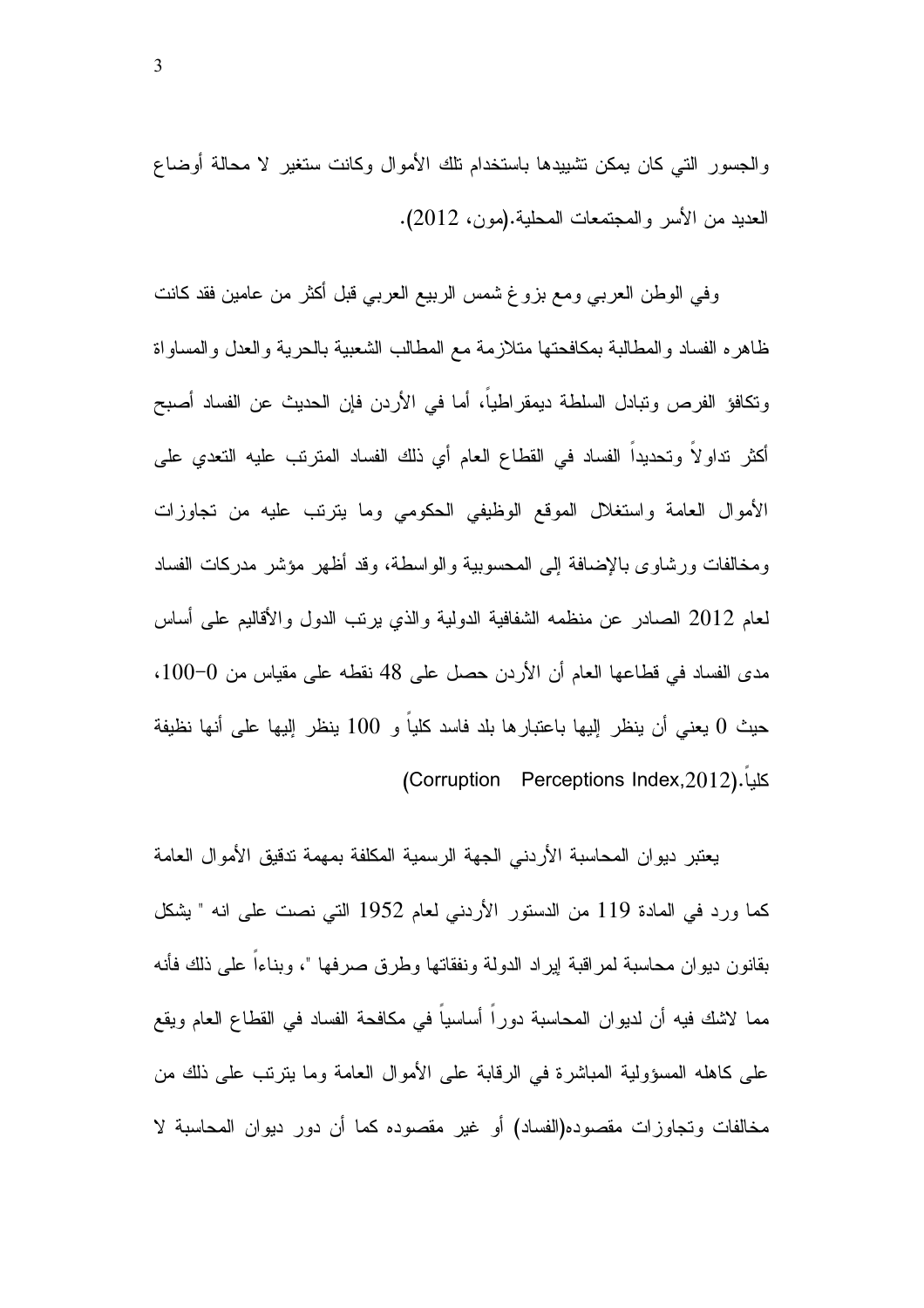يتعارض بل يتكامل مع الدور الذي نقوم به الجهات الأخرى كهيئة مكافحة الفساد وديوان المظالم، ومن هنا جاء اهتمام الباحث سعياً لمعرفه مدى ملاءمة الإجراءات التي يقوم بها ديو ان المحاسبة لمكافحة الفساد.

#### 2-1. مشكلة الدراسة

بما أن ديوان المحاسبة مسؤول عن مكافحة الفساد واكتشافه ومحاسبة ومساءلة المتورطين فيه، فأنه يمكن تحديد مشكلة الدراسة الرئيسية من خلال مدى ملاءمة لِجراءات ديوان المحاسبة الأردني لمكافحة الفساد، وذلك بالإجابة عن الأسئلة التالية:–

- ما مدى ملاءمة إجراءات الرقابة المالية والمحاسبية التي يقوم بها ديوان المحاسبة لمكافحة الفساد؟
- ما مدى ملاءمة إجراءات الرقابة الإدارية التي يقوم بها ديوان المحاسبة لمكافحة الفساد؟
- ما مدى ملاءمة إجراءات رقابة الأداء التي يقوم بها ديوان المحاسبة لمكافحة الفساد؟
- ما مدى ملاءمة إجراءات الرقابة القانونية التي يقوم بها ديوان المحاسبة لمكافحة الفساد؟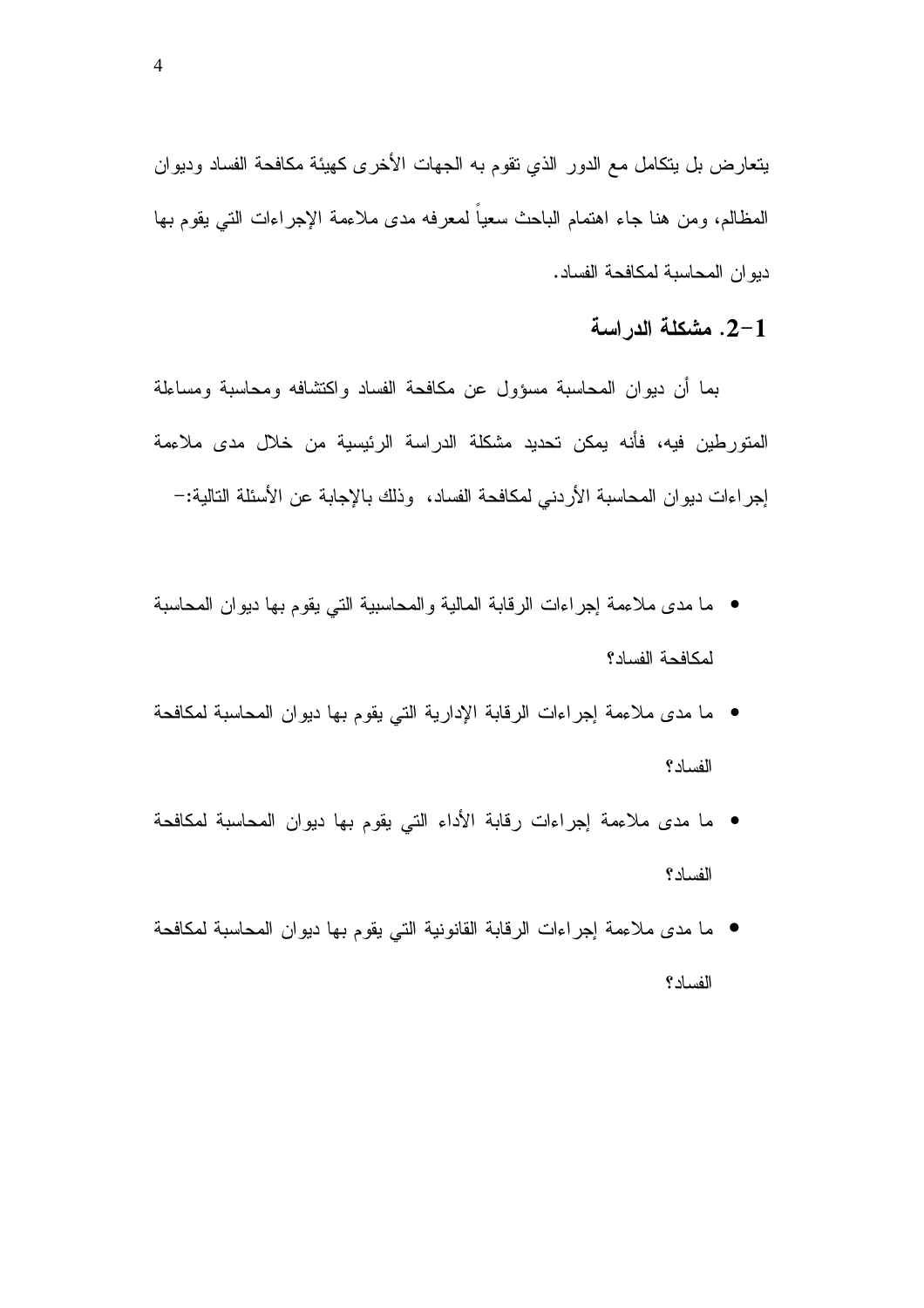#### 3-1. أهداف الدر اسة

يتمثَّل الهدف الرئيسي للدراسة في معرفة مدى ملاءمة الإجراءات التي يقوم بها ديوان المحاسبة لمكافحة الفساد، وكذلك فان الدراسة نسعى إلى نحقيق مجموعة من الأهداف الفرعية نتمثل ببيان الآتي:

- مدى إنباع إجراءات رقابة مالية ومحاسبية في ديوان المحاسبة ملاءمة لمكافحة الفساد.
	- مدى إنباع إجراءات رقابة إدارية في ديوان المحاسبة ملاءمة لمكافحة الفساد.
		- مدى إنباع إجراءات رقابه أداء في ديوان المحاسبة ملاءمة لمكافحة الفساد.
	- مدى إنباع إجراءات رقابة قانونية في ديوان المحاسبة ملاءمة لمكافحة الفساد.
		- 4–1. أهمية الدراسة

ير ي الباحث بأن أهمية الدراسة نبرز من خلال النقاط الآنية :

- إن ملائمة إجراءات الندقيق التي يقوم بها ديوان المحاسبة وكفاءتها في مكافحة الفساد تكفل المحافظة على المال العام والاستخدام الأمثل لموارد الدولة.
- إن أهمية الدور الرقابي لديوان المحاسبة يوجب عليه أن نكون إجراءاته كافية وفعالة للندقيق على الأعمال المالية والإدارية للقطاع العام باعتبار دبوان المحاسبة الجهاز الرقابي المنوطة به مهمة الرقابة على أعمال السلطة التتفيذية.
- إن موضوع اكتشاف الفساد من خلال الندقيق يعتبر احد المواضيع الأساسية التي يجب أن يغطيها مجال الندقيق.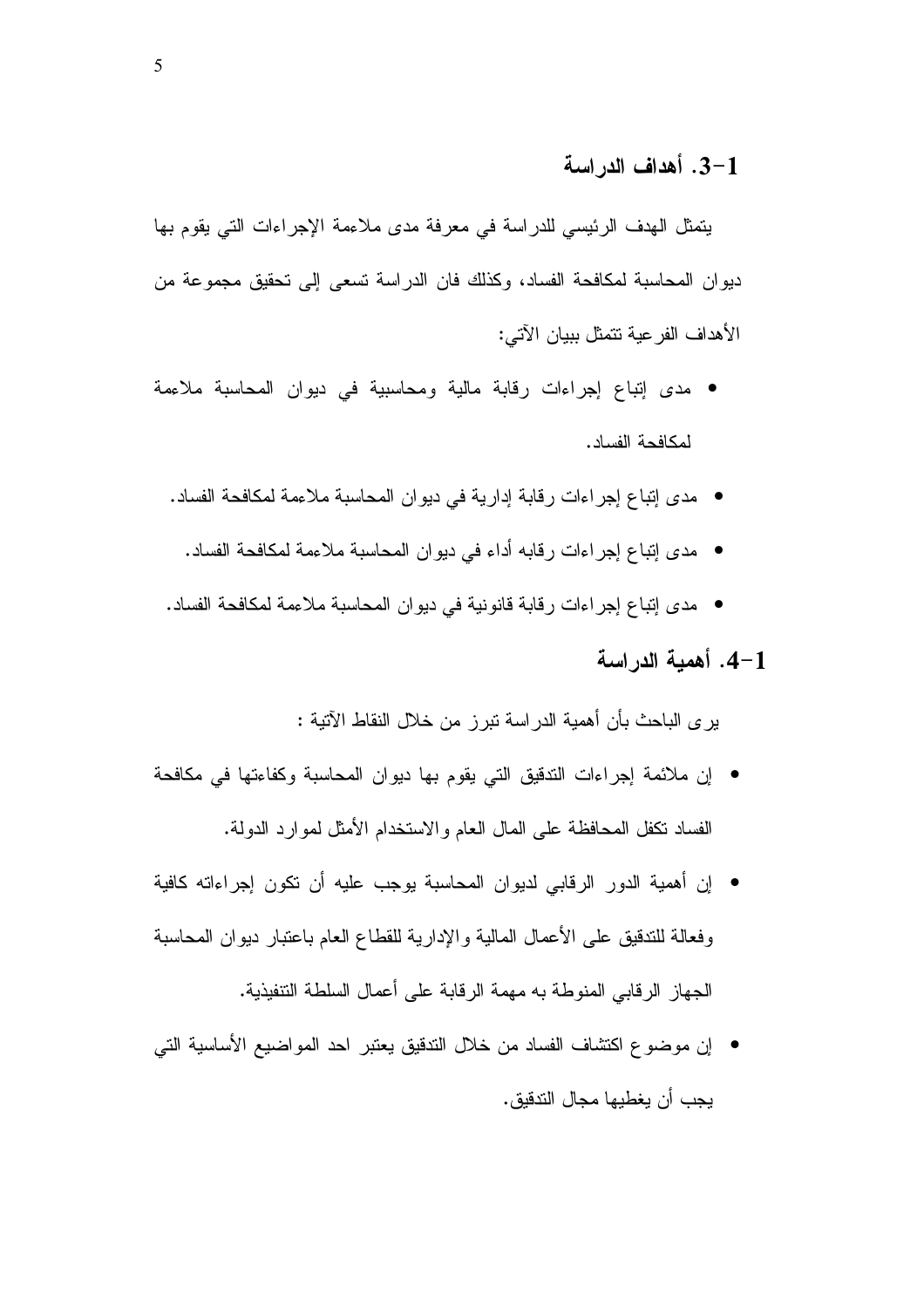- مساعدة المهتمين بموضوع مكافحة الفساد ببيان الوسائل اللازمة لعلاجه والوقاية منه.
- نحديد مكامن الضعف والخلل في النشريعات القانونية والنوصية بسن نشريعات أو وتعديل التشريعات المعمول بها مما يكفل مكافحة الفساد بشتى أنواعه.

#### 1–5. فرضيات الدراسة

تسعى هذه الدراسة إلى اختبار الفرضيات الرئيسية الأربعة التالية:

- الفرضية الأولى H01 : لا نتلاءم إجراءات الرقابة المالية والمحاسبية التي يقوم بها ديو ان المحاسبة لمكافحة الفساد؟
- الفرضية الثانية H02: لا نتلاءم إجراءات الرقابة الإدارية التي يقوم بها ديوان المحاسبة لمكافحة الفساد؟
- الفرضية الثالثة H03: لا نتلاءم إجراءات رقابة الأداء التي يقوم بها ديوان المحاسبة لمكافحة الفساد؟
- الفرضية الرابعة H04: لا نتلاءم إجراءات الرقابة القانونية التي يقوم بها ديوان المحاسبة لمكافحة الفساد؟

#### .6-1 حدود الدراسة

1. نقتصر الدراسة على معرفة مدى ملائمة الإجراءات المتبعة في ديوان المحاسبة الأردني لمكافحة الفساد في القطاع العام.

2. تشمل عينه الدراسة المدفقين العاملين في ديوان المحاسبة الأردني فقط.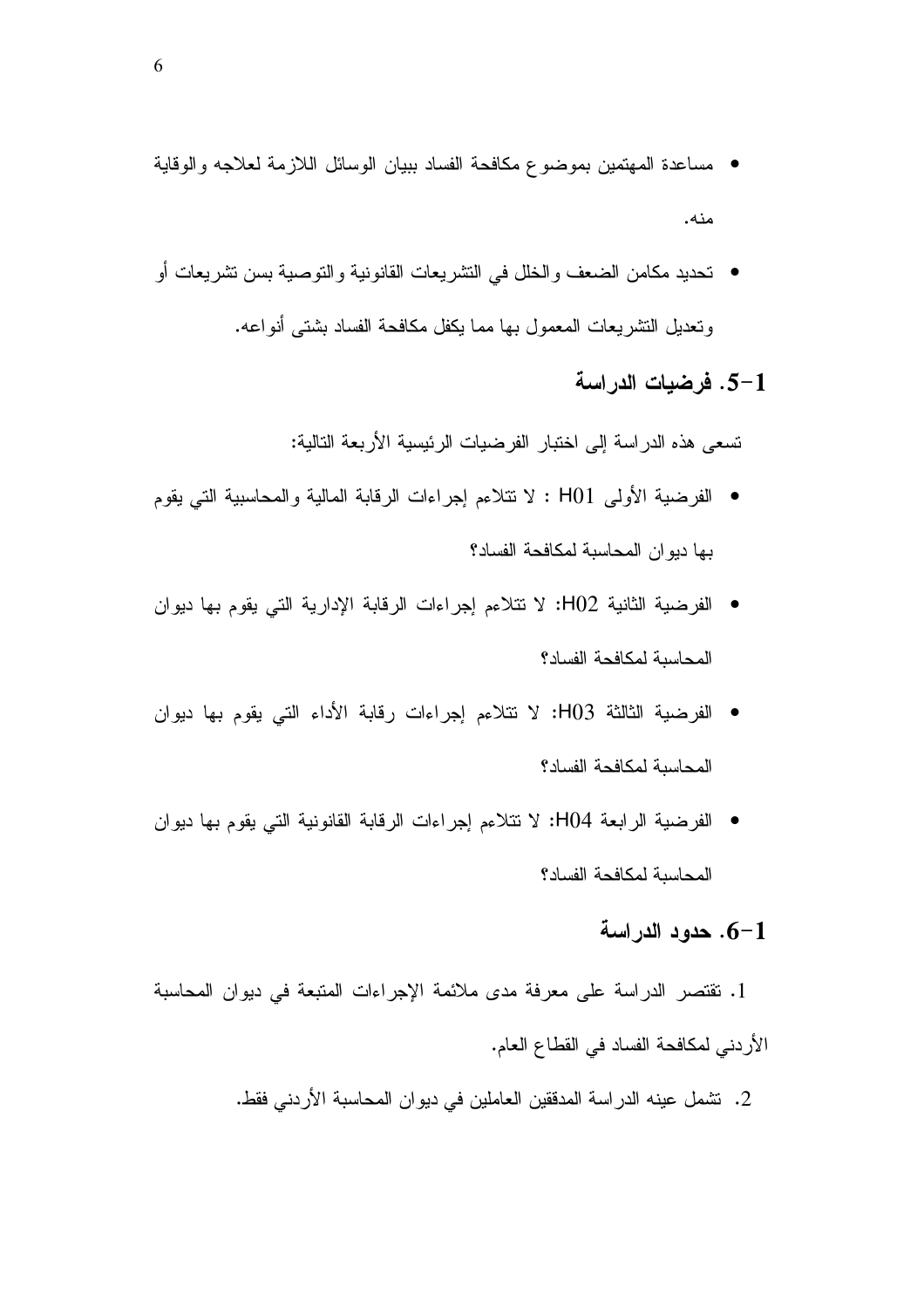3. تمت الدراسة في النصف الأول من العام 2013.

#### .7-1 محددات الدراسة

إن الدراسة محددة بالأداة التي تم استخدمها وبالعينة التي أجريت عليها التحليلات الإحصائية وصولاً إلى النتائج، وقد يؤدي استخدام أدوات أخرى أو وعينه أخرى إلى اختلاف في النتائج.

#### 8–1. المصطلحات المفاهيمية

الفساد: هو كل عمل يتضمن سوء استخدام المنصب العام لتحقيق مصلحة خاصة.( منظمة الشفافية الدولية، 2012)

**مكافحة الفساد:** هي تجريم ممارسات الفساد و مكافحتها بأنواعها (مثل الرشوة بجميع وجوهها وفي القطاعين العام والخاص والاختلاس بجميع وجوهه والمتاجرة بالنقود وإساءة استغلال الوظيفة وننبيبض الأموال والثراء غير المشروع وغيرها من أوجه الفساد الأخرى). ( عبد اللطيف، 2004، ص95 )

**إجراءات ديون المحاسبة:** تعرف بأنها إجراءات التدقيق التي يتبعها ديوان المحاسبة الأردنبي لتمكنه من نتفيذ مهامه المحددة بموجب المادة (3) من قانون الديوان، وهي المهام المتعلقة بمراقبة المال العام أي واردات الدولة ونفقاتها والتثبت من أن القرارات والإجراءات الإدارية في الجهات الخاضعة لرقابة الديوان نتم وفقاً للتشريعات النافذة. (قانون ديوان المحاسبة، 1952)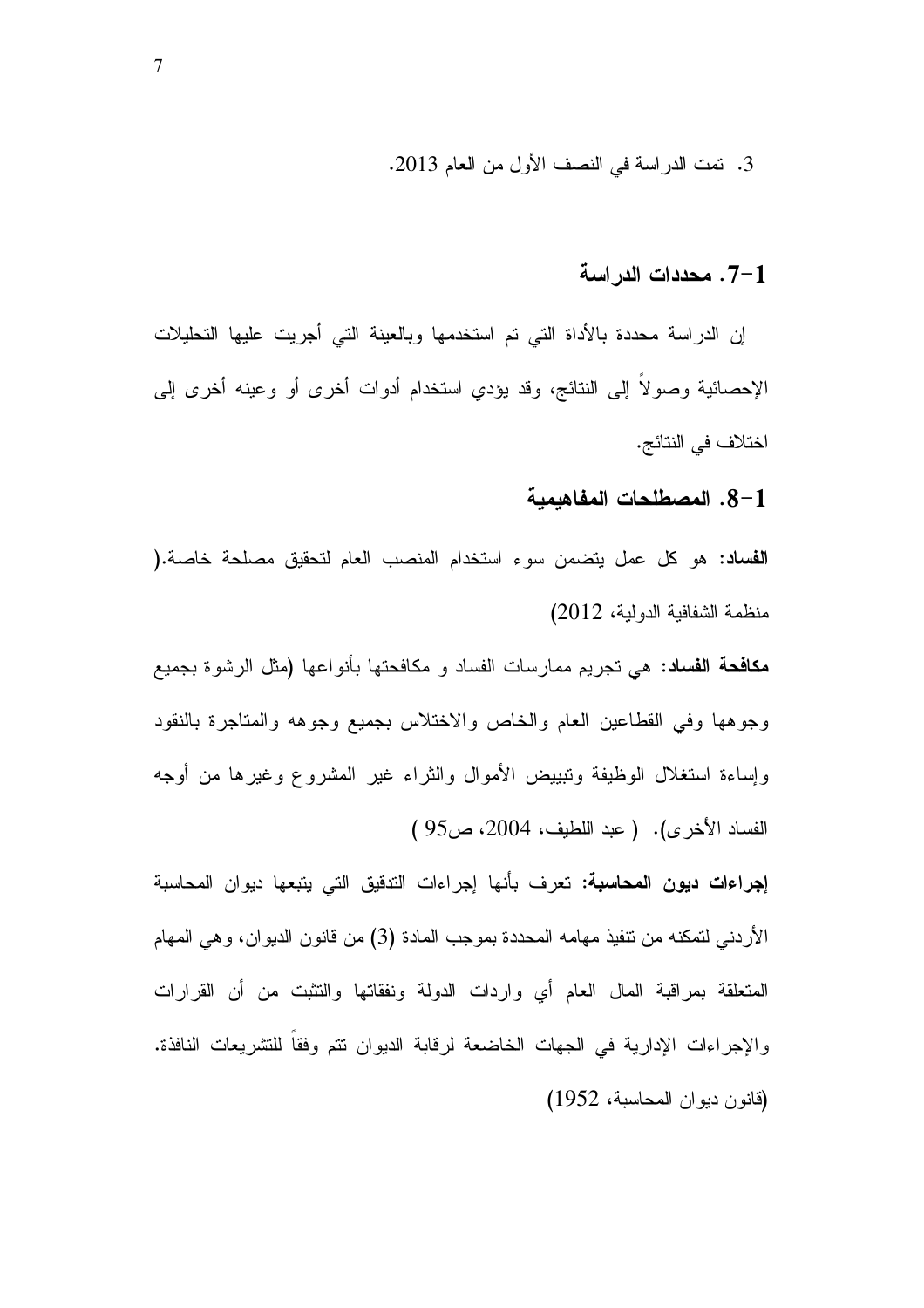**الرقابة**: وظيفة إدارية تعني بقياس وتصحيح أساليب الأداء للمرؤوسين، من أجل التأكد من أن أهداف المؤسسة وخططها التي وضعت لتحقيق هذه الأهداف قد نفذت، والتحرك لتصحيح الانحر افات والأخطاء بتحديد أنسب التصرفات التصحيحية التي تحقق الاستخدام الأمثل للموارد المتاحة للتنظيم لتحقيق أهدافه المحددة.( أخزام وحلوة، 2006، ص48 ) الرقابة المالية: (تعريف معهد المراقبين الماليين –أمريكا):

هي التأكد من تتفيذ اعتمادات الموازنة في الوجوه والأغراض التي اعتمدت من أجلها سلفا المخصصات المالية، وذلك للتأكد من أن الإنفاق العام بتم ضمن حدود المخصصات المالية المرصودة وللأغراض التي خصص من أجلها، كما نهدف بشكل عام إلى النحقق من عدم وجود أي هدر أو تبذير للأموال العامة، لكي يمكن الوقوف على نقاط الضعف والأخطاء ويمكن علاجها وتفادي تكرارها.

(http://www.arabosai.org/upload/rapport/rapport 29 ar.pdf) **الرقابة المحاسبية:** هي الخطة التنظيمية وجميع وسائل التنسيق والإجراءات التي تهدف إلى التأكد من البيانات المحاسبية في دفاتر المنظمة وبالتالي درجة الاعتماد عليها.(مونات، 2003)

**الرقابة الإدارية:** هي الإجراءات والنظم التي تهدف إلى ضمان النزام السلطة النتفيذية في الحدود التي رسمتها لها السلطة التشريعية وعدم الخروج عنها، كما تعني الرقابة والإشراف والمراجعة من سلطة أعلى بقصد معرفة كيفية سير الأعمال ومراجعتها وفقاً للخطط الموضوعة. (عويسات، 2003)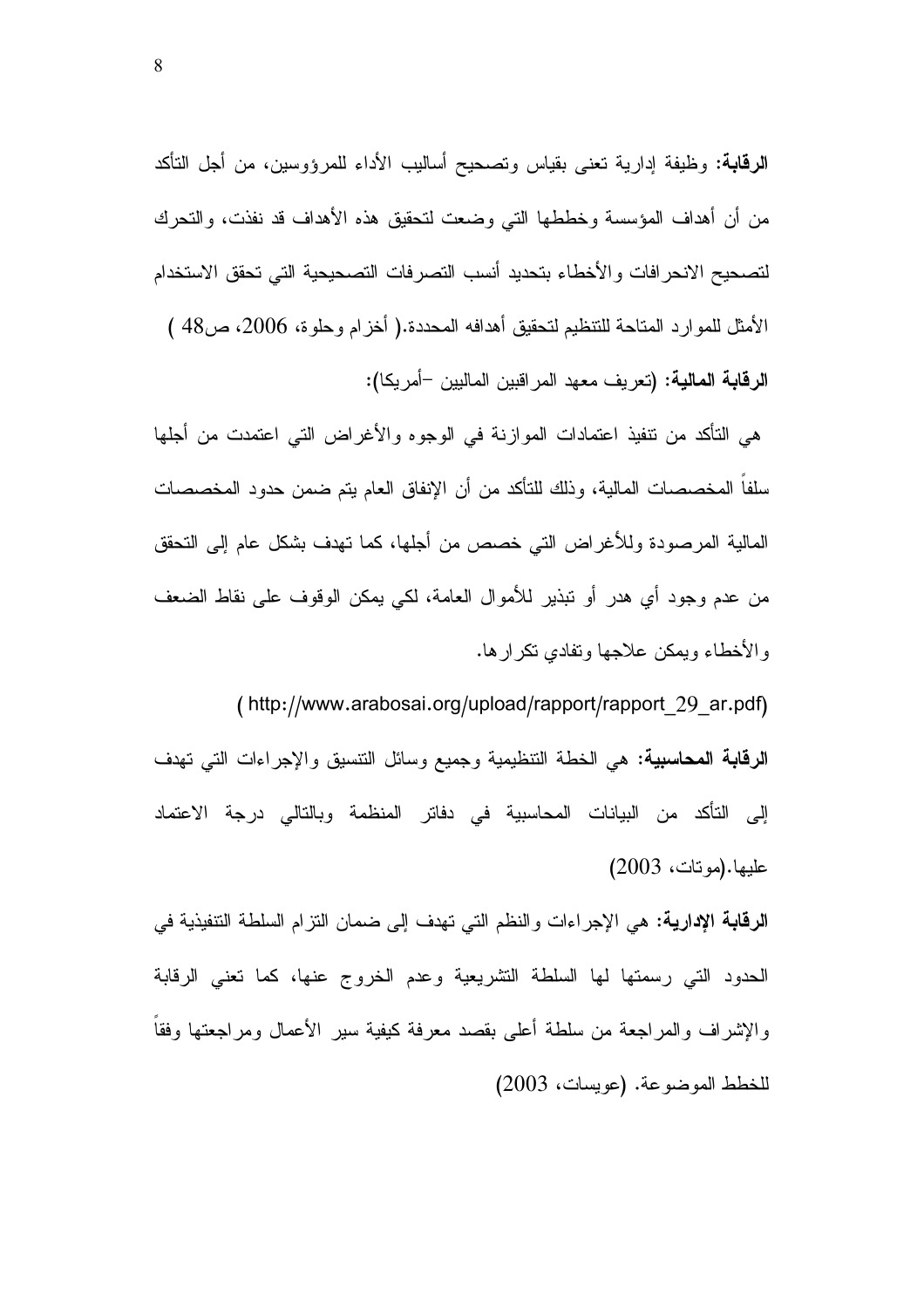**رقابة الأداء:** هي نقويم أنشطة هيئه ما، للنحقق ما إذا كانت مواردها قد أديرت بالصورة النَّبي روعيت فيها جوانب النوفير والكفاءة والفاعلية، ومن أن منطلبات المساءلة قد نمت الاستجابة لها بصوره معقولة.(أبو طالب، 2011، ص14) **الرقابة القانونية:** في هذا النوع من الرقابة نتم مطابقة العمل ذا الأثار المالية للقانون أو

بمعنى أدق مطابقته لمختلف القواعد القانونية التي تحكمه شكلاً وموضوعاً.

(http://www.audit-bureau.gov.jo)

ا**لديوان:** ديوان المحاسبة الأردني.

ا**لمدقق:** مدقق ديوان المحاسبة الأردني.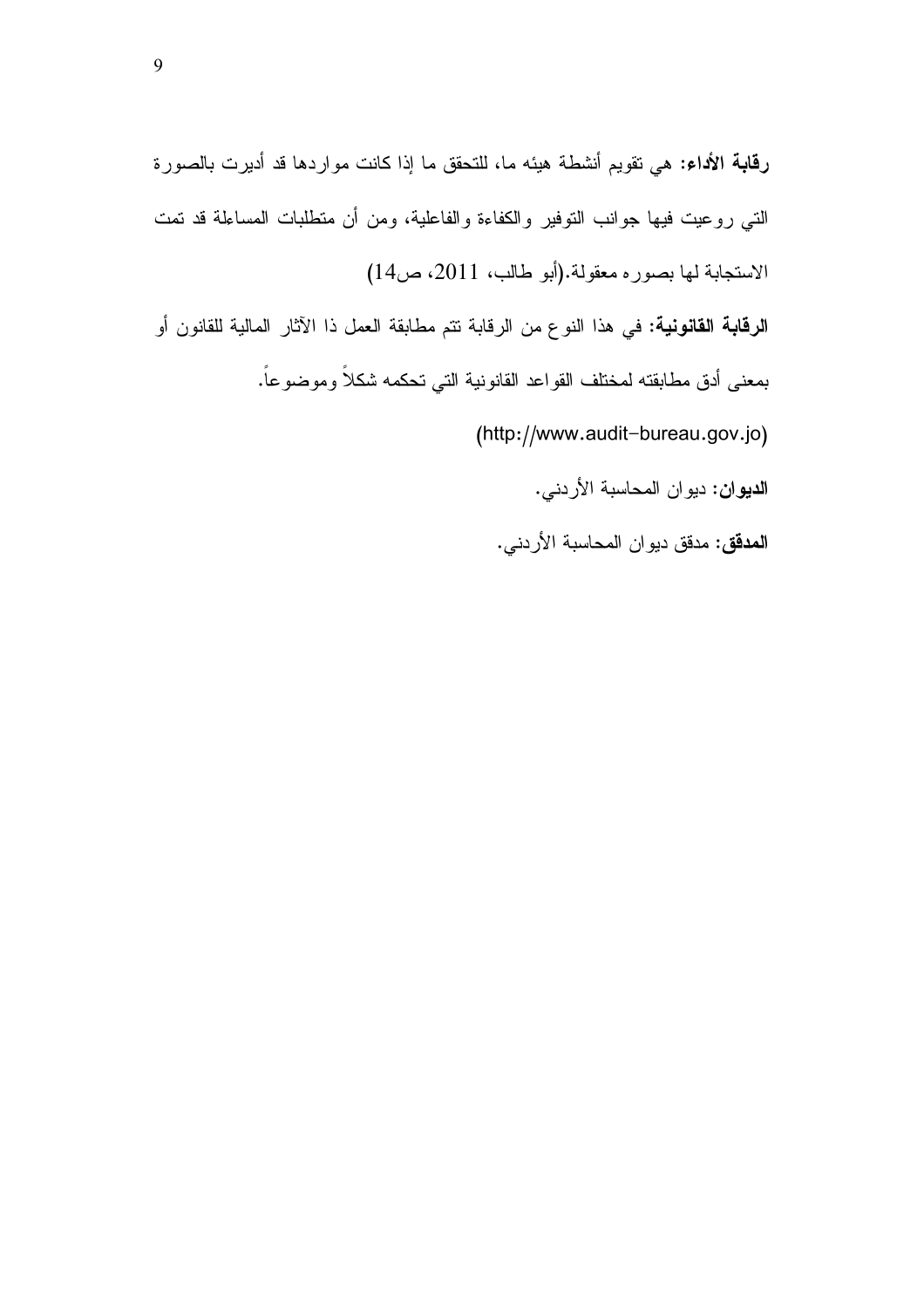### الفصل الثاني

الإطار النظري والدراسات السابقة

### القسم الأول: الإطار النظري

 $1 - 2$ . الفساد

- .2-2 مكافحه الفساد
- 2–3. إجراءات الرقابة المتبعة في الديوان
	- 1-3-2. الرقابة المالية والمحاسبية
		- 2-3-2. الرقابة الإدارية
			- 3-3-2. رِقَابِةِ الأِداءِ
		- 4-3-2. الرقابة القانونية
- 2–4. علاقة ديوان المحاسبة بمكافحة الفساد في القطاع العام
	- القسم الثاني: الدراسات السابقة
		- أولا: الدراسات العربية والأجنبية
	- ثانيا: ما يميز هذه الدراسة عن الدراسات السابقة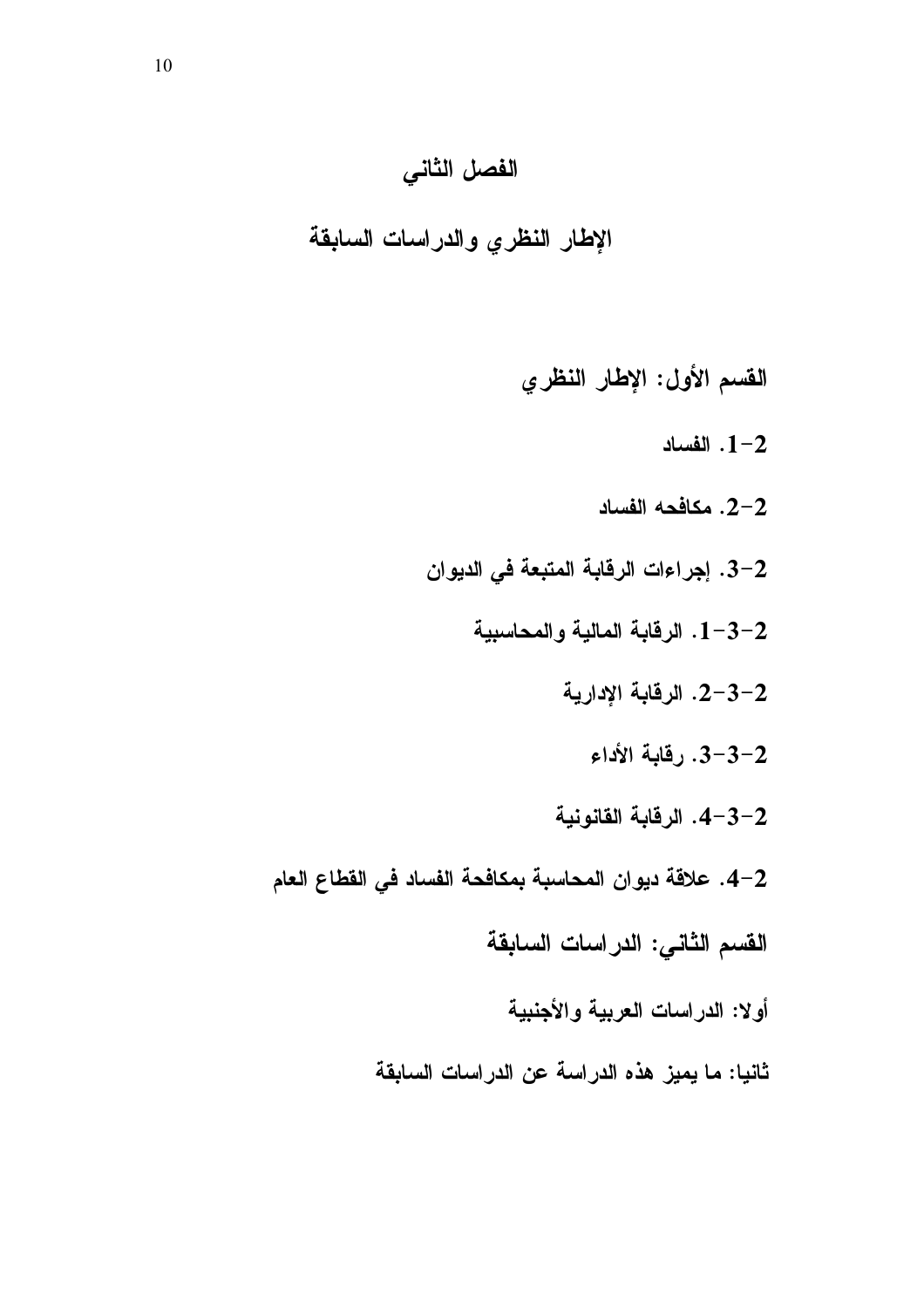الفصل الثاني

الإطار النظرى والدراسات السابقة

يحتوي هذا الفصل على قسمين رئيسيين، يهدف القسم الأول إلى استعراض الإطار النظري للدراسة بالنعريف بمفهوم مصطلح الفساد وأهم مظاهره وأنواعه، وتحديد المعنى المقصود بمكافحة الفساد، ثم النطرق إلى إجراءات ديوان المحاسبة الأردني باستعراض إجراءات التدقيق التي ينفذها المدققين العاملين في الديوان لإحكام الرقابة على الأموال العامة بشكل تفصيلي لكل نوع من أنواع رقابة الديوان (الرقابة المالية والمحاسبية، الرقابة الإدارية، رقابة الأداء، والرقابة القانونية)، وأخيرا تحديد طبيعة علاقة ديوان المحاسبة بمكافحة الفساد في القطاع العام، وينتاول القسم الثاني من هذا الفصل مراجعة لأهم الأدبيات التبي غطتها الدراسات السابقة حول موضوع الدراسة الحالية وما يميز هذه الدراسة عن الدراسات السابقة، وذلك للوصول إلى إطار مفاهيمي نظرى متكامل يُعَد أساساً لتصميم الدراسة الميدانية والتعليق على نتائجها.

### القسم الأول: الإطار النظرى

#### . الفساد  $1-2$

كثر الحديث في وسائل الإعلام العالمية والمحلية عن الفساد وضرورة مكافحته باعتباره أفة ندمر المجتمعات والبلدان حيث يعتبر الفساد ظاهره اجتماعية لا نقتصر على مجتمع معين وإنما نتنشر في معظم المجتمعات وقد اختلفت التفسيرات حول ماهيتها ودوافعها وأسباب وجودها وانتشارها وأثارها، كما نتوعت السبل لمكافحتها والحد منها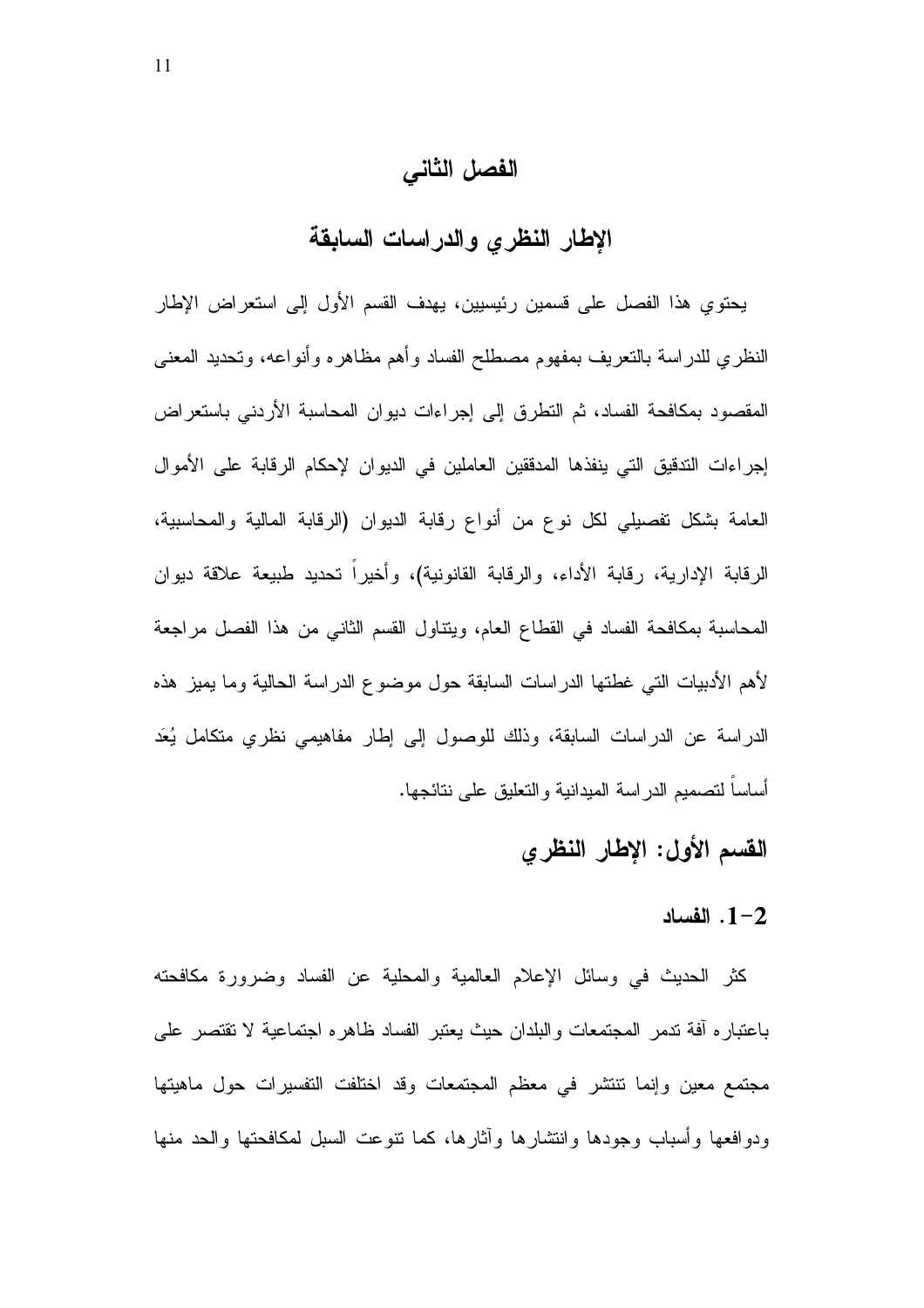والوقاية من حدوثها ونكرارها، وقد ورد ذكر الفساد في القرآن الكريم أكثر من مره منها قوله تعالى" ظَهَرَ الْفَسَادُ فِي الْبَرِّ وَالْبَحْرِ بِمَا كَسَبَتْ أَيْدِي النَّاسِ ليَّذِيقَهُم بَعْضَ الَّذِي عَمِلُواْ لَعَلَّهُمْ بَرْجِعُونَ"(الروم،آية40) وقوله نعالى" إنّ فِرعَونَ عَلا في الأرض وجَعَلَ أهلَها شَيَعاً يَستَضعِفُ طائفةً منهم يُذَبِّحُ أبناءَهُم ويَستَحيى نِساءَهُم إِنَّهُ كانَ من المُفسدين" (القصص،آية4).

ولمعرفه ماهية الفساد فأنه بالمطلق مفهوم واسع لكن التركيز سيكون على ما ذهبت الِيه الاجتهادات عن الفساد في القطاع العام المترتب عليه الاعتداء على الأموال العامة، حيث تعرفه منظمة الشفافية الدولية بأنه "سوء استغلال السلطة من أجل تحقيق مكاسب خاصة"، كما أن الفساد الذي يقوم به الموظف العام يعرف على انه الأعمال التي يمارسها أفراد من خارج الجهاز الحكومي ونعود بالفائدة على الموظف العام لأغراض السماح لهم بالتهرب من القوانين والسياسات المعمول بها وإجراء تغيير في القوانين والسياسات المعمول بها سواء باستحداث قوانين جديدة أو بالغاء قوانين قائمة لتمكينهم من تحقيق مكاسب مباشره وفورية، وهو الأعمال التي يقوم بها العاملون في الجهاز الحكومي بهدف الحصول على مكاسب لمهم ولعائلاتهم وأصدقائهم من خلال استخدام مواقعهم لطلب أو قبول منافع لـهم من الأفراد مقابل نقديم خدمات مباشرة وفورية واستحداث قوانين جديدة أو الغاء قوانبن أو سباسات قائمة نتحقق عن طربقها مكاسب مباشرة (Osterfeld, 1989).

وقد عرفه قانون هيئة مكافحة الفساد رقم 62 لسنة 2006 على انه ما نص عليه في المادة (5) من القانون: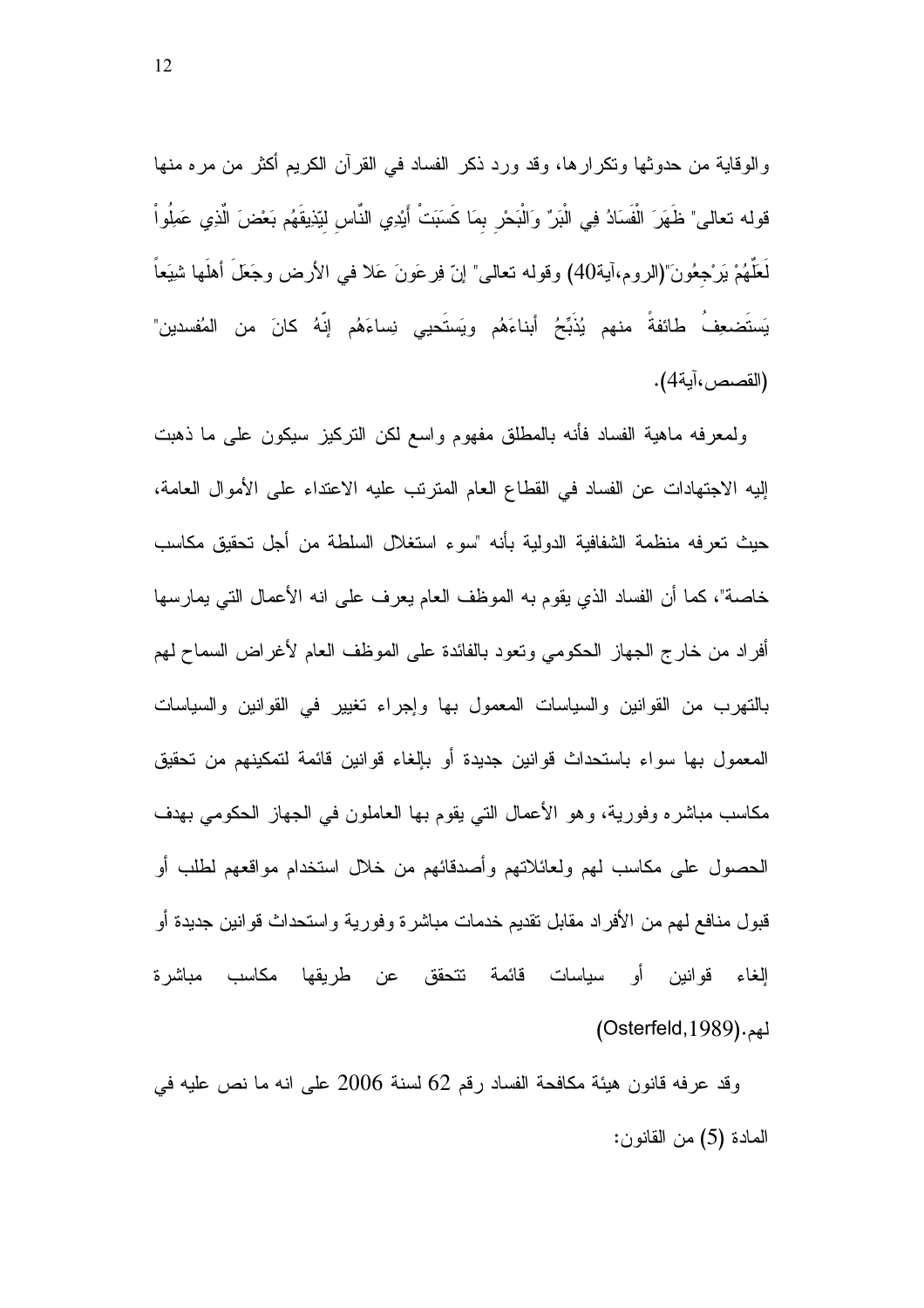أ- الجرائم المخلة بواجبات الوظيفة الواردة في قانون العقوبات رقم 16 لسنة 1960 وتعديلاته.

ب- الجرائم المخلة بالثقة العامة الواردة في قانون العقوبات رقم 16 لسنة 1960 وتعديلاته.

ج- الجرائم الاقتصادية بالمعنى المحدد في قانون الجرائم الاقتصادية رقم 11 لسنة 1993 وتعديلاته.

د– كل فعل، أو امتناع، بؤدي إلى المساس بالأموال العامة. ه– إساءة استعمال السلطة خلافاً لأحكام القانون. و– قبول الواسطة والمحسوبية التي نلغي حقاً أو نحق باطلاً. ز–جميع الأفعال الواردة في الاتفاقيات الدولية التي تعني بمكافحة الفساد وانضمت إليها

وللفساد في القطاعين العام والخاص إشكال منتوعة نتحدد حسب تحقيق المصلحة الخاصة من خلال الوظيفة، وقد تمت الإحاطة بأكثر ٍ هذه الإشكال شيوعاً بقانون العقوبات الأردني رقم 16 لسنة 1960 وتعديلاته إذ اعتبرها جرائم وقد تم تفصيلها على النحو الأتبي:

- أ. الجرائم المخلة بواجبات الوظيفة :
	- 1. الرئسوة

المملكة.

2. الاختلاس واستثمار الوظيفة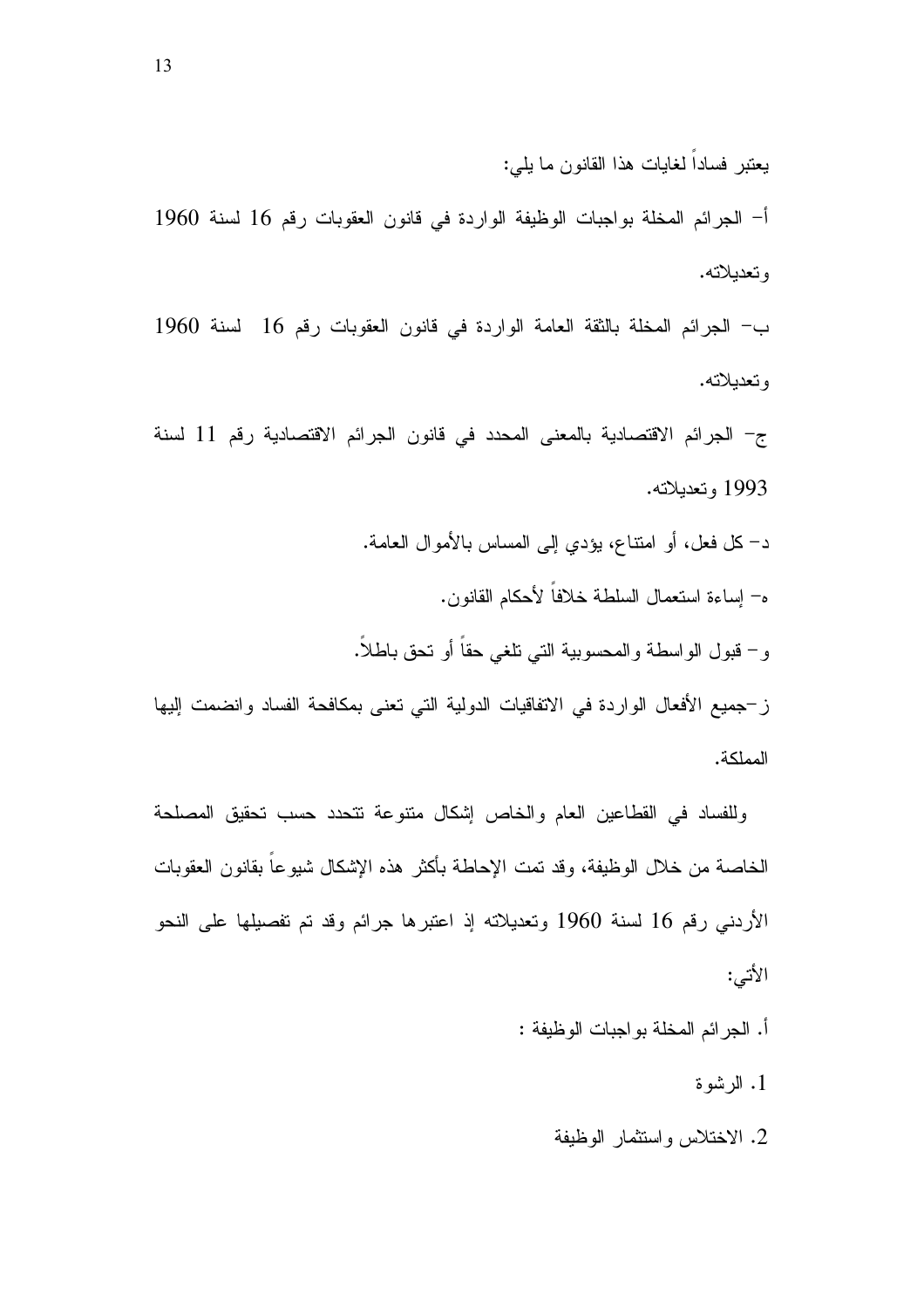- 3. التعدي على الحرية
- 4. إساءة استعمال السلطة والإخلال بواجبات الوظيفة
	- ب. الجرائم المخلة بالثقة :
- 1. نقليد ختم الدولة والعلامات الرسمية والبنكنوت والطوابع
	- . نزوير البنكنوت  $\,2\,$
	- 3. الجرائم المتصلة بالمسكوكات
		- 4. نزوير الطوابع

وقد عرفت اتفاقيه الأمم المتحدة لمكافحه الفساد بعض هذه الأشكال ننتاول منها النعريفات التي تخص القطاع العام:

الرشوة: هي النماس موظف عمومي أو قبوله، بشكل مباشر أو غير مباشر، مزية غير مستحقة، سواء لصالح الموظف نفسه أو لصالح شخص أو كيان أخر، لكي يقوم ذلك الموظف بفعل ماء أو يمتنع عن القيام بفعل ما لدى أداء واجباته الرسمية.(انفاقيه الأمم  $(15 \bmod (2003))$ المادة  $(2003)$ 

إساءة استغلال الوظائف: هي قيام الموظف العمومي أو عدم قيامة بفعل ما، لدى الاضطلاع بوظائفه بغرض الحصول على مزية غير مستحقة لصالحه هو أو لصالح شخص أو كيان أخر .(اتفاقيه الأمم المتحدة لمكافحة الفساد (2003)،المادة 19)

وَ إِضَافَةٌ إِلَى هَذَهُ الْأَشْكَالُ الْمُخْتَلَفَةُ للفساد فان الفساد من حيث مظهر ه يُثْنَّمَلُ أنواع عدة منها:–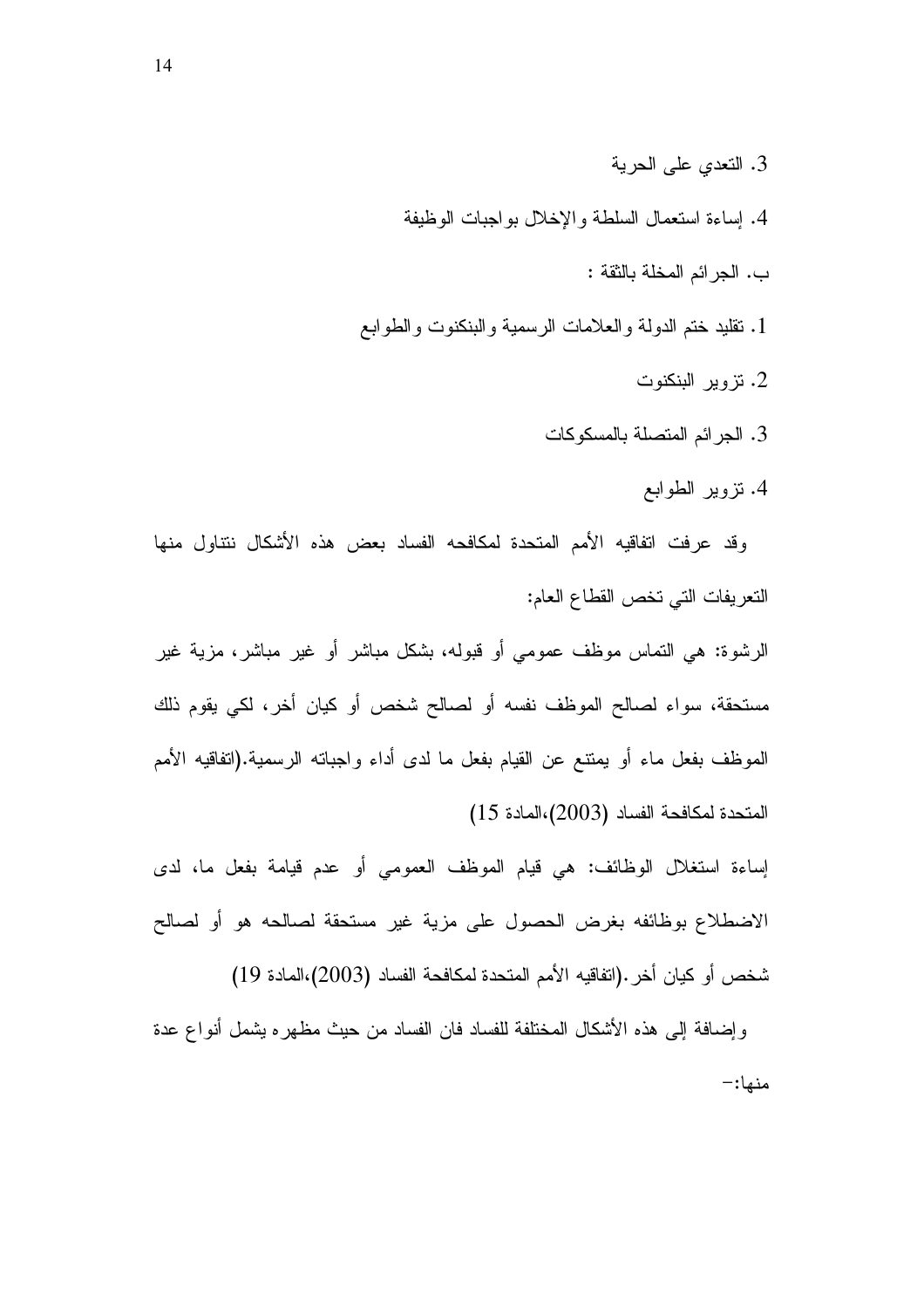1. الفساد السياسي: ويتعلق بمجمل الانحرافات المالية ومخالفات القواعد والأحكام التي نتظم عمل النسق السياسي (المؤسسات السياسية) في الدولة. (الوائلي، 2006) 2. الفساد المالي: ويتعلق بالنعدي على الأموال العامة وبشكل أساسي إيرادات ونفقات الدولة ويتمثل بمجمل الانحرافات المالية ومخالفة القواعد والأحكام المالية التبي نتظم سير العمل الإداري والمالى في الدولة ومؤسساتها ومخالفة التعليمات الخاصة بأجهزة الرقابة المالية كالجهاز المركزي للرقابة المالية المختص بفحص ومراقبة حسابات وأموال الحكومة والهيئات والمؤسسات العامة والشركات، حيث تصنف المخالفات المالية المتعمدة ونلك التبي لها اثر مالي مباشر ضمن هذا النوع، ويمكن ملاحظة مظاهر الفساد المالي في الرشاوي والاختلاس والنهرب الضريبي وتخصيص الأراضيي والمحاباة والمحسوبية في النعيينات الوظيفية. (الوائلـي، 2006)

3. الفساد الإداري: ويتعلَّق بمظاهر الفساد التي يقوم بها الموظف العام كل النواحي الإدارية شكلية كانت أو جوهرية حيث يستفيد منها لنفسه أو لغيره، مثل والانحرافات الإدارية والوظيفية أو التنظيمية ونلك المخالفات التي تصدر عن الموظف العام إثناء تأديته لمهام وظيفته في منظومة النشريعات والقوانين والضوابط ومنظومة القيم الفردية التي لا نرقى للإصلاح وسد الفراغ لنطوير النشريعات والقوانين التي تغتنم الفرصة للاستفادة من النغرات بدل الضغط على صناع القرار والمشرعين لمراجعتها وتحديثها باستمرار، ويتميز هذا النوع بصعوبة إحكام الرقابة عليه بالتدقيق الخارجي خاصة أذا لم تظهره السجلات والوثائق المبرزة للتدفيق ولحاجته إلى متابعة مستمرة من المسؤول المباشر، وتتمثَّل مظاهر الفساد الإداري في عدم احترام أوقات ومواعيد العمل في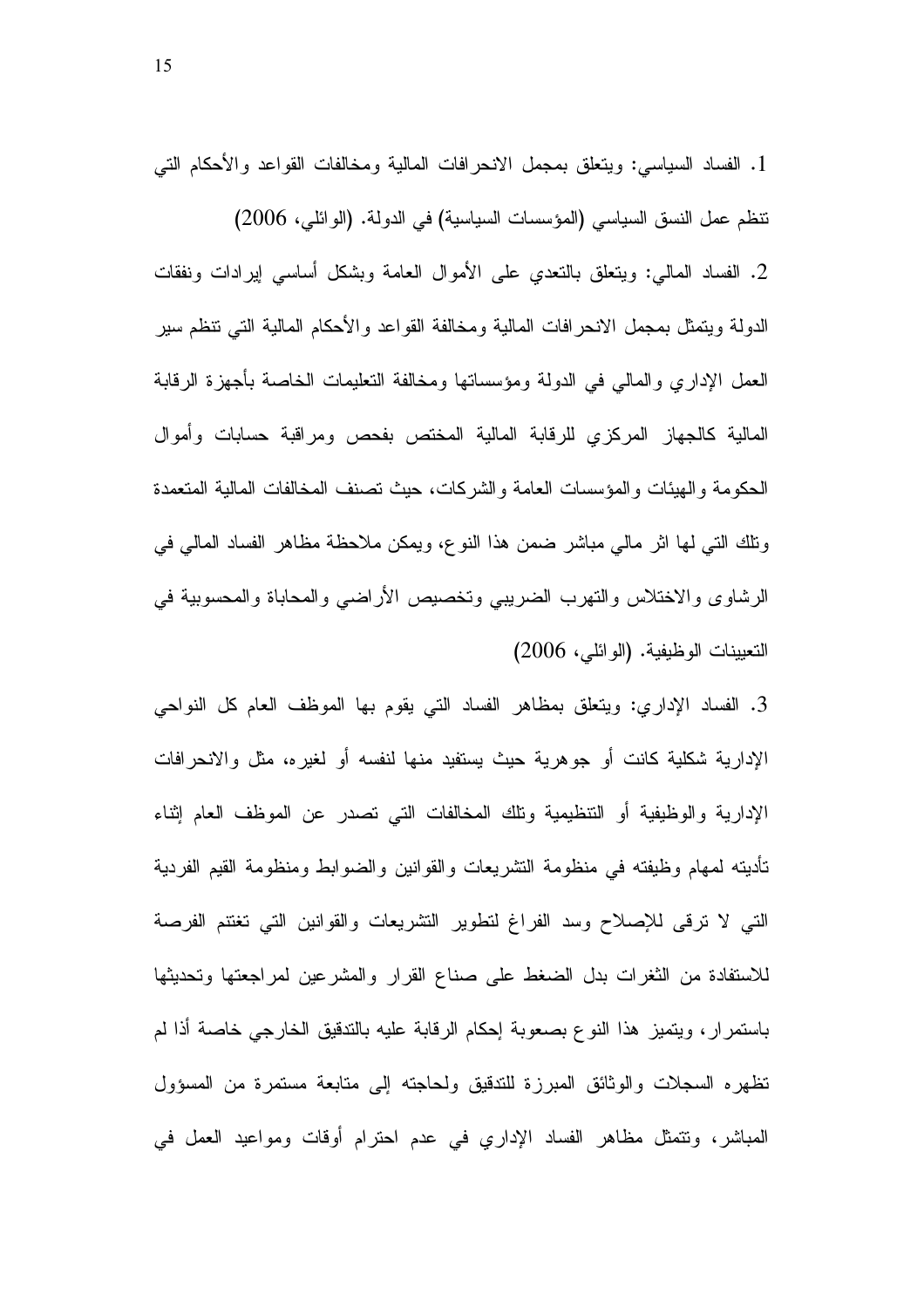الحضور والانصراف أو نمضية الوقت في قراءة الصحف واستقبال الزوار، والامتناع عن أداء العمل أو النراخي والنكاسل وعدم نحمل المسؤولية وإفشاء أسرار الوظيفة والخروج عن العمل الجماعي، والواقع إن مظاهر الفساد الإداري متعددة ومنداخلة وغالباً ما يكون انتشار احدها سبباً مساعداً على انتشار بعض المظاهر الأخرى (الوائلي،2006)، كما يعرف الفساد الإداري على انه كل ما يرتكبه الموظف العام إخلالا بواجبات وظيفته العامة سواء كان باعتباره مواطناً عادياً أو لاعتباره موظفا عاما بمس الوظيفة العامة بشكل مباشر أو غير مباشر طالما انه بؤثر بالسلب على مقتضيات وظيفته أكان الفعل أو التصرف مقننا بقانون العقوبات باعتباره جريمة جنائية نص على عقوبتها أم كان إخلالاً يترتب عليه جزاء تأديبي(زين الدين،2009).

4. الفساد الأخلاقي: والمنمثل بمجمل الانحرافات الأخلاقية والسلوكية المتعلقة بسلوك الموظف الشخصبي ونصرفاته، كالقيام بإعمال مخلة بالحياء في أماكن العمل أو أن يستغل السلطة لتحقيق مآرب شخصية له على حساب المصلحة العامة أو أن يمارس المحسوبية بشكلها الاجتماعي الذي يسمى المحاباة الشخصية دون النظر إلى اعتبارات الكفاءة و الجدار ة. (الو ائلي،2006)

#### . مكافحه الفساد  $2\hbox{--}2$

بما أن الفساد قضية مرتبطة بسلوك أفراد المجتمعات وفي القطاع العام ترتبط بسلوك الموظفين وهي قضية نسبية تتواجد عند شخص ولا تكون موجودة عند آخر لاختلاف الالتزام بالوازع الديني والأخلاقي والاجتماعي، لذلك أوجدت الدول بطبيعة دورها الناظم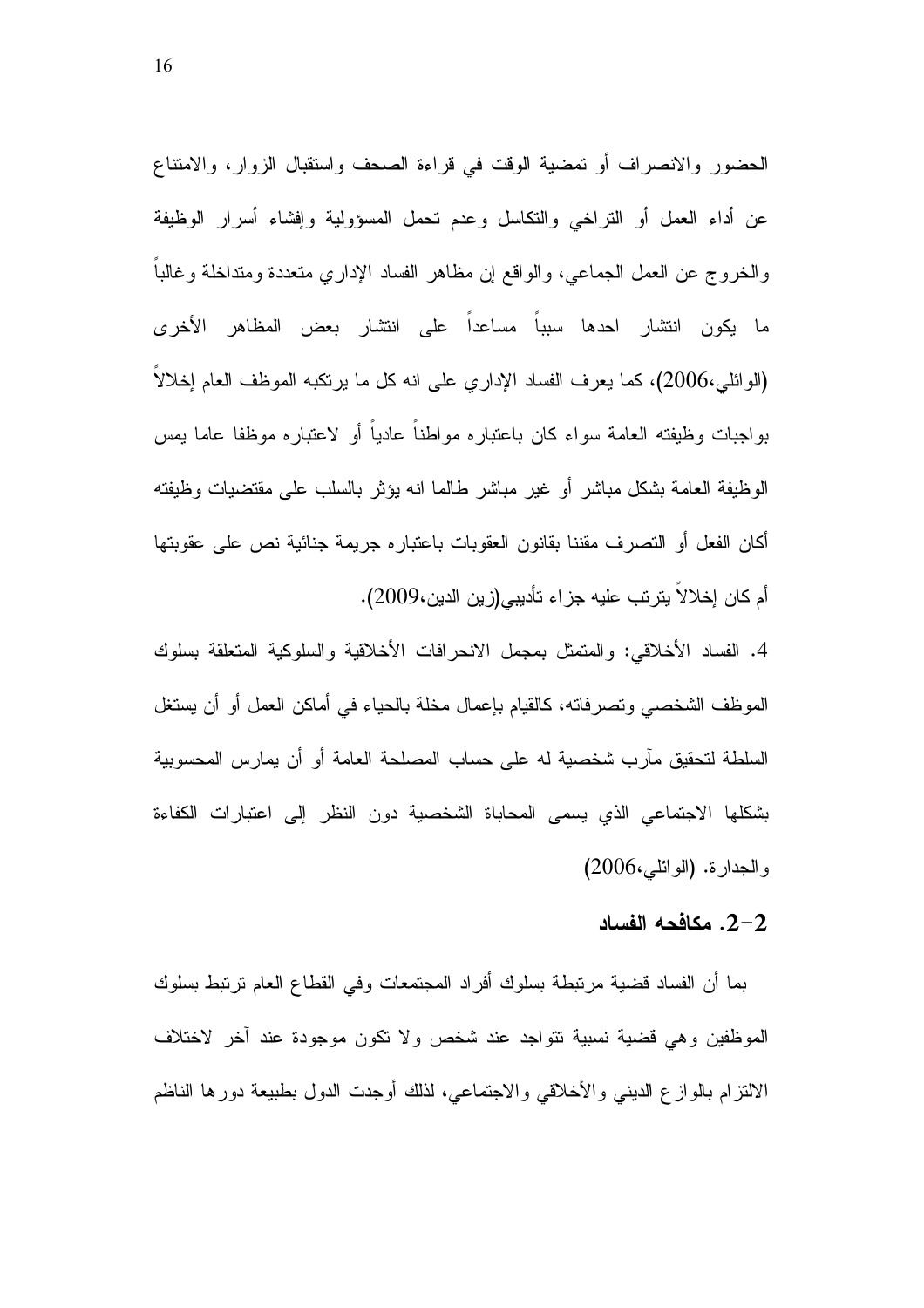لعلاقات المواطنين والمؤسسات نشريعات نضبط مثل هذه السلوكيات ونمكن هذه الدول في النعاون فيما بينها لمكافحه الفساد، ويقول وزير العدل الأمريكي اريك هولدر ينعين علينا النعاون فيما ببننا لضمان عدم احتفاظ المسؤولين الفاسدين بالعائدات غير المشروعة لأعمال الفساد التبي يقومون بها، ليست هناك أي وسيلة لطيفة لقول ذلك، فعندما يقوم اللصوص بسلب ونهب خزائن دولهم وسرقة مواردها الطبيعية واختلاس مساعدات التتمية فأنهم يحكمون علىي أطفال وطنهم بمواجهة المجاعة والأوبئة، وأمام هذا الظلم الصارخ فان استعادة الأصول هي ضرورة عالمية.(هولدر ،2009)

لعل الأثار السلبية المترتبة على انتشار وتفشى ظاهر الفساد أوجبت على الدول أن نتضافر جهودها لمكافحة هذه الأفة من خلال الانضمام إلىي المنظمات العالمية والهيئات الدولية المعنية بمكافحة الفساد كمنظمة الشفافية الدولية ومنظمة النجارة العالمية ومنظمه الأمم المتحدة وغيرها، بالإضافة إلى العديد من المنظمات والهيئات الإقليمية والوطنية، كما أن البنك الدولي بشدد على "ضرورة تكامل الجهود الوطنية في مكافحه الفساد لمنع كافة أشكال الفساد والاحتيال، وتقديم العون للدول التبي تعتزم مكافحة الفساد، واعتبار مكافحة الفساد شرطا لتقديم خدمات البنك الدوليي، ونقديم العون والدعم للجهود الدولية لمكافحة الفساد. (شحاده، 2001)

إن عملية مكافحة الفساد ترتبط بمفاهيم لها مدلولات تمنع وتحد من الفساد كما وتعاقب على الممارسات الفاسدة التبي يقوم بها الموظفين، ولا يكاد يخلو موضوع مكافحة الفساد من النطرق إلى الشفافية والنزاهة والمساءلة، حيث أن الشفافية نتعلق بوضوح العمل أمام الجميع ومن غير المعقول أن نكون الممارسات التي فيها فساد نمتاز بهذه الصفة،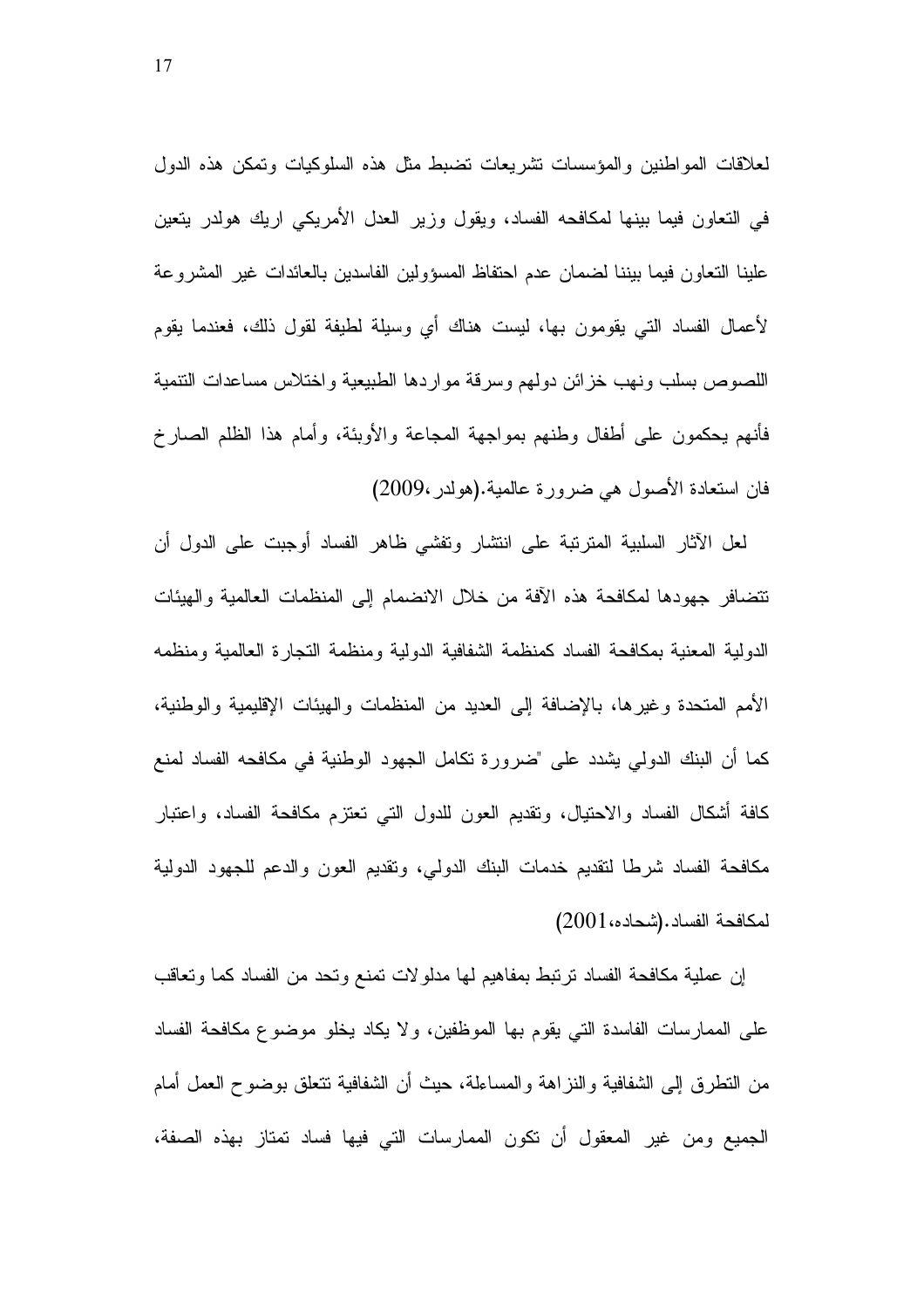فالشفافية نعنى وضوح إجراءات العمل، والابتعاد عن الرونين ونعقيد الإجراءات إضافة إلى أنها تساعد على تسهيل حصول الجمهور على الخدمات التي يطلبها، مما يترتب علية الإشباع الأمثل للحاجات وتحقيق الرضا وزيادة الإنتاجية(المومني،1997)، أما النزاهة فموضوعها أخلاقي يرتبط بسلوك الأشخاص ويمكن تعريفها بأنها عبارة عن منظومة القيم المتعلقة بالصدق والأمانة والإخلاص والمهنية في العمل، فمفهوم النزاهة بتصل بقيم أخلاقية بينما مفهوم الشفافية يتصل بنظم وإجراءات عمل(اللامي،2007)، في حين أن المساءلة تعني وضع كل من يتولى منصب أمام مسؤولياته وإيجاد نظم لمراقبة أدائه وبخاصة في حال التقصير في الأداء أو التخلف عن الأداء، و عرفها برنامج الأمم المتحدة الإنمائي على أنها الطلب من المسؤولين نقديم التوضيحات اللازمة لأصحاب المصلحة حول سبل استخدام صلاحياتهم وتصريف واجباتهم والأخذ بالانتقادات التبي توجه إليهم ونلبية المتطلبات المطلوبة منهم وقبول المسؤولية عن الفشل أو عدم الكفاءة أو عن الخداع أو الغش. (الجمعية اللبنانية لتعزيز الشفافية، 2005ص6)

وفي الأردن هنالك اهتمام كبير في ايلاء مكافحة الفساد أولوية على غيرة من الأمور التي نديرها الدولة لذلك وجدت بعض النشريعات القانونية التي نتعلق بمكافحة الفساد، مثل قوانين مكافحة غسيل الأموال وإشهار الذمة المالية وقانون الحق في الحصول على المعلومات، وأخير! قانون الكسب غير المشروع (من أين لك هذا؟) الذي يتم نداوله في مجلس النواب تمهيدا لإقرار ء، كما أنه بالإضافة إلى ديوان المحاسبة فأن هنالك العديد من القوانين والأنظمة التي بموجبها تم تشكيل دوائر جهات هيئات المعنية بمكافحة الفساد في القطاع العام، مثل هيئة مكافحة الفساد وديوان المظالم وقبلهما كان ديوان الرقابة والتفتيش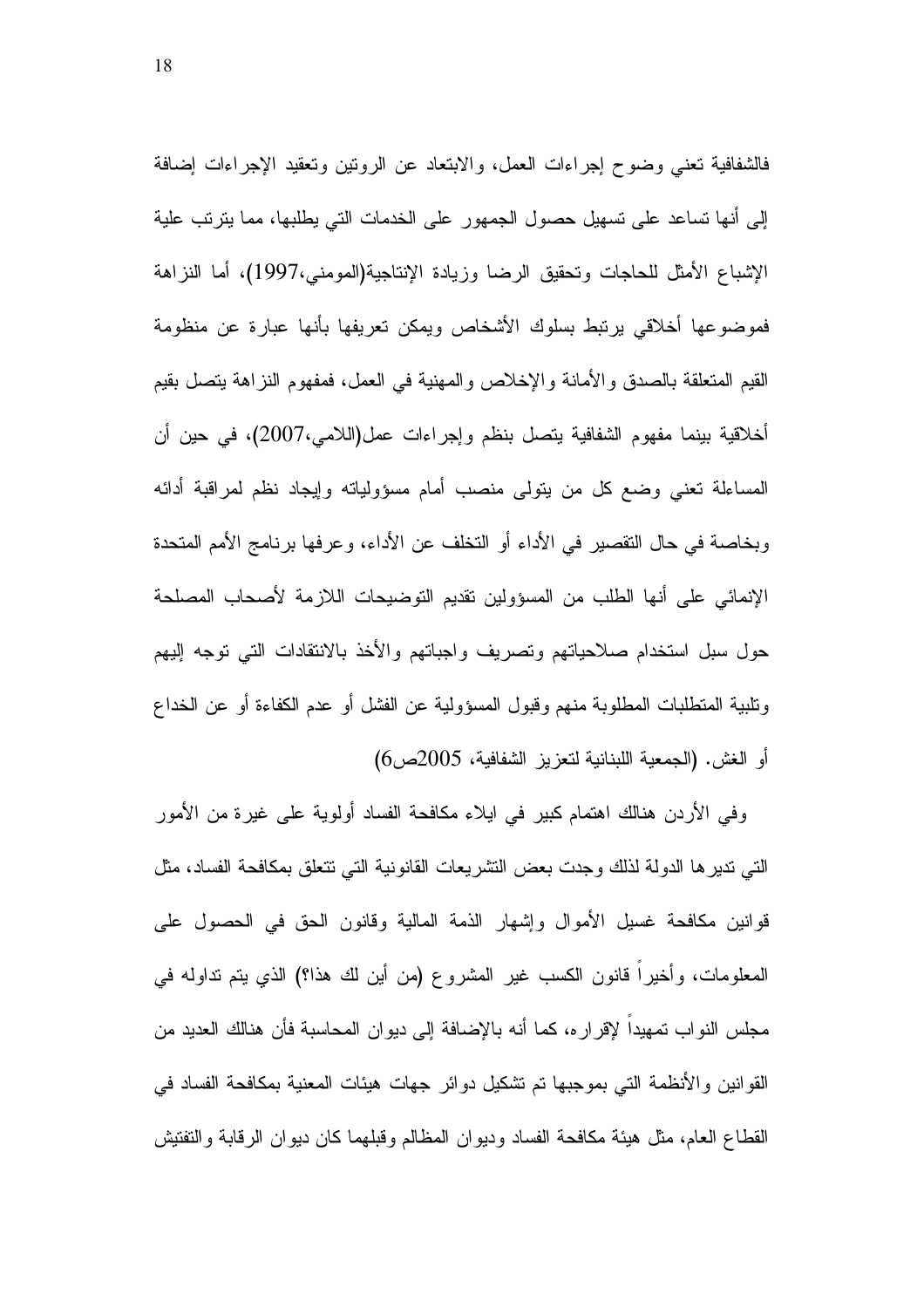الإداري بقوم بالرقابة الإدارية، وتختلف المهام المكلفة بها هذه الأجهزة والصلاحيات الممنوحة لها، مما أدى إلى نتوع أليات العمل المتبعة في كل منها، ونالياً استعراض لطبيعة أعمال كل منها:

1. هيئة مكافحة الفساد

شَكلت هيئة مكافحة الفساد عام 2006 بموجب فانونها رقم 62 لسنة 2006، وتشمل صلاحياتها القطاعين العام والخاص، وترتبط برئيس الوزراء وتتمتع بشخصية اعتبارية ذات استقلال مالي وإداري ولها بهذه الصفة القيام بجميع النصرفات القانونية اللازمة لتحقيق أهدافها وحق إبرام العقود والنقاضبي، وينوب عنها في الإجراءات القضائية المحامي العام المدنى، ورئيس النيابة العامة الإدارية في الدعاوى الإدارية، ونتمتع الهيئة في ممارسة مهامها وأعمالها بحرية واستقلالية دون أي تأثير أو ندخل من أي جهة كانت(قانون هيئة مكافحة الفساد،2006،المادة3)، وتهدف الهيئة في مجال مكافحة الفساد إلى وضع ونتفيذ ونرسيخ سياسات فعالة بالنتسيق مع الجهات ذات العلاقة لمكافحة الفساد والوقاية منه والكشف عن مواطن الفساد بجميع أشكاله بما في ذلك الفساد المالي والإداري وكذلك الواسطة والمحسوبية إذا شكلت اعتداء على حقوق الغير وعلى المال العام، وتوفير

مبادئ المساواة ونكافؤ الفرص والعدالة. (قانون هيئة مكافحة الفساد،2006،المادة4) حيث نقوم الهيئة في سبيل تحقيق أهدافها بالنحرى عن الفساد المالي والإداري، والكشف عن المخالفات والتجاوزات وجمع الأدلة والمعلومات الخاصة بذلك ومباشرة التحقيقات والسير في الإجراءات الإدارية والقانونية اللازمة لذلك، ، كما الهيئة نبدأ في إجراء النحريات اللازمة لمتابعة أي من قضايا الفساد من نلقاء نفسها أو بناء على اخبار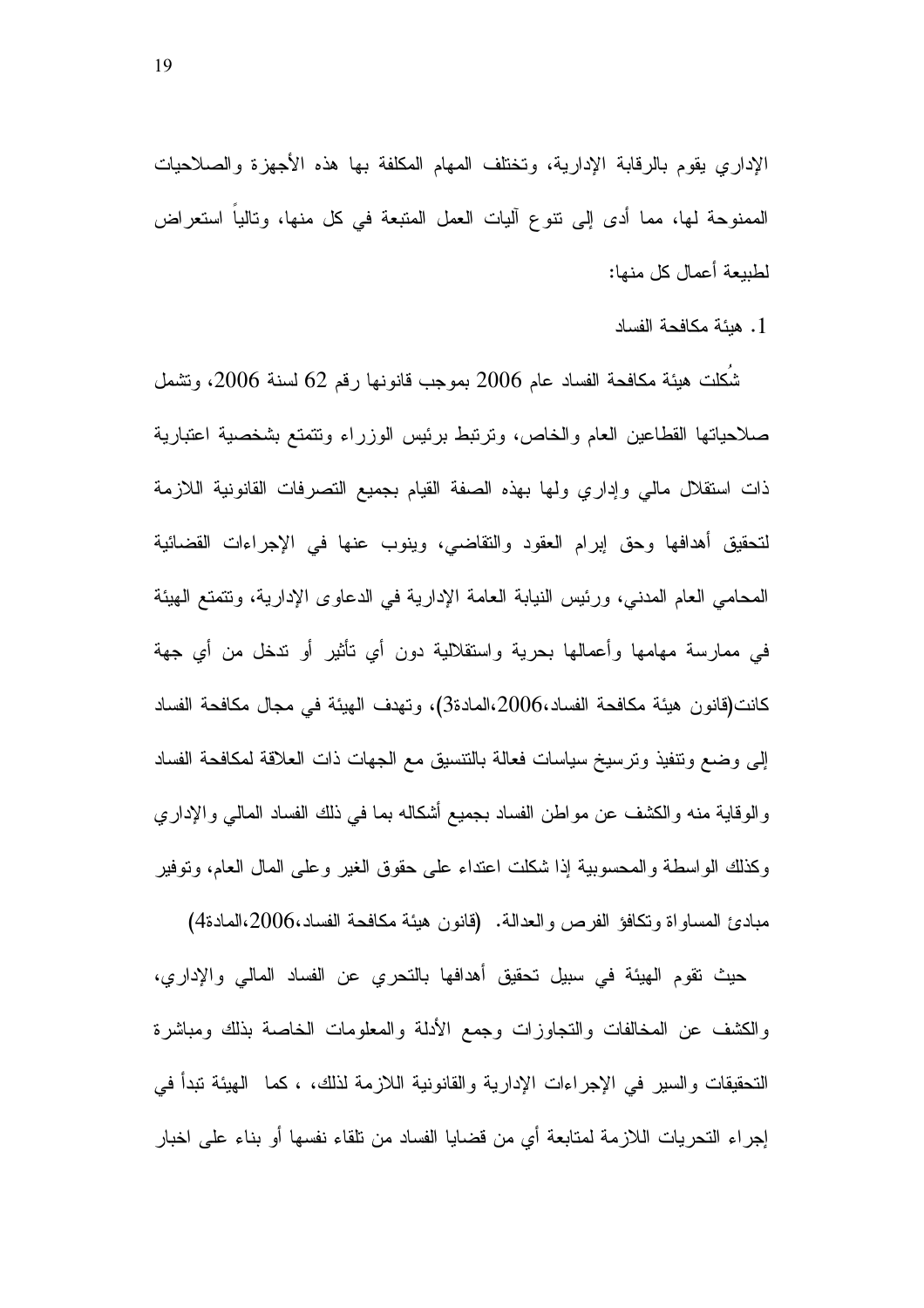يرد من أي جهة، وإذا تبين بنتيجة التحري أو التحقيق أن الاخبار الوارد إلى الهيئة كان كاذبا أو كيديا يتم تحويل مقدمه إلى الجهات القضائية المختصة وفقا للاصول القانونية المُتَّبِعَةُ. (قَانُونَ هَيئَةٌ مَكَافَحَةُ الْفُسَادُ، 2006،المادة7)

2. ديوان المظالم

تم إنشاء ديوان المظالم عام 2008 لنتفيذ مهامه وصلاحياته المتمثلة في النظـــر فـــي الشكاوى المتعلقة بأي من القرارات أو الإجراءات أو الممارسات أو افعال الامتناع عـــن أي منها الصادرة عن الإدارة العامة أو موظفيها، والتوصية بتبسيط الإجراءات الإداريـــة لغايات تمكين المواطنين من الاستفادة من الخدمات التي تقدمها الإدارة العامــــة بفاعليـــة ويسر كما ويحق لديوان المظالم إنباع أي من اليات نتفيذ عمله مثل الحلول الوديــــة مــــن خلال الندخل بحيادية بين الجهة الشاكية والمشكو منها والنحقق باستخدام الوســـائل النــــي براها رئيس الديوان مناسبة كمخاطبة الجهة المشكو منها وطلب الوثائق مـــن صــــاحب الشكوى ومن الجهة المشكو منها والاطلاع على ونائق الــسلطات العامــــة ذات الـــصلة بالموضوع، وصولا إلى إصدار النوصية بنتيجة التحقق بالموضـــوع.

(http://www.ombudsman.org.jo/Arabic/about%20beurea/Pages/defau lt.aspx)

3. ديوان الرقابة والتفتيش الإداري

نفذ ديوان الرقابة والتفتيش الإداري أعمال الرقابة الإدارية بهدف التثبت من سلامة الإجراءات والأعمال الإدارية في وزارات ودوائر ومؤسسات القطاع العام ونطويرها وتحسين أدائها وإنتاجها، وذلك خلال الفترة من تاريخ تشكيلة عام 1992 إلى تاريخ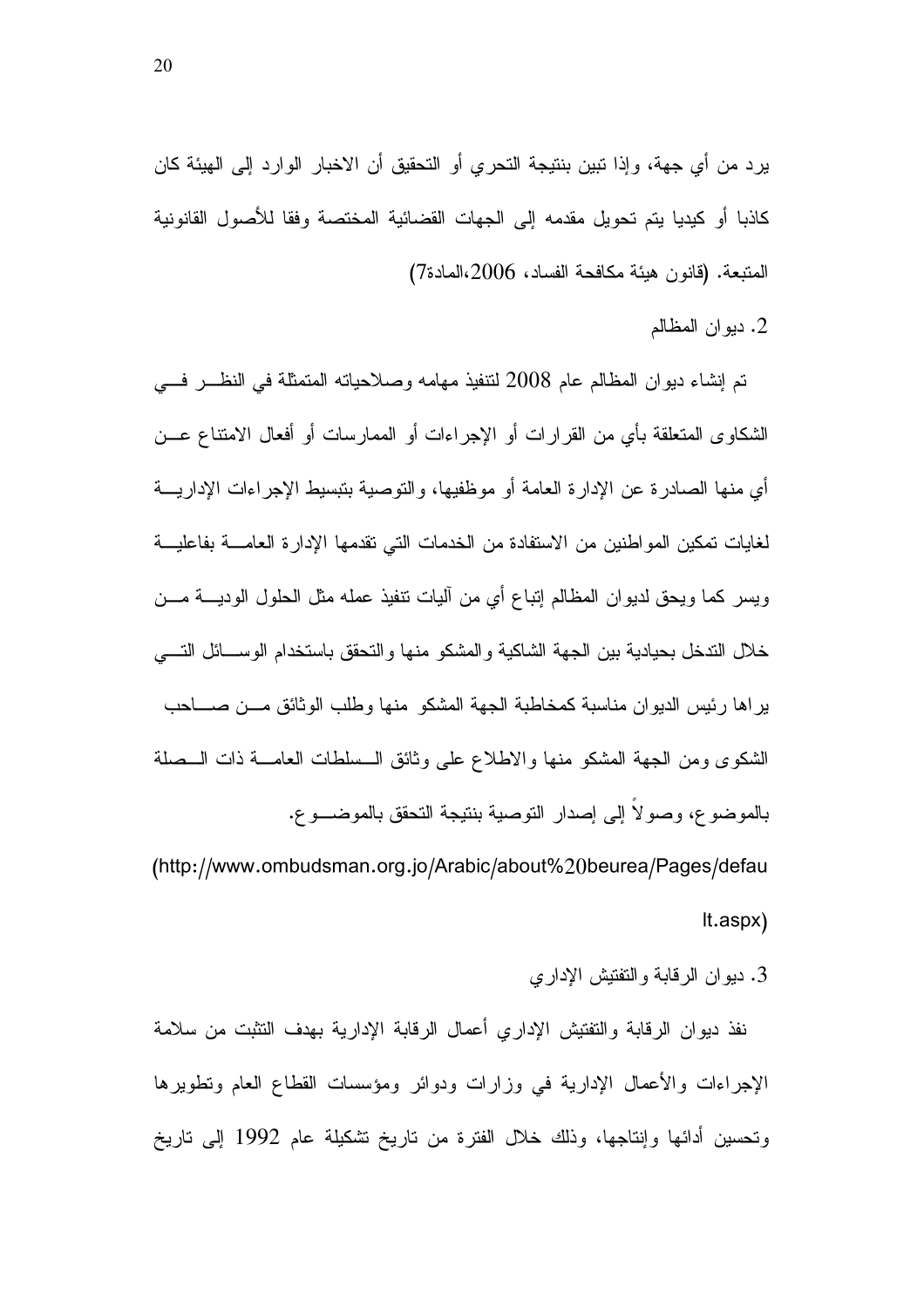الغاءه بقرار من مجلس الوزراء عام 2002، وتحقيقا لمهذه الأهداف كان يقوم ديوان الرقابة والتفتيش الإداري بعدة أعمال منها التحقق من فعالية الأداء لدى الدوائر وموظفيها ورفع مستوى الكفاءة والإنتاجية فيها، والكشف عن مظاهر الخلل والتجاوز وتطويق أسبابها ومعالجتها بالمتابعة والمساءلة وتحديد المسؤولية التحقق من نقديم الخدمات العامة للمواطنين بعدالة والتأكد من نقيد الدوائر وموظفيها بالقوانين والأنظمة والتعليمات والقرارات والبلاغات الصادرة عن الجهات المختصة ومتابعة نتفيذها بصورة فاعلة وسليمة، والنُّثبت من نوفير الأسباب القانونية والواقعية للعلاوات والمكافآت الَّتي ندفع عن ذلك العمل، ودراسة كوادر الجهات محل الرقابة ومراقبة نتاسب عدد الموظفين مع الواجبات الموكلة إليهم والتحقق من تعبين الاختصاصبين ذوي المؤهلات والكفاءات العلمية في وظائف نتفق واختصاصاتهم، ونلقى الشكاوى الخطية المتعلقة بعمل الدائرة والنحقق من صحة المعلومات الواردة فيها والكشف عن المخالفات والنجاوزات وإجراء التحقيقات الإدارية اللازمة بشأنها وتحديد مسؤولية المتسببين وإحالتها إلى الجهات المختصة أذا اقتضت المصلحة ذلك ومتابعة الإجراءات المتخذة بخصوصها. (نظام ديوان الرقابة والتفتيش الإداري، 1992، المادة8)

#### 2–3. إجراءات الرقابة المتبعة في الديوان

منذ العام 1952 وديوان المحاسبة الأردني يمارس دوره الرقابي على العمليات المالية في أعمال الوزارات والدوائر الحكومية والمؤسسات العامة لضمان سلامة الإجراءات المنفذة بما يكفل المحافظة على المال العام وتحقيق أهداف الدولة العليا والحيلولة دون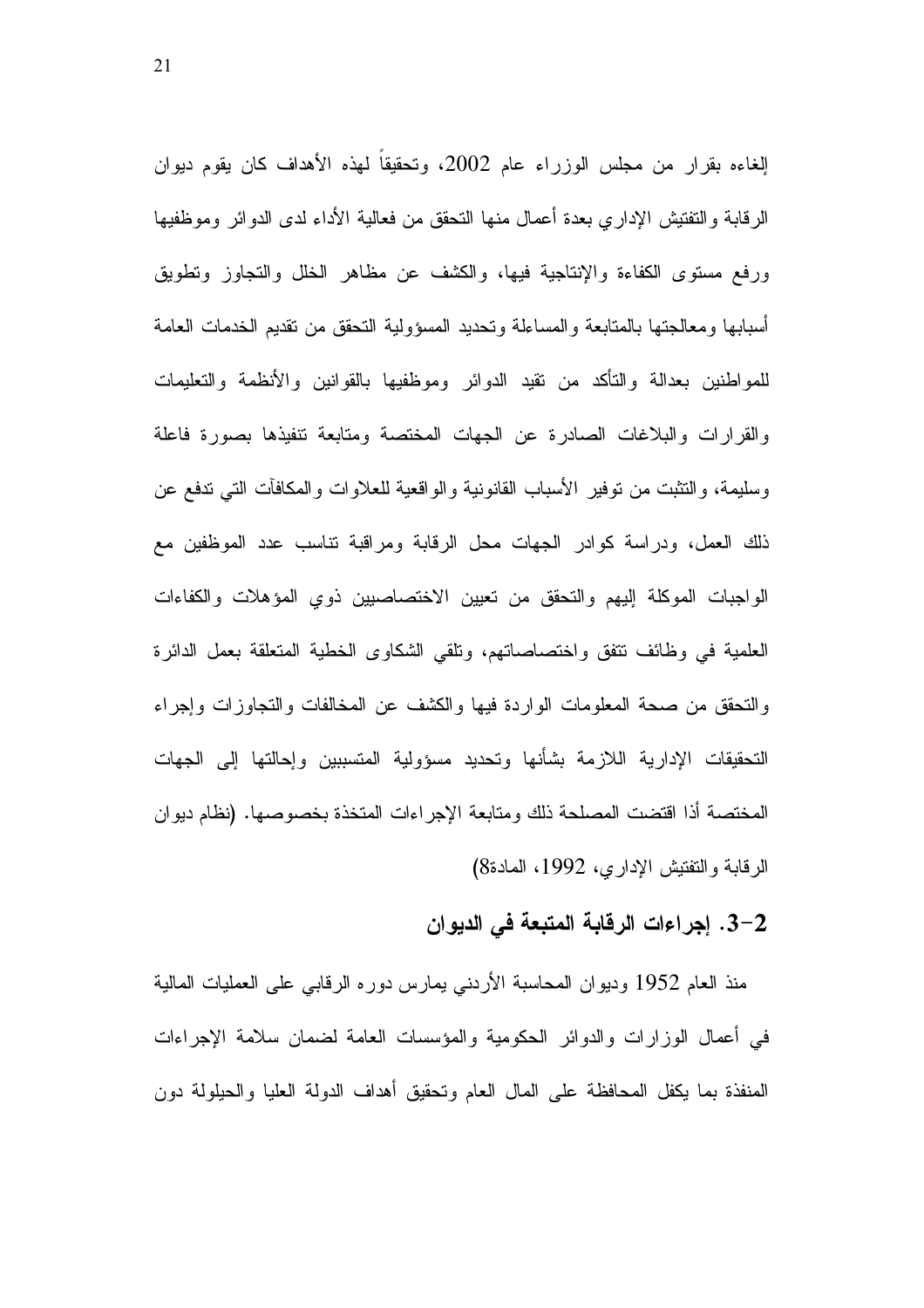وقوع الأخطاء والانحرافات وإنباع الأساليب الناجعة في المساءلة والمحاسبة عن مثل هذه المخالفات في حال حدوثها، أي أن الديوان هو الجهة الرسمية المكلفة بالقيام بالرقابة الحكومية.

ولمعرفه ماهية هذه الرقابة الحكومية فانه لابد من استعراض مدلولات مصطلح الرقابة فأضافه إلى تعريف الرقابة الإجرائي فأنها "عبارة عن عملية ترشيد علمي للقرارات التي يتخذها المسئولون في دورة العمل المتسلسلة بدءا بالتخطيط، ثم التنظيم  $(4$ و التنسيق، ثم تستمر بالنتفيذ وتكتمل بالمتابعة والنقويم".(عبد البر ،2010،ص

ونتمثل الرقابة في تحديد مجموعة من الأهداف التي تسعى الوزارات والدوائر الحكومية المؤسسات العامة لتحقيقها حتى يستطيع القائمون بالعمل أن يوجهوا جهودهم نحوها، أي أن الرقابة يجب أن نتصب على ما إذا كانت الجهود تبذل لتحقيق الأهداف المطلوب تحقيها أم لا، كما أن هنالك اتجاهين فيما يختص بتحديد ماهية الرقابة الاتجاه الأول يهتم بوجود عمليات وإجراءات معينة يلزم توافرها حتى يمكن تحقيق الرقابة الفاعلة، وتشمل تلك الإجراءات تحديد الأهداف مقدما، وتحديد العمل المطلوب أداؤه في ضوء الأهداف المحددة والإشراف عليه، وتجميع وترتيب البيانات عن سير العمل لاستتناج المعلومات الملائمة بغرض الوقوف على الأداء الفعلي، حتى يمكن الوقوف على النتائج وفحصها عن طريق مقارنتها بالمعايير الموضوعة مقدما في مرحلة تحديد الأهداف، أما الاتجاه الثاني فيهتم بالأجهزة التي نتولى الإشراف على الأداء وجمع المعلومات وتحليل النتائج. (رملي،2009)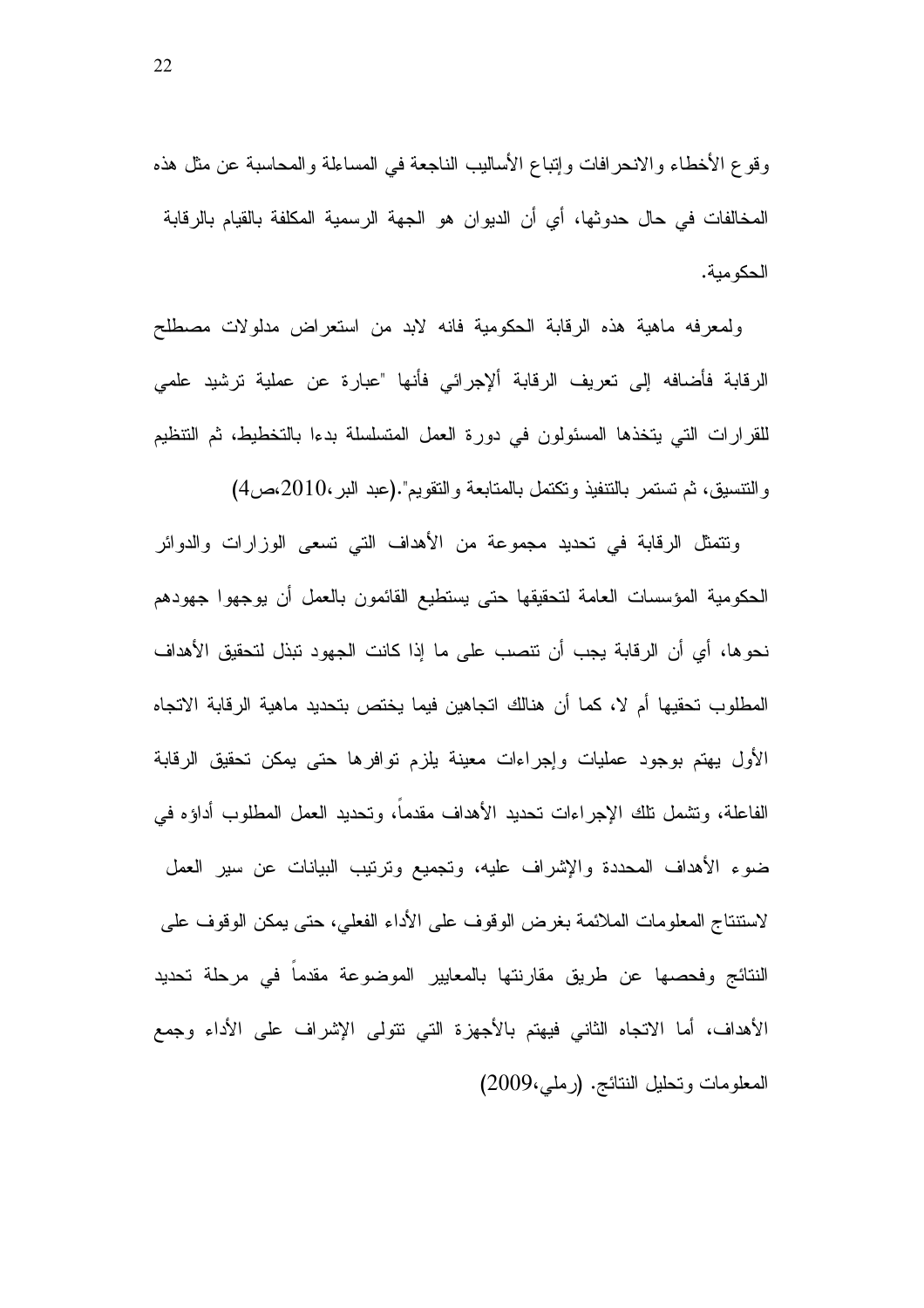إن الرقابة التي يقوم بها الديوان على الجهات الخاضعة لرقابته أو على عمل معين من أعمالها نتكون من ملاحظة أن كل شيء يتم نتفيذه طبقا للمهام المنوطة بالديوان وفق خطط تدقيق مسبقة تعد بشكل ربع سنوي، أو من خلال تكليف مدقق أو أكثر لتتفيذ مهمة رقابية محدده غير مدرجة على نلك الخطط ونهدف العملية الرقابية من وراء ذلك إلى تحديد الأخطاء التي حدثت ومنع نكرار حدوثها مستقبلا، حيث نركز سياسات الديوان على أن عمل الديوان يقوم على مبدأ تصويب الأخطاء لا تصيدها، مما يجعل من العملية الرقابية نشاط يمارسه ديوان المحاسبة لمتابعة نتفيذ السياسات الموضوعة ونقييمها، والعمل على تصويب المخالفات والتجاوزات والملاحظات من خلال استجابة الجهات الخاضعة للرقابة لمخرجات العمل الرقابي من استيضاحات وكتب رقابية ومذكرات ولوائح تدقيق وصولا إلى تحقيق المحافظة على المال العام.

إن أهداف وأهميه الرقابة الحكومية نتمحور في المحافظة على المال العام مما يكفل المحافظة على كينونة الدولة واستقرارها، وللإحاطة بمفهوم وماهية الرقابة الحكومية التي يمارسها الديوان فقد شملت جوانبها بالنعريف الشامل لمكتب المحاسبة العام General)

Accounting Office) بالولايات المتحدة الأمريكية للرقابة المالية الحكومية والذي اعتبر ها عملية رقابية تتمثّل في الاتي (http://forum.stop55.com/231353.html) 1. فحص العمليات المالية ومدى الالنزام بالقوانين والنشريعات ومراجعتها لبيان ما إذا كانت القوائم المالية تمثَّل بعدالة المركز المالي للحكومة وفيما إذا كانت نتائج العمليات قد نمت وفق المبادئ المحاسبية المقبولة والمتعارف عليها مدى النزام الوحدة الحكومية بالقوانين والأنظمة المالية النافذة.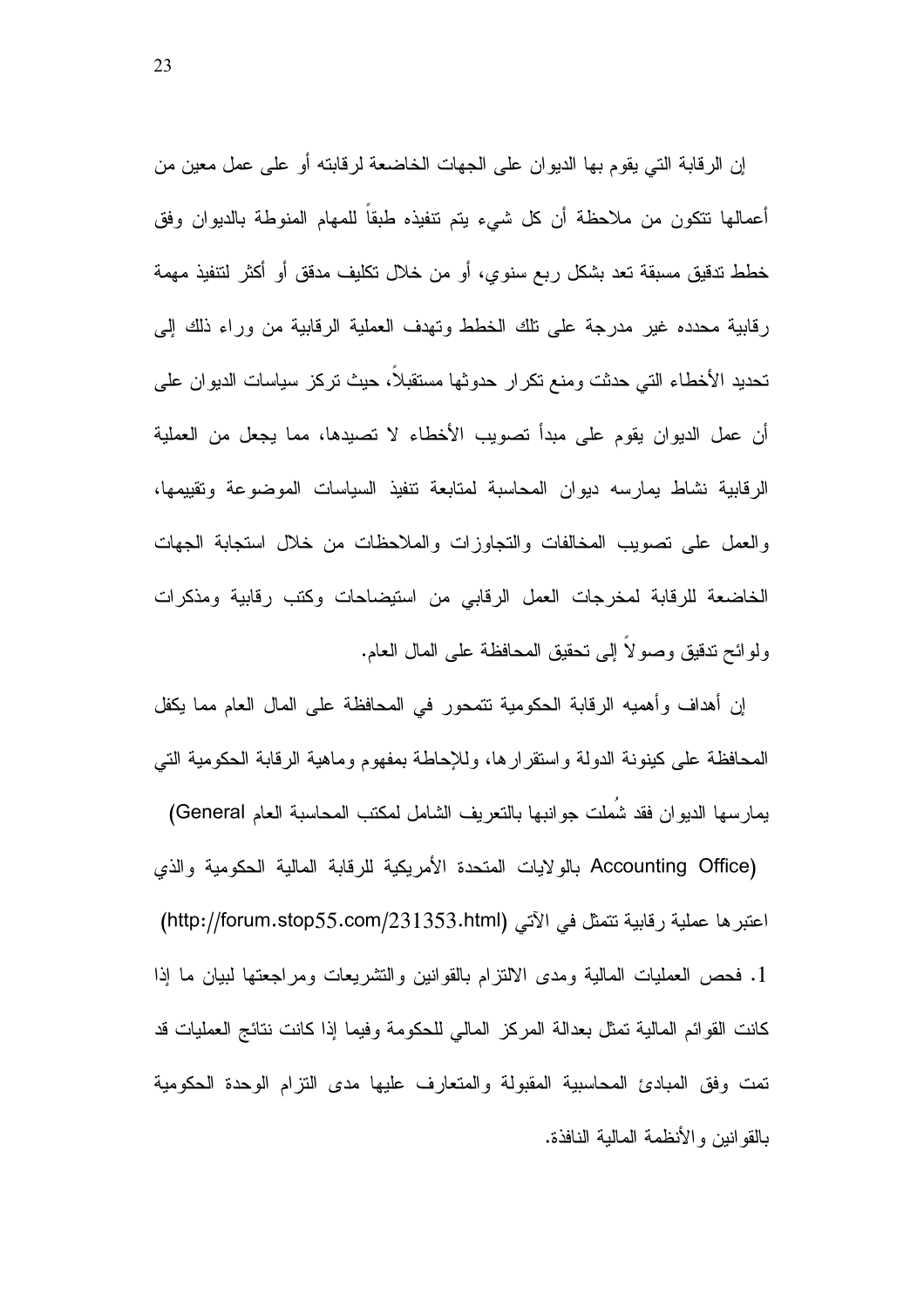2. فحص كفاءة واقتصادية العمليات ومر اجعتها لبيان مدى قيام الوحدة الحكومية باستخدام الموارد وإدارتها بكفاءة وبطريقة اقتصادية وأسباب التصرفات غير الاقتصادية أو التبي ندل على عدم الكفاءة وعلى مدى النزام الوحدة بالنشريعات الني نتعلق بالكفاءة الاقتصادية.

3.فحص ومراجعة نتائج البرامج لبيان مدى تحقيق النتائج أو المنافع التي سبق تحديدها من قبل السلطة التشريعية و ما إذا كانت الوحدة الحكومية قد قامت بالأخذ في الحسبان البدائل التي تحقق النتائج المرجوء بأقل تكلفة في ضوء الموازنة بين هذه البدائل لاختيار أفضلها.

وقد ينظر للرقابة باعتبارها الإشراف الدائم من قبل الديوان بقصد معرفة كيفيه تنفيذ الأعمال والتأكد من أن عناصر الإنتاج المتاحة مادية أو إنسانية داخل الجهات الخاضعة لرقابة الديوان تُستخدم استخداماً فعالاً وفقاً للخطة الموضوعة(بربر ، 1996)

لقد واكب الديوان النظورات التي حدثت على العمل الرقابي على القطاع العام إلى أن أصبح يتبع إجراءات تدقيق لكل نو ع من أنواع الرقابة التي يمارسها، حيث أن هنالك أربعة أنواع رئيسية لرقابة الديوان هذه الأنواع هي:

#### 1-3-2. الرقابة المالبة والمحاسبية

نتعلَّق الرقابة المالية والمحاسبية في القطاع العام بكل التفاصيل المنزنبة على الإيرادات والنفقات التبي نقبض وندفع من الأموال العامة، وقد يكون دمج ديوان المحاسبة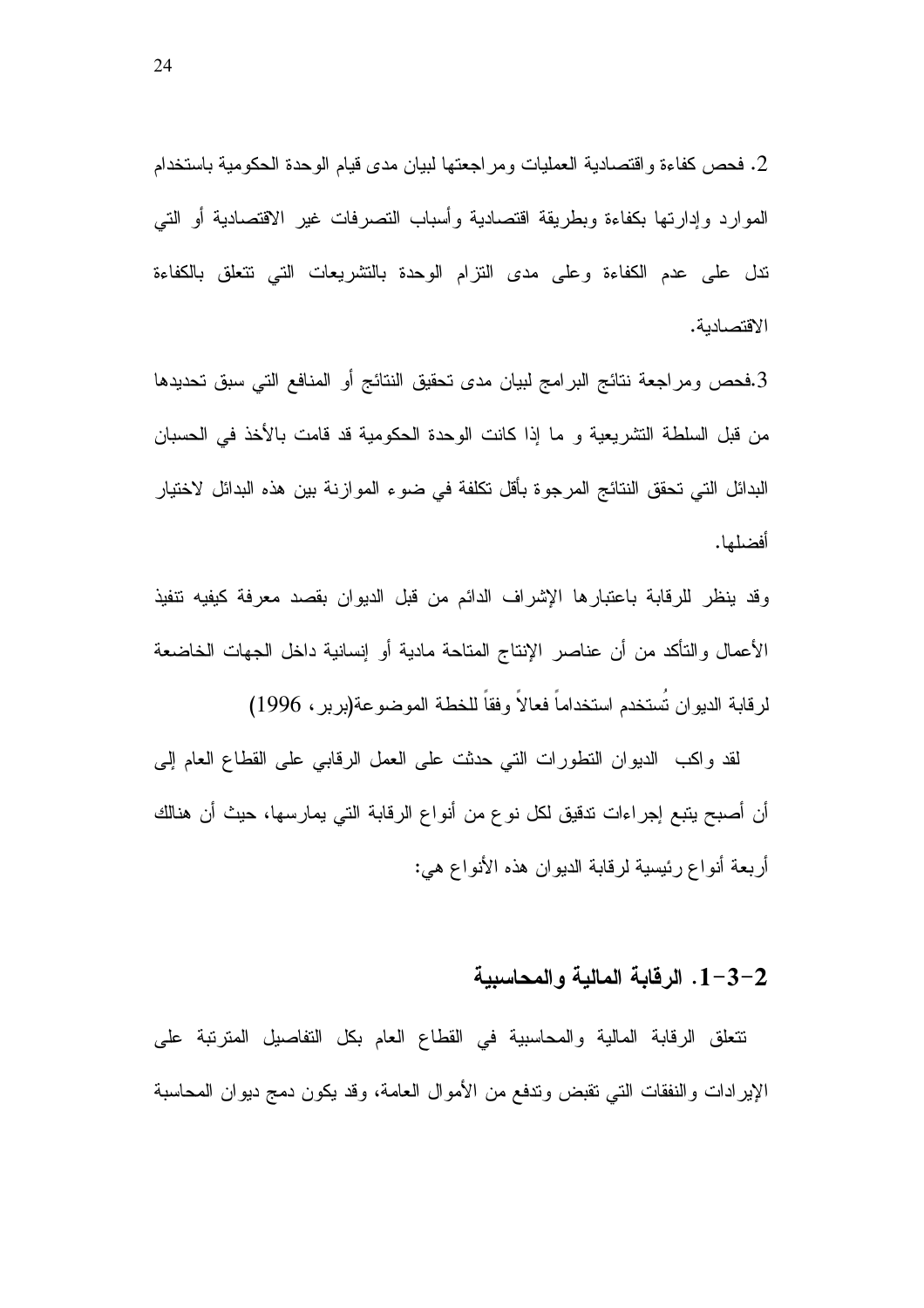الأردني للشقين المالي والمحاسبي في هذا النوع من الرقابة يعود لاستخدام نفس إجراءات الندقيق في كل منهما سواء كان الأمر يتعلق بإيراد أو نفقه، وتهدف الرقابة المالية إلى "النَّاكد من أن الموارد تم تحصيلها وفقا للقوانين والقواعد المعمول بها والكشف عن أي انحراف أو نقصير كما تهدف إلى التأكد من أن الإنفاق تم وفقا لما هو مقرر له، والتأكد من حسن استخدام الأموال العامة في الأغراض المخصصة لها بدون أي إسراف، ومتابعة نتفيذ الخطة الموضوعة ونقييم الأداء في الوحدات للتأكد من أن النتفيذ يسير وفقا للسياسات الموضوعة والكشف عن أي انحراف وما قد يكون في الأداء من قصور لاتخاذ الإجراءات اللازمة والنعرف على الأساليب التبي من شانها الوصول بالأداء إلىي أعلى (الكفر او ى،1989)

ونعرف الرقابة المالية على أنها منهج علمي شامل يتطلب النكامل والاندماج بين المفاهيم القانونية والاقتصادية والمالية والمحاسبية والإدارية فهي حزمة من الرقابات المتعددة التي تمارس في وقت واحد بهدف التأكد من صحة وسلامة التصرفات المالية من كافة النواحي بغية المحافظة على الأموال العامة ورفع كفاءة استخدامها وتحقيق أعلى درجة من الفعالية في النتائج المرجوة من إنفاق المال العام أو تحصيله، أما الرقابة المحاسبية فهي الرقابة يتم فيها تدقيق مختلف الجوانب التفصيلية للمعاملات المالية من حيث نفاصيل تحصيلات الإيرادات وحساب النفقات وسلامة القيود ومطابقتها للقواعد والأطر المحاسبية وباختصار فهي رقابة مستنديه حسابية.

(http://www.audit-bureau.gov.jo)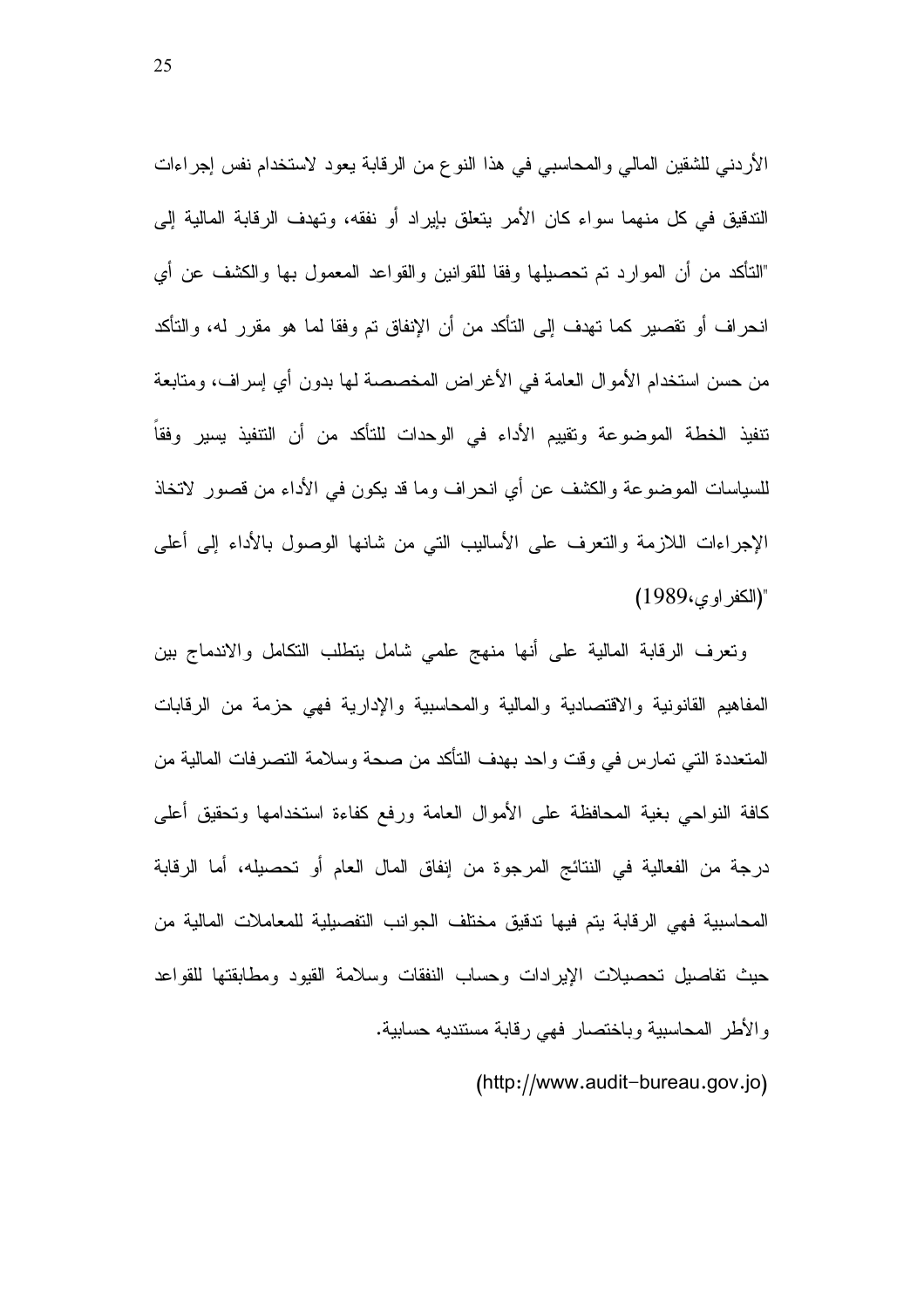ولمعرفه طبيعة الأعمال الرفابية المكلف بها ديوان المحاسبة والتي تخص الرفابة المالية والمحاسبية فقد حددت معظمها بنصوص المواد (8–12) من قانون الديوان فقد نصت المادة (8) على "يكون ديوان المحاسبة فيما يتعلق بالواردات مسؤولا عن: أ– التدقيق في تحققات الضرائب والرسوم والعوائد المختلفة للتثبت من أن تقديرها وتحقيقها قد تم وفقا للقوانين والأنظمة المعمول بها.

ب– التدقيق في معاملات بيو ع الأراضبي والعقارات الأميرية وتفويضها وتأجيرها. ج- للتدقيق في تحصيلات الواردات على اختلاف أنواعها للتثبت من أن التحصيل قد جرى في أوقاته المعينة وفقا للقوانين والأنظمة المتعلقة بها ومن أن قانون جباية الأموال الأميرية قد جرى نطبيقه على المكلفين الذين نخلفوا عن الدفع ومن أن التحصيلات قد دفعت لصندوق الخزينة وقيدت في الفصول والمواد المخصصة لها في الميزانية العامة. د– الندقيق في معاملات شطب الواردات والإعفاء منها للنثبت من عدم إجراء شطب أو إعفاء في غير الحالات والأصول المنصوص عليها في القوانين والأنظمة المعمول بها". كما نصت المادة (9) من قانون ديوان المحاسبة "يكون ديوان المحاسبة فيما يتعلق بالنفقات مسؤولا عن:

أ– التدقيق في النفقات للتثبت من صرفها للأغراض التي خصصت لها ومن أن الصرف قد تم وفقا للقو انين و الأنظمة.

ب– التدقيق في المستندات والوثائق المقدمة تأييدا للصرف للتثبت من صحتها ومن مطابقة قيمها لما هو مثبت في القيود.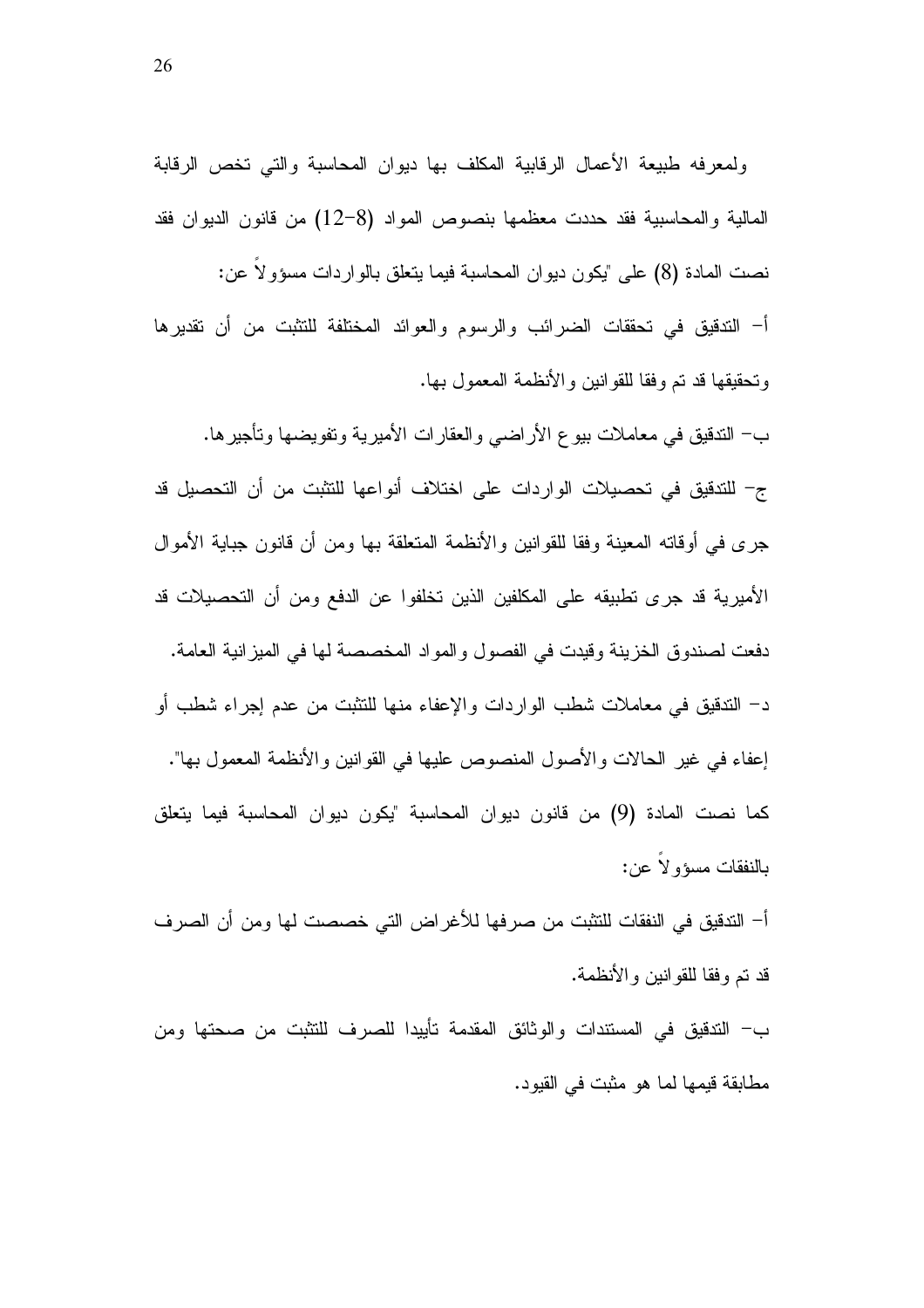ز – النثبت من نتفيذ أحكام قانون الميزانية العام وملاحقه من صحة الأوامر المالية والحوالات الصادرة بمقتضاه".

كما نصت المادة (10) "يكون ديوان المحاسبة فيما يتعلق بحسابات الأمانات والسلفات والقروض والتسويات مسؤولا عن تدقيق جميع هذه الحسابات للتثبت من صحة العمليات المتعلقة بها ومن مطابقة قيمها لما هو مثبت في القيود ومن أنها مؤيدة بالمستندات والوثائق اللازمة ومن استرداد السلفات والقروض في الأوقات المعينة لاستردادها مع الفو ائد المتر تبة للخز بنة".

كما نصت المادة(11) "لرئيس ديوان المحاسبة أو أي موظف مفوض من قبله أن يقوم في أي وقت بالتدقيق في الحسابات وبتعداد النقد والطوابع والوثائق والمستندات ذات القيمة واللوازم في أية دائرة وعلى موظفي هذه الدائرة أن يسهلوا مهمته ويقدموا له جميع المعلومات التي يطلبها وله أن يلفت نظرهم إلى ما يبدو له من ملاحظات وأن يستوضح منهم عن سبب ما يظهر له من تأخر في انجاز المعاملات".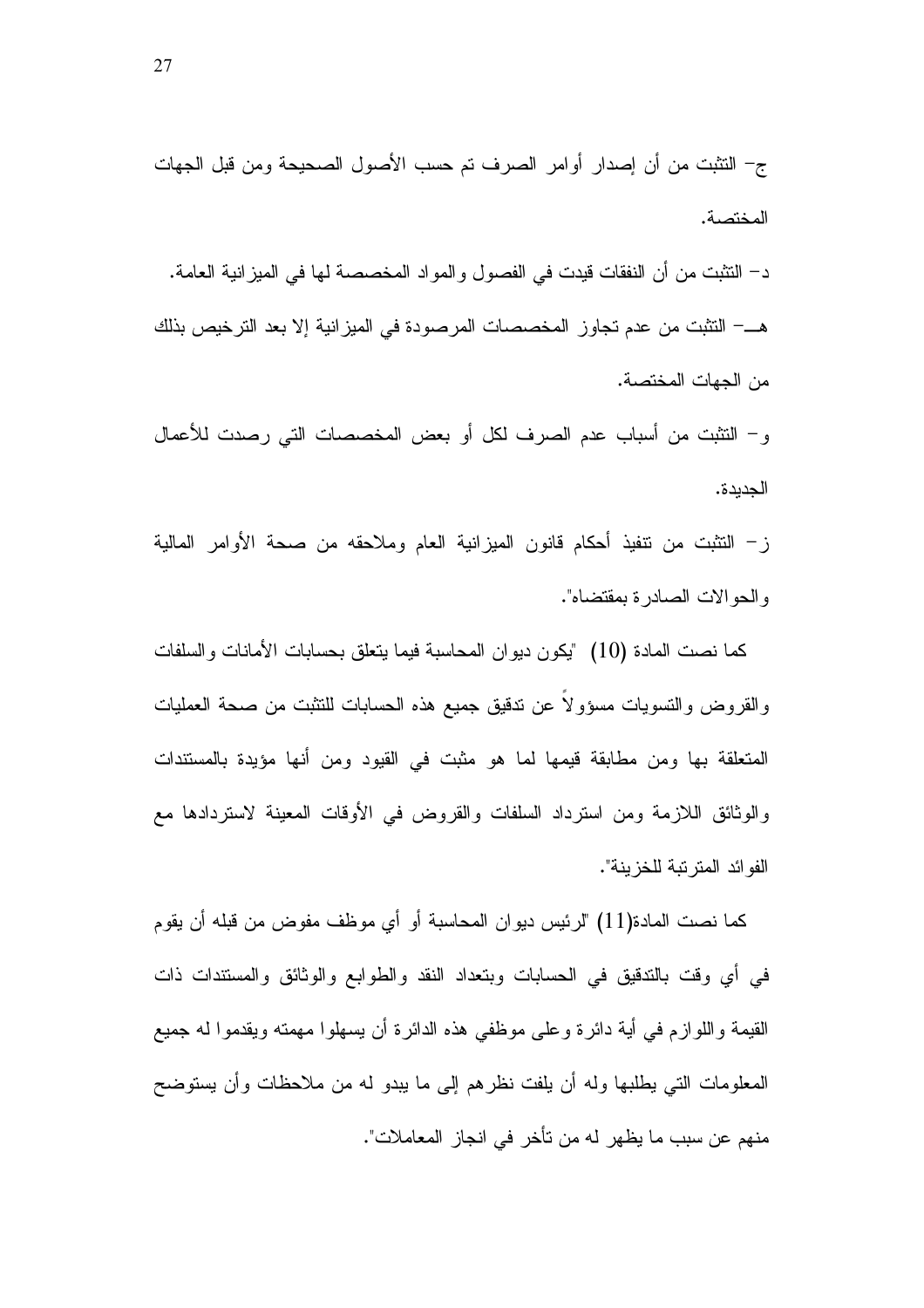كما نصت المادة (12) "لرئيس ديوان المحاسبة أو أي موظف مفوض من قبله أن يدقق في أي مستند أو سجل أو أوراق أخرى مما لم يرد ذكره في المواد السابقة إذا هو رأى لزوما لذلك وأن يطلع على المعاملات الحسابية والمالية في جميع الدوائر في أي دور من أدوارها سواء في ذلك ما يتعلق منها بالواردات أو النفقات وله حق الاتصال المباشر بالموظفين الموكول اليهم أمر هذه الحسابات ومراسلتهم".

ولكي يتمكن الديوان من تتفيذ الأعمال الرقابية ماليا ومحاسبيا فانه يقوم بإتباع إجراءات تدقيق منبثقة من نصوص مواد قانون الديوان، ومنسجمة مع معايير التدقيق الدولية ومعايير العمل الميداني ، وقد تم عام 2011 إصدار تعليمات معايير الندقيق الحكومية، حيث يركز الديوان على القيام بإجراءات مستمدة من كل ذلك منها:

1. التخطيط السليم للعمل

بترتب على التخطيط السليم لعملية التدقيق وضع وتحديد ألاستراتيجيه الشاملة لسلوك ونطاق الفحص ونطبيق هذه الإستراتيجية، فمن ناحية نقوم إدارة الديوان بإعداد خطط ربع سنوية نتضمن إدراج حسابات الجهات الخاضعة للرقابة نمهيدا لقيام المدققين بتنفيذ ذلك ومقارنة الانجازات بما تم التخطيط له ومعالجة الانحرافات ان وجدت، ومن ناحية أخرى توجب الإستراتيجية على المدقق إعداد برنامج تدقيق لكل عملية للتأكد من تحديد خطوات العمل الضرورية أو اللازمة بصورة منتظمة ، حيث يعتبر برنامج التدقيق خطة مرسومة على هدى النتائج التي توصل إليها المدقق عند دراسته وفحصه لنظام الرقابة الداخلية وذلك بهدف ندقيق وفحص الدفاتر والسجلات. (جمعه،1998)

2. دراسة ونقييم نظام الرقابة الداخلية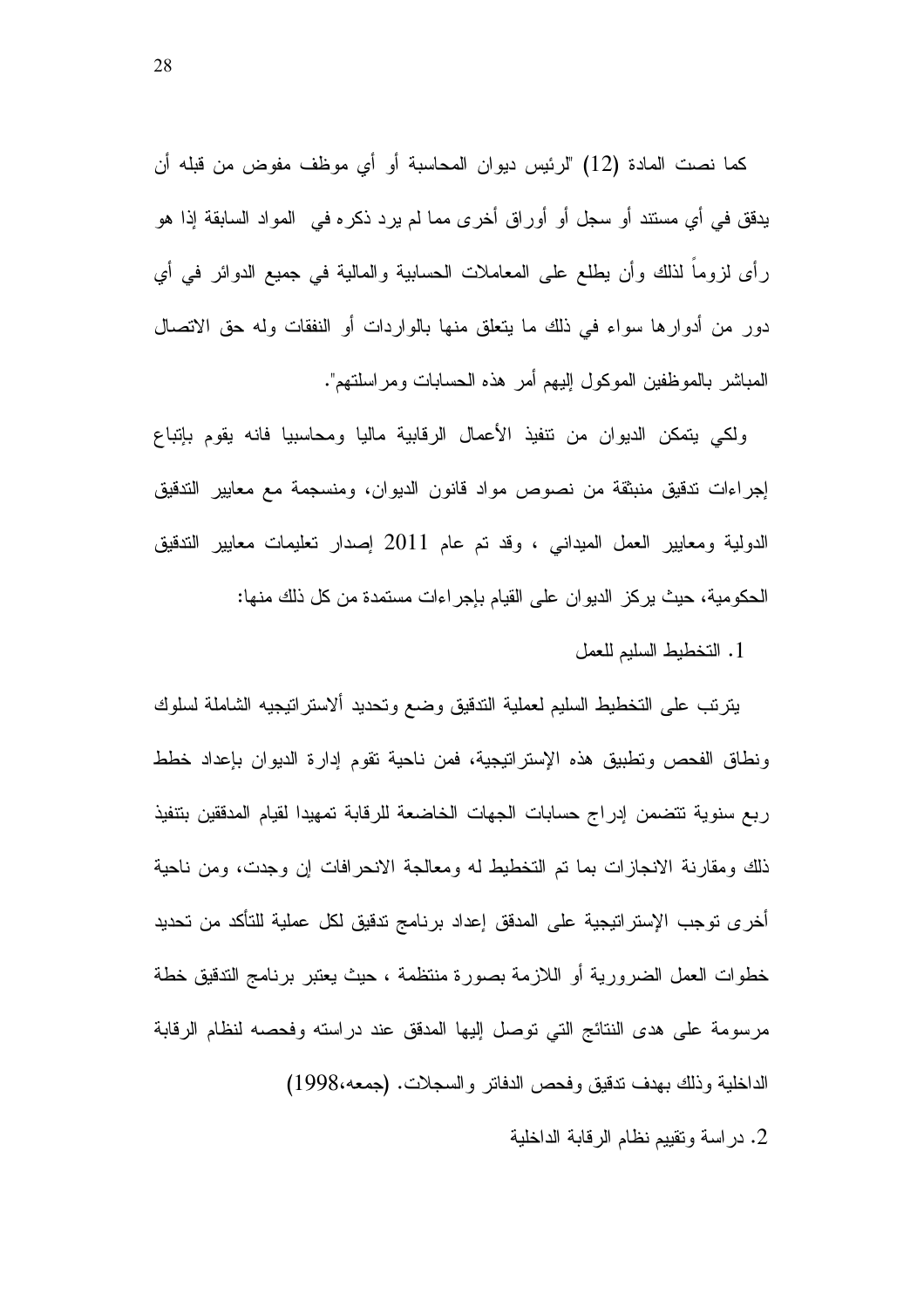يترنَّب على قوة أو ضعف نظام الرقابة الداخلية تحديد الفحص المطلوب للحصول على أدلة وقرائن الإثبات, والوقت المناسب للقيام بإجراءات التدقيق، "على المدقق الحصول غلى فهم كاف للنظام المحاسبي ولنظام الرقابة الداخلية، لغرض التخطيط لعمليه الندقيق وتطوير طريقه فعالة لنتفيذهاءوعلى المدقق استخدام اجتهاده المهنى لنقدير مخاطر الندقيق"(معيار الندقيق الدولي رقم 400،الفقرة2)، وقد عرف معيار الندقيق الدولي رقم 400 مخاطر التدقيق بأنها "المخاطر التي تؤدي إلى قيام المدقق بإبداء رأى غير مناسب عندما نكون البيانات المالية خاطئة بشكل جوهري"،وتحتوي مخاطر الندقيق على ثلاث مكونات رئيسيه هي: (إصدارات المعايير الدولية لممارسه أعمال الندقيق،2003،معيار الندقيق الدولمي400)

أ. المخاطر الملازمه: وهي قابليه رصيد حساب معين أو طائفة من المعاملات إلى أن تكون خاطئة بشكل جوهري، منفردة أو عندما تجتمع مع المعلومات الخاطئة في أرصدة

حسابات أو في طوائف أخرى، مع افتراض عدم وجود ضوابط داخلية ذات علاقة. ب. مخاطر الرقابة: وهي مخاطر المعلومات الخاطئة، التي تحدث في رصيد حساب أو طائفة من المعاملات والتبي يمكن أن نكون جوهرية بمفردها أو عندما تجمع مع المعلومات الخاطئة في أرصدة أو طوائف أخرى ،والتي لا يمكن منعها أو اكتشافها

و تصحيحها في الوقت المناسب بو اسطة النظام المحاسبي أو نظام الرقابة الداخلية. ج. مخاطر الاكتشاف: وهي المخاطر التي لا يمكن لإجراءات الندقيق الجوهرية التي يقوم بها المدقق، أن تكتشف المعلومات الخاطئة الموجودة في رصيد حساب أو طائفة من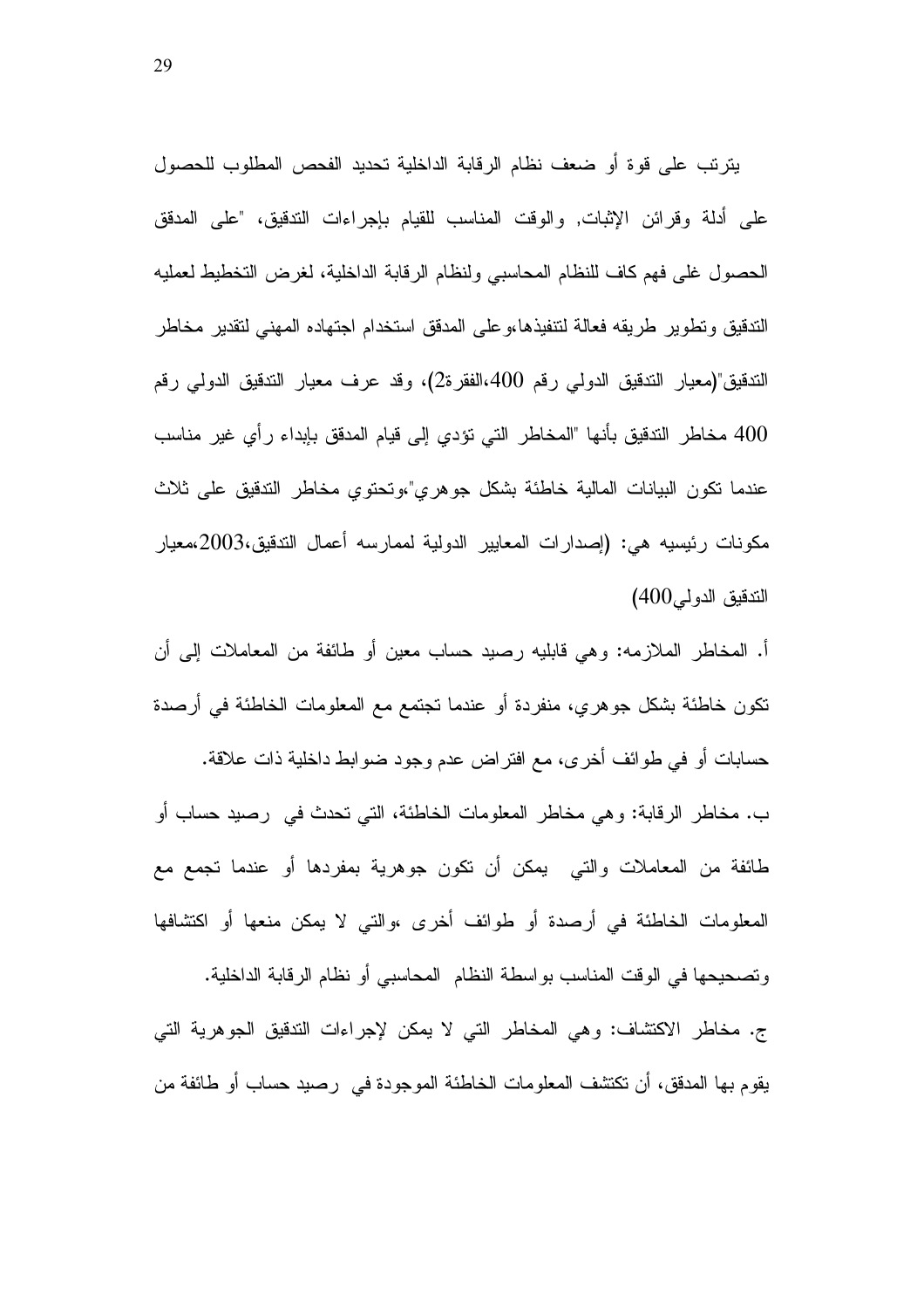المعاملات والتي يمكن أن نكون جوهرية، منفردة أو عندما تجتمع مع المعلومات الخاطئة في ارصده حسابات أو في طوائف أخرى.

إن مدى إجراءات التدقيق كحجم العينة التي يستخدمها المدقق مثلا يتحدد من خلال دراسة المدقق للمخاطر الملازمة ومخاطر الرقابة ،حيث انه على المدقق دراسة المستويات التقديرية للمخاطر الملازمة ومخاطر الرقابة لغرض تحديد طبيعة وتوقيت ومدى الإجراءات الجوهرية المطلوبة لتخفيض مخاطر الندقيق إلى مستوى أدنى مقبول.(إصدارات المعايير الدولية لممارسه أعمال التدقيق،2003 ،المعيار الدولي للتدقيق  $(530)$ 

3. كفاية وملائمة أدلة الإثبات

أدلة الإثبات كما عرفت في معيار التدقيق الدولي رقم 500 نعني المعلومات التي يحصل عليها المدقق من خلال إجراءات الرقابة المتعلقة بالتصميم والتشغيل الفعال للنظام المحاسبي أو و من خلال الإجراءات الجوهرية التي تكشف عن المعلومات الخاطئة الجو هرية في البيانات المالية، ليتوصل المدقق إلى استتناجات يبني على أساسها رأيه المهنى، وبالنالي فمن الضرورة حصول المدقق على قدر كاف من أدلة وقرائن الإثبات الملائمة لنكون أساسا سليما برنكز عليها عند النعبير عن النقارير المالية وذلك عن طريق الفحص ألمستندى والندقيق الحسابي والانتقادي والملاحظة والاستفسارات والمصادقات، كم أن أدلة الإثبات يجب أن نكون كافيه وملائمة، حيث أن الكفاية هي قياس لكميه أدلة الإثبات، أما الملائمة فهي قياس لنوعية أدلة الإثبات ومدى صلتها بتوكيد خاص وموثوقيتها، واعتياديا يجد المدقق بان من الضروري الاعتماد على أدلة الإثبات المقنعة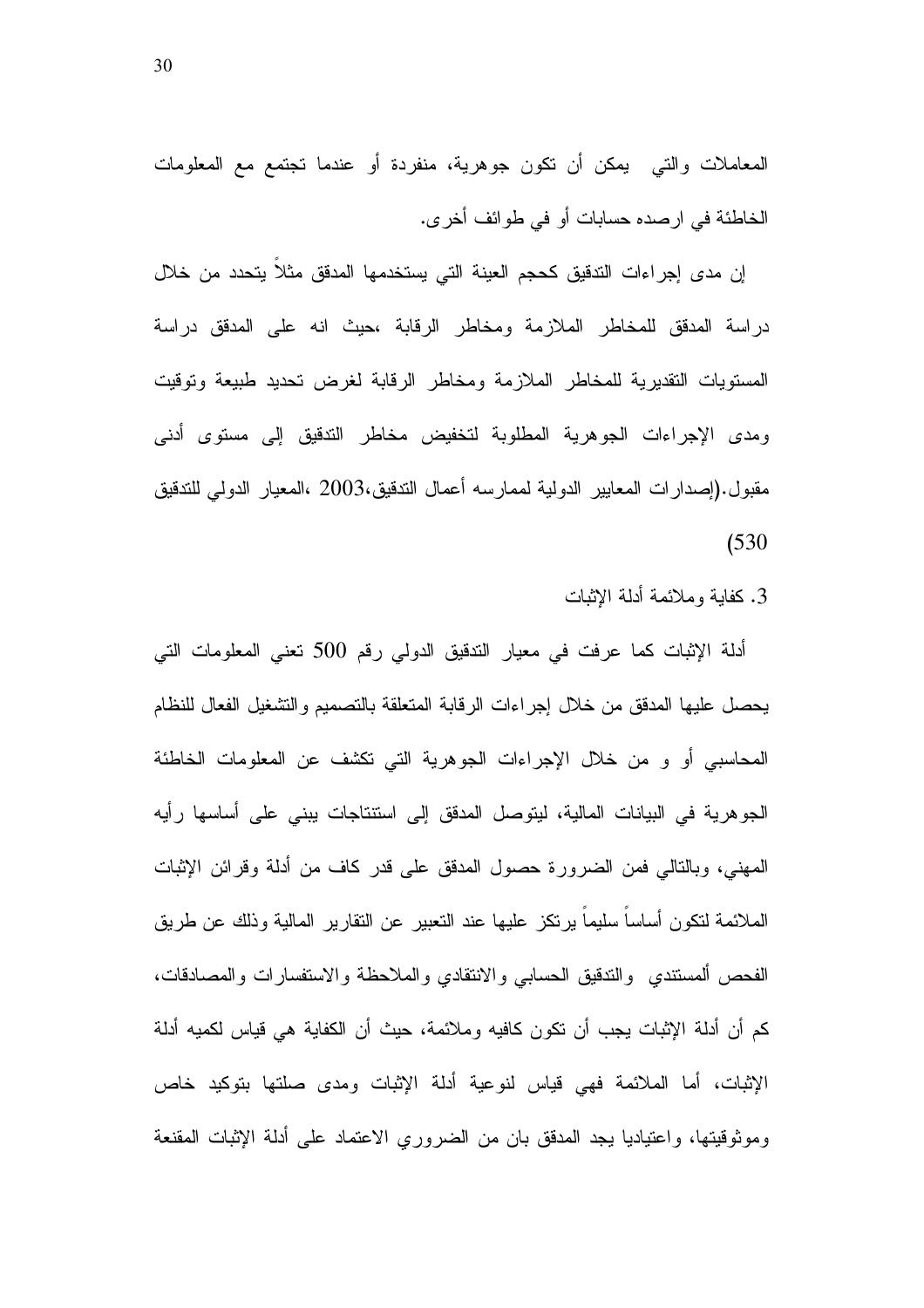وليس الحاسمة، كما أن على المدقق الحصول على أدله إنبات إضافية من خلال اختبارات توكيدات البيانات المالية الصادرة عن الإدارة، ومنها الوجود أي أن الأصول أو الخصوم موجودة في تاريخ معين، والحدوث أي أن المعاملة أو الحدث الذي تم يخص المنشأة ، والاكتمال أي انه ليس هناك أي أصول أو خصوم أو معاملات أو أحداث لم تسجل وليست هناك أية بنود لم يفصح عنها.( إصدارات المعابير الدولية لممارسه أعمال الندفيق،2003،ص294)

4.إجراء المقارنات التحليلية

إن الإجراءات التحليلية تعني تحليل النسب والمؤشرات المهمة، ومن ضمنها نتائج البحث للتقلبات والعلاقات التي نكون متعارضة مع المعلومات الأخرى ذات العلاقة أو تلك التي تتحرف عن المبالغ المنتبأ بها".(معيار الندقيق الدولي رقم 520،الفقرة،3)

وعلى الرغم من أهميه هذا المعيار حيث أن الوقوف عند الأرقام والنسب التي تظهر بشكل غير طبيعي تعني المزيد من العمل وتعني إجراءات ندقيق اكثر تفصيلا، ولكن مما تجدر الإشارة إليه إلى انه قد لا نتطبق الإجراءات التحليلية في عده مشاريع للقطاع العام فقد يكون هنالك علاقة مباشره بين الإيرادات والنفقات إلا أن مصاريف شراء الأصول لا ترسمل مما قد يعني عدم وجود علاقة بين مصاريف شراء المخزون أو الأصول الثابتة وبين مبلغ هذه الأصول المدرجة في البيانات المالية أضافه إلى أن المعلومات والإحصائيات القطاعية قد لا نكون متوفرة في القطاع العام. (إصدارات المعابير الدولية لممارسه أعمال التدقيق،2003)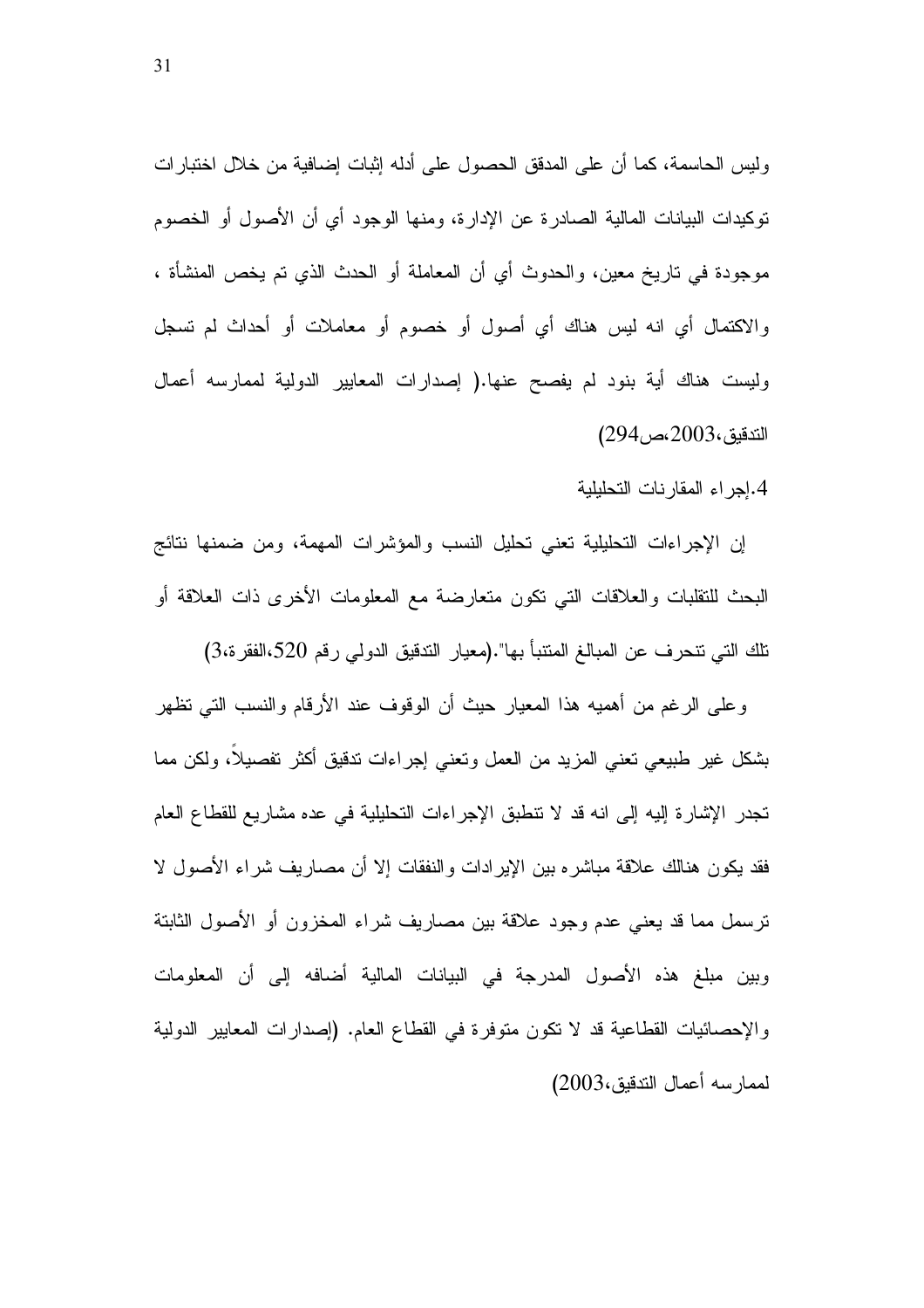5. نوثيق العمل ووضع النقرير

نوثيق عمل الندقيق من خلال نتظيم وحفظ أوراق العمل في ملفات نسهل على المدقق الوصول إلى النتائج ومن ثم إتباع الإجراءات اللازمة في كتابة التقرير النهائي للمدقق، حيث يقوم الديوان بمخاطبه الدائرة الخاضعة للرقابة بالمخالفات والتجاوزات التي نتجت عن الندقيق، وعلى نلك الدوائر الرد على استيضاحات الديوان خلال مدة لا نتجاوز الثلاثين يوم(المادة 16 من قانون ديوان المحاسبة،1952)، أما في حالة عدم الرد أو أن الر د لا يتضمن تصويب المخالفات فأن تلك المخالفات ترفع إلى مجلس النو اب استنادا إلى المادة 119 من الدستور الأردني التي بموجبها يقدم ديوان المحاسبة تقريراً سنويا لمجلس النواب عن الجهات الخاضعة لرقابته يتضمن أراءه وملحوظاته وبيان المخالفات المرتكبة والْمُسؤولية الْمَنْزَنْبَة عَلَيْهَا وَذَلَكَ فَبِي بَدَّءَ كَلَّ دُورَةٌ عَادِيَةٌ أَوْ كَلَّمَا طَلب مجلس النواب منه ذلك.

#### 2-3-2. الرقابة الإدارية

يستند ديوان المحاسبة في ممارسة هذا النوع من الرقابة على المادنين (13) و (14) من قانون ديوان المحاسبة رقم (28) لسنة 1952 حيث نبيح المادة (13) لرئيس الديوان أن يوجه النظر إلى أي نقص يجده في التشريع المالي أو الإداري وله تعلق بالأمور المالية كما نبيح المادة (14) لرئيس الديوان أن يطلع على جميع النقارير والمعلومات الواردة من المفتشين سواء أكانوا ماليين أو إداريين ولمها نعلق بالأمور المالية وعلى نقارير النحقيق في المخالفات التي لها مساس بالأمور المالية وان يطلب نزويده بكل ما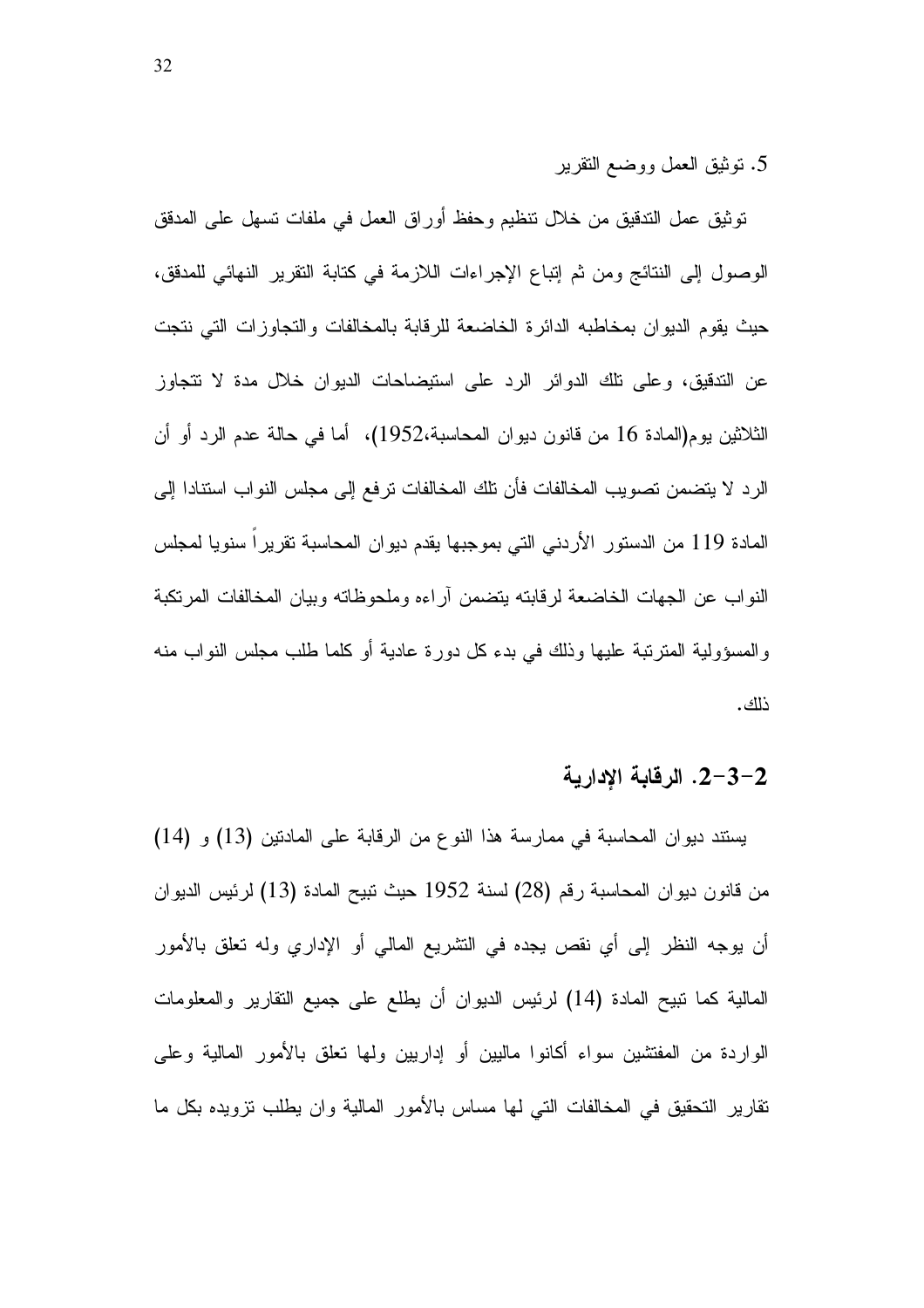يريد الإطلاع عليه من معلومات وإيضاحات من جميع دوائر الحكومة مما له مساس بأعمال دائرته ويندرج تحت هذا النوع من الرقابة رقابة التعيينات في الدوائر والوزارات و المؤسسات الحكومية وكذلك النرفيعات والنرفيات.

(http://www.audit-bureau.gov.jo)

زاد اهتمام الديوان بهذا النوع من الرقابة بشكل جوهري عندما صدر قرار من مجلس الوزراء في منتصف العام 2002 يقضيي بالغاء ديوان الرقابة والتفتيش الإداري وتحويل كافة الصلاحيات المتعلقة بالرقابة الإدارية إلى ديوان المحاسبة، وقد صدرت عده تعديلات على فانون الديوان أهمها التعديل بموجب القانون المؤقت المعدل رقم (3) لسنة 2002 المتضمن إضافة الرقابة الإدارية كنوع جديد من الرقابة التي يمارسها الديوان بالإضافة إلى الرقابة المالية، إذ لم تعد رقابة الديوان الإدارية مقتصرة على القرارات التي لها أثر مالي وأصبحت نشمل كل ما يتعلق بالموظفين ما لهم من حقوق وما عليهم من واجبات، ويتابع الديوان في ضوء ذلك الحديد من الشكاوي التي نتضمن مظالم من موظفين نتعلق بحقوقهم الوظيفية أو من مواطنين نتعلق بعدم حصولهم على حقوقهم أو ملاحظاتهم على أعمال موظف ما، كما أن إجراءات الرقابة الإدارية بالإضافة إلى التأكد من النزام الموظفين بالدوام الرسمي والتحقق من مغادراتهم وإجازاتهم، تقوم بالتحقق من تقييمهم وإنجاز اتهم من خلال قياس النتائج الفعلية للأداء بما هو متوقع ومخطط له وتصحيح الأخطاء، وعلى الرغم من تعدد النعريفات للرقابة الإدارية إلا أنها نكاد تجمع على أنها عملية قياس النتائج الفعلية للأداء، ومقارنتها بالأداء المتوقع من خلال الخطط المرسومة، بحيث تظهر تقارير الإنجاز التي يعدها مدفقين الديوان شهريا الانحرافات عن الخطط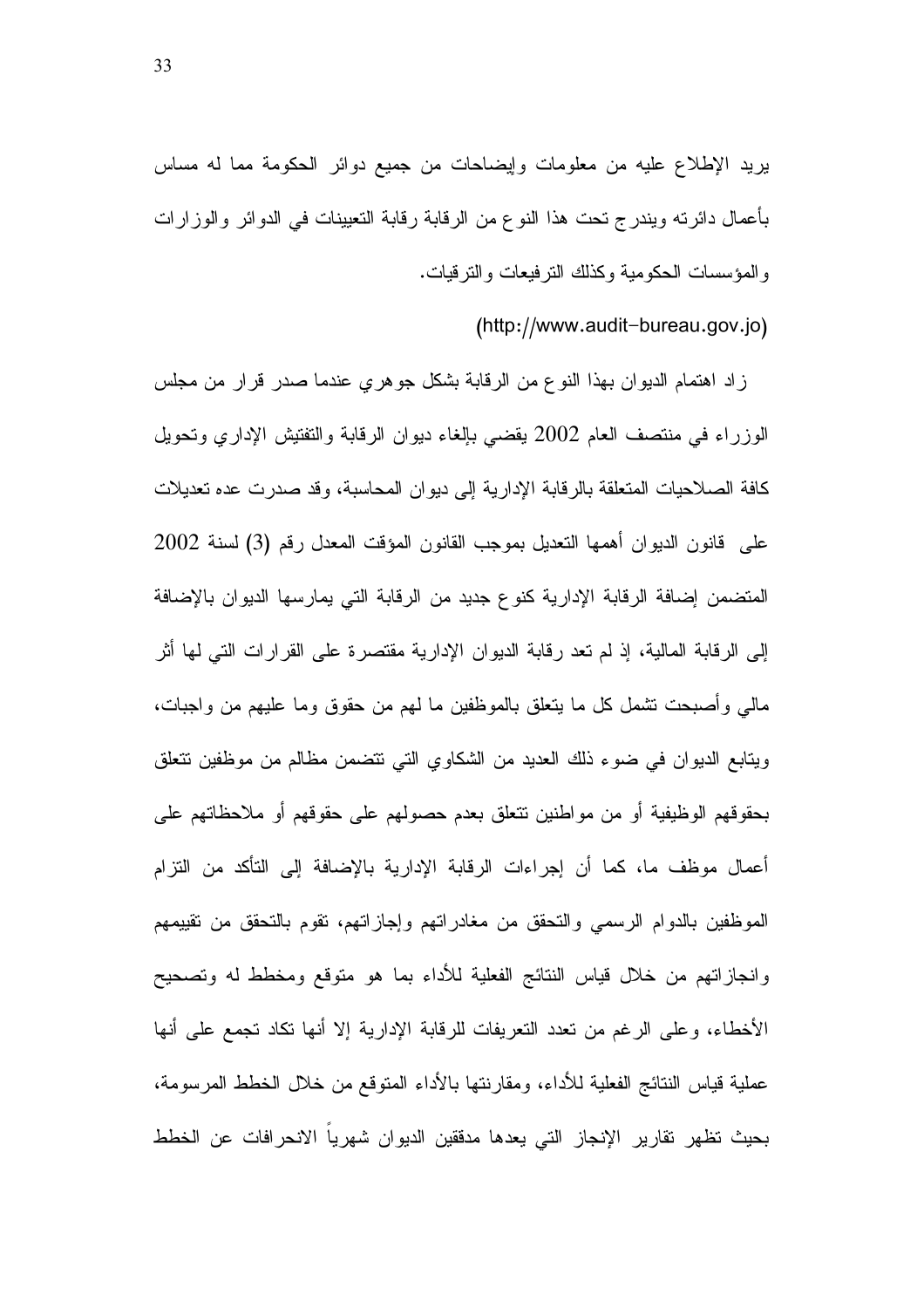المعدة مسبقا وتحليل أسباب الانحرافات إن وجدت بغية إجراء التعديلات اللازمة لضمان سير العمل في الطريق المخصص له ومن ثم تحقيق الأهداف المنشودة"(الحج عارف،1996)

كما أن الديوان يقوم بالإجراءات التي تمكنه من نتفيذ المادة (3) من قانونه للتحقق من القرارات والإجراءات الإدارية نتم وفق التشريعات، ويندرج تحت ذلك التحقق من وجود هيكل تنظيمي لدى الجهات الخاضعة للرقابة يبين انسيابية العمل والتغذية الراجعة والعلاقة مع المرؤوسين.

#### 3-3-2. رقابة الأداء

يقوم ديوان المحاسبة بمتابعة مدى نقدم العمل في المشروعات الإنمائية أو تأخره أو تعثَّره ويلفت النظر إلى أي خلل أو انحراف براه فيها، ويقوم الديوان بهذه الرقابة من خلال مراقبات الديوان في الجهات الخاضعة لرقابته حيث تقوم بمراقبة سير العمل في المشروعات الإنمائية التـي نقوم بـها هذه الـجـهات وذلك بـإعلام الديوان عن أى تأخير أو تباطؤ أو تعثَّر في المشروعات التي يجري العمل بها لمخاطبة الدوائر المختصة حول ذلك لبيان أسباب النعثر أو التأخير لمحاسبة المتعهدين أو اتخاذ الإجراءات المناسبة التي تحقق الأهداف المرسومة لهذه المشاريع من اجل الاستفادة منها بالشكل الأمثل، كما يقوم الديوان بهذا النوع من الرقابة في مركز الديوان وذلك عند متابعة الدوائر الهندسية فيه لبعض المشاريع وبيان نقدم العمل بها أو نحديد المشاكل المتعلقة بتتفيذها. (http://www.audit-bureau.gov.jo)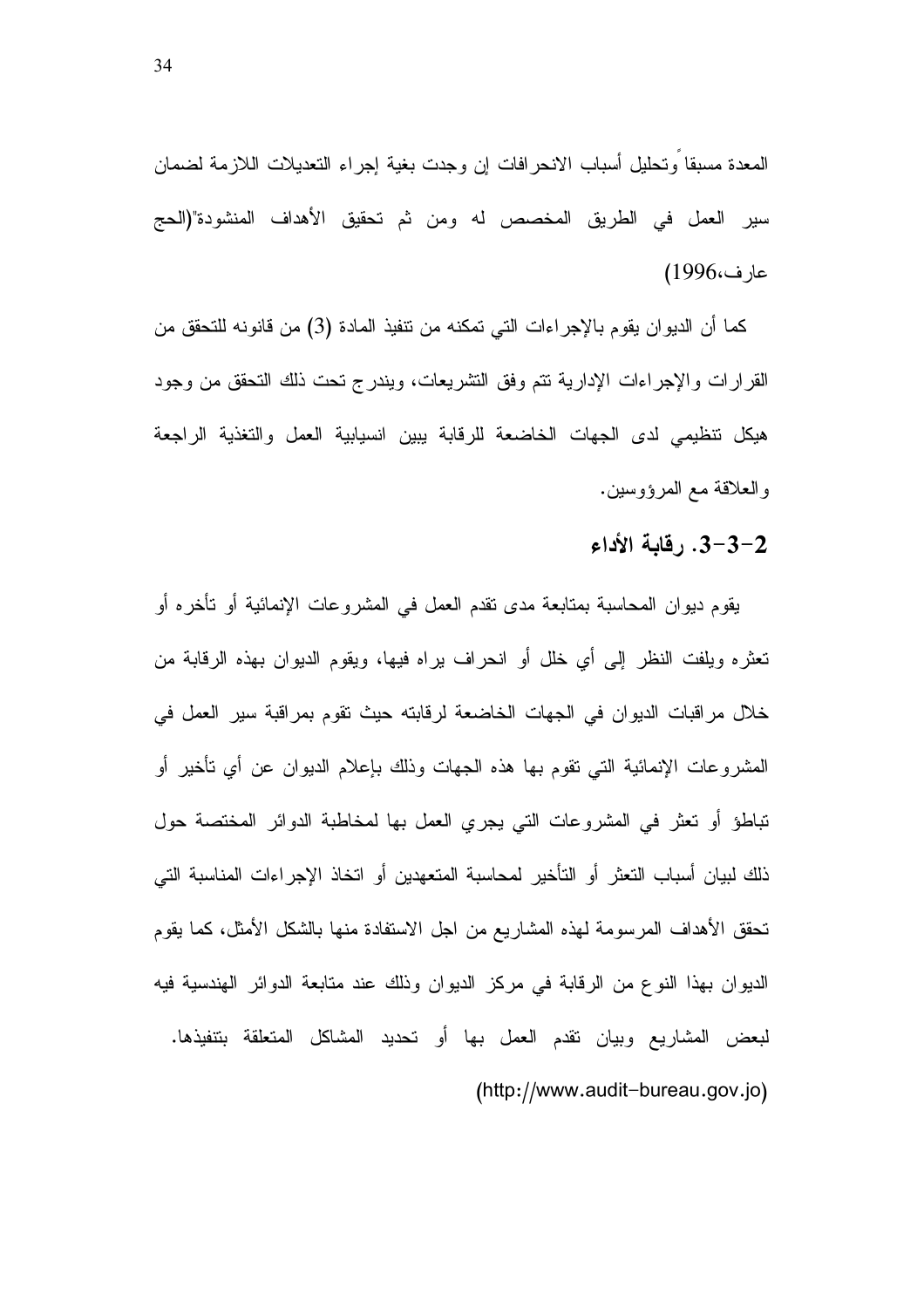وقد فرقت لجنه الأدلة والمصطلحات الرقابية والمشكلة في سبتمبر 1994 من خلال المجلس التنفيذي للمنظمة العربية للأجهزة العليا للرقابة المالية والمحاسبية (الأرابوساي) بين تعبيري ألرقابة على الأداء ونقويم الأداء حيث يشير تعبير الرقابة على الأداء إلى "تقويم أنشطة هيئه ما، للتحقق ما أذا كانت مواردها قد أديرت بالصورة التـي روعيت فيها جوانب النوفير والكفاءة والفاعلية، ومن أن منطلبات المساءلة قد نمت الاستجابة لها بصوره معقولة، وتعبير نقويم الأداء هو نعبير أوسع من نعير رقابة الأداء وذلك لأن النقويم لا يعني بيان نتائج وأثار الأداء فحسب، وإنما يمتد إلى تحليل النتائج والآثار أيضاً للوصول إلى الحكم على مدى سلامة الأداء بمعناه العام، ونقويم الوحدة بقياس الأداء الفعلي ومقارنته بالأداء المخطط أو المعياري وذلك بهدف التأكد من نتفيذ ألخطه ويتم تحديد التغيرات أو الانحرافات ثم تقويم الوحدة بتحليلها ودراستها وشرح أسباب هذه الانحرافات واتخاذ الخطوات اللازمة لمعالجه أسبابها فقد بكون الانحراف ناتجا عن نقص

في الكفاءة كما قد يكون ناتجاً عن المبالغة في المعايير ".(أبو طالب، 2011، ص14) تتمحور إجراءات ندقيق رقابه الديوان على الأداء في التحقق من مردود الإنفاق، وعلى ما ركز علية المختصون في مجال الرقابة على الأداء وعلى الجزء الحادي عشر من دليل الرقابة على الأداء الصادر عن المنظمة العربية للأجهزة الرقابية (الأربوساي) حيث قسمت عناصر ألرقابه على الأداء إلى ثلاثة عناصر رئيسيه هي:

1. رقابة على الكفاءة :

هي عنصر من عناصر رقابة الأداء وتهتم بمراقبة العلاقات ما بين المخرجات من السلع والخدمات أو غيرها من النتائج الأخرى والموارد التبي استخدمت من أجل نتائجها،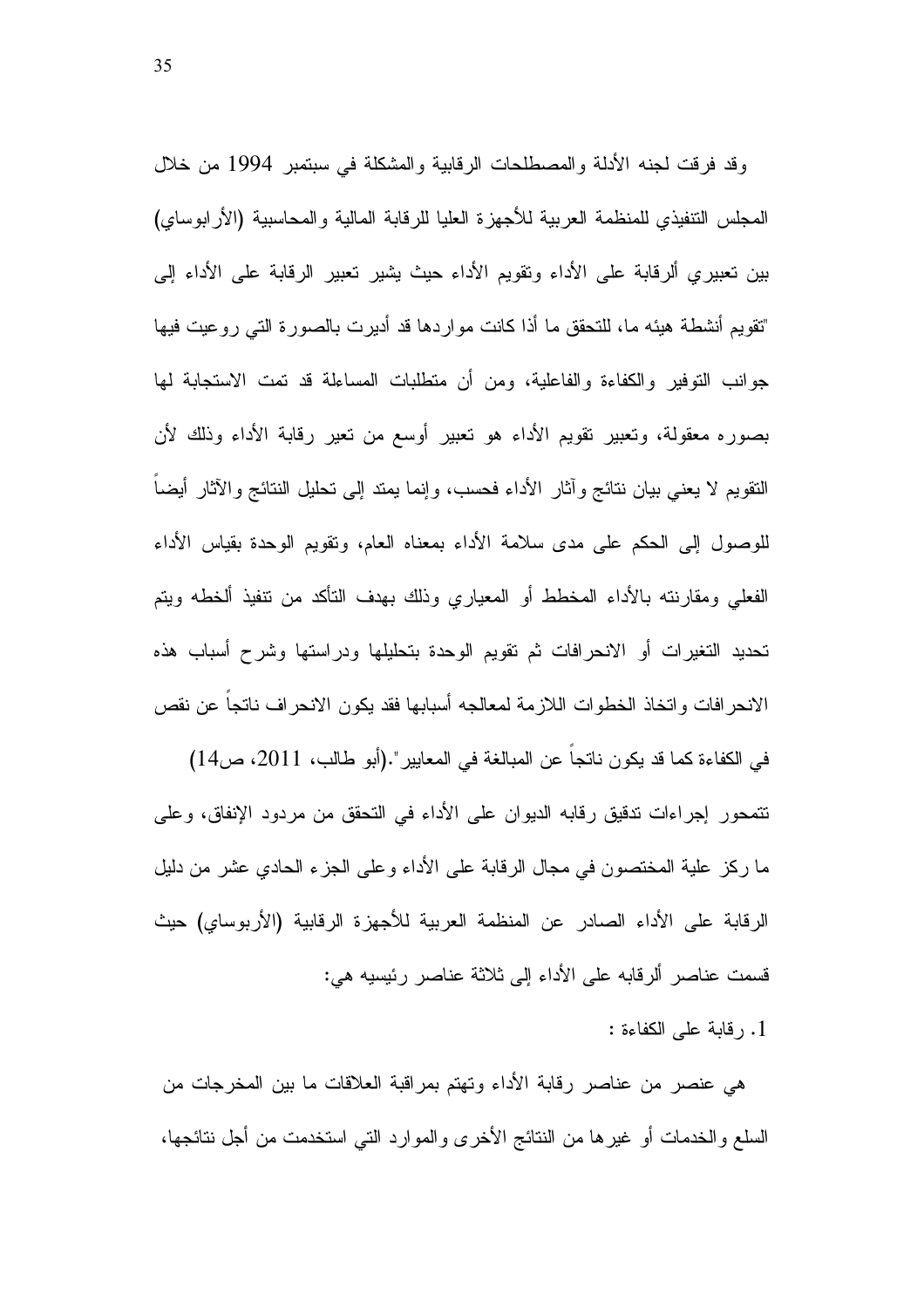2. رفابة على الفعالبة

هي عنصر من عناصر رقابة الأداء ويهتم بتحديد العلاقة ما بين النتائج المستهدفة والنتائج الفعلية للمشروعات والبرامج والنشاطات الأخرى، أي أنها نهتم بتحديد كم هو مستوى النجاح الذي بلغته المخرجات من السلع والخدمات أو النتائج الأخرى في تحقيق أهداف السياسة وغايات العمليات والنتائج المستهدفة الأخرى.

3. رقابة على النوفير (الاقتصاد)

هي عنصر من عناصر رقابة الأداء .وتهتم بتقليل تكلفة الموارد المملوكة أو المستخدمة إلى أدنى مستوى ممكن مع أخذ النوعية أو الجودة المناسبة بعين الاعتبار. (المنظمة العر بية للأجهز ة العليا للر قابة المالية و المحاسبية:متو فر

http://www.arabosai.org/upload/rapport/rapport 41 ar.pdf)

4-3-2. الرقابة القانونية

ويتم في هذا النوع من الرقابة مطابقة العمل ذي الأثار المالية للقانون أو بمعنى أدق مطابقته لمختلف القواعد القانونية التي تحكمه شكلاً وموضوعاً، ويندرج تحت هذا النوع من الرقابة صلاحيات الديوان في نوجيه النظر في أي نقص يجده في التشريع المالي أو الإدارى وله تعلق بالأمور المالية والتثبت من أن القوانين والأنظمة والتعليمات المتعلقة بالأمور المالية والحسابات معمول بها بدقة.(http://www.audit-bureau.gov.jo)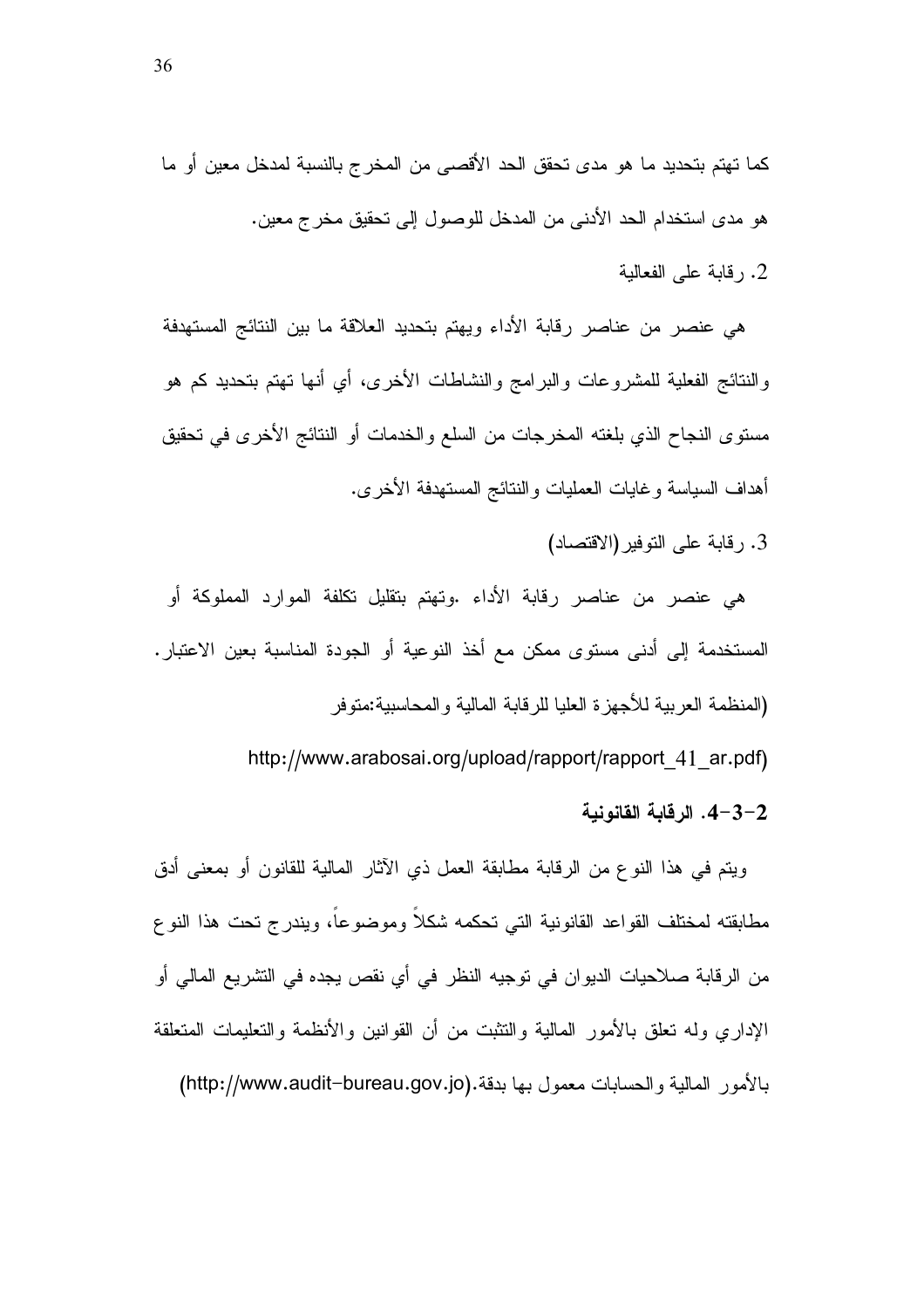إن الصلاحية التي منحت للديوان بموجب المادة (13) من قانونه "بتوجيه النظر إلى أي نقص يجده في النشريع المالي والإداري وله نعلق بالأمور المالية وأن يتثبت من أن القوانين والأنظمة والنعليمات المنعلقة بالأمور المالية والحسابات معمول بها بدقة" وبالنالبي فأن قيام الديوان بالطلب بتعديل تشريع قائم أو استحداث نشريع جديد يأتى لاكتمال تحقيق الغاية من وجود الديوان بإحكام الرقابة على المال العام ومكافحة الفساد.

قد يكون من الصعوبة بمكان فصل إجراءات خاصة بكل نوع من أنواع الرقابة المختلفة ماليه ومحاسبيه أو أداريه أو رقابه على الأداء أو رقابه قانونيه، لأنه على سبيل المثال إجراء تدقيق متعلق بالرقابة الإدارية له سند قانوني في احد التشريعات التي تحكم عمل الجهة الخاضعة للتدقيق وبالتالي فانه من الممكن اعتبار ه إجراء تدقيق متعلق بالرقابة القانونية، وقد يترتب عليه اثر مالي مباشر مما قد يجعله إجراء تدقيق متعلق بالرقابة المالية و المحاسبية و هكذا.

إن إجراءات التدقيق التي يتبعها الديوان في رقابته القانونية تتغير باختلاف التشريعات التي تحكم عمل الجهات الخاضعة للرقابة، إلا أن القاسم المشترك بين هذه الجهات يتمثل في نوفر نشريعات قانونية تحكم عملها وبالتالي فأن إجراءات التدقيق يجب أن تظهر مدى النزام نلك الجهات بنلك النشريعات، وبغض النظر عن الجهة محل الندقيق فأن نتائج أعمال الديوان ندون على شكل مخرجات رفابية كالاستيضاحات والكتب الرفابية ومذكرات المراجعة ويتم توجيهها إلى الجهة الخاضعة للرقابة ليتم تصويب ما ورد فيها من مخالفات وتجاوزات، كما إن ديوان المحاسبة ملزم برفع نقريره السنوى إلى مجلس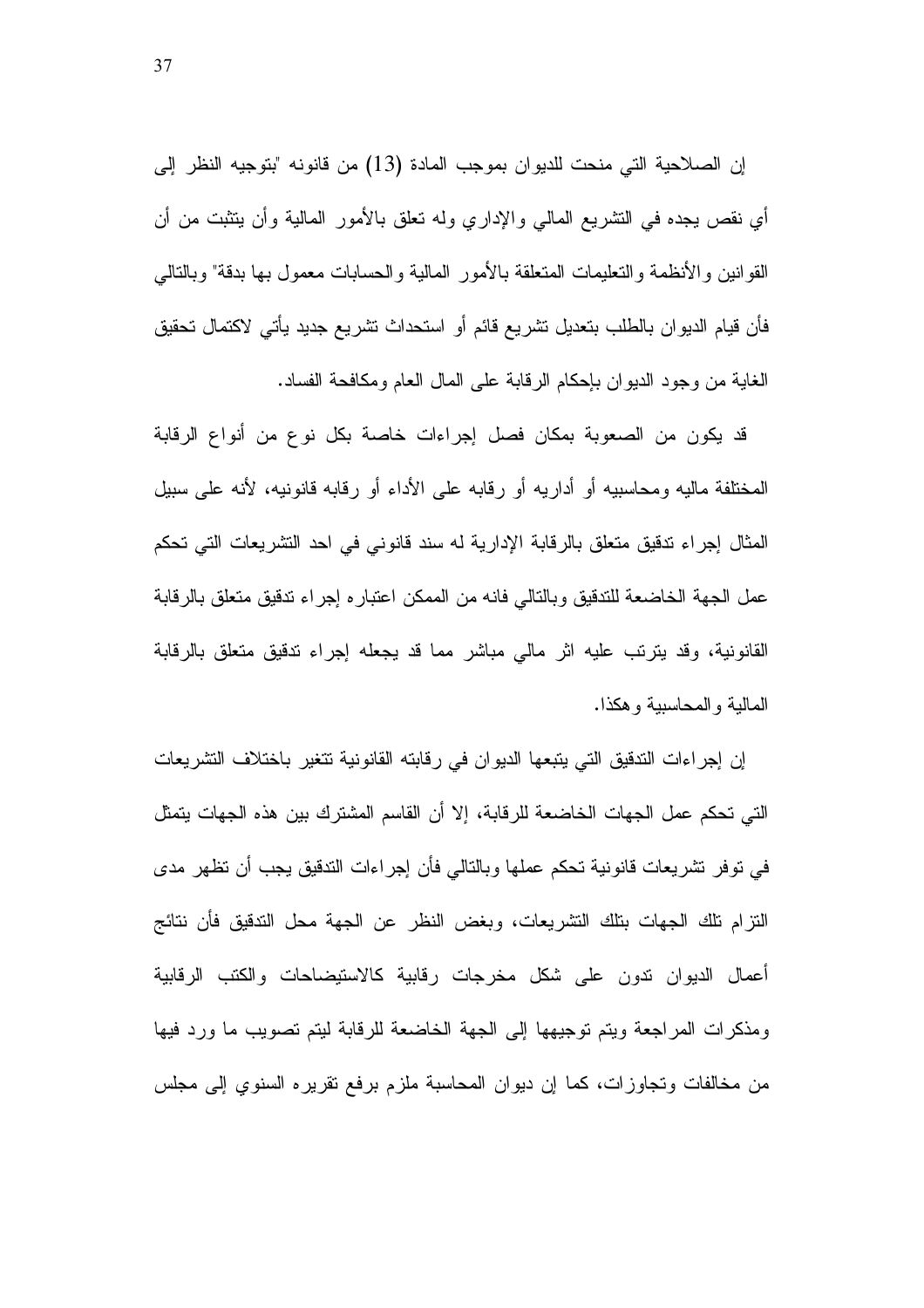النواب الذي بدوره يحاسب الحكومة عن عدم تصويب المخالفات الواردة في تقرير الديو ان .

وقد يندرج تحت الرقابة القانونية مشاركة ديوان المحاسبة في لجان التدقيق والتحقيق في أعمال الموظفين في الجهات الخاضعة للرقابة في حال وجود مخالفات وتجاوزات وشبهات فساد لدى هؤلاء الموظفين، حيث يشارك مدقق الديوان بضفته مراقب وقد يترتب على نتائج أعمال تلك اللجان أن يتم تحويل الموظف المعنى إلى القضاء إذا لزم الأمر، و في حال اختلاف مدقق الديوان مع قرار أعضاء اللجنة فأنه يسجل تحفظاته على القرار ونتم متابعة تلك التحفظات من خلال إدارة الديوان بمخرجات رقابية توجه إلى الجهة الخاضعة للر قابة.

لقد أعطيت الصلاحية بموجب المادة(11) من قانون الديوان لمدقق الديوان بإجراء الفحوص المفاجئة على النقد والمخزون والدوام، وعلى الرغم من أن الفحوص المفاجئة تعتمد على العينات خصوصا عند جرد رصيد المخزون إذ ليس من المعقول أن يتم جرد كل الأر صدة لكل المواد، إلا أن ذلك يوجب على نلك الجهات أن نكون أعمالها مكتملة وسجلاتها جاهزة في أي وفت.

وبما أن النطور النكنولوجي المنسارع جعل اعتماد النظام الرقابي على مفاهيم تكنولوجيا الحاسبات الالكترونية فقد ترتب على ذلك إجراءات تدقيق إضافية مثل فحض النظام الحاسوبي والندقيق في بيئة الحاسوب والندقيق على الحاسوب في ظل هذا النسار ع في التطور كان لا بد من المسار عة إلى التفكير في أسلوب الرقابة على معاملات الأنشطة الحكومية في بيئة الكترونية بدون مستندات ورقية، وقد دعت المنظمة الدولية للأجهزة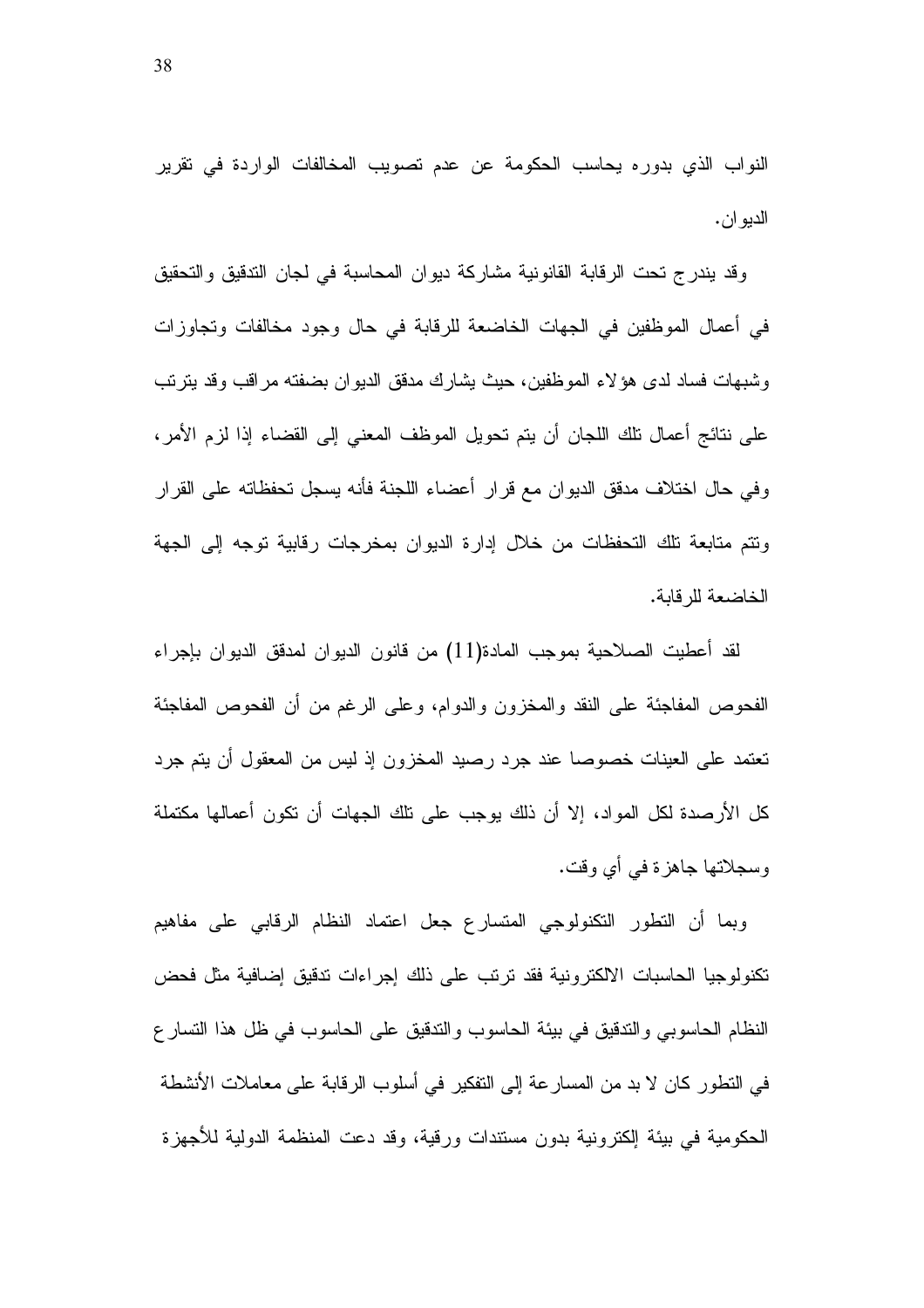العليا للرقابة والمحاسبة (الأنتوساي) في ندونها التقنية إلى إقامتها في مؤتمرها الرابع عشر بواشنطن خلال العام 1992 إلى ضرورة استخدام الأساليب الحديثة في إجراءات الندقيق بواسطة الحاسب الإلكتروني، وإلى معرفة وسائل ندقيق نظم الحاسب الإلكتروني، كما اهتمت الهيئات والمجامع المهنية بإصدار معايير الرقابة المالية ذات الصلة بتقنية المعلومات. (رملي، 2009)

### 2–4. علاقة ديوان المحاسبة بمكافحة الفساد في القطاع العام

يعتبر ديوان المحاسبة الأردني الجهة الرسمية المكلفة بمهمة ندقيق الأموال العامة إذعانا للمادة 119 الدستور الأردني التي نصت على انه " يشكل بقانون ديوان محاسبة لمراقبة إيراد الدولة ونفقاتها وطرق صرفها " وفي ضوء هذه المادة الدستورية، فقد صدر قانون ديوان المحاسبة رقم (28) لسنه 1952 ووفقا للصلاحيات والمهام المنوطة بالديوان بموجب قانونه وما جرى عليه من تعديلات فأن ديوان المحاسبة يعتبر الجهاز الرقابي الدستوري والمهنى المسوؤل عن مراقبة كل ما يتعلق بإيرادات ونفقات القطاع العام لذلك جاءت رؤية الديوان "النميز الرقابي المهنى المستدام لنعزيز المساءلة العامة ومساعدة القطاع العام للعمل بكفاءة وفاعلية".(النقرير السنوى لديوان المحاسبة،2011،ص9)

ورسالة ديوان المحاسبة جاء في نصها "تحقيق رقابة فعالة على المال العام وفقا لأفضل الممارسات الرقابية والمعايير المهنية وذلك من خلال محاربة كافة أشكال الفساد الممالي والإداري والمساهمة في إصلاح أنظمة الإدارة المالية العامة للدولة والمساعدة في تعزيز مبادئ المشروعية والشفافية والمساواة في القرار الإداري الذي يتخذ داخل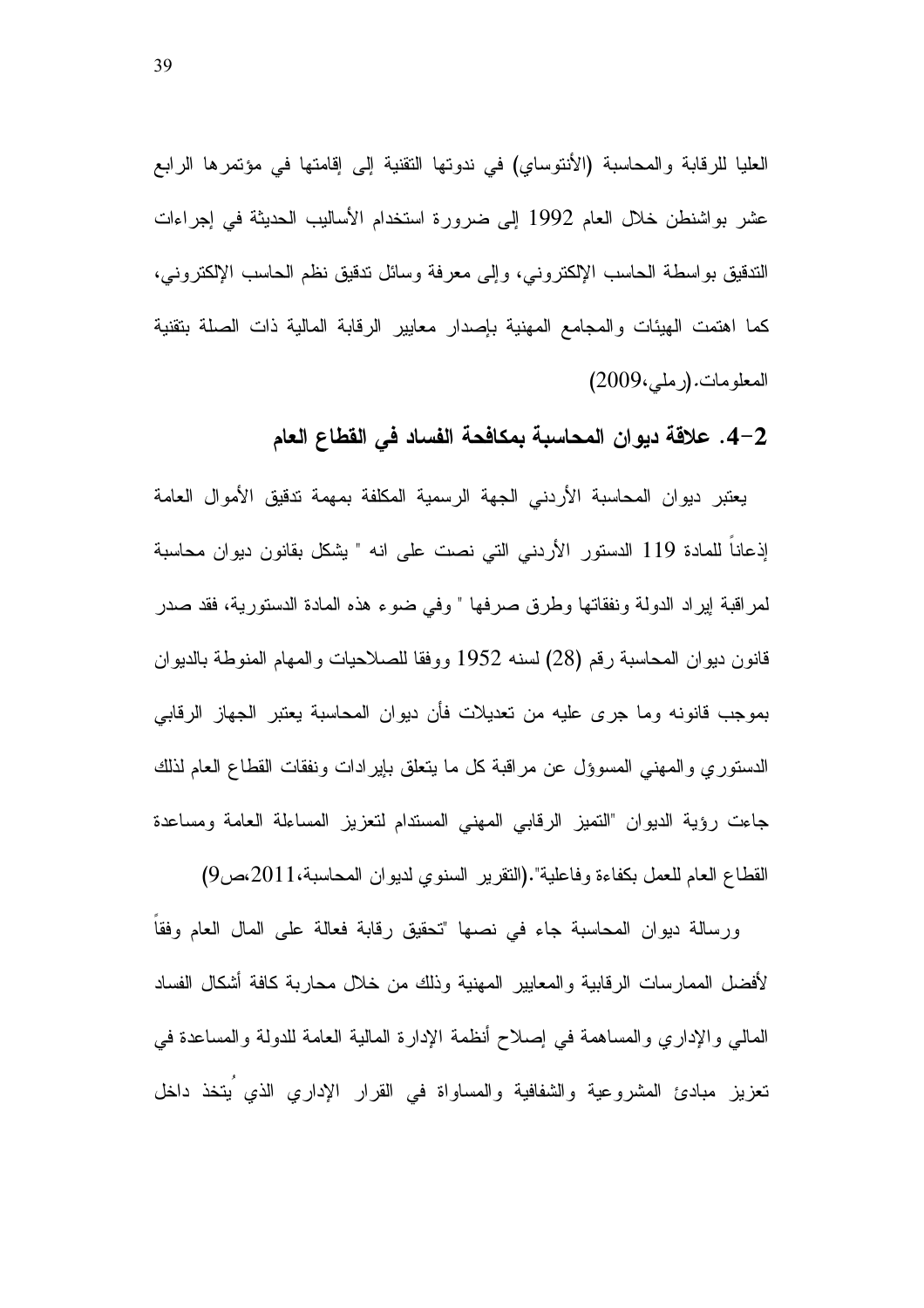الإدارات الحكومية والمساعدة في استخدام الموارد المتاحة للدولة بكفاءة وفاعلية والمساعدة في تعزيز القيم المؤسسية والمبادئ الأخلاقية في تقديم الخدمة العامة ومساعدة أجهزة السلطة التنفيذية في إعادة صياغة التشريعات والقوانين بما يتفق مع أسس الرقابة على المال العام ومساعدة مجلس النواب للناكد من مشروعية أعمال القطاع العام".(http://www.audit<sup>\_</sup>bureau.gov.jo)

ويمثل الدور الذي يقوم به المدققين العاملين في ديوان المحاسبة عمل المدقق الخارجي الملتزم بقيم ومبادئ "النزاهة التي توجب أن يكون المدقق مستقلا حياديا في حكمة المهني وموضوعيا بعيدا عن المصالح الشخصية، والكفاءة المهنية التي نوجب أن يتحلى المدقق بالناهيل العلمي والمهني المناسب والمنابعة المستمرة للنطورات الجديدة في المحاسبة والتدقيق، والعناية المهنية بحيث يجب بذل العناية المهنية اللازمة والضرورية في القيام بأعمال التدقيق من خلال استخدام المعايير المهنية بهدف حماية المال العام، والسرية بالحفاظ على سرية المعلومات والمستندات النتي بتم الحصول عليها آنناء الندقيق وعدم لِفشاءها إلا ضمن الحدود المسموح بها وفقا للنشريعات المطبقة، والنطوير والنجديد عملية مستمرة لغرض نطوير المخرجات الرقابية ذات الجودة العالية والمعززة بأدلة الإثبات الكافية والملائمة تعتمد على تعيين ذوي الكفاءات المناسبة والندريب المستمر للكوادر البشرية واستخدم أحدث الأساليب الرقابية على المستوى الدولي".

(http://www.audit-bureau.gov.jo)

ومن أهم إجراءات العمل المتبعة في الديوان ونتعلق بدور الديوان في مكافحة الفساد ما نصت عليه المادة 13 من قانون الديوان على انه "لرئيس ديوان المحاسبة أن يقوم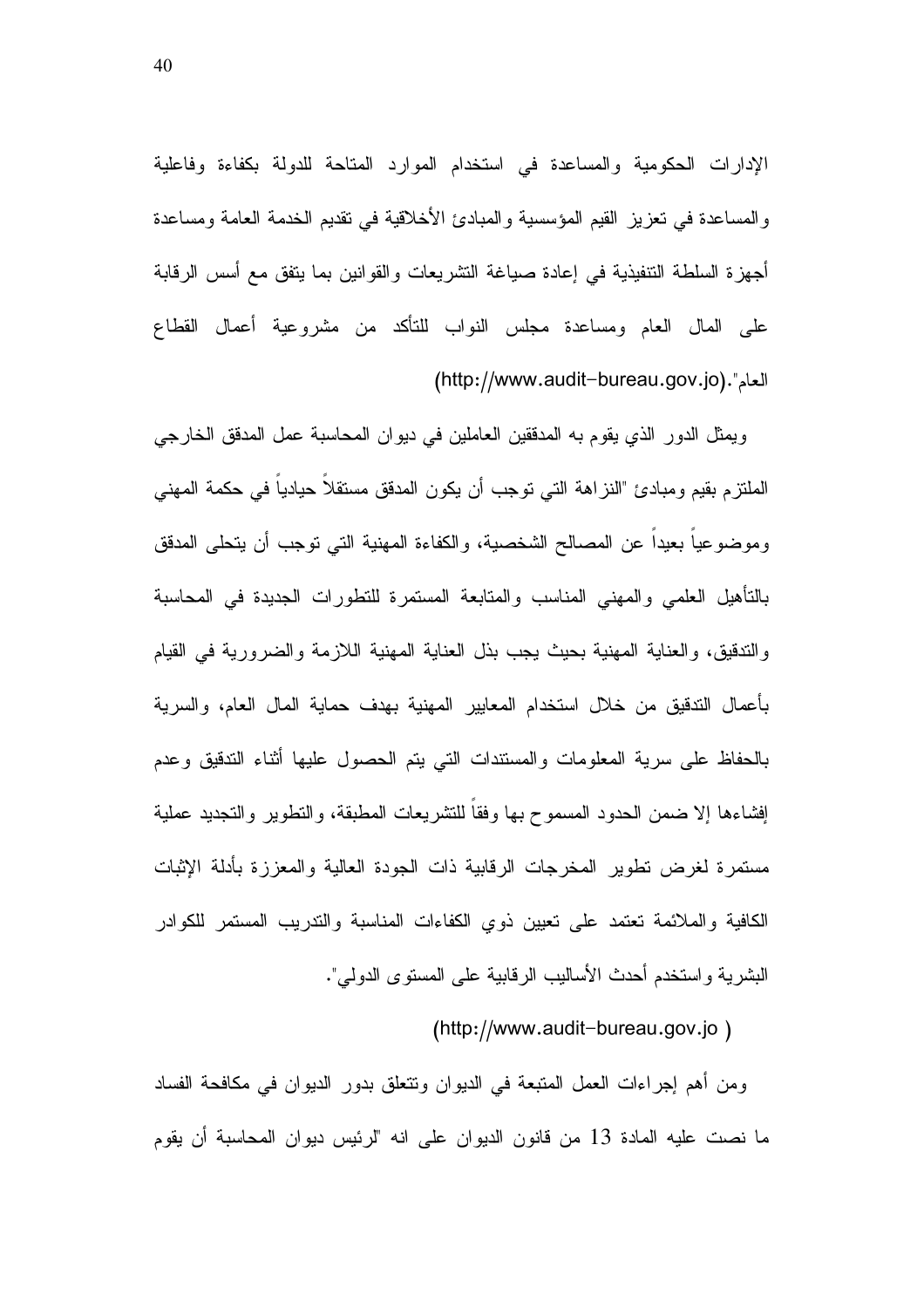بالندقيق بصورة تجعله يتأكد من أن الحسابات جارية وفاقا للأصول الصحيحة وان الندابير المتخذة للحيلولة دون الشذوذ والتلاعب كافية فعالة، وله أن يوجه النظر إلى أي نقص يجده في النشريع المالي أو الإداري وله نعلق بالأمور المالية وان ينثبت من أن القوانين والأنظمة والتعليمات المتعلقة بالأمور المالية والحسابات معمول بها بدقة، وأن يلفت النظر إلى أي نقصير أو خطأ في نطبيقها وأن يبين رأيه في كفاية الأنظمة والتعليمات لتحقيق أغراض القوانين المالية".(المادة 13 من قانون ديوان المحاسبة)

ينظر للفساد الناتج عن النلاعب والنزوير والغش على انه من الممارسات غير الأخلاقية هذا من وجهة النظر الاجتماعية، أما من وجهة النظر الدينية فانه ينظر له على انه من الممارسات المحرمة شرعا، إلا انه محاسبيا يطلق عليه الممارسات الاحتيالية مما يتطلب من المدقق الخارجي أن يكون على دراية بهذه الممارسات حتى يمكنه إصدار تقرير يتضمن خلو البيانات المالية من الفساد مشابه لتقرير مدقق الحسابات القانوني المتضمن إبداء رأي فني محايد عن مدى عدالة نعبير القوائم المالية(احمد،2008)، وهذا يعطي المدقق مساحة أوسع للقيام بالمزيد من إجراءات الندقيق فحدوث مثل هذه الممارسات يرتب مسؤولية كبيرة على كاهل المدقق، لأن الاكتشاف اللاحق لها في ظل إعطاء المدقق تقرير نظيف يجعل المدقق في موقف صعب قد يصل إلى مرحلة المساءلة عن ما بذل من عناية مهنية، لأنه إذا وصلت الأمور إلى حد الفساد قد يكون السؤال هو أين المدققين؟".(ذنيبات، 2006)

يشمل نطاق عمل ديوان المحاسبة الرفابة على الوزارات والدوائر الحكومية والمؤسسات الرسمية العامة والمؤسسات العامة، والمجالس البلدية والقروية ومجالس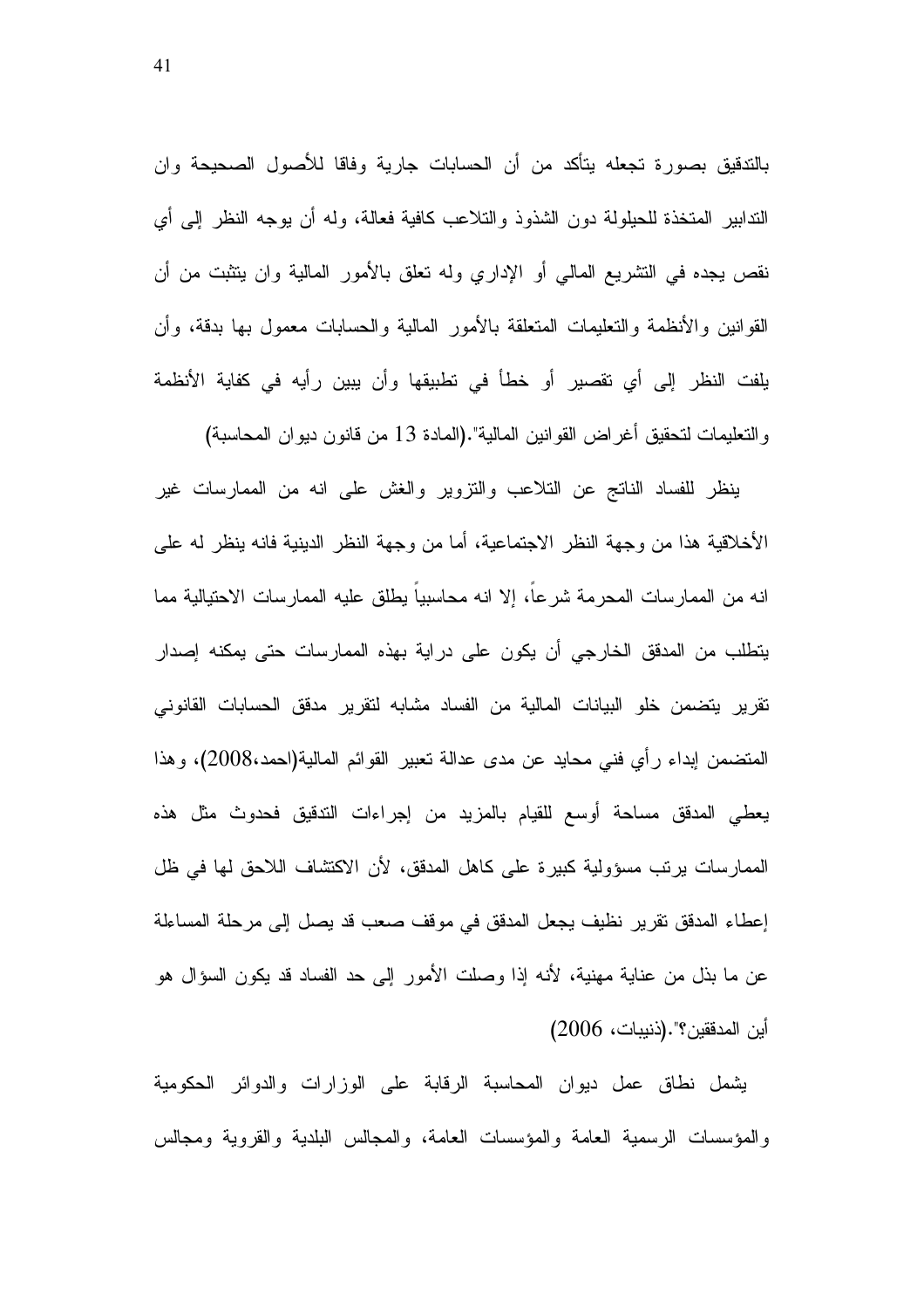الخدمات المشتركة، بالإضافة إلى أية جهة يقرر مجلس الوزراء تكليف ديوان المحاسبة بندقيق حساباتها، حيث يقوم الديوان بدوره الرقابي على العمليات المالية والقرارات الإدارية في أعمال هذه الجهات من خلال إجراءات التدقيق التي يقوم بها مدققو الديوان ماليه كانت أو إداريه أولها علاقة بانجاهات الندفيق الحديثة كرقابه الأداء ورقابه البيئة لضمان سلامه الإجراءات المنفذة من قبل الجهات الخاضعة لرقابه الديوان بما يكفل المحافظة على المال العام وتحقيق أهداف الدولة العليا والحيلولة دون وقوع الأخطاء والانحرافات وإنباع الأساليب الناجعة في المسألة والمحاسبة عن مثل هذه المخالفات في حال حدو ثها.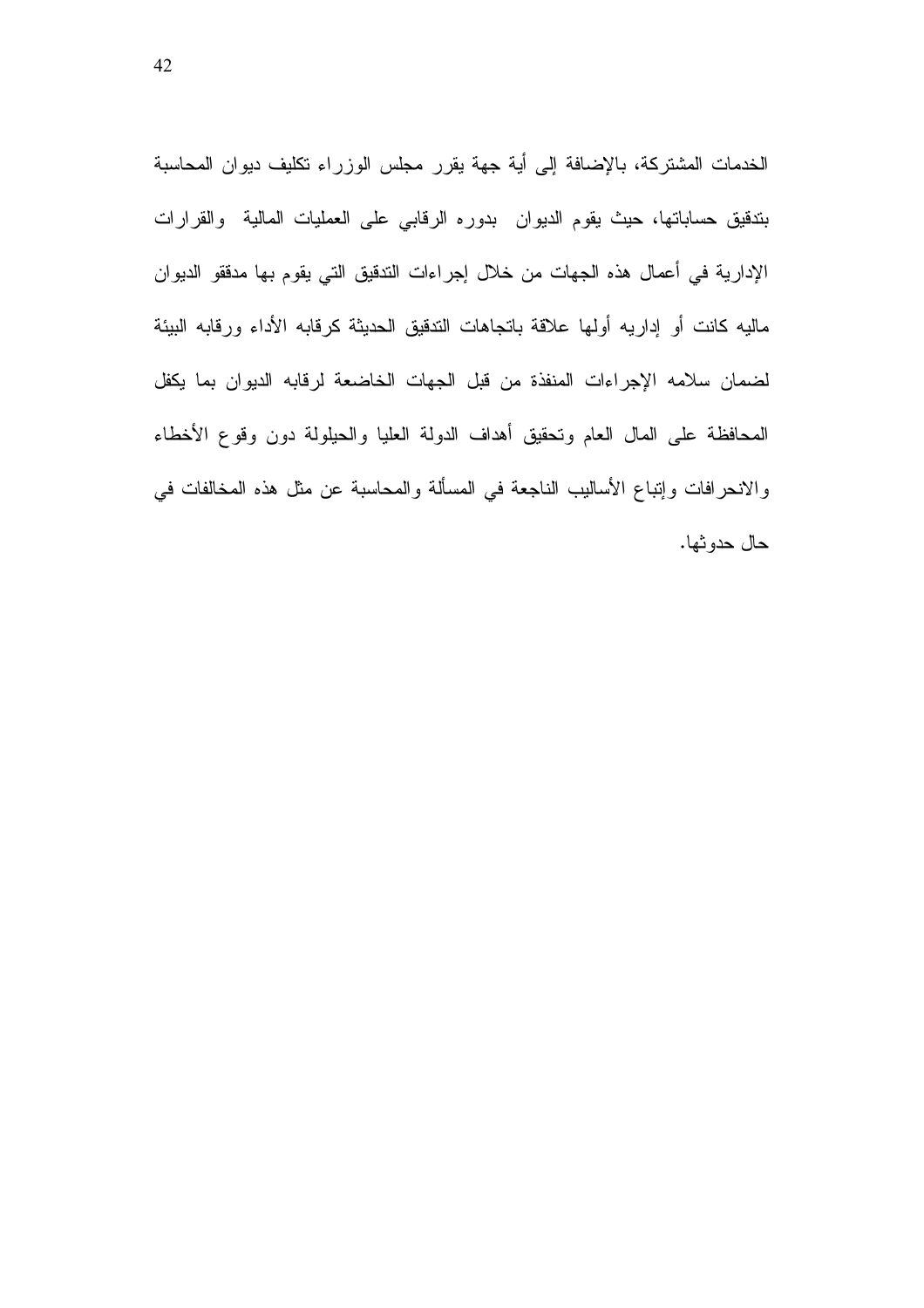# القسم الثاني: الدراسات السابقة

## أولا: الدراسات العربية والأجنبية

در اسة الشنواني(1994)، بعنوان"**دور مراجعة الحسابات في الحد من الاختلاس والتلاعب مع تطبيق على قضايا محكمة الأمن الاقتصادي بدمشق"،** تناولت الدراسة مجموعة من حالات الاختلاس التي تمت في الوحدات القانونية خلال الفترة من عام 1978 إلى عام 1991، وتوصلت الدراسة إلى مجموعة من النتائج أهمها أن هنالك مسؤولية تقع على كاهل مدقق الحسابات في اكتشاف التضليل في التقارير المالية والعوامل المؤثرة في اكتشافه، كما أن معظم حالات الاختلاس كان سببها عدم مراعاة قواعد الرقابة الداخلية، وان هنالك غياب لدور مدقق الحسابات في الجهاز المركزي للرقابة المالية والهيئة المركزية للرقابة والتفتيش في الكشف المبكر عن الخلل الحاصل في أنظمة الرقابة المحاسبية والمالية لمؤسسات الدولة الأمر أدى إلى عدم اكتشاف بعض وقائع الاختلاس مدة طويلة واكتشافها فيما بعد عن طريق الإخبار وليس من خلال التدقيق الذي يقوم به مفتش الـهيئة والـجهاز وغياب دور الرقابة الداخلية وعدم نقيد المسؤولين فـي الإدارة العليا بقواعد النظام الداخلـي والقوانـين.

در اسة عثمان (2003)، بعنوان "**تقييم دور ديوان المحاســبة فـــي الرقابـــة علـــي أداء المؤسسات العامة في الأردن**"، حيث ركزت الدراسة على نقييم دور ديـــوان المحاســـبة الأردني في الرقابة على أداء المؤسسات العامة، وكذلك النعرف علــــى ماهيــــة الرقابــــة عموما ورقابة الأداء بصورة خاصة، والنعرف على قدرات الديوان والعقبات التي نحـــد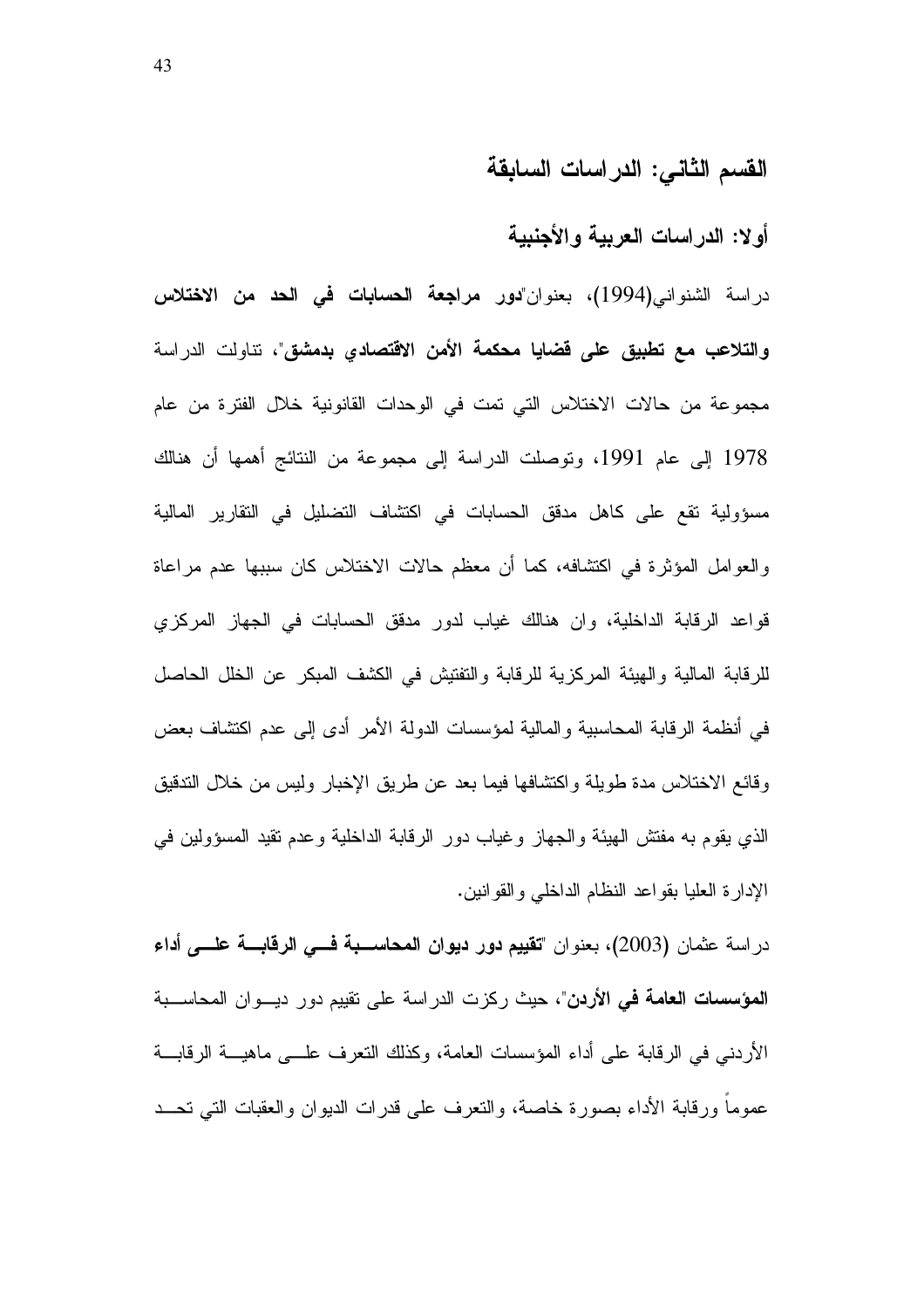من ممارسة الرقابة على المؤسسات العامة، استخدم الباحث المنهج الوصفي التحليلي، وقد توصلت الدراسة إلى نتائج عديدة كان من أهمها اقتناع الإدارة العليا في ديوان المحاســبة برقابة الأداء ونوفير كافة مستلزمات الرقابة علـــي أداء المؤســـسات العامـــة، وتـــوفر النشريعات النفاذة والببيئة الأساسية لقيام ديوان المحاسبة بالرقابة علـــي أداء المؤســسات العامة، وان ديوان المحاسبة يمارس الرقابة علــي أداء المؤســسات العامـــة باســـتخدام الأساليب الر فابية الحديثة.

در اسة(الموسوي،2005) بعنوان "دور الرقابة المالية في الحد من ظاهرة الفساد **الإداري**"، حيث أجريت الدراسة على أجهزة القطاع العام في الجمهورية العراقية وهدفت إلى بيان أفضل السبل في الرقابة على ظاهرة الفساد الإداري والحد من أثارها، وقد استخدم الباحث منهج قارن من خلاله بين أساليب الرقابة الإدارية في عدد من الدول، وخلصت الدراسة إلى نتائج أهمها بيان الأسباب التي تؤدي إلى زيادة حالات الفساد الإداري، ومن هذه الأسباب جمع الموظف بين الوظائف المتعارضة، وان القانون العراقبي لم يحدد العقوبات للمخالفات الإدارية، وعدم وجود تشريع بلزم الموظف بإشهار ذمته المالية، وعدم النزام القيادات السياسية بالحد من الفساد الإداري، وعدم نشر المعلومات عن المفسدين في وسائل الإعلام المختلفة.

دراسة(العقده والنوابسه،2006) بعنوان "العوامل المؤثرة على إكتشاف الأخطاء والغش **من وجهة نظر مدققي ديوان المحاسبة الأردني(دراسة تحليلية )**"، تهدف هذه الدراسة إلى النعرف على العوامل المؤثرة على اكتشاف الأخطاء والغش من وجهة نظر مدققي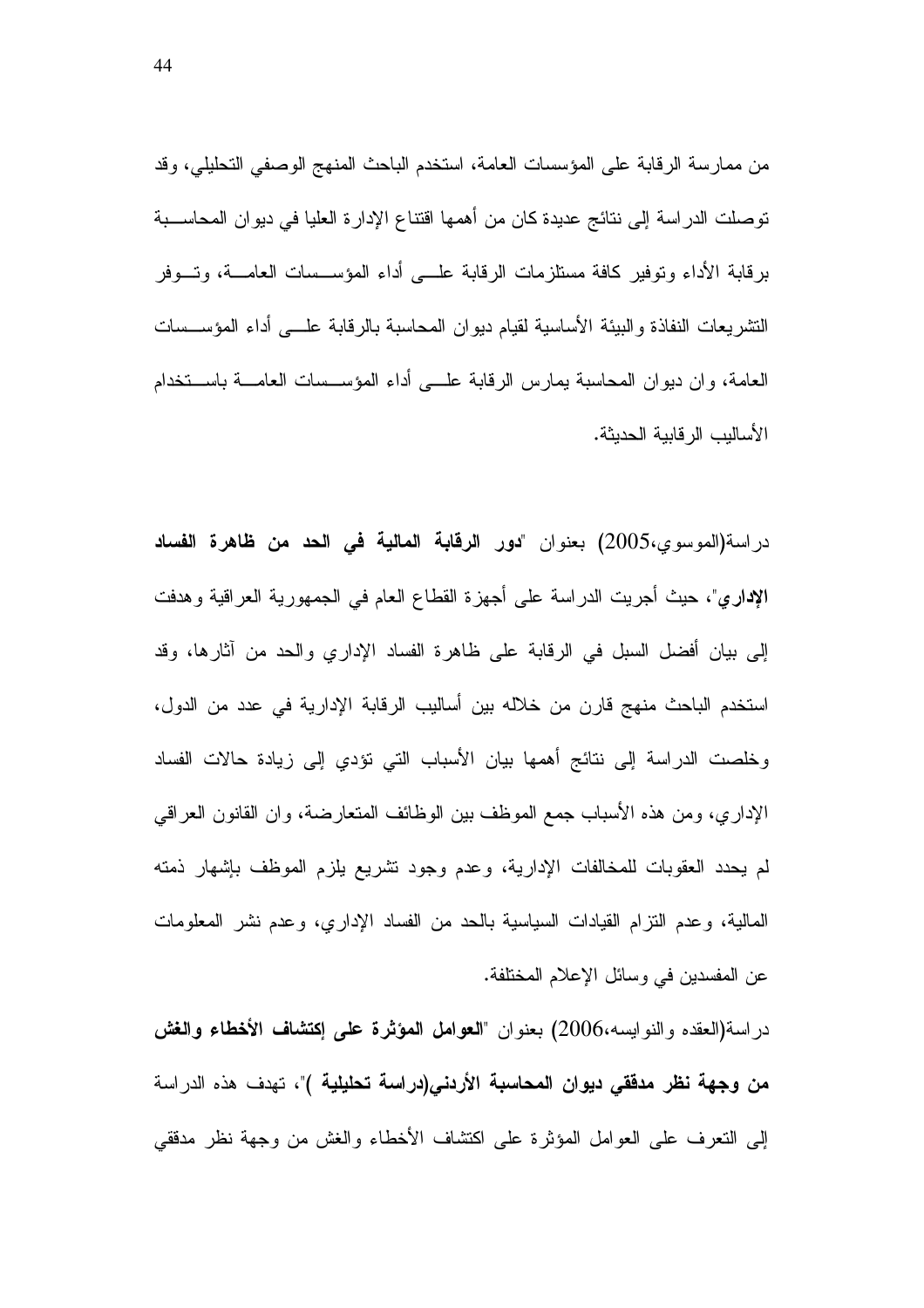ديوان المحاسبة الأردني ، بعد اختيار عينة من مجتمع الدراسة المتكون من العاملين في الديوان قام الباحثان بتحليل الاستبانات البالغ عددها (125) وقد توصلت الدراسة إلى أن أعلـي نسبة تأثير تعود لمتغير الاستقلالية المالية والإدارية(79.7%) ، فـي حين كانت أدنـي درجة تأثير ( 74.6 %) تعود لمتغير دعم الإدارة العليا لديوان المحاسبة سواء أكانت السلطة التشريعية أم التتفيذية، وقد اختتمت الدراسة ببعض التوصيات الموجهة إلى ديوان المحاسبة و المدققين أنفسهم بهدف تحسين الأداء.

در اسة(شاميّة،2008) بعنوان "**دور مهنة المراجعة في مكافحة الفساد(دراسة تطبيقية ف***ي* سوريه)"، وقد تمثَّل الهدف الأساسي للبحث في إيجاد مقاربة يمكن من خلالها توضيح دور مهنة مراجعة الحسابات في الحد من انتشار ظاهرة الفساد من خلال مسؤوليتها الاجتماعية، مسؤوليتها عن اكتشاف الغش، ميثاق أخلاقيات وسلوك المهنة، والقوانين والأحكام النافذة والتي نتعلق بالمهنة، حيث قام البحث على دراسة نطبيقيه من خلال تَّطيل ثلاث وقائع من القضايا المسجلة في محكمة الأمن الاقتصادي والتي تم البت فيها قضايا محكمة الأمن الاقتصادي، وقد توصل الباحث إلى إن الواقع في سورية يعكس فسادا على كافة المستويات، وان هناك دور كبير لمهنة المراجعة في موضوع مكافحة الفساد من خلال المسؤوليات المنوطة بها، ومن أهم النتائج التي توصل إليها الباحث أيضا انه ليس هناك فوانين خاصة بتنظيم المهنة وتحديد مسؤوليتها في سورية إلا من خلال جمعية المحاسبين القانونيين السورية والتي لا تقوم بالدور المنوقع من المهنة كتنظيم له مكانة اجتماعية مر موقة.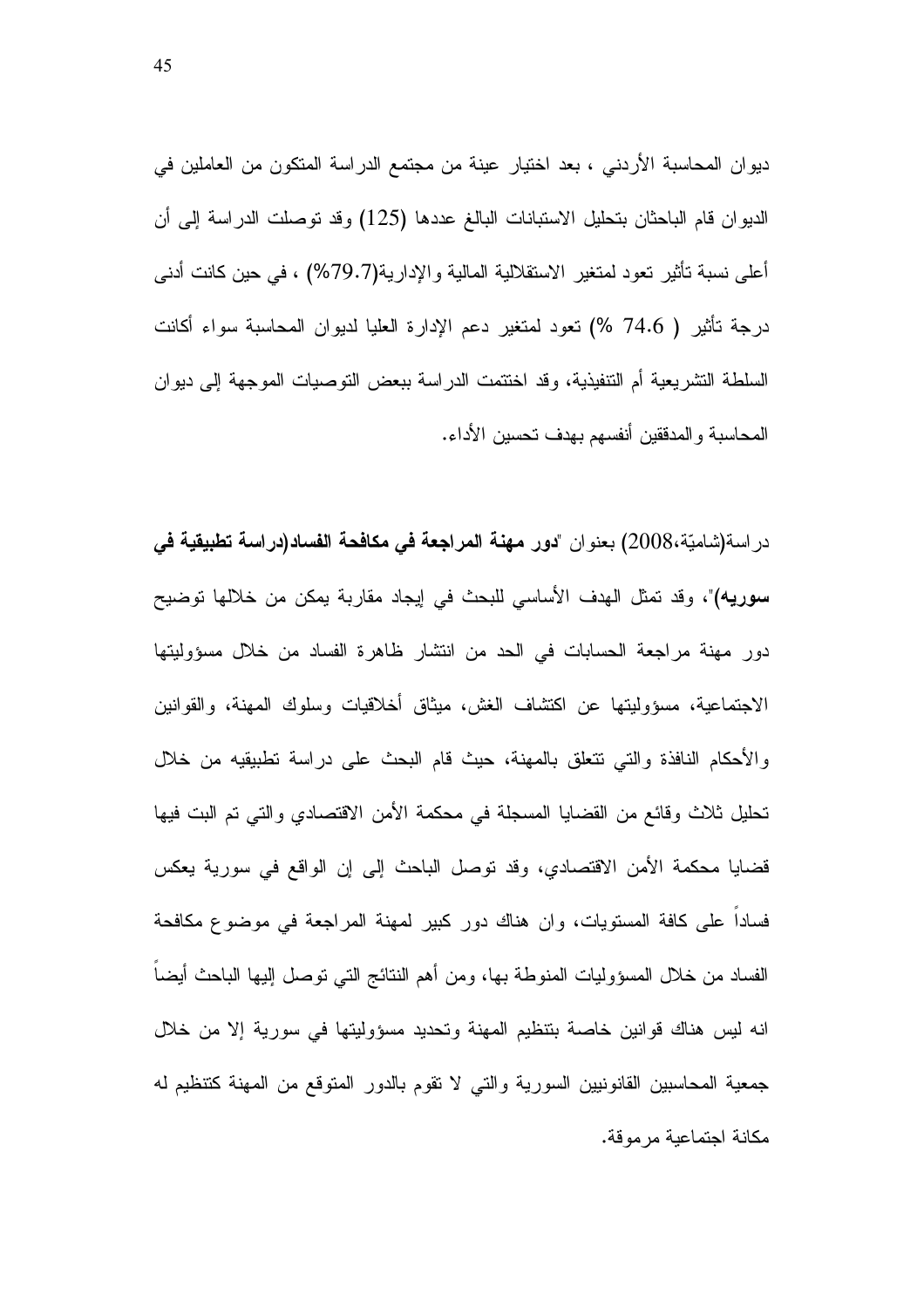در اسة(Berkman,etal.,2008)، بعنوان **The fight against corruption:** ، لقد هدفت الدراسة إلى international organizations at a cross–roads" تقديم تقييم لمكافحة الفساد من خلال الخبر ات الشخصية للخبر اء في للمنظمات الدولية التي أنجزت نقدما في مكافحة الفساد، وقد اعتمدت منهجيه البحث على دراسة استقصائية لأراء عدد من خبراء مكافحة الفساد، وخلص البحث إلى انه من المتفق عليه أن المنظمات الدولية اليوم في مفترق طرق في جهودهم الفردية والجماعية لمكافحة الفساد لذلك يجب على المنظمات الدولية تجاوز فضائح الفساد التي ابتليت فيها مؤخرا العديد من المنظمات إذ يجب عليهم مواجهة مسالة ما إذا كان موظفيهم وحكومات الدول الأعضاء لديها بالفعل القدرة والإرادة والالتزام بمكافحة الفساد لمواجهة هذه التحديات باعتماد استراتيجيات نتبعها المنظمات الدولية لمكافحة الفساد، والحث على مزيد من النعاون مع بعضهم البعض لمنع الفساد بنقديم تشخيصا واقعيا حول مستقبل الحركة المناهضة للفساد داخل وبين المنظمات الدولية.

 Evolving challenges for supreme audit " 
(Kayrak,2008)) institutions in struggling with corruption"، هدفت الدراسة لمعرفه مشاركة المؤسسات العليا لمراجعة الحسابات (الأجهزة العليا للرقابة) في مكافحة الفساد ومساهماتها في الممارسة العملية، وتحقيقا لمهذه الغاية تم إجراء تحليل شامل للاجهزة العليا للرقابة من حيث الفصل بين قوة أدلة التدقيق والسلطة والشفافية والمساءلة والتحقيق، وقد خلصت الدراسة إلى أن المشاركة النشطة من الأجهزة العليا للرقابة التي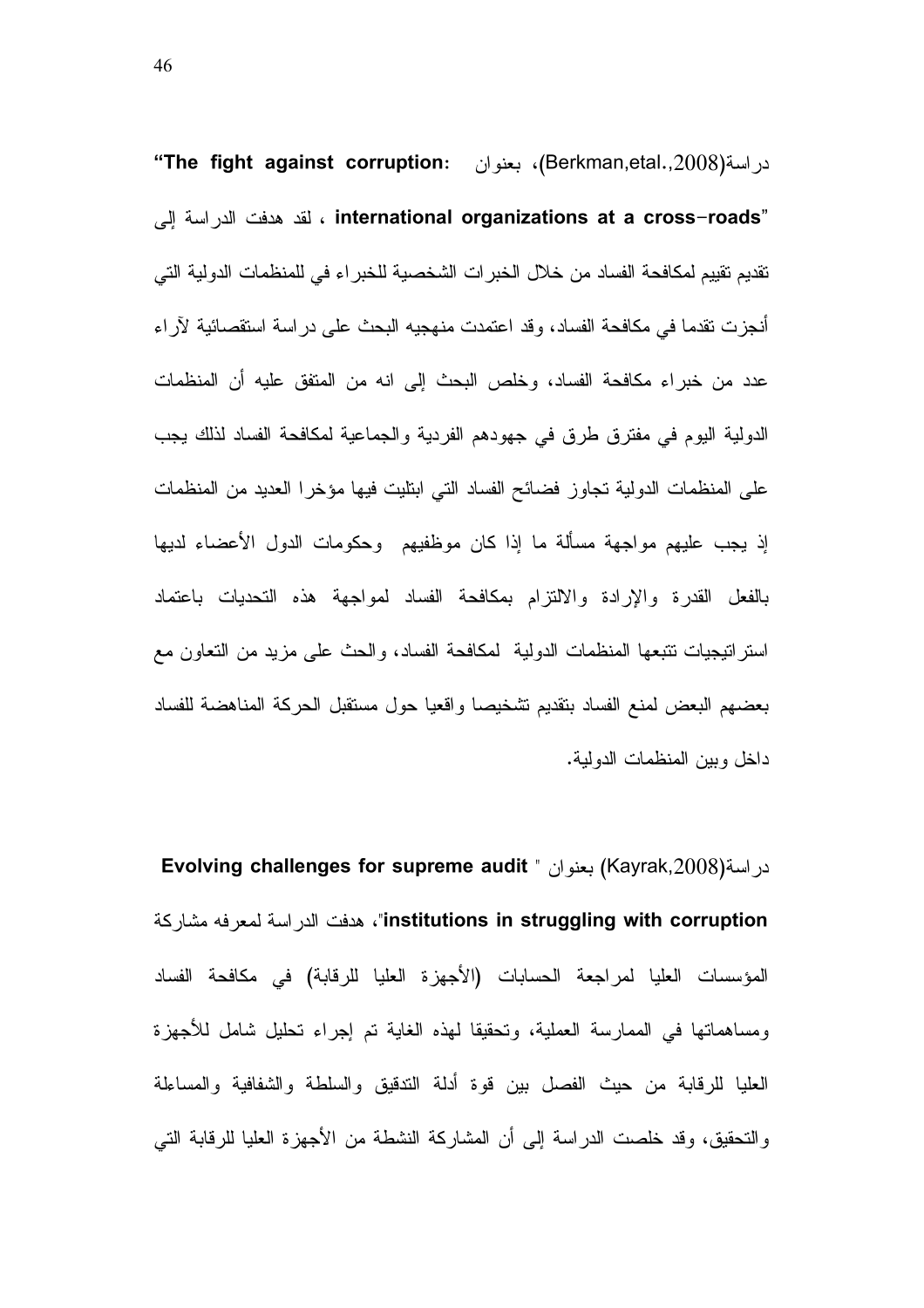لَّها نتظيم مالي واستقلال نشغيلي لوظيفتها في ندفيق الحسابات كونه لها ولاية نكفلها الدسانير والقوانين أمر ضروري من أجل ردع الفساد من خلال نعزيز المساءلة والانفتاح والحكم الرشيد وإدارة القطاع العام، وعلاوة على ذلك فمن المرجح أن للأجهزة العليا للرقابة دور في الكشف عن بعض الحالات المشبوهة من الفساد رغم أن معظمهم ليس لديهم السلطة للتحقيق في تلك الحالات.

"Can corruption and economic crime be بعنو ان "Can corruption and economic crime be" controlled in developing countries and if so, is it cost-"effective?"، والهدف من هذه الدراسة هو لتقييم الجهود الدولية في مكافحة الفساد وأثارها على البلدان النامية على مستويين بتم فيهما دراسة السياسات على المستوى التنظيمي وحسب القطاع من خلال النظر في جرائم غسل الأموال والرشوة، ومن ثم يحدد الاتجاهات الرئيسية في الاتفاقيات الدولية لمكافحة الفساد وتقييم كفاءتها بأسلوب تحليل النكاليف والمنافع، ومن نتائج الدراسة أن الأفكار الإيجابية في البداية من تعزيز الرقابة ومقاضاة الجرائم الاقتصادية لا تجلب النتائج المتوقعة كما أن نهج القانون الجنائي الذي اختارته المنظمات الدولية الرئيسية – الأمم المتحدة، والبنك الدولي، والاتحاد الأوروبي – ليس فعال، كما أن إعطاء الأولوية لمبدأ الوقاية بدلاً من العقاب أدى إلى زيادة على تكاليف الرقابة على الجرائم الاقتصادية في البلدان النامية دون داع ودون جدوى.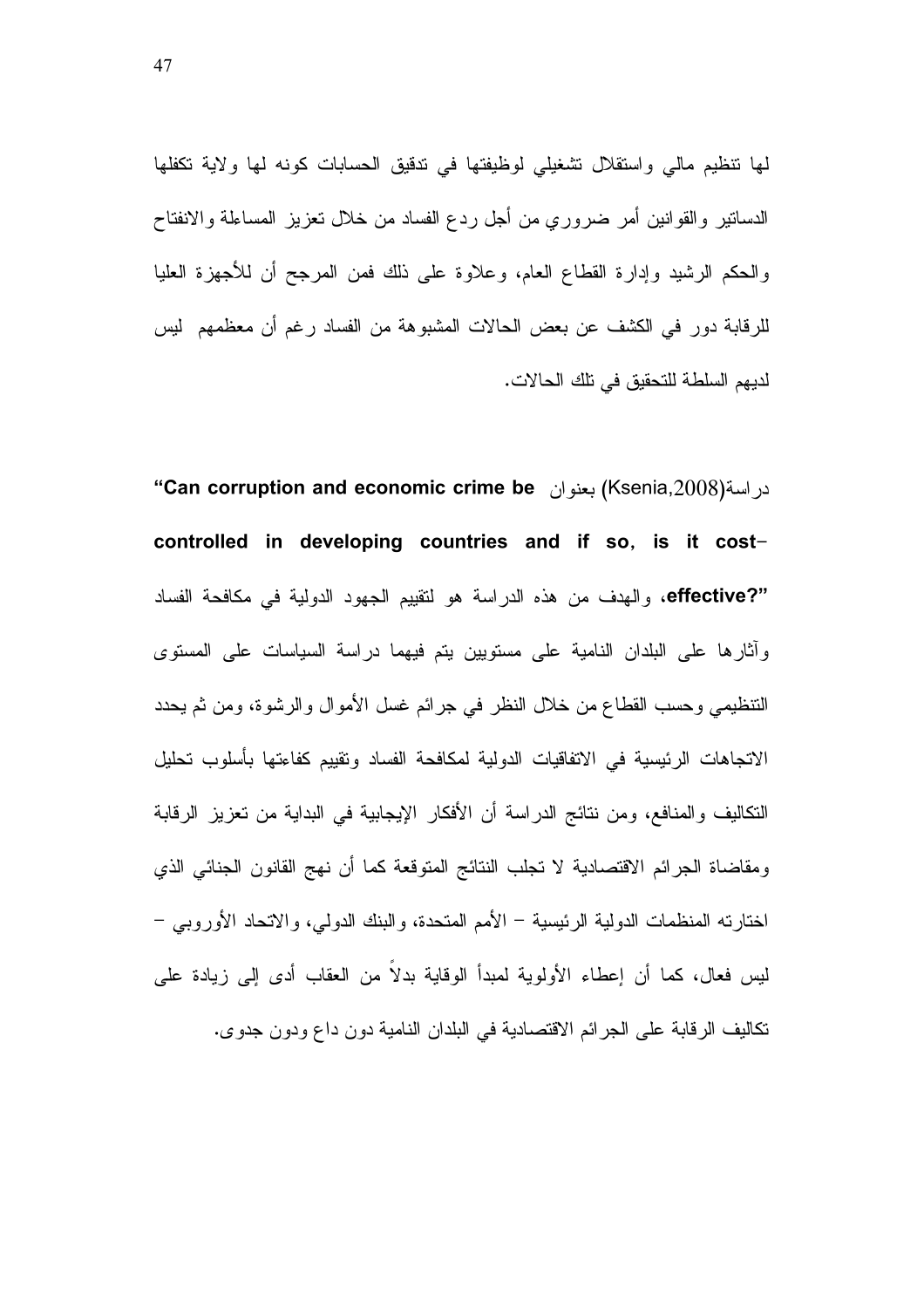در اسة(السبيعي،2010) بعنوان "دور الشفافية والمساعلة في الحد من الفساد الإداري في القطاعات الحكومية"، وقد هدفت الدراسة إلى التعرف على دور الشفافية والمساءلة في الحد من الفساد الإداري في القطاعات الحكومية بمدينة الرياض في المملكة العربية السعودية، وقد استخدم الباحث عينة من(355) مفردة من مجتمع الدراسة المتكون من العاملين في الأجهزة المعنية بمكافحة الفساد الإداري في القطاعات الحكومية بمدينة الرياض والبالغ عددهم (669) مفردة، وقد نوصل الباحث إلى مجموعة نتائج أهمها انخفاض مستوى التزام القطاعات الحكومية بتطبيق الشفافية، كما أن هنالك مستوى أهمية عالى جدًا لأهم السبل التي تسهم في تعزيز تطبيق الشفافية والمساءلة مثل رفع كفاءة الأجهزة الرقابية بمنحها الصلاحيات الكافية وتحديث الأنظمة والتشريعات وتفعيل نظام المساءلة من أين لك هذا؟، والتسريع في إجراءات التحقيق والمحاكمة لمتهمي قضايا الفساد الإداري وإعلان نتفيذ عقوبة من تثبت إدانته.

دراسة(عبد الله،2010)، بعنوان "الفساد الإداري والمالي الإشكالية وطرق معالجته"، حيث هدفت الدراسة إلى إعداد الوسائل والطرق اللازمة لنشخيص هذه الظاهرة في العراق والحد منها عن طريق تشريع القوانين (الأخلاقية والرقابية والعقابية) ومن ثم معالجتها بالمواكبة الفعلية مع نطورات الأجهزة الرقابية، وقد نوصل الباحث إلىي بعض الاستتناجات أهمها أنعدم المحاسبة الجدية لبعض المسؤولين والمدراء والموظفين أدت إلى عدم انضباط وخوف لموظفين من عمل المخالفات وبشكل كبير وندخل الوزراء وكذلك بعض الكتل في مجلس النواب في شؤون الموظفين ومحاولة البعض الأخر النستر على المخالفات وحماية المخالفين في وزارتهم وبعض الوزراء يقوم بطلب من دوائر وزارته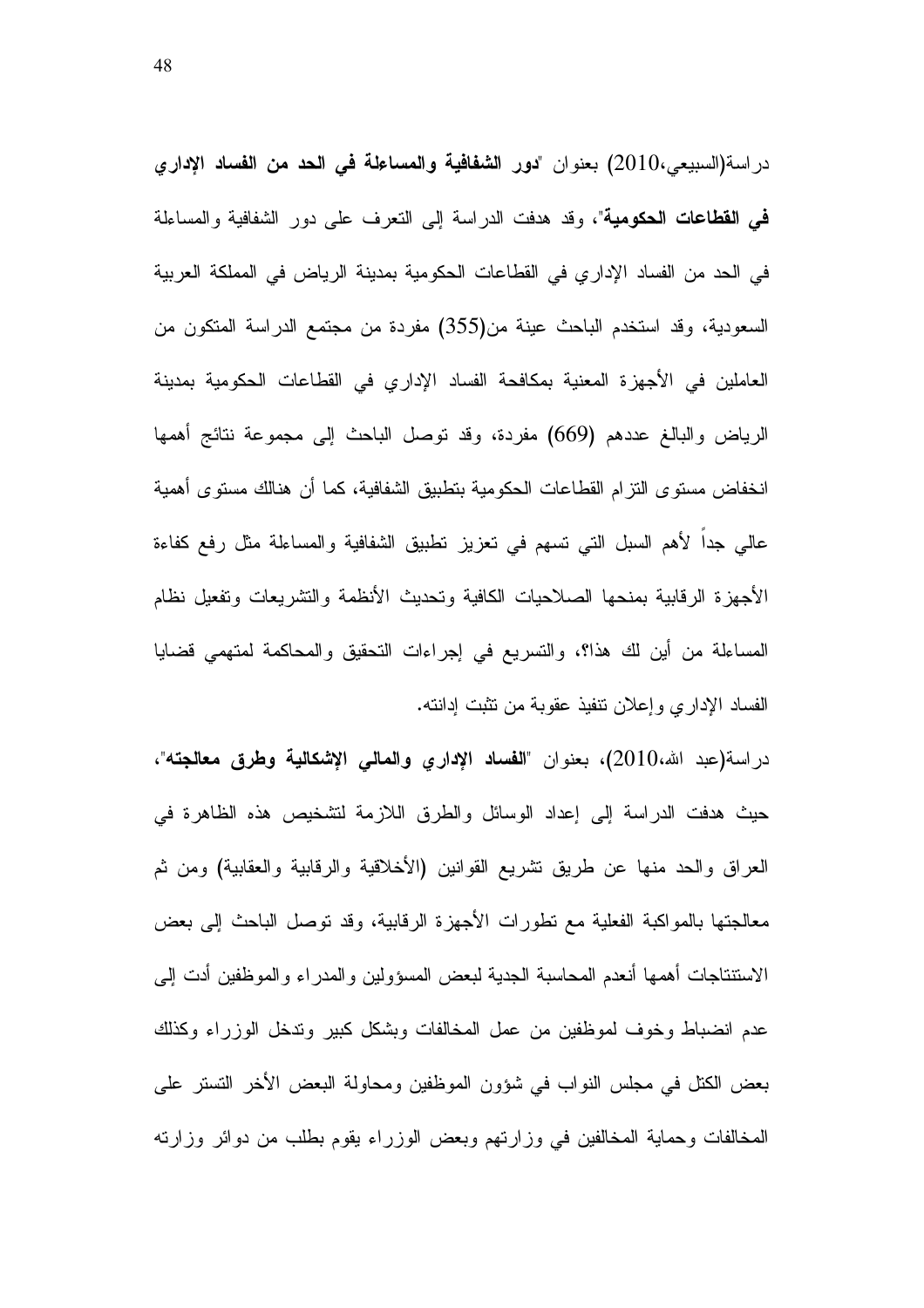عدم النعاون مع دائرة المفتش العام، كما أن ضعف العقوبة الإدارية والقضائية للموظف جعلته عرضة لعدم الاهتمام والخوف من الضوابط والشروط للمخالفين والمتلاعبين.

"Accounting and corruption: a بعنوان Accounting and corruption: a' "cross–country analysis، وقد هدف البحث إلى فهم أفضل للعلاقة بين نوعية المحاسبة والمراجعة ومستوى الفساد بدراسة هذه العلاقة عن طريق إجراء تحليل عبر البلاد باستخدام البيانات العامة لقياس جودة المحاسبة والتدقيق مع مستوى الفساد، وقد تبين للباحث أن جوده المحاسبة والتدقيق ترتبط بشكل كبير بمستوى الفساد في بلد ما حيث أن تحسين نوعية المحاسبة والتدقيق يؤدي إلى انخفاض مستوى الفساد لان البلدان التي حسنت قي معايير المحاسبة والتدقيق أصبح لديها تقارير أكثر شفافية أظهرت انخفاض مسنويات الفساد مما يبين أثر المعلومات المحاسبية ذات الجودة العالية على مسنوى الفساد.

در اسة(بني عامر ،2012)، بعنوان "مكافحة الفساد في الأردن بين مجلس النواب وهيئه مكافحة الفساد"، وقد نتاولت هذه الدراسة الازدواجية في مكافحة الفساد بين مجلس النواب و هيئه مكافحة الفساد، حيث أن لمجلس النواب دور في مكافحة الفساد الإداري من خلال وظيفته الرقابية والتشريعية وما بترتب عليها من مسألة الوزراء والحكومة وبالنحقيق في الأفعال الني يشوبها الفساد، بينما شكلت هيئه مكافحة الفساد كهيئة متخصصة لمكافحة الفساد حيث استعرض الباحث قانون الهيئة واليات عملها والأنشطة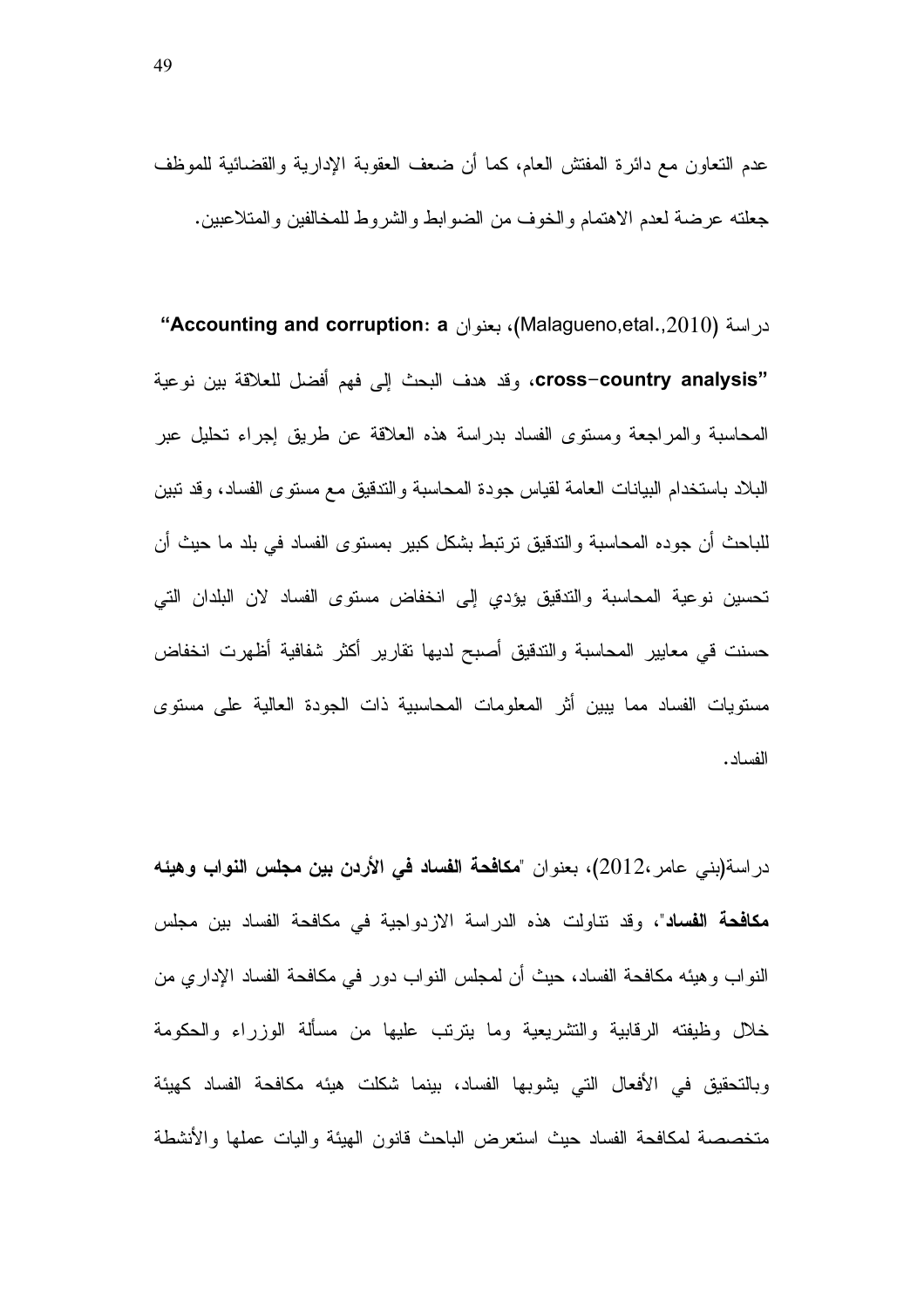التي قامت بها ومدى نجاعة عملها في الحد من الفساد الإداري، وقد خلصت الدراسة إلى نتيجتين رئيسيتين الأولى عدم فعاليه هيئه مكافحة الفساد في مكافحة الفساد وانه يجب إعادة النظر في نشكيل هيئه مكافحة الفساد وارتباطها، والثانية أن فعاليه مجلس النواب في مكافحة الفساد محدودة ويشوبها بعض القصور.

دراسة (المطيرى،2012)، بعنوان "مدى فاعلية إجراءات الرقابة المالية على الإلفاق التي يطبقها ديوان المحاسبة الكويتي من وجهة نظر الجهات الخاضعة لرفابة الديوان"، وقد هدفت الدراسة إلى تقييم مدى فاعلية إجراءات الرقابة المالية على الإنفاق التي يطبقها ديوان المحاسبة الكويتي من وجهة نظر الجهات الخاضعة لرقابة الديوان،ولتحقيق أهداف الدراسة فقد استخدم الباحث عينه عشوائية طبقية مكونة من(86) جهة من جميع الجهات الخاضعة للرقابة المالية لديوان المحاسبة الكويتي البالغ عددها (110) جهات، وقد نوصلت الدر اسة إلى بعض النتائج أهمها أن الإجر اءات التي يطبقها حاليا ديو ان المحاسبة الكويتي في الرقابة على الإنفاق الحكومي نتسم بالفاعلية، كما ونتسم إجراءات الرقابة المالية المسبقة واللاحقة و إجراءات الرقابة المحاسبية و إجراءات تقويم الأداء التي يطبقها حاليا ديوان المحاسبة الكويتي في الرقابة على الإنفاق الحكومي كل على حده بالفاعلية.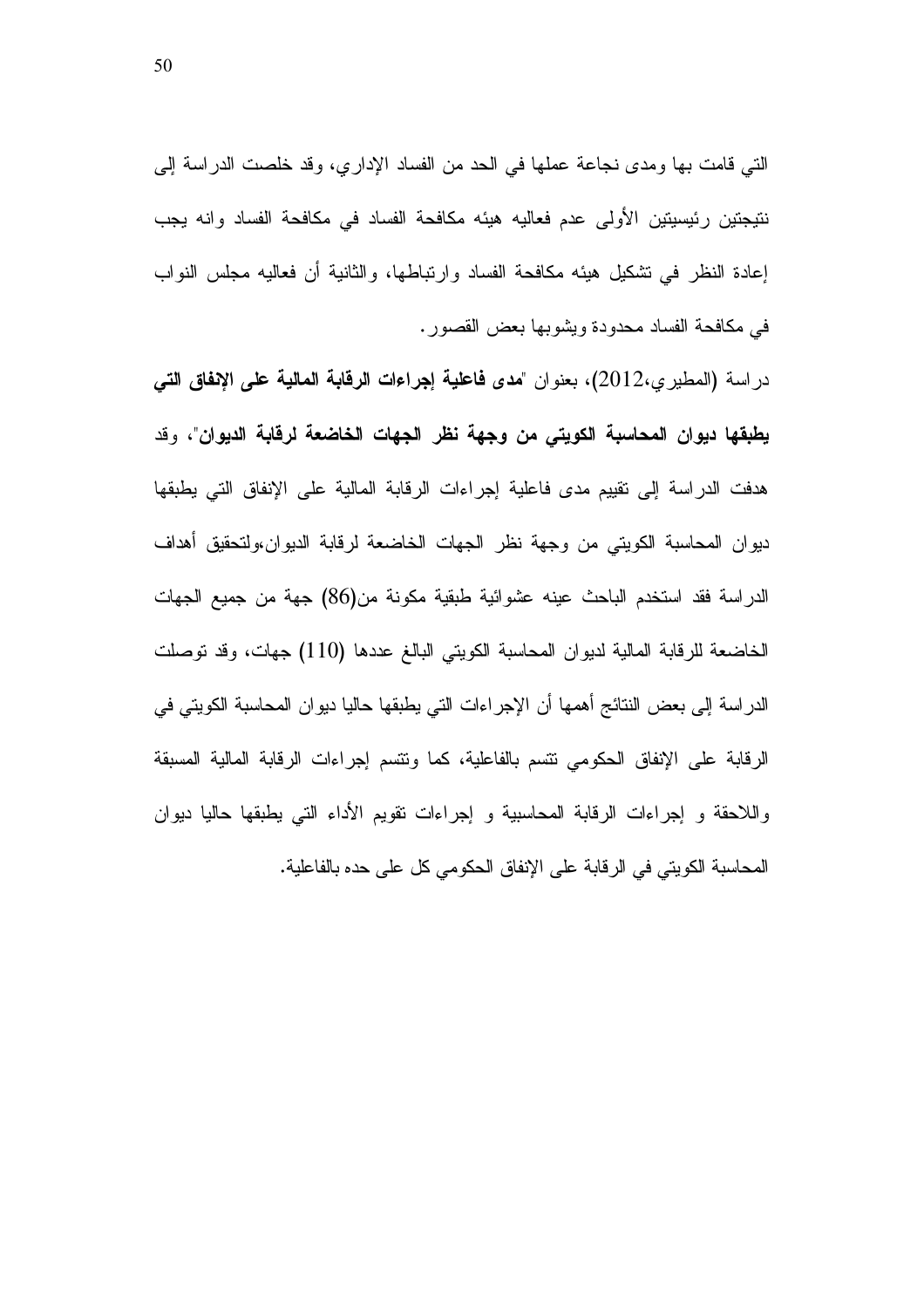ثانيا: ما يميز هذه الدراسة عن الدراسات السابقة

جاءت هذه الدراسة لمعالجة الفجوة التي تركتها الدراسات السابقة حيث تناولت الدر اسات السابقة موضوع الفساد الإداري والمالبي الإشكالية وطرق معالجته، العوامل المؤثِّرة على اكتشاف الأخطاء والغش، ودورٍ مهنة المراجعة في مكافحة الفساد، وفاعلية إجراءات الرقابة المالية على من وجهة نظر الجهات الخاضعة للرقابة، ومكافحه الفساد في الأردن بين مجلس النواب وهيئه مكافحه الفساد، إلا انه -وبحدود علم الباحث – لم نتطرق الدراسات السابقة إلى مدى ملائمة إجراءات ديوان المحاسبة الأردنى لمكافحة الفساد من وجة نظر المدققين العاملين في الديوان، على الرغم من شرعيه ديوان المحاسبة الأردني الدستورية ومهنيته في ممارسة وإحكام ألرقابة على الأموال ألعامة، والجدول رفم(2–1)النالي بين الفرق الرئيسي بين الدراسات السابقة وهذه الدراسة:

 $(1-2)$  جدول

الفرق بين الدراسات السابقة والدراسة الحالية

| الفرق بين الدراسة السابقة      | الجوانب التي تناولتها   | الدراسة السابقة    |
|--------------------------------|-------------------------|--------------------|
| والدراسة الحالية               | الدراسة السابقة         |                    |
| دراسة منوازية نظرية وعملية عن  | دراسة نظرية عن حالات    | دراسة              |
| ملاءمة إجراءات ندقيق الديوان   | اختلاس حدثت علمي<br>ارض | الشنواني(1994)     |
| لمكافحة الفساد.                | الو اقع.                |                    |
| شملت ثلاث أنواع لرقابة الديوان | اقتصرت على دور ديوان    | در اسة عثمان(2003) |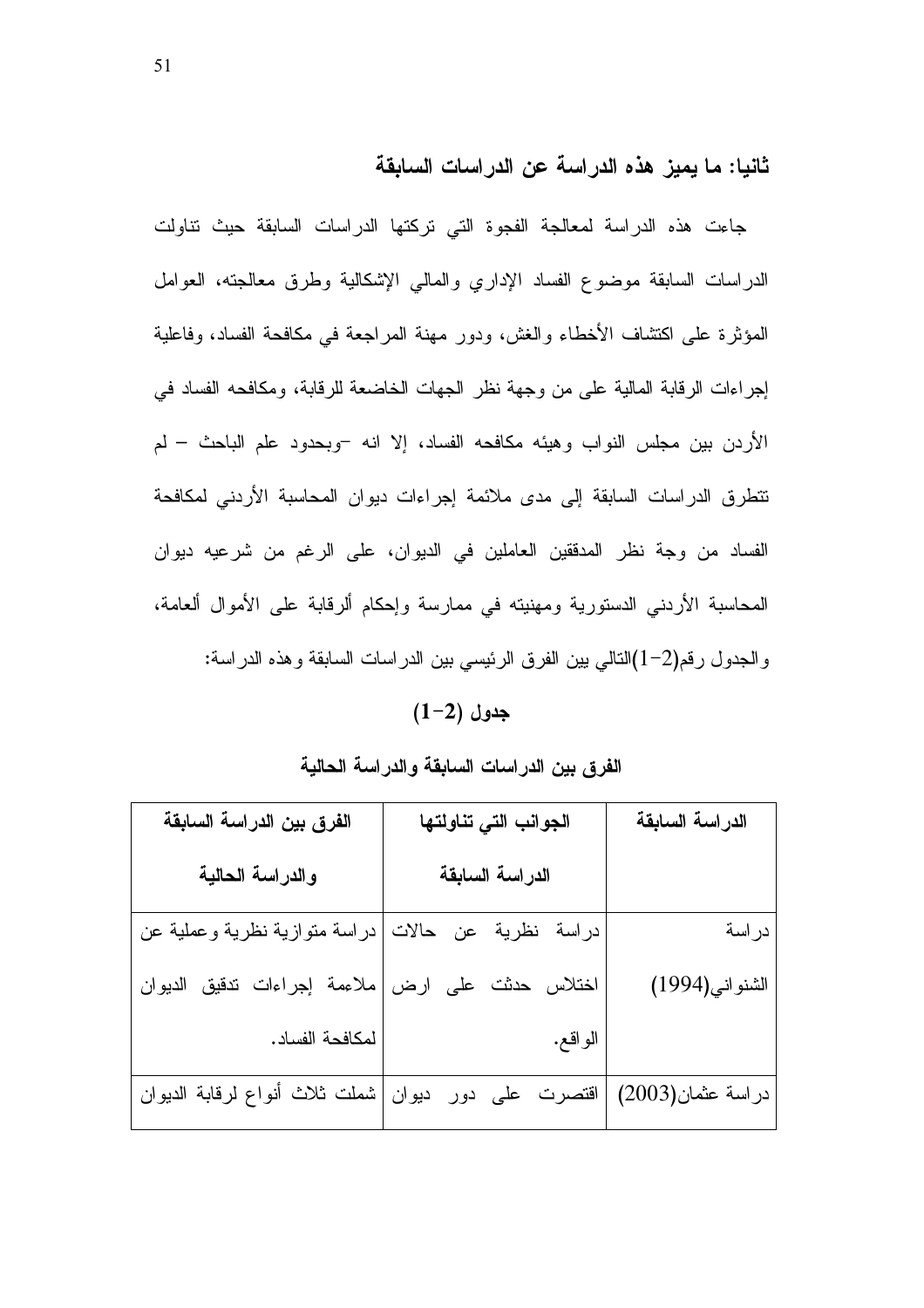|                                                                  | المحاسبة   في   الرقابة   على   إضافة لرقابته على الأداء. |                 |
|------------------------------------------------------------------|-----------------------------------------------------------|-----------------|
|                                                                  | الأداء.                                                   |                 |
| الفساد   شملت ثلاثة أنواع لرقابة الديوان                         | على<br>اقتصرت                                             | دراسة           |
| إضافة لرقابته الإدارية.                                          | الإدار ي.                                                 | الموسوي(2005)   |
| ركزت على العوامل المؤثرة ركزت   على   مدى   ملاءمة               |                                                           | دراسة العقدة    |
| على       اكتشاف       الأخطاء   إجراءات ندقيق  الديوان  لمكافحة |                                                           | والنوابسة(2006) |
| الفساد .                                                         | و الغش.                                                   |                 |
| دراسة متوازية نظرية وعملية عن                                    | دراسة نظرية قامت بتحليل                                   | در اسة شامية    |
| ملاءمة إجراءات تدقيق الديوان                                     | وقائع من قضايا الفساد.                                    | (2008)          |
| لمكافحة الفساد.                                                  |                                                           |                 |
| ملاءمة                                                           | تناولت وجهات نظر خبراء ركزت  على  مدى                     | دراسة           |
| منظمات دولية لمكافحة إجراءات ندقيق الديوان لمكافحة               |                                                           | berkman, etal   |
| الفساد من وجه نظر مدققين                                         | الفساد .                                                  | (2008)          |
| الديو ان .                                                       |                                                           |                 |
| ركزت على الفصل بين فوة ركزت على إجراءات التدقيق التي             |                                                           | دراسة           |
| والشفافية   يقوم بـها الديوان.                                   | أدله الندقيق                                              | kayrak $(2008)$ |
|                                                                  | والمساءلة.                                                |                 |
|                                                                  |                                                           |                 |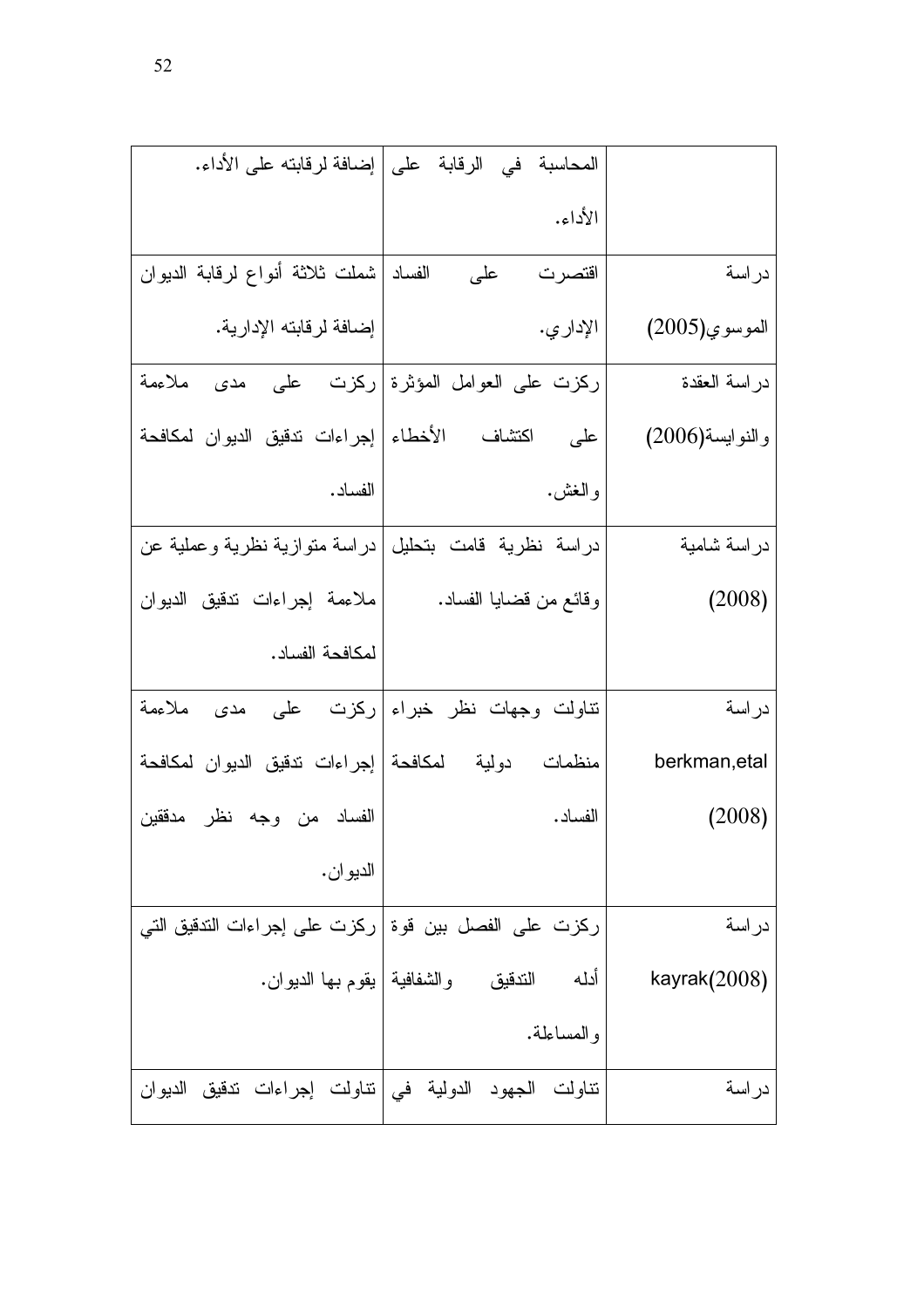| كجهاز رقابي.                                                     | مكافحة الفساد.                                       | Ksenia(2008)    |
|------------------------------------------------------------------|------------------------------------------------------|-----------------|
| شملت ثلاث أنواع لرقابة الدبوان                                   | اقتصرت على الفساد الإداري                            | دراسة           |
|                                                                  |                                                      | السبيعي(2010)   |
| ركزت على تشخيص ظاهرة ركزت    على    مدى    ملاءمة                |                                                      | دراسة عبد الله  |
| الفساد ومن ثم معالجتها عن  إجراءات ندقيق الديوان لمكافحة         |                                                      | (2010)          |
| الفساد .                                                         | طريق الاجهزة الرقابية.                               |                 |
| اهتمت بمدى ملاءمة إجراءات                                        | اهتمت بالعلاقة بين نوعية                             | دراسة           |
|                                                                  | المحاسبة والندقيق مع مستوى   الندقيق لمكافحة الفساد. | Malagueno, etal |
|                                                                  | الفساد .                                             | (2010)          |
| ركزت على دور هيئة مكافحة  ركزت  على  ملاءمة  اجراءات             |                                                      | در اسة بني      |
| الفساد ومجلس النواب في تنقيق ديوان المحاسبة لمكافحة              |                                                      | عامر (2012)     |
| الفساد .                                                         | مكافحة الفساد.                                       |                 |
| المدققين                                                         | تناولت وجه نظر الجهات نتاولت وجه نظر                 | دراسة           |
| الخاضعة     لرقابة      ديوان   العاملين  في  ديوان  الاردنى  في |                                                      | المطبر ي(2012)  |
| المحاسبة الكويتي في فعالية  مدى ملاءمة اجراءات التدقيق           |                                                      |                 |
| لمكافحة الفساد.                                                  | اجر اءات الندقيق.                                    |                 |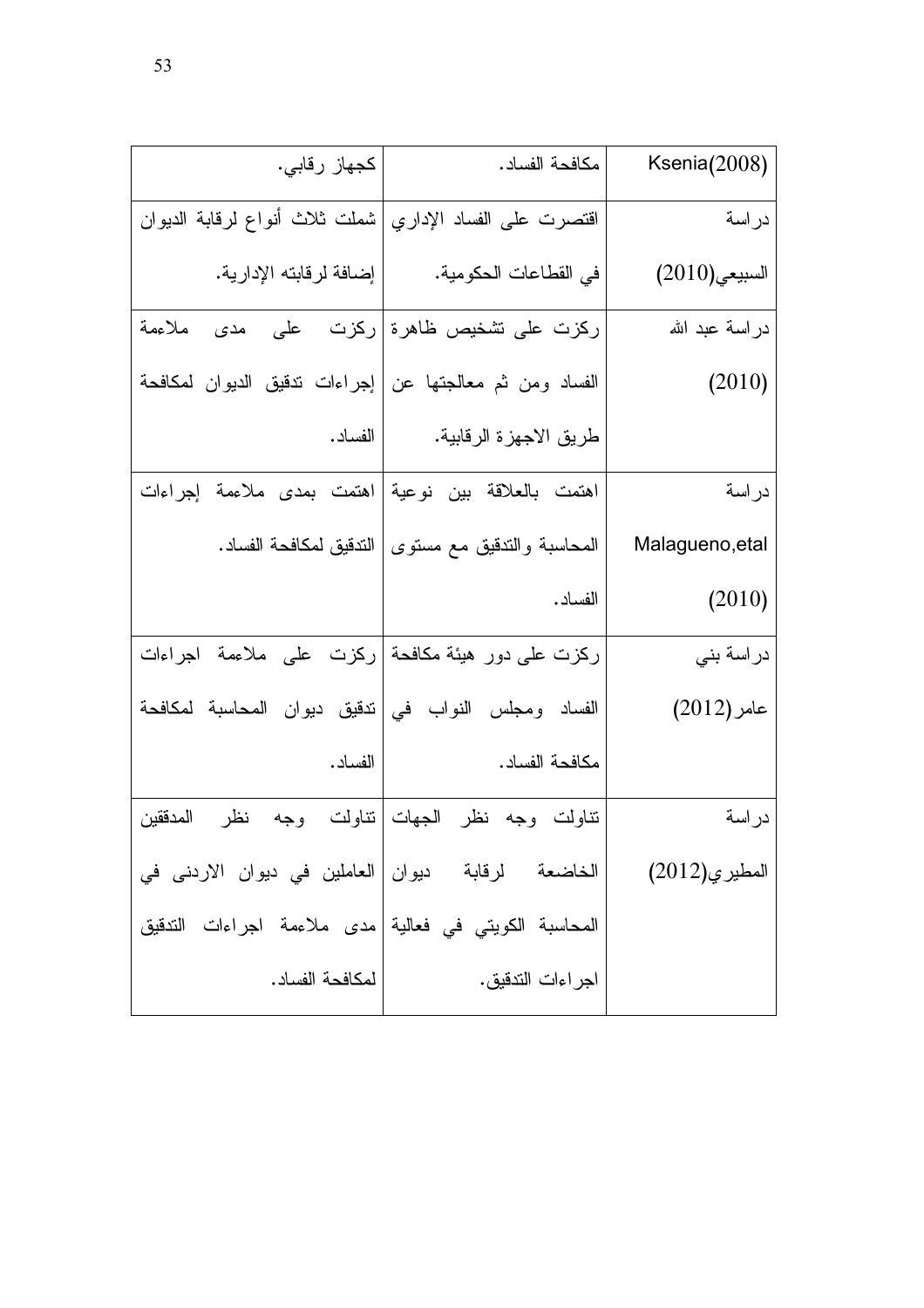# الفصل الثالث

منهجية الدراسة (الطريقة والإجراءات)

- 1-3. منهجية الدراسة
- 2-3. مجتمع الدراسة
	- 3-3. عينة الدراسة
	- 4-3. أداه الدراسة
		- 5–5. صدق الأداة  $-5$
		- $-6$ . ثبات الأداة  $\,$
- 7-3. متغيرات الدراسة
- 8-3. المعالجة الإحصائية
	- 9-3. إجراءات الدراسة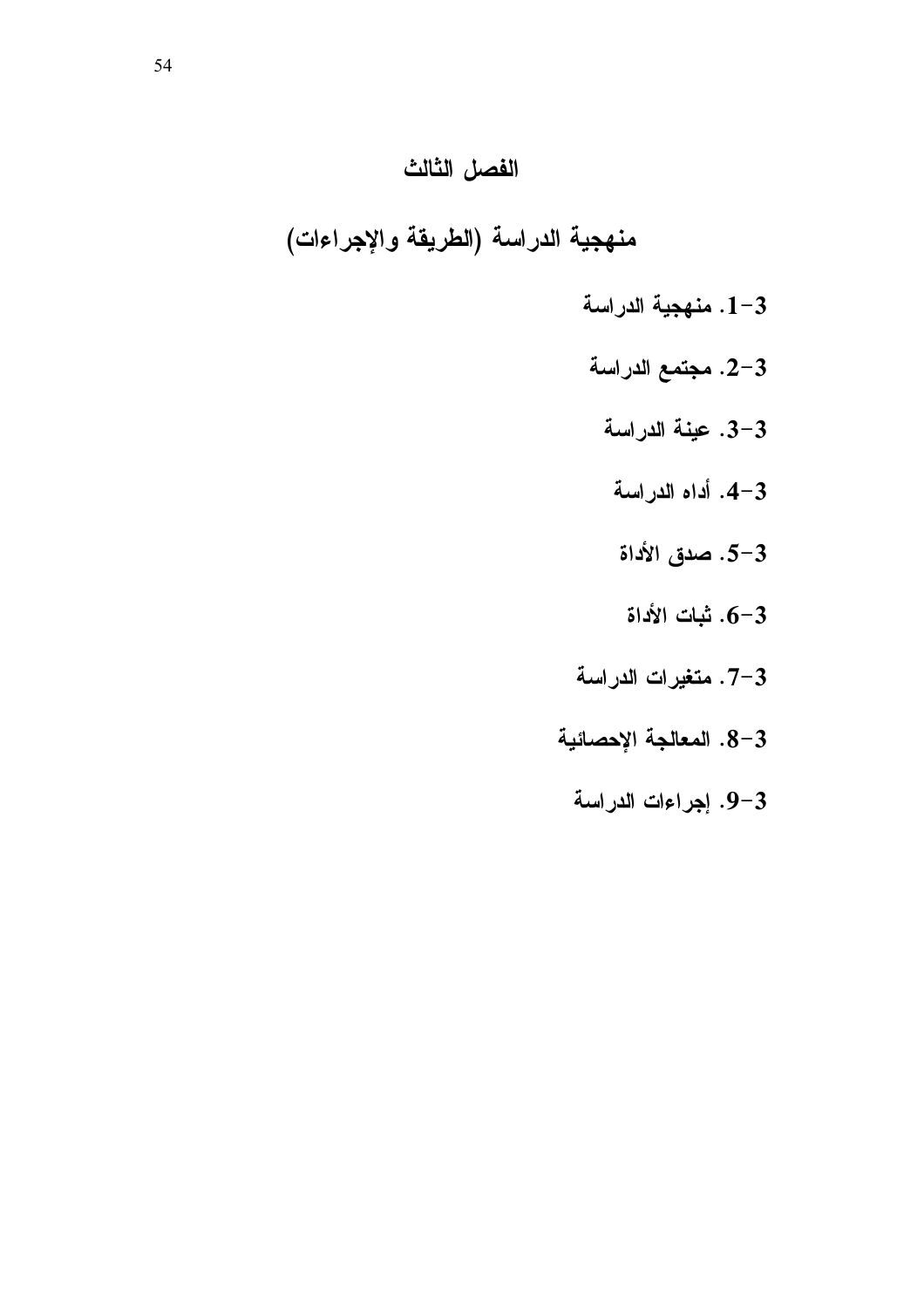### الفصل الثالث

# منهجية الدراسة (الطريقة والإجراءات)

يشتمل هذا الفصل على عرض لمنهجية الدراسة المتبعة من قبل الباحث بالإضافة إلى نتاول مجتمع وعينة الدراسة وأداة الدراسة ومصادر الحصول عليها، ومن ثم الأســـاليب الإحصائية المستخدمة، وبيان صدق أداة الدراسة وثباتها.

#### 1-3. منهجبة الدر اسة

لكي يتمكن الباحث من تحقيق أهداف البحث فأنه قام بإتباع المنهج الوصفى التحليلي القائم على المسح الميداني، بالاعتماد على الكتب والدوريات والتقارير والمقالات واستخدام الشبكة العنكبوتية(الانترنت) والدراسات السابقة في الجانب النظري، كما قام الباحث بإعداد استبانة حول مدى ملاءمة الإجراءات المتبعة في ديوان المحاسبة الأردني لمكافحه الفساد من وجهة نظر المدققين العاملين في ديوان المحاسبة الأردني، ومن ثم تم استخدام البرنامج الإحصائي لتحليل بيانات الدراسة (برنامجSPSS) في الجانب العملي.

2-3. مجتمع الدراسة

يتكون مجتمع الدراسة من المدققين العاملين في ديوان المحاسبة الأردنبي والبالغ عددهم

- (389) مدفقا، حسب معلومات قسم شؤون الموظفين في ديوان المحاسبة لعام 2013.
	- 3-3. عنة الدراسة

استخدام الباحث عينة عشوائية من مجتمع الدراسة بواقع (130) مدقق، وبما يشكل ما نسبته (33.41%) نقريبا من مجتمع الدراسة، وقد تم توزيع الاستبانات على عينة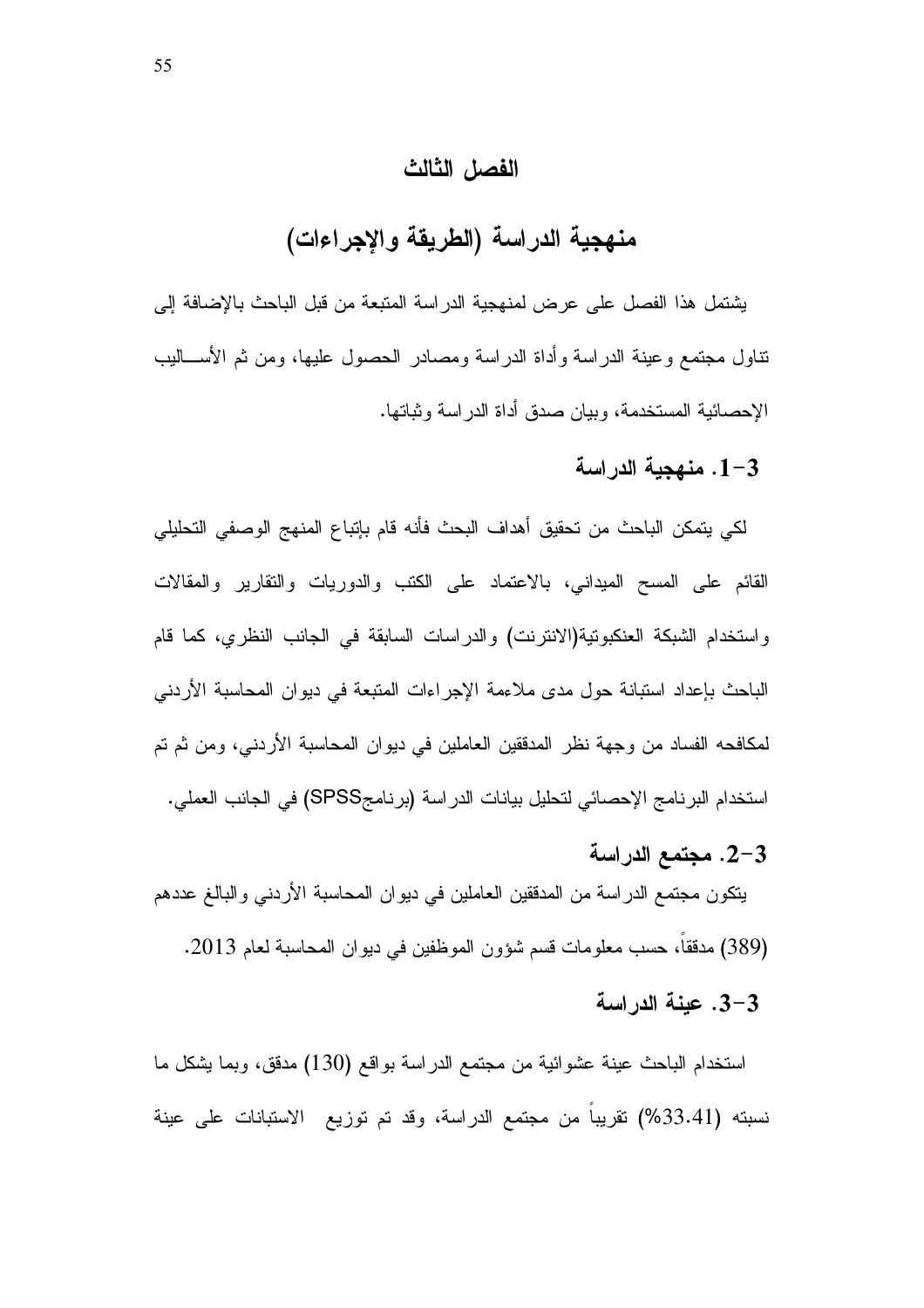الدراسة استرد منها (116) استبانة وبما نسبته (89.24%) من الاستبانات الموزعة، واستبعد منها (7) استبانات غير صالحه وبما نسبته (5.38%)، وقد تم إخضاع (109) استبانات للتحليل ونشكل ما نسبته (83.84%) نقريباً من الاستبانات الموزعة وكما يتضح من الجدول رقم (3-1) التالي:

## $(1-3)$  جدول رقم

| النسبة المئوية% | العدد | البيان                          |
|-----------------|-------|---------------------------------|
| 100             | 130   | الاستبانات الموزعة              |
| 89.24           | 116   | الاستبانات المستردة             |
| 5.38            |       | الاستبيانات غير الصالحة للتحليل |
| 83.84           | 109   | الاستببانات الخاضعة للتحلبل     |

عينة الدراسة ودرجة الاستجابة الفعلية

#### 4-3. أداة الدر اسة

قام الباحث بإعداد استبانة اشتملت قسمين رئيسيين، تضمن الأول منها البيانات الشخصية للمشاركين (المؤهل العلمي، التخصص الأكاديمي، سنوات الخبرة العملية، المسمى الوظيفي)، بينما اشتمل القسم الثاني على أربعة أجزاء يحتوى كل جزء منها على (13) فقرة لقياس متغيرات الدراسة الرئيسية (الرقابة المالية والمحاسبية، الرقابة الإدارية، رقابة الأداء، الرقابة القانونية)، وقد قام الباحث بتصميم وتطوير أداة الدراسة بحيث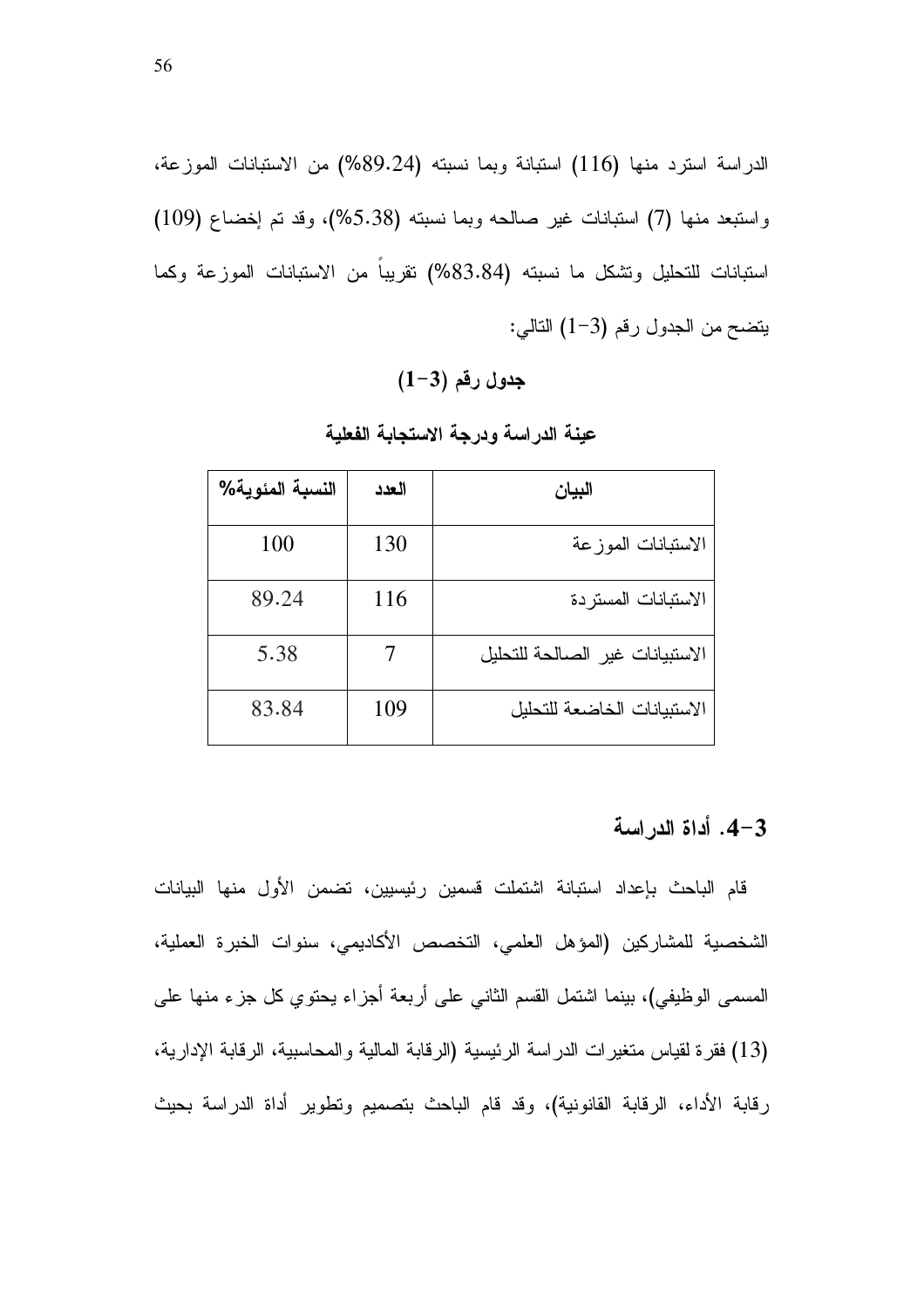تحتوي كل فقرة على إجراء من إجراءات التدقيق المهمة التي يقوم بها ديوان المحاسبة، حيث تمت صياغة الفقرات بالاعتماد على معايير الندفيق الدولية، ومعايير الندفيق الحكومية، كما تمت الاستفادة من بعض فقرات أدوات استخدمتها بعض الدراسات السابقة، وأخيراً نم الأخذ بأراء وملاحظات المحكمين وصولاً إلى الصيغة النهائية للفقرات، بحيث تغطى هذه الفقرات كافه الجوانب المتعلقة بمدى ملائمة الإجراءات المتبعة في ديوان المحاسبة الأر دني لمكافحه الفساد.

وفيما يلي الجدول رقم (3–2) الذي يوضح عدد الفقرات التي نقيس متغيرات الدراسة:  $(2-3)$  جدول رقم

| الفقرات   | القسم/الجزء   | المتغير الرئيس             |
|-----------|---------------|----------------------------|
| $13 - 1$  | الثاني/الأول  | الرقابة المالية والمحاسبية |
| $26 - 14$ | الثاني/الثاني | الرقابة الإدارية           |
| $39 - 17$ | الثاني/الثالث | رقابة الأداء               |
| $52 - 40$ | الثاني/الرابع | الرقابة القانونية          |

قياس متغيرات الدراسة من خلال فقرات الاستبانة

# 3-5. صدق الأداة

لضمان سلامة فقرات الاستبانة وارتباطها بأهداف الدراسة ومدى قدرتها علىي قياس المتغيرات، قام الباحث أثناء مرحلة إعداد الاستبانة بصباغة الفقرات بشكل يتوافق مع الجانب النظر ي، وقام بعر ضها على مجموعة من الأساتذة الأكاديميين في مجال المحاسبة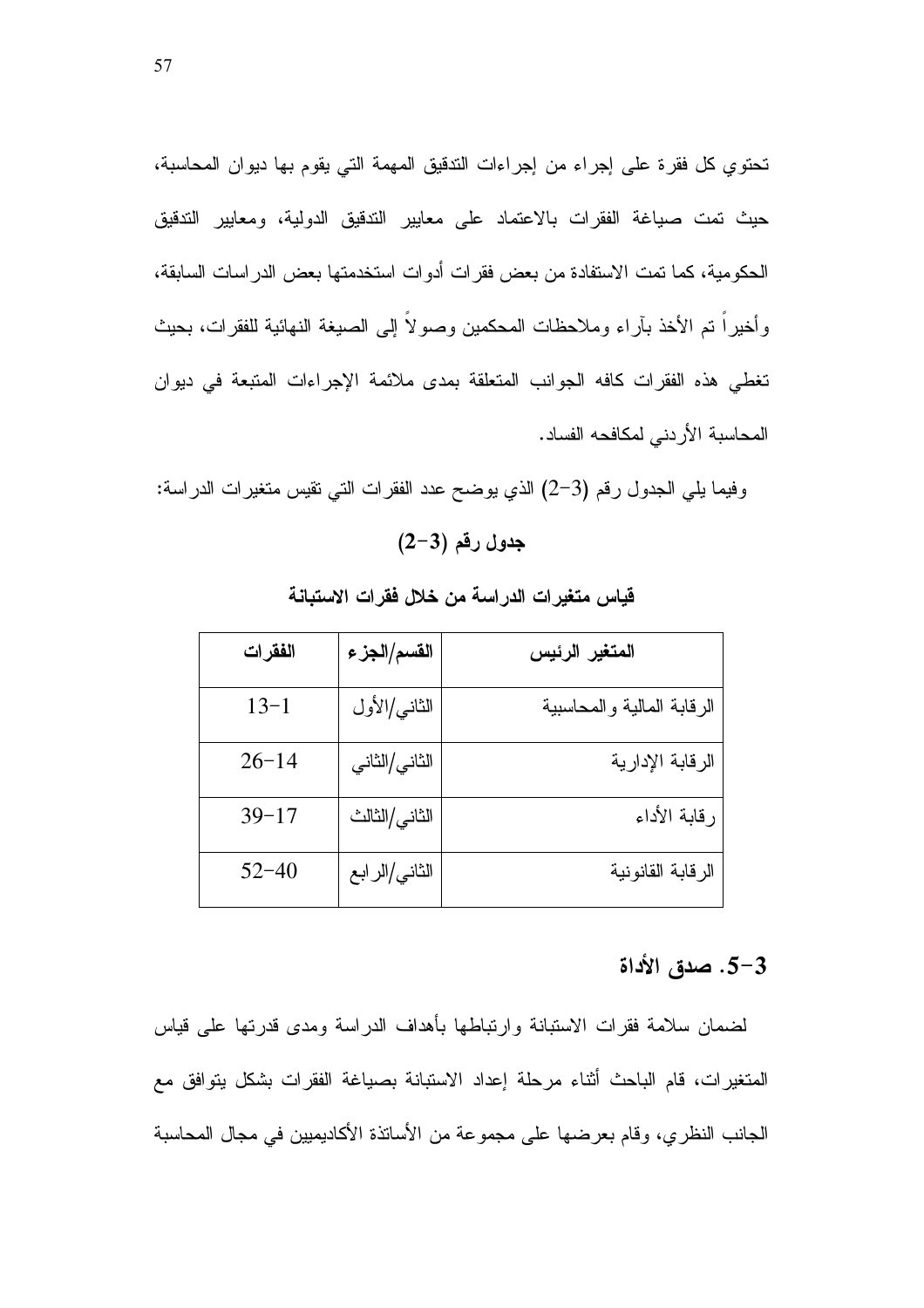والتدقيق بهدف التأكد من وضوح العبارات المستخدمة وسهولتها وقدرتها على تحقيق أهداف الدراسة حيث تم تحكيمها من قبل تسعة من أعضاء هيئة التدريس، وتم الأخذ بالملاحظات والأراء التي أبداها المحكمون بحيث تم تثبيت الفقرات التي توافقت الأراء حولها ونعديل وإلغاء بعض الفقرات الأخرى وفقا لنلك الملاحظات والأراء وصولاً إلىي الصيغة النهائية للاستبانة ومن ثم توزيعها على أفراد العينة.

### $6 - 3$ . ثبات الأداة

لاختبار ثبات أداة الدراسة وإمكانية الاعتماد عليها في اختبار الفرضيات ولتحقيق أهداف الدراسة فقد تم استخدام مقياس الاتساق الداخلي كرونباخ ألفا ( Cronbach Alpha) لقياس مصداقية إجابات عينة الدراسة على أسئلة الاستبانة باعتبار القيمة المقبولة إحصـائياً لهذا المقياس هي (60%) فأكثر(Sekaran,1984)، وكانت النتائج كما يوضحها الجدول رقم (3-3) التالي :

 $(3-3)$  جدول رقم

| فيمة معامل ألفا% | عدد الأسئلة | الفرضية | البند                      |
|------------------|-------------|---------|----------------------------|
| 84.6             | 13          | الأولىي | الرقابة المالية والمحاسبية |
| 91.9             | 13          | الثانية | الرقابة الإدارية           |
| 97.6             | 13          | الثالثة | رقابة الأداء               |
| 88.8             | 13          | الرابعة | الرقابة القانونية          |

اختبار ثبات أداة الدراسة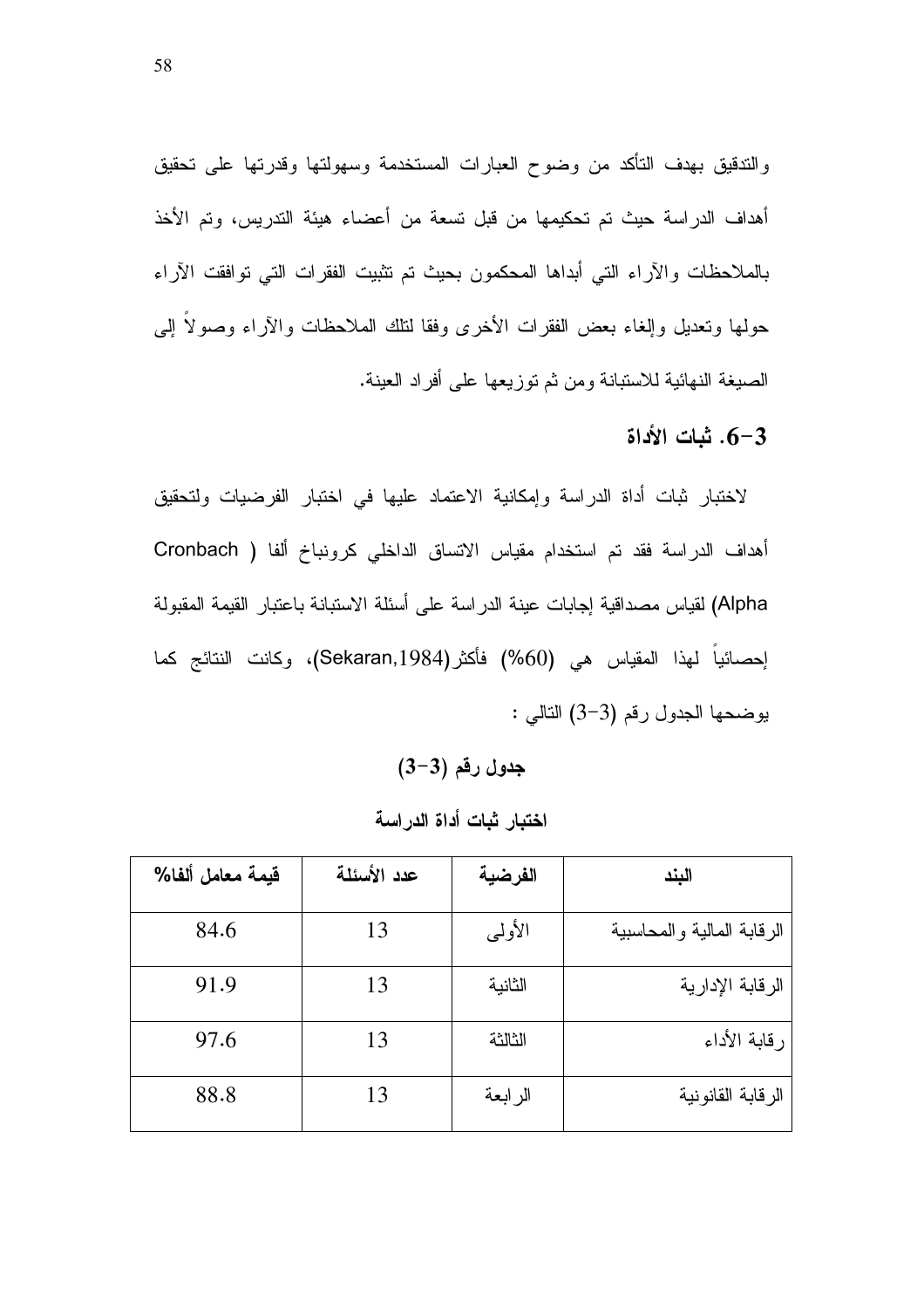يظهر من الجدول رقم (3–3) اختبار ثبات أداة الدراسة أن قيمة معامل الفا تراوحت بين (84.6%- 97.6%) وهي معامل ثبات عال جدا مما يؤكد موثوقية نتائج الاستبانة.

3–7. متغيرات الدراسة

يعتبر الباحث أن إجراءات ديوان المحاسبة متمثلة بالرقابة المالية والمحاسبية والرقابة الإدارية ورقابة الأداء والرقابة القانونية كمتغيرات مستقلة تؤثر على المتغير التابع وهو . -مكافحه الفسا





8–8. المعالجة الإحصائية

بعد عملية جمع البيانات والمعلومات المتعلقة بمتغيرات الدراسة، قام الباحث بالاعتماد على برنامج الحزمة الإحصائية للعلوم الاجتماعية Statistical Package for Social SPSS) Sciences) وذلك من أجل تحليل البيانات التي تم الحصول عليها لتحقيق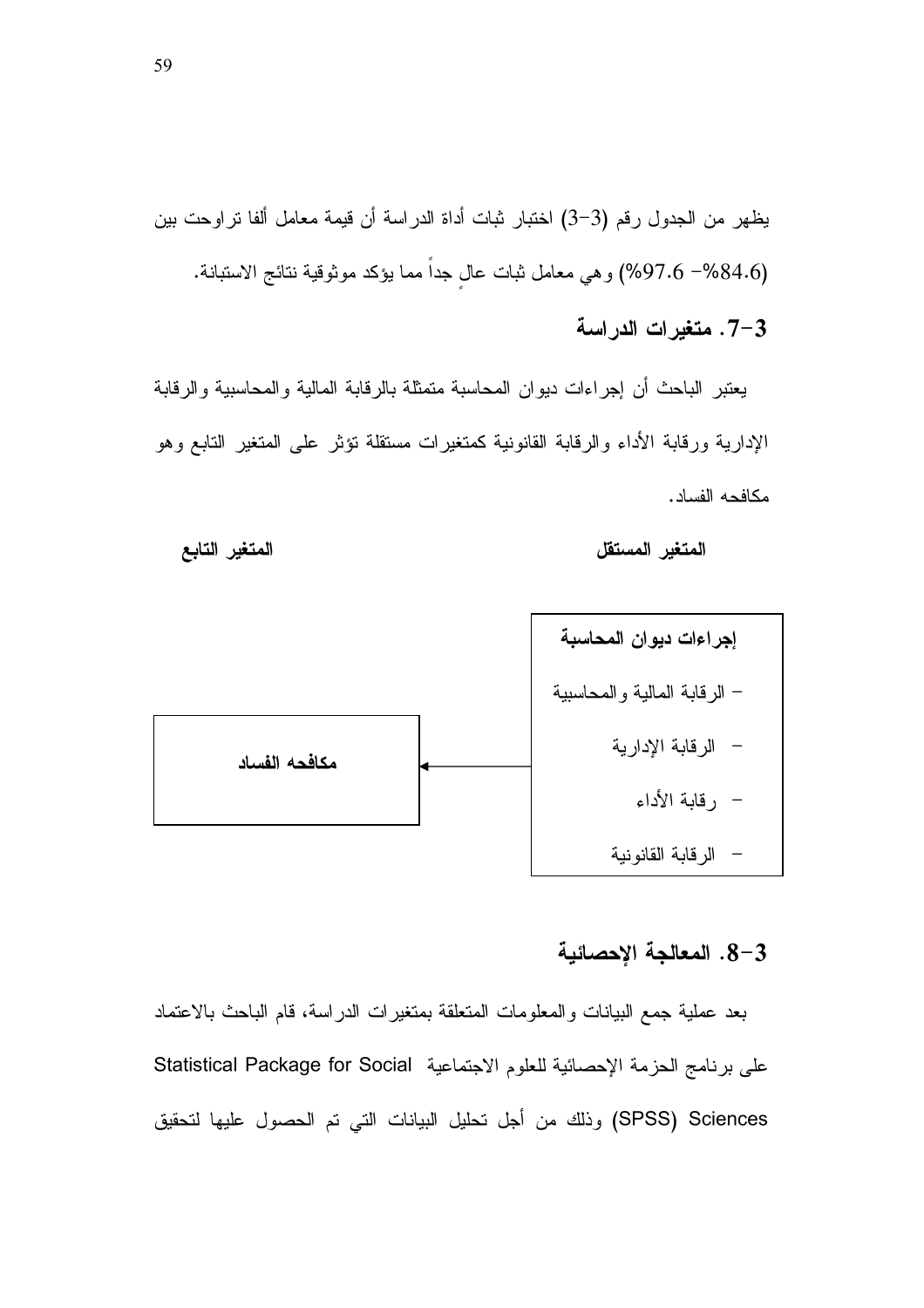أو لا: التحليل الوصفي (Descriptive Analysis) معتمدا على مقاييس النزعة المركزية ومقاييس النشنت وتحديدا الوسط الحسابي والانحراف المعياري.

نانيا : الإحصاء الاستدلالي (Inferential Analysis) ومن خلال ما يلي:

1. اختبار ثبات الأداة (Reliability) لقياس ثبات أداة الدراسة ومقدار الاتساق الداخلي ومدى الاعتماد عليها وتم ذلك باحتساب معامل كرونباخ ألفا (Cronbach Alpha)

2. اختبار الفرضيات من خلال استخدام الاختبار الإحصائي " T " لعينة واحدة لاختبار الفرضيات من الأولى إلى الرابعة ( One Sample T–Test )

3. النسب المئوية لبيان الإحصاء الوصفي للبيانات المتعلقة بالخصائص الديموغرافية للمستجبيين.

### 9-3. إجراءات الدراسة

لغرض تحقيق أهداف الدراسة وجمع البيانات اعتمد الباحث في جمع البيانات اللازمة لـهذه الدر اسة علـى نوعين من البيانات و هي كما يلـي:

أولا – البيانات الثانوية:

نتمثل هذه البيانات في مجموعة الكتب والدوريات العربية والأجنبية والدراسات المنشورة، ورسائل الدكتوراه والماجستير، والشبكة العنكبونية (الانترنت) بحيث تغطي الجزء النظري من الدر اسة.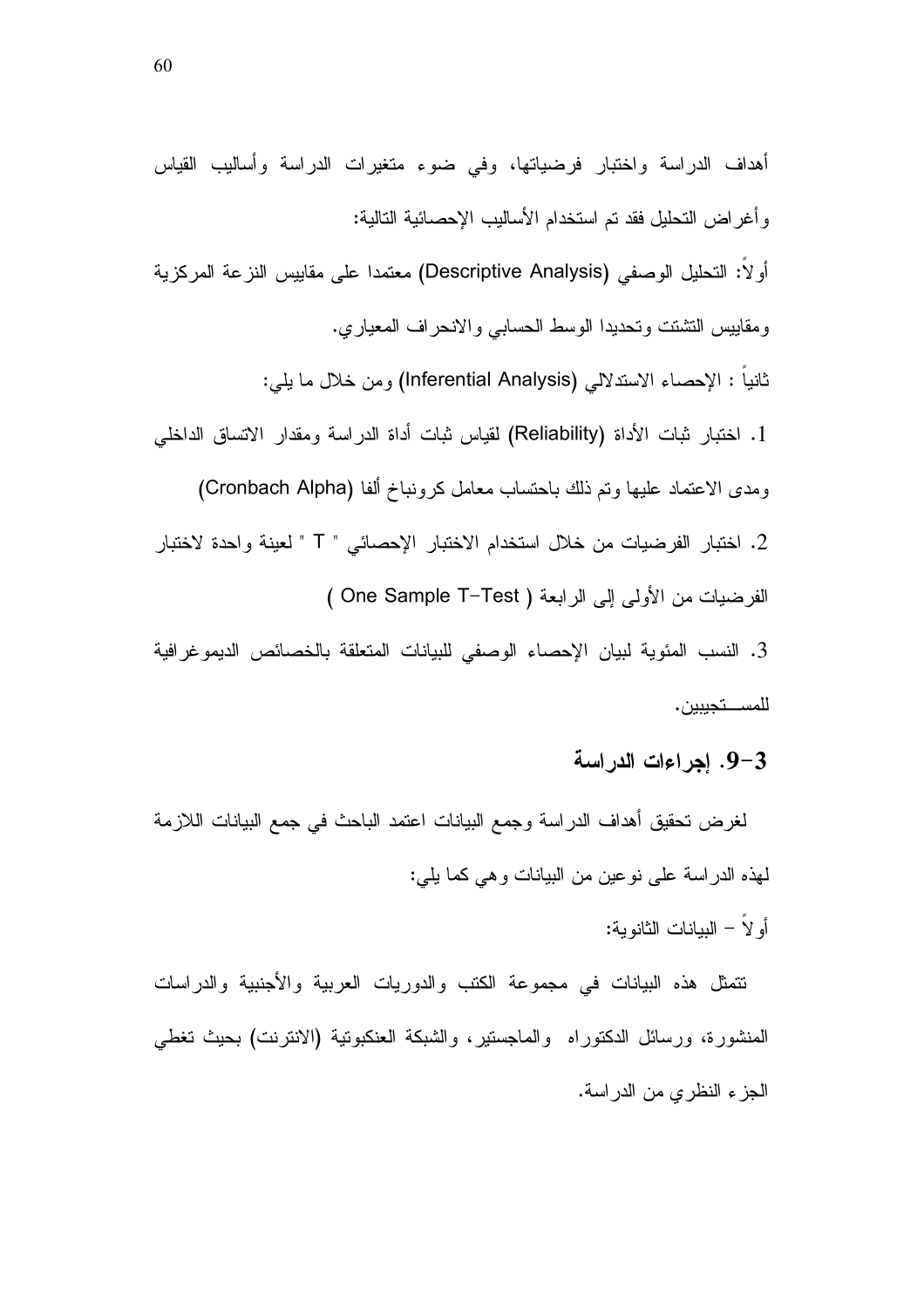ثانياً – البيانات الأولية:

بعد نصميم ونطوير أداة الدراسة قام الباحث بجمع البيانات الأولية عن طريق أسلوب الاستقصاء، حيث تم توزيع الاستبيانات على عينة الدراسة، لاستطلاع أرائهم حول مدى ملائمة إجراءات التدقيق المتبعة في ديوان المحاسبة الأردني لمكافحة الفساد في القطاع العام.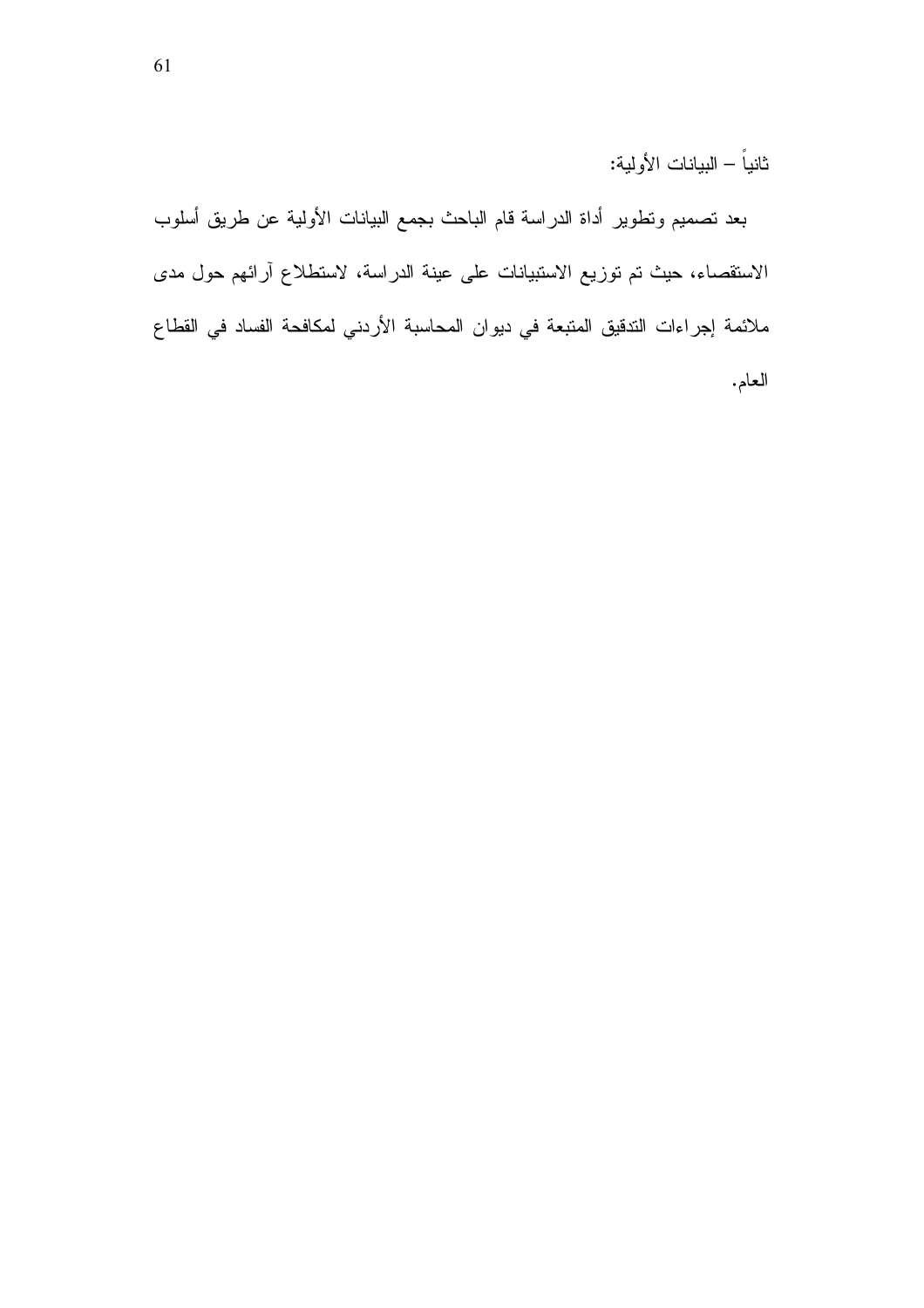### الفصل الرابع

## نتائج الدراسة الميدانية

- 1-4. خصائص عينة الدراسة
- 2–4. الإحصاء الوصفى لإجابات أسئلة الدراسة
- 1-2-4. المجال الأول: إجراءات الرقابة المالية والمحاسبية
	- 2-2-4. المجال الثاني: إجراءات الرقابة الإدارية
		- 3-2-4. المجال الثالث: إجراءات رفابة الأداء
	- 4-2-4. المجال الرابع: إجراءات الرفابة القانونية
		- 4-3. اختبار الفرضيات
		- 4–3–1. اختبار الفرضية الأولى
		- 4–3–2. اختبار الفرضية الثانية
		- 4–3-3. اختبار الفرضية الثالثة
		- 4-3-4. اختبار الفرضية الرابعة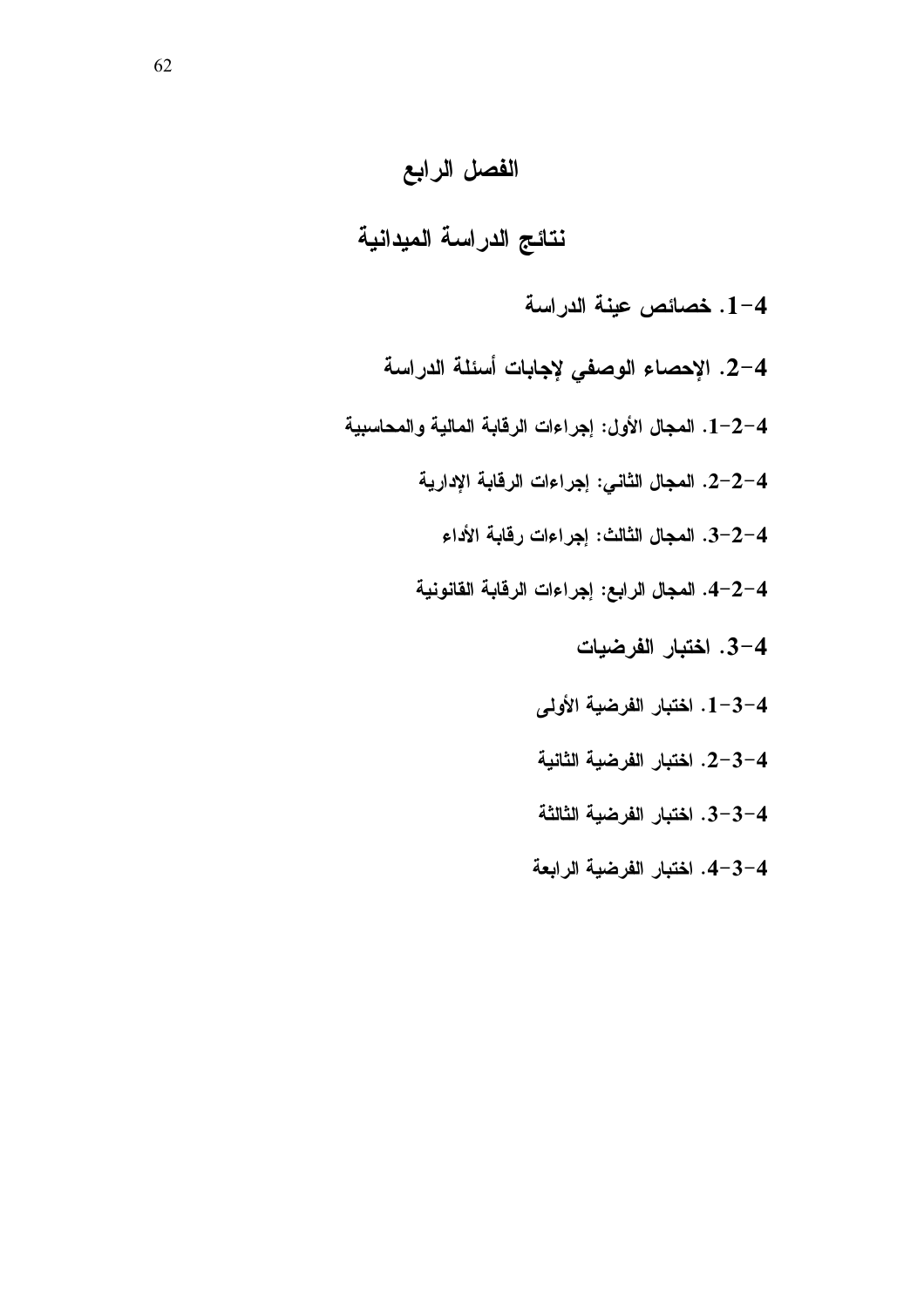### الفصل الرابع

## نتائج الدراسة الميدانية

حاولت هذه الدراسة الإجابة عن الأسئلة التي تم طرحها في الفصل الأول من التي مثلت مشكلتها والفرضيات التي بنيت عليها، وقد تم استخراج جميع المتوسطات الحسابية والانحر افات المعيارية للأسئلة الخاصة بمنغيراتها، والجداول الآتية تبين النتائج الدراسة:

### 1-4. خصائص عننة الدراسة

تم اختيار مجموعة من المتغيرات الشخصية والوظيفية للمدققين العاملين في ديوان المحاسبة الأردني، من أجل بيان بعض الحقائق المتعلقة بهذه الفئة،وتبين النتائج الواردة في الجداول الأنية خصائص أفراد عينة الدراسة وهي كما يلي:

1. المؤهل العلمي:

| النسبة المئوية % | تكرار | المؤهل الطمي |
|------------------|-------|--------------|
| 5.5              | 6     | دبلوم فأقل   |
| 66               | 72    | بكالوريوس    |
| 25.7             | 28    | ماجستير      |
| 2.8              | 3     | دكتوراه      |
| 100              | 109   | المجموع      |

توزيع عينة الدراسة حسب المؤهل العلمى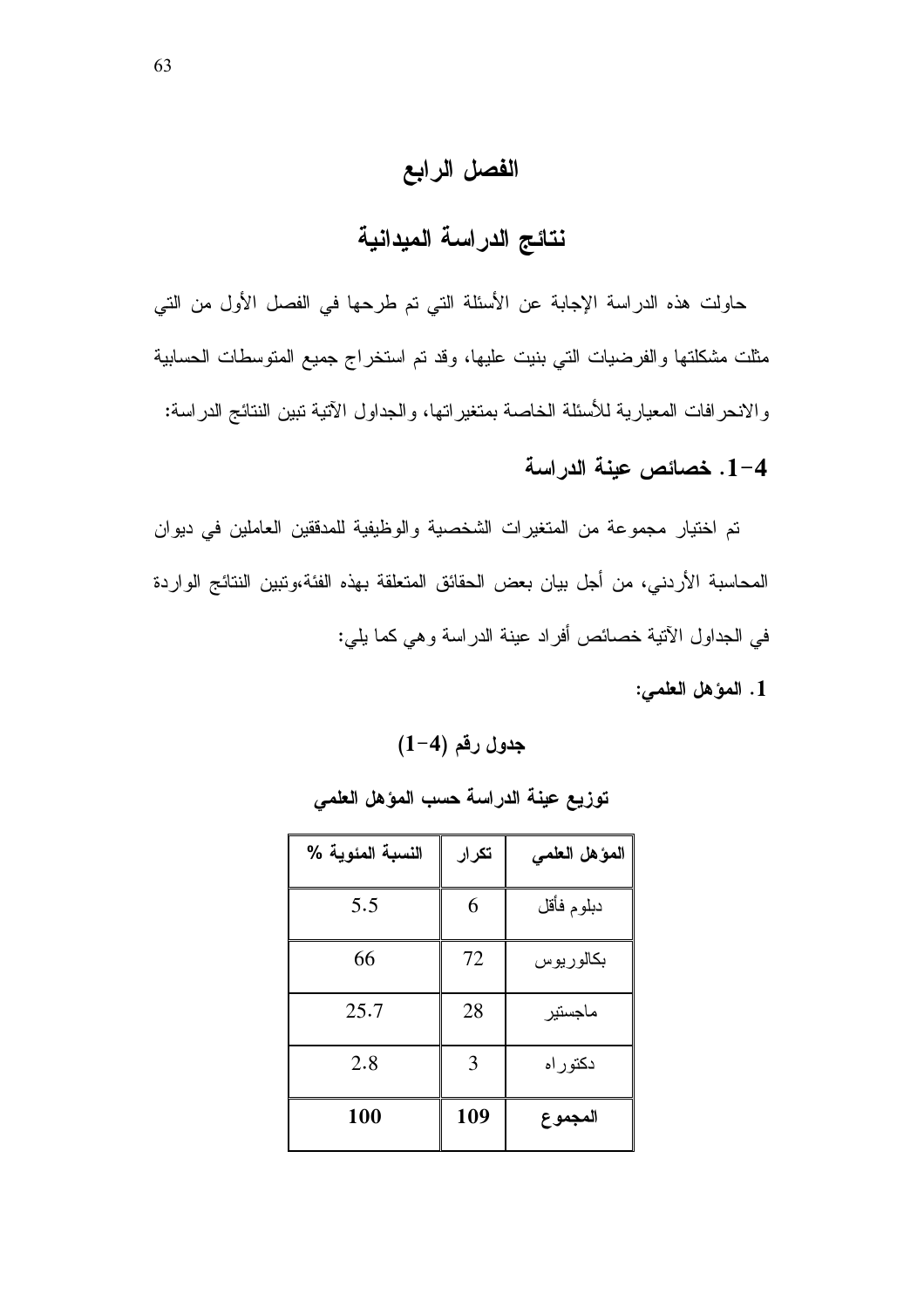يبين الجدول رقم (4-1) أن نسبة(66%) من عينة الدراسة يحملون درجة البكالوريوس وهي النسبة الأكبر بين مستويات التحصيل العلمي الأخرى مما يبين اهتمام الديوان بتعيين مدققين يحملون الدرجة الجامعية الأولى، تلاها في المرتبة الثانية نسبة الحاصلين على درجة الماجستير وبما نسبته (25.7%)، في حين أن ما نسبته (5.5%) من عينة الدراسة بحملون شهادة الدبلوم فأقل، وفقط نسبة (2.8%) بِشكلها حملة درجة الدكتوراه، مما يعكس التأهيل العلمي لعينة الدراسة وهذا بدوره يعتبر من المؤشرات الكافية لفهم أسئلة الإستبانة والإجابة عليها بآراء وتقديرات تعزز من درجة الاعتماد عليها.

2. التخصص الأكاديمي:

#### جدول رقم (4-2)

| النسبة المئوية % | تكرار          | التخصص الأكاديمي   |
|------------------|----------------|--------------------|
| 55.1             | 60             | محاسبة             |
| 9.2              | 10             | علوم مالية ومصرفية |
| 12.8             | 14             | إدار ة أعمال       |
| 9.2              | 10             | اقتصاد             |
| 11.9             | 13             | قانون              |
| 1.8              | $\overline{2}$ | أخرى               |
| 100              | 109            | المجموع            |

#### توزيع عينة الدراسة حسب التخصص الأكاديمي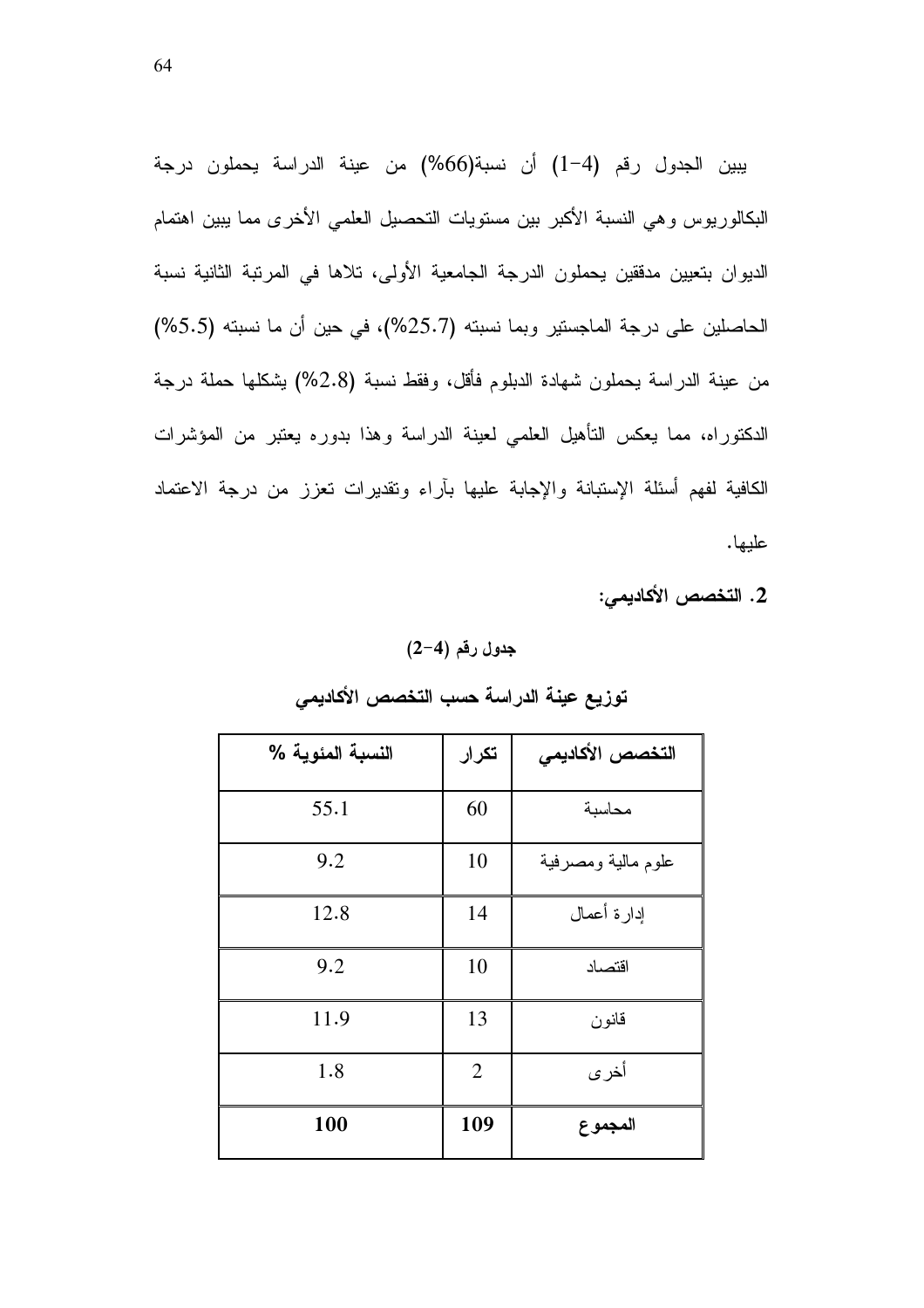يبين الجدول رقم (4–2) أن ما نسبته (55.1%) من عينة الدراسة تخصصهم محاسبة مما يشير إلى نركيز الديوان على نعيين حملة هذا التخصص كونه الأكثر صلة بطبيعة الإعمال التي يقوم بها الديوان، كما أن (9.2%) من المدفقين تخصصهم علوم مالية ومصرفية، و (12.8%) تخصصهم إدارة أعمال، و (9.2%) من عينة الدراسة تخصصهم اقتصاد، وإن (11.9%) تخصصهم قانون، في حين أن نسبة التخصصات الأخرى بلغت (1.8%)، أي أن معظم عينة الدراسة نخصصهم محاسبة ونخصصات إدارة المال والأعمال بالإضافة إلى تخصص القانون، وهذا يُعد أمراً طبيعياً كونهم ممن يعملون في مجال التدقيق. 3. عدد سنوات الخبرة في مجال العمل الحالي:

### $(3-4)$  جدول رقم

| النسبة المئوية % | تكرار | سنوات الخبرة            |
|------------------|-------|-------------------------|
| 4.6              | 5     | أقل من 5 سنو ات         |
| 14.7             | 16    | من5 إلى أقل من 10 سنوات |
| 27.5             | 30    | من 10 إلى أقل من 15 سنة |
| 20.2             | 22    | من 15 إلى اقل من 20 سنة |
| 33.0             | 36    | سنة فأكثر $20\,$        |
| 100              | 109   | المجموع                 |

توزيع عينة الدراسة حسب سنوات الخبرة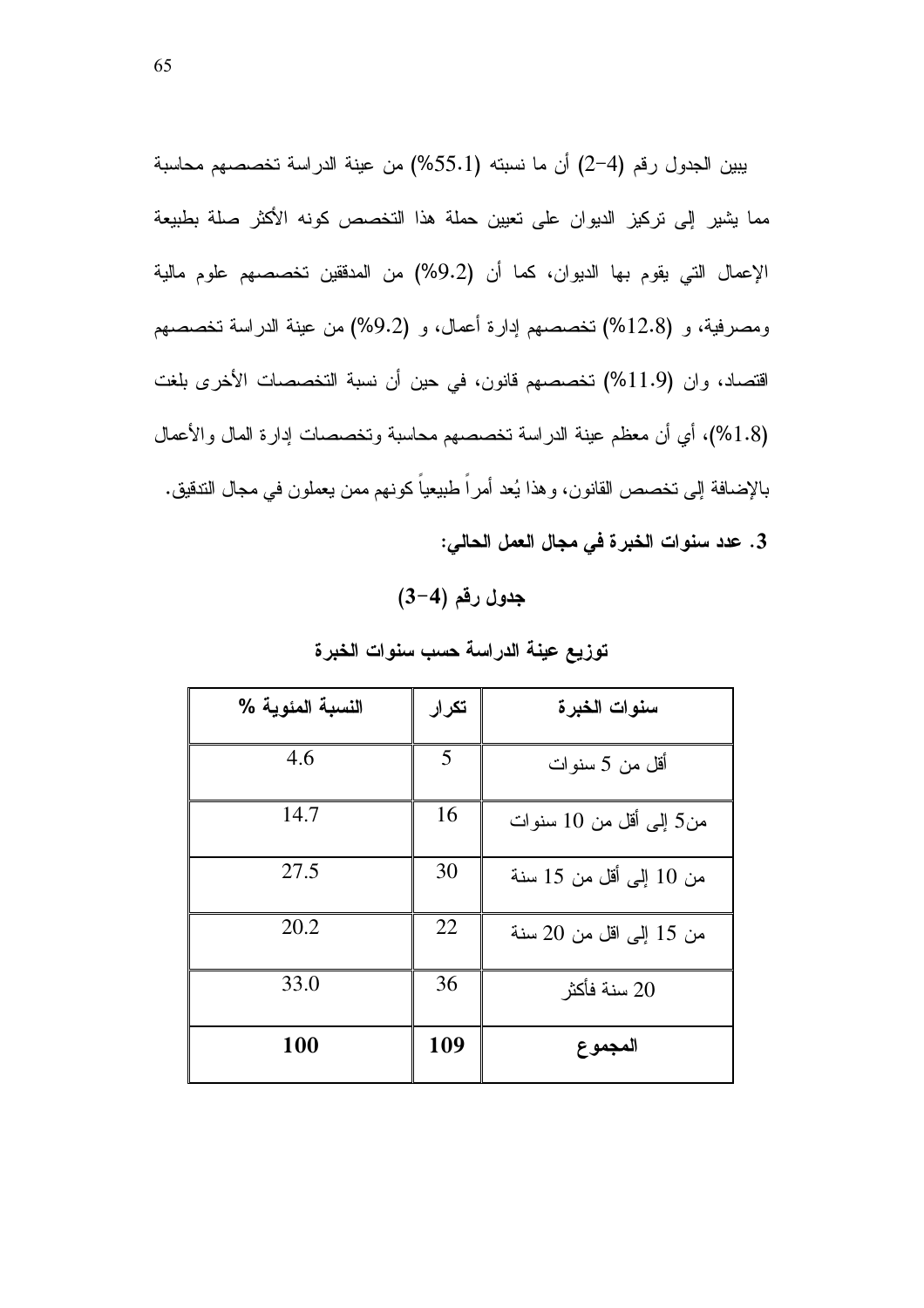يبين الجدول رقم (4−3) أن ( 4.6%) من عينة الدراسة خبرتهم اقل من 5 سنوات،  $10$  وان ( 14.7 %) خبرتهم من 5 إلى اقل من 10 سنوات وان (27.5%) خبرتهم من سنوات إلى اقل من 15 سنة، وان (20.2 %) خبرتهم من 15 سنة إلى اقل من 20 سنة، وأن ( 33 %) خبرتهم أكثر من 20 سنة، وهذا يدل على نتوع الخبرات العملية لعينة الدراسة، كما أن ما نسبته (53.2%) أي أكثر من نصف العينة هم ممن لا نقل خبرتهم عن 15 سنة، مما يعكس تمتع عينة الدراسة بالخبرة بالإضافة إلى النتوع في الأراء وبالنالي يزيد من درجة الاعتماد على إجابات عينة الدراسة.

4. المسمى الوظيفي:

 $(4-4)$  جدول

| النسبة المئوية % | تكرار | المسمى الوظيفي |
|------------------|-------|----------------|
| 79.8             | 87    | مدقق           |
| 10.1             | 11    | مسوؤل مكتب     |
| 9.2              | 10    | رئيس مراقبة    |
| 0.9              | 1     | غير ذلك        |
| 100              | 109   | المجموع        |

توزيع عينة الدراسة حسب المسم*ى* الوظيف*ى* 

بيبين الجدول رقم (4–4) أن ما نسبته (79.8 %) من عينة الدراسة هم من وظيفة

مدقق، وكذلك ما نسبته (10.1 %) من عينة الدراسة من وظيفة مسؤول مكتب، بينما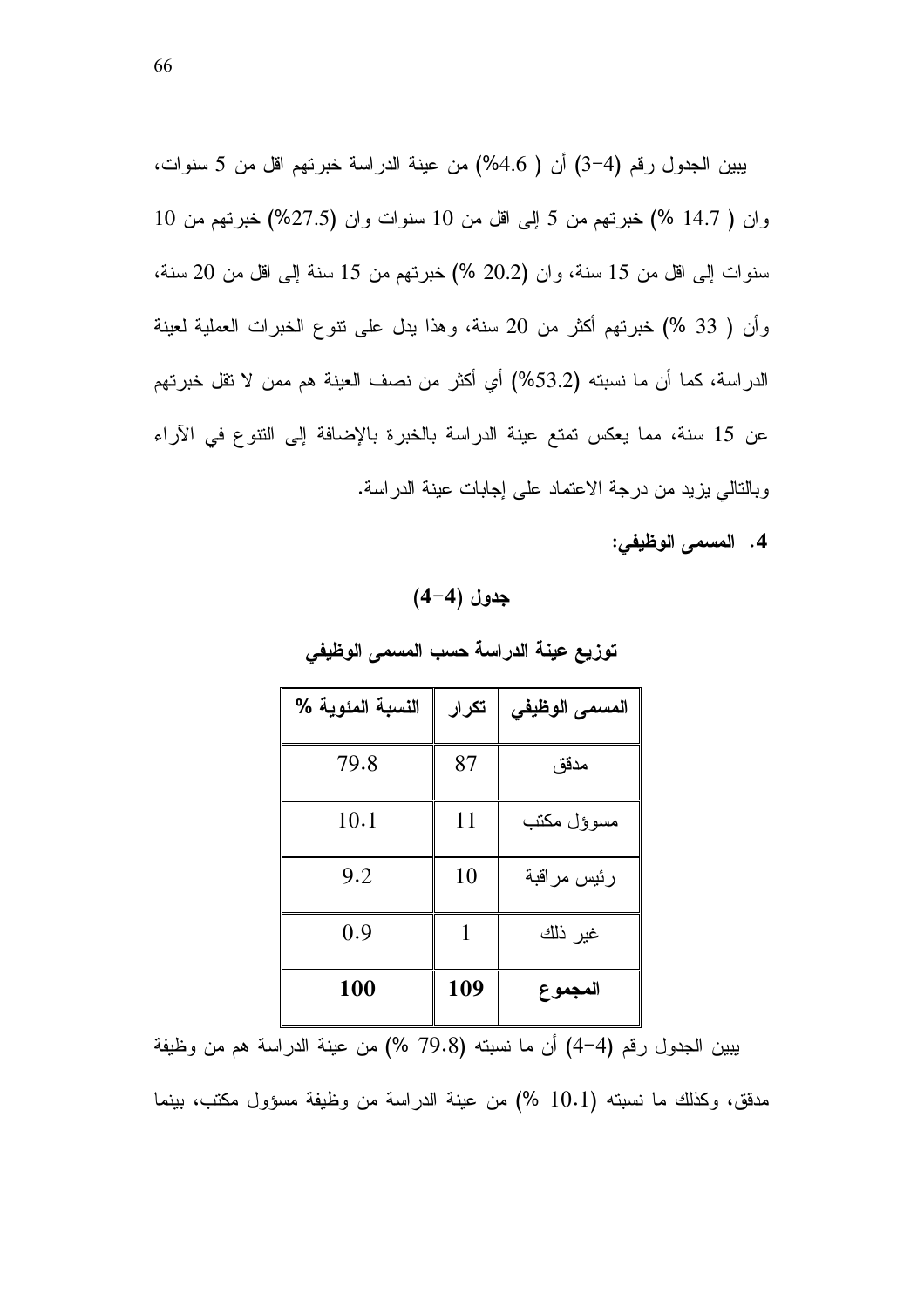كانت نسبة وظيفة رئيس مراقبة (9.2%) والوظائف الأخرى (0.9%)، وهذا يعزز الاعتماد على إجابات عينة الدراسة كون غالبيتهم من وظيفة مدقق وهم المعنيون بشكل مباشر بنتفيذ إجراءات التدقيق.

2-4. الإحصاء الوصفي لإجابات أسئلة الدراسة

حدد الباحث خيارات الإجابة في أداة الدراسة بالاعتماد على مقياس ليكرت الخماسي لقياس متغيرات الدراسة إذ تم إعطاء أوزان نسبية لمقياس الدراسة كما هي مبينة في الجدول رقم (4–5) التالي:

### $(5-4)$  جدول رقم

| درجة الموافقة  | الوزن النسبي             |
|----------------|--------------------------|
| موافق بشدة     | $\overline{\mathcal{L}}$ |
| موافق          | Δ                        |
| محايد          | 3                        |
| غير موافق      | $\overline{2}$           |
| غير موافق بشدة |                          |

مستوى إجابات فقرات الاستبانة حسب مقياس ليكرت الخماسي

واسنتاداً إلى ذلك فإن قيم المنوسطات الحسابية التي وصلت إليها الدراسة سيتم النعامل

معها لنفسير البيانات على النحو النالي: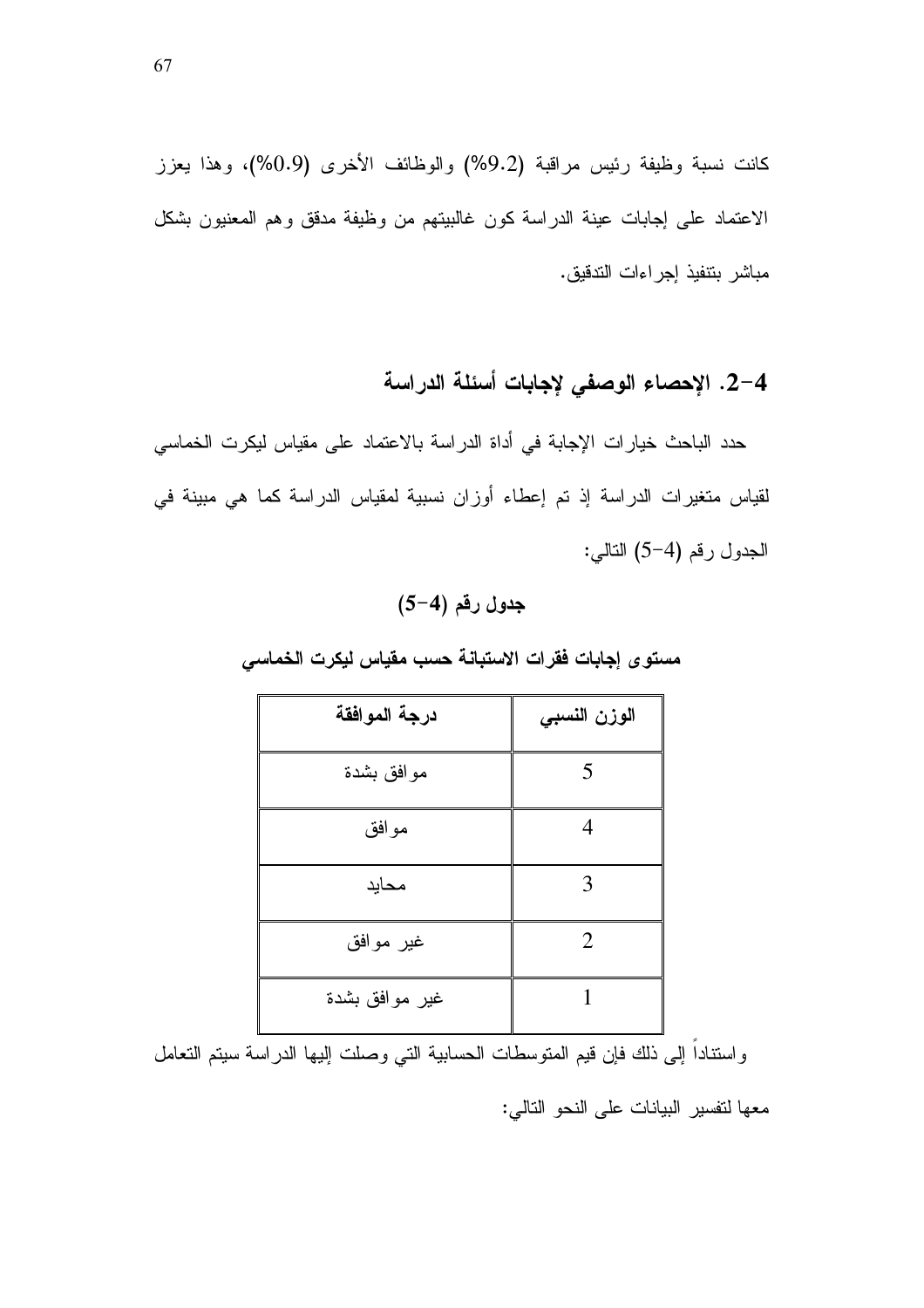| منخفض      | متوسط        | مرتفع       |
|------------|--------------|-------------|
| $2.49 - 1$ | $3.49 - 2.5$ | 3.5 فما فوق |

وقد قام الباحث باستخراج المتوسطات الحسابية والانحر افات المعيارية لتقديرات أفراد عينة الدراسة على كامل فقرات مجالات أداة الدراسة والخاصة بإجراءات الندقيق والرقابة التي يقوم بها ديوان المحاسبة لتحديد النتيجة العامة لمدى ملاءمة إجراءات ديوان المحاسبة الأردني لمكافحة الفساد من وجهة نظر المدققين العاملين في ديوان المحاسبة الأردني والجدول رقم (4–6) النالي يوضح الإحصاء الوصفي:

### $(6-4)$  جدول

| مستوى   | الترتيب        | الانحراف  | الوسط   | المجال                     | ت              |
|---------|----------------|-----------|---------|----------------------------|----------------|
| الأهمية |                | المعيار ي | الحسابى |                            |                |
| مرتفع   |                | .648      | 3.95    | الرقابة المالية والمحاسبية | 1              |
| مرتفع   | $\overline{4}$ | .816      | 3.60    | الرقابة الإدارية           | $\overline{2}$ |
| مرتفع   | 3              | .844      | 3.62    | رقابة الأداء               | 3              |
| مرتفع   | $\overline{2}$ | .885      | 3.71    | الرقابة القانونية          | 4              |
| مرتفع   |                | .654      | 3.83    | المجموع الكلي للدرجة       |                |

المتوسطات الحسابية والانحرافات المعيارية لمجالات إجراءات تدقيق ديوان المحاسبة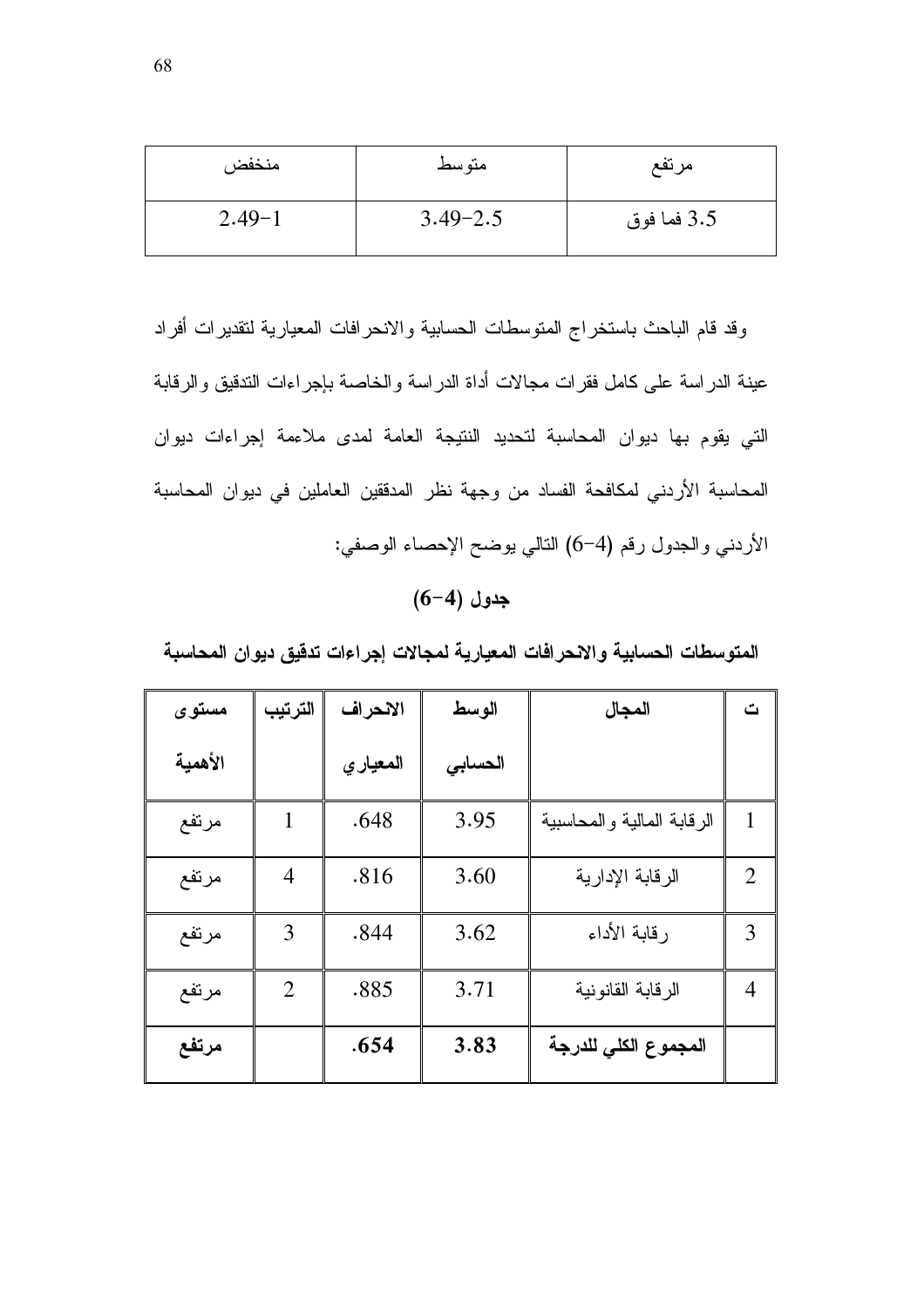يثمير الجدول رقم (4–6) إلى أن مستوى ملاءمة إجراءات ندقيق ديوان المحاسبة الأردني لمكافحة الفساد جاءت بالمستوى المرتفع، فقد تراوحت متوسطاتها الحسابية ما بين (3.00–3.95) وجاءت في المرتبة الأولى إجراءات التدقيق المتبعة في الرقابة المالية والمحاسبية بالمستوى المرتفع وبمتوسط حسابي بلغ (3.95) وانحراف معياري (648.)، ثم جاءت في المرتبة الثانية إجراءات التدقيق المتبعة في الرقابة القانونية بالمستوى المرتفع وبمتوسط حسابي بلغ (3.71) وانحراف معياري (885.)، وفي المرتبة الثالثة جاءت إجراءات الندقيق المتبعة في رقابة الأداء بالمستوى المرتفع وبمنوسط حسابي بلغ (3.62) وانحراف معياري (844.)، وأخيرا جاءت إجراءات التدقيق المتبعة في الرقابة الإدارية بالمستوى المرتفع أيضا وبمتوسط حسابي بلغ (3.60) وانحراف معياري (816.).

وبناء عليه نشير النتيجة العامة إلى وجود مستوى مرتفع نسبيا لملاءمة إجراءات ندقيق ديو ان المحاسبة الأردني لمكافحة الفساد في القطاع العام من وجهة نظر المدققين العاملين في ديوان المحاسبة الأردني، إذ بلغ المتوسط الحسابي العام (3.83) والذي يقابل مستوى الموافقة مرتفع، كما أنه أكبر من الوسط الحسابي الفرضـي لأداة القياس البالغة قيمته (3). في حين بلغ الانحراف المعياري العام (655.)، مما يدل على التناسق والنقارب في إجابات عينة الدراسة، وبالتالي فأن هذا يشير إلى أن إجراءات ندقيق ديوان المحاسبة الأردني ملاءمة إلى حد ما لمكافحة الفساد.

ومن أجل التعرف على مجالات هذه الإجراءات في كل نوع من الأنواع الأربعة للرقابة التي يمارسها الديوان(الرقابة المالية والمحاسبية، الرقابة الإدارية، رقابة الأداء،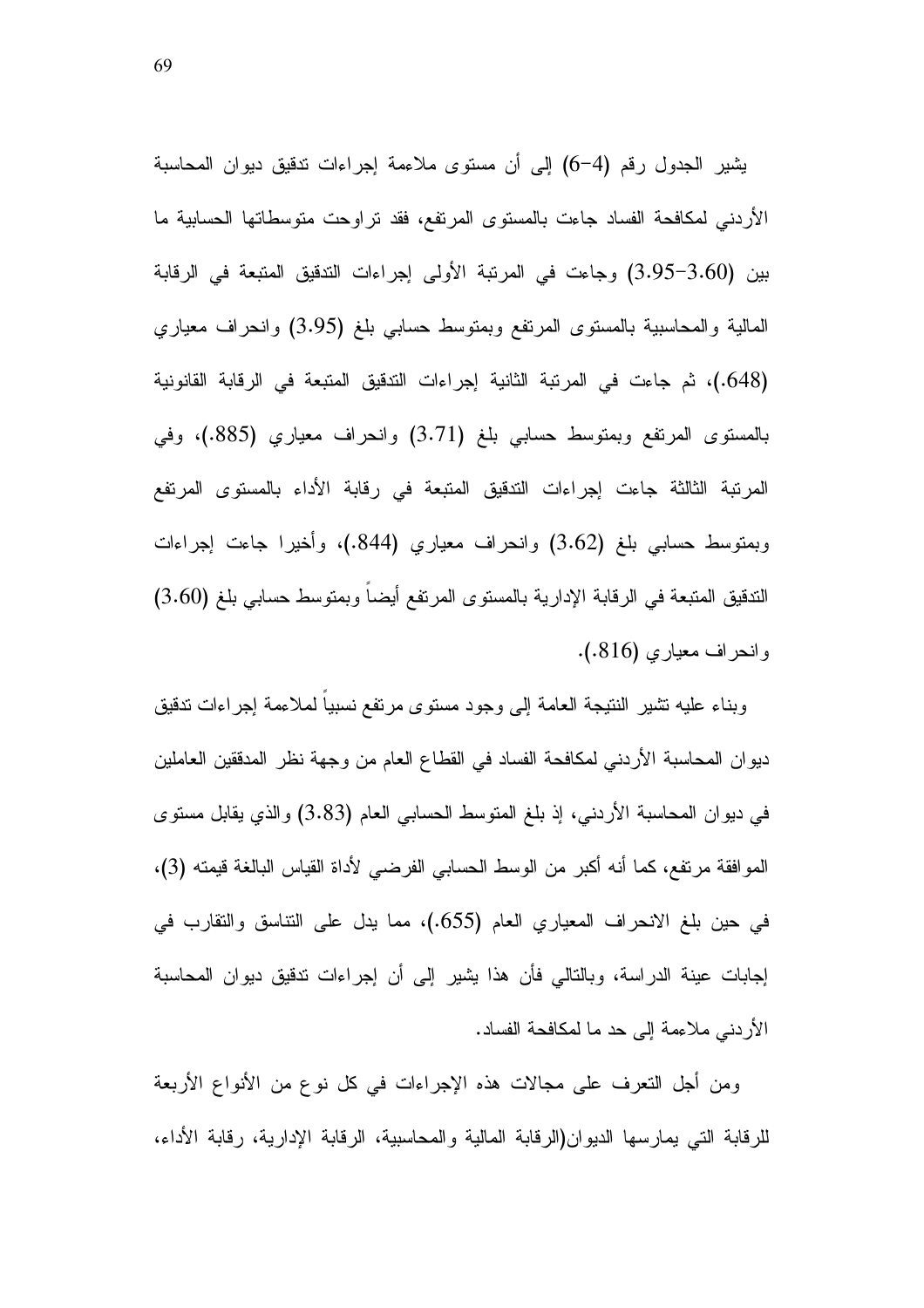1-2-4. المجال الأول: إجراءات الرقابة المالية والمحاسبية

قام الباحث باستخراج المتوسطات الحسابية والانحرافات المعيارية لتقديرات أفراد عينة الدراسة على فقرات المجال الأول لأسئلة الدراسة والخاص بإجراءات الرقابة المالية والمحاسبية التي يقوم بها ديوان المحاسبة، والجدول رقم (4–7) التالي يوضح الإحصاء الوصفي.

جدول رقم (4-7)

| الترتيب | الانحراف | الوسط   | الفقر ة                                                                                             | ت |
|---------|----------|---------|-----------------------------------------------------------------------------------------------------|---|
|         | المعياري | الحسابى |                                                                                                     |   |
| 13      | .89625   | 3.6514  | مستوى التخطيط لعملية التدقيق التي يقوم بها<br>الديوان يحد من الفساد.                                |   |
| 7       | .70349   | 4.1193  | مستوى دراسة وتقييم نظام الرقابة الداخلية التبي<br>يقوم بـها الديوان يقلل من الفساد.                 | 2 |
| 8       | .57647   | 4.1009  | مستوى جمع مدقق الديوان لقرائن تدقيق كافية<br>وملائمة يمكن الديوان من النجاح في مكافحة  <br>الفساد . | 3 |

الإحصاء الوصفى لأراء عينة الدراسة لمجال الرقابة المالية والمحاسبية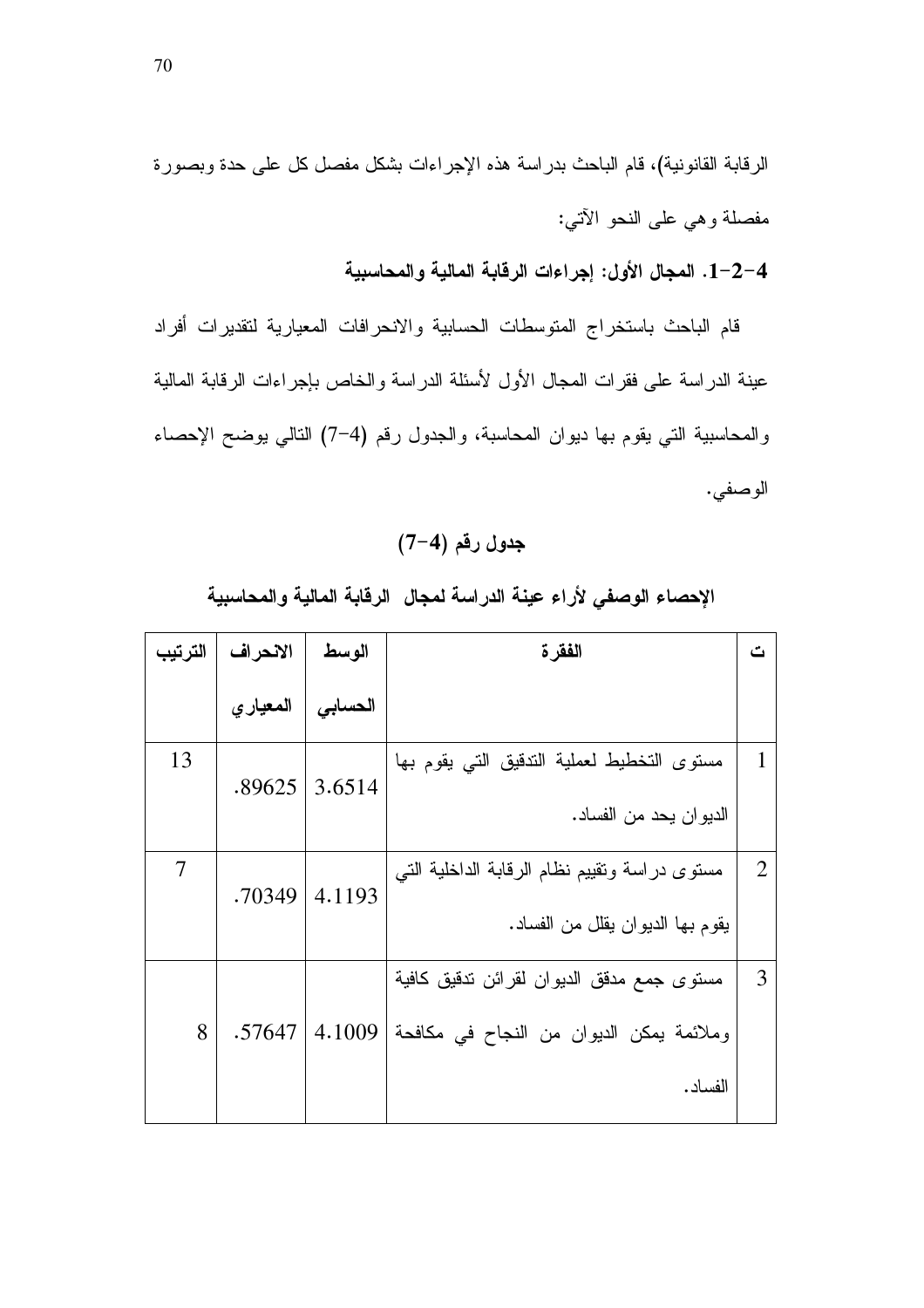| 12             |        |        | مستوى إجراء المقارنات التحليلية التي يقوم بها        | $\overline{4}$ |
|----------------|--------|--------|------------------------------------------------------|----------------|
|                | .77464 | 3.7431 | الديوان يحد من الفساد.                               |                |
|                |        |        | مسنوى قيام مدقق الديوان بالتأكد من أن                | 5              |
| 1              | .57882 |        | الأرصدة والعمليات المسجلة موجودة فعلا وإنها   4.2844 |                |
|                |        |        | ليست وهمية يقلل من الفساد.                           |                |
|                |        |        | مسنوى قيام مدقق الديوان بالتأكد من اكتمال            | 6              |
| $\overline{2}$ |        |        | تسجيل العمليات المالية والمحاسبية على 4.2752 59116.  |                |
|                |        |        | السجلات كافي للنجاح في مكافحة الفساد.                |                |
|                |        |        | مستوى تحقق مدقق الديوان من صحة                       | $\overline{7}$ |
| $\mathfrak{S}$ | .56229 |        | الاحتساب والدقة المحاسبية للمعلومات المدونة   4.2110 |                |
|                |        |        | في السجلات يحد من الفساد.                            |                |
|                |        |        | مستوى تحقق مدقق الديوان من إجراء                     | 8              |
| 11             | .67048 |        | المطابقات والربط بين نفصيلات السجلات التبي   3.9358  |                |
|                |        |        | يقوم بها الديوان يحد من الفساد.                      |                |
|                |        |        | مستوى تحقق مدقق الديوان من مسك الجهات                | 9              |
| 6              | .55239 | 4.1927 | الخاضعة للرقابة سجلات لمتابعة استيفاء                |                |
|                |        |        | وتحصيل الرسوم والضرائب يعزز مكافحة                   |                |
|                |        |        | الفساد.                                              |                |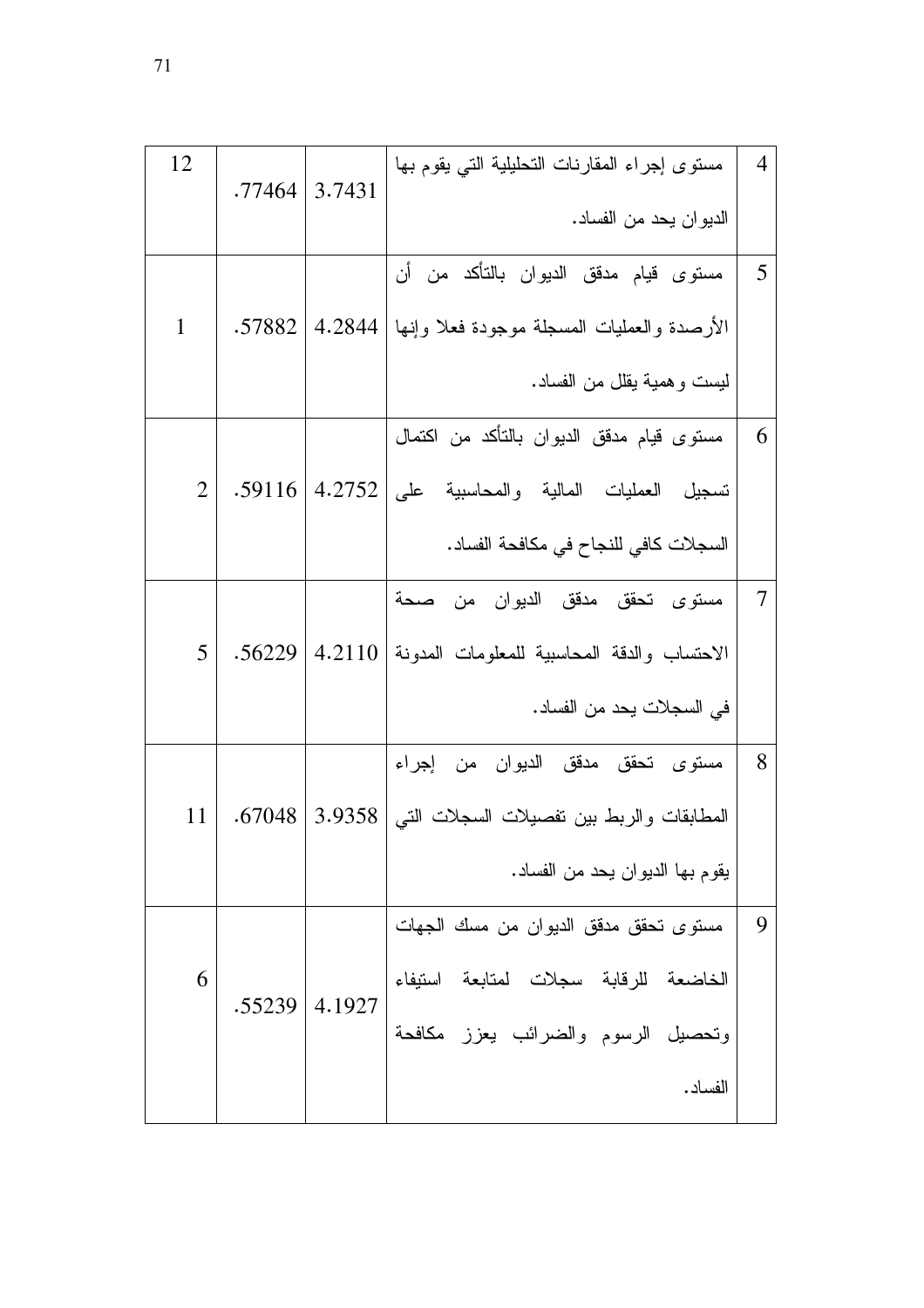| 9              |        |        | مستوى قيام المدقق بالتأكد من وجود دورة           | 10 |
|----------------|--------|--------|--------------------------------------------------|----|
|                | .70639 | 4.1009 | مستنديه سليمة يدوية أو حاسوبية لدى الجهات        |    |
|                |        |        | الخاضعة للرقابة يعزز من مكافحة الفساد.           |    |
| 3              | .55896 | 4.2752 | مستوى قيام مدقق الديوان بالتحقق من وجود          | 11 |
|                |        |        | فصل للمهام المتعارضة يحد من الفساد.              |    |
|                |        |        | مسنوى قيام مدقق الديوان بالتحقق بالتأكد من       | 12 |
| 10             | .72642 | 3.9908 | صحة التسجيل والترحيل والترصيد للعمليات           |    |
|                |        |        | المالية والمحاسبية يقلل من الفساد.               |    |
|                |        |        | مستوى قيام مدقق الديوان بالتحقق من تعزيز         | 13 |
| $\overline{4}$ | .65484 | 4.2477 | العمليات المالية والمحاسبية بالوثائق اللازمة يحد |    |
|                |        |        | من الفساد.                                       |    |
|                | .64888 | 3.9495 | المجموع العام                                    |    |

يلاحظ من الجدول رقم (4–7) اتجاهات عينة الدراسة نحو الفقرات أعلاه الخاصة بإجراءات الرقابة المالية والمحاسبية التي يقوم بها المدققين في ديوان المحاسبة، وقد تراوح الوسط الحسابي بين (3.6514-4.2844) حيث احتلت الفقرة رقم (5) والتي نتص على " مستوى قيام مدقق الديوان بالتأكد من أن الأرصدة والعمليات المسجلة موجودة فعلا وإنها ليست وهمية يقلل من الفساد" المرتبة الأولىي وبوسط حسابي بلغ (4.2844) بينما احتلت الفقرة (1) والتي نتص على " مستوى التخطيط لعملية التدقيق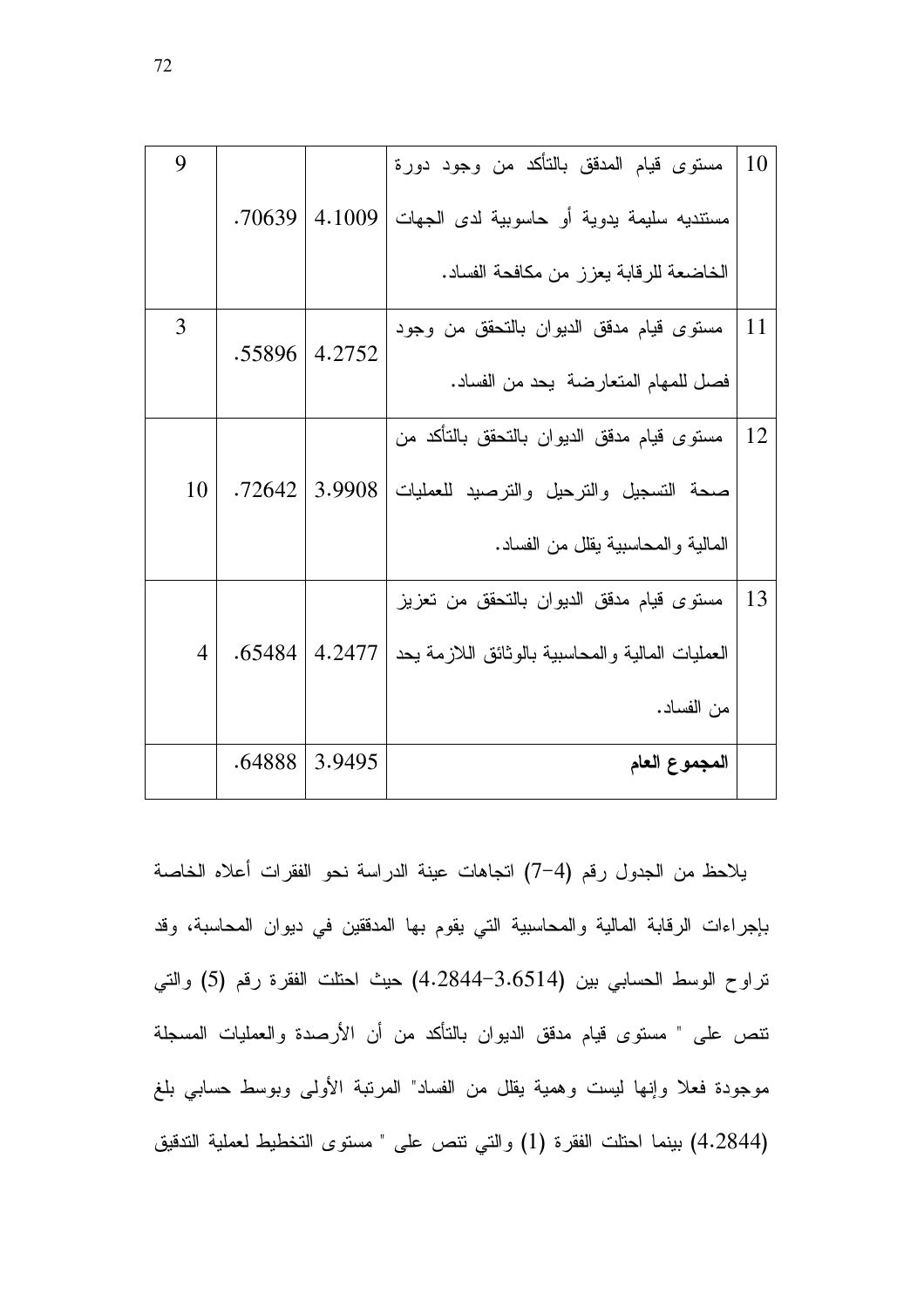التي يقوم بها الديوان يحد من الفساد" المرتبة الأخيرة وبوسط حسابي (3.6514)، وبشكل عام فقد بلغ الوسط الحسابي لنقديرات افراد العينة(3.9495) والذي يقابل مستوى الموافقة مرتفع، كما أنه اكبر من الوسط الحسابي الفرضـي لأداة القياس البالغة قيمته (3)، وقد بلغ الانحراف المعياري للإجابات عن ذلك المجال(64888.) وهذا يدل على نتاسق ونقارب الإجابات.

### 2–2–4. المجال الثان*ى*: إجراءات الرقابة الإدارية

قام الباحث باستخراج المنوسطات الحسابية والانحرافات المعيارية لتقديرات أفراد عينة الدراسة على فقرات المجال الثاني لأسئلة الدراسة والخاص بإجراءات الرقابة الإدارية التي يقوم بها ديوان المحاسبة، والجدول رقم (4–8) النالي يوضح الإحصاء الوصفي:

### جدول رقم (4–8)

| الترتيب | الانحراف | الوسط   | الفقرة                       | ت  |
|---------|----------|---------|------------------------------|----|
|         | المعياري | الحسابى |                              |    |
|         |          |         | مسنوى قيام المدقق بالنحقق من | 14 |
|         | .92663   | 3.5688  | وجود هيكل نتظيمى للجهات      |    |
| 12      |          |         | الخاضعة للرقابة يعزز<br>من   |    |
|         |          |         | مكافحة الفساد                |    |
|         | .92516   | 3.6606  | مستوى تحقق مدقق الديوان من   | 15 |
| 7       |          |         |                              |    |

#### الإحصاء الوصفى لأراء عينة الدراسة لمجال الرقابة الإدارية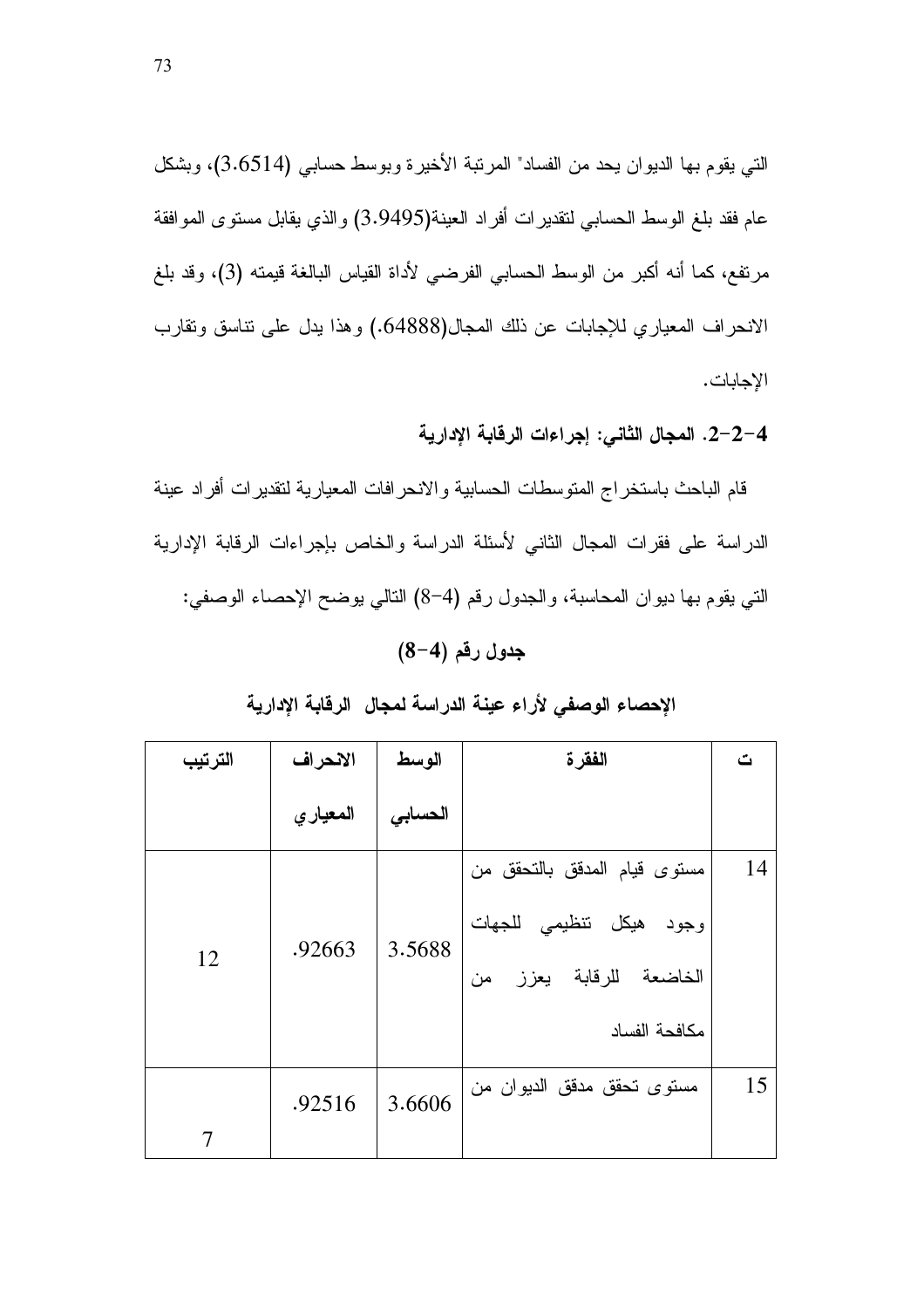|                |                      |        | وجود معايير رقابية ومعايير أداء      |    |
|----------------|----------------------|--------|--------------------------------------|----|
|                |                      |        | يحد من الفساد.                       |    |
|                |                      |        | مستوى تحقق مدقق الديوان من           | 16 |
|                |                      |        | قيام الجهات الخاضعة للرقابة          |    |
| 6              | .81504               | 3.7248 | بقياس الأداء الفعلي ومقارنته         |    |
|                |                      |        | بالمعايير الموضوعة يقلل من           |    |
|                |                      |        | الفساد.                              |    |
|                |                      |        | مستوى تحقق مدقق الديوان من           | 17 |
|                |                      |        | قيام الجهات الخاضعة للرقابة          |    |
| $\mathbf{1}$   | .50415               | 4.1193 | بتصحيح الأخطاء والانحرافات           |    |
|                |                      |        | يحد من الفساد.                       |    |
|                |                      |        | مستوى تحقق مدقق الديوان من           | 18 |
|                | $.80391 \mid 3.7615$ |        | قيام الجهات الخاضعة بعملية           |    |
| $\overline{5}$ |                      |        | تدوير ونقل الموظفين يحد من           |    |
|                |                      |        | الفساد.                              |    |
|                |                      |        | مستوى تحقق مدقق الديوان من           | 19 |
|                | .84814               |        | قيام الجهات الخاضعة باختيار   3.8257 |    |
| $\overline{4}$ |                      |        | الموظفين الأكفاء ووضعهم              |    |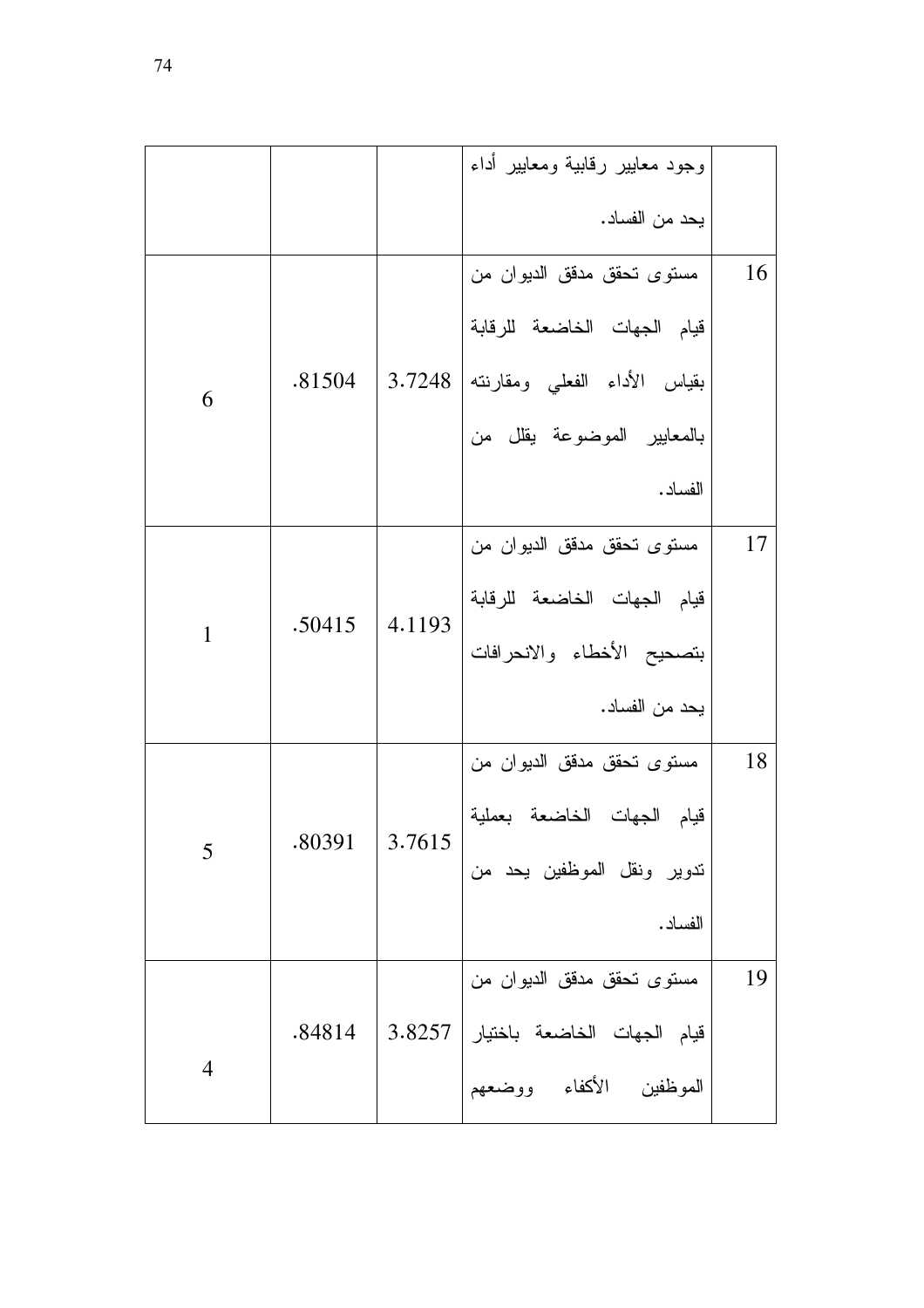|                |        |        | بالمكان المناسب يحد من الفساد.            |    |
|----------------|--------|--------|-------------------------------------------|----|
| $\overline{2}$ |        |        | مستوى تحقق مدقق الديوان من                | 20 |
|                | .66565 | 4.0367 | كفاية وفعالية أنظمة الضبط                 |    |
|                |        |        | الداخلي في الجهات الخاضعة                 |    |
|                |        |        | للرقابة يسهم في مكافحة الفساد.            |    |
|                |        |        | مسن <i>وى</i> قيام مدقق الديوان           | 21 |
|                |        |        | بالتحقق من تطبيق الجهات                   |    |
| 8              | .81899 |        | الخاضعة للرقابة لنظام حوافز   3.6606      |    |
|                |        |        | وعقوبات للموظفين يعزز من                  |    |
|                |        |        | مكافحة الفساد.                            |    |
|                |        |        | مستوى قيام مدقق الديوان بتدقيق            | 22 |
|                |        |        | القرارات الإدارية ومتابعة                 |    |
| 3              | .67941 |        | الإجراءات الهادفة لحماية الأموال   4.0367 |    |
|                |        |        | العامة فى الجهات الخاضعة                  |    |
|                |        |        | للرقابة يعزز من مكافحة الفساد.            |    |
|                |        |        | مستوى قيام مدقق الديوان بتدقيق            | 23 |
|                | .87786 |        | مغادرات وإجازات موظفين 3.5138             |    |
| 13             |        |        | الجهات الخاضعة للرقابة                    |    |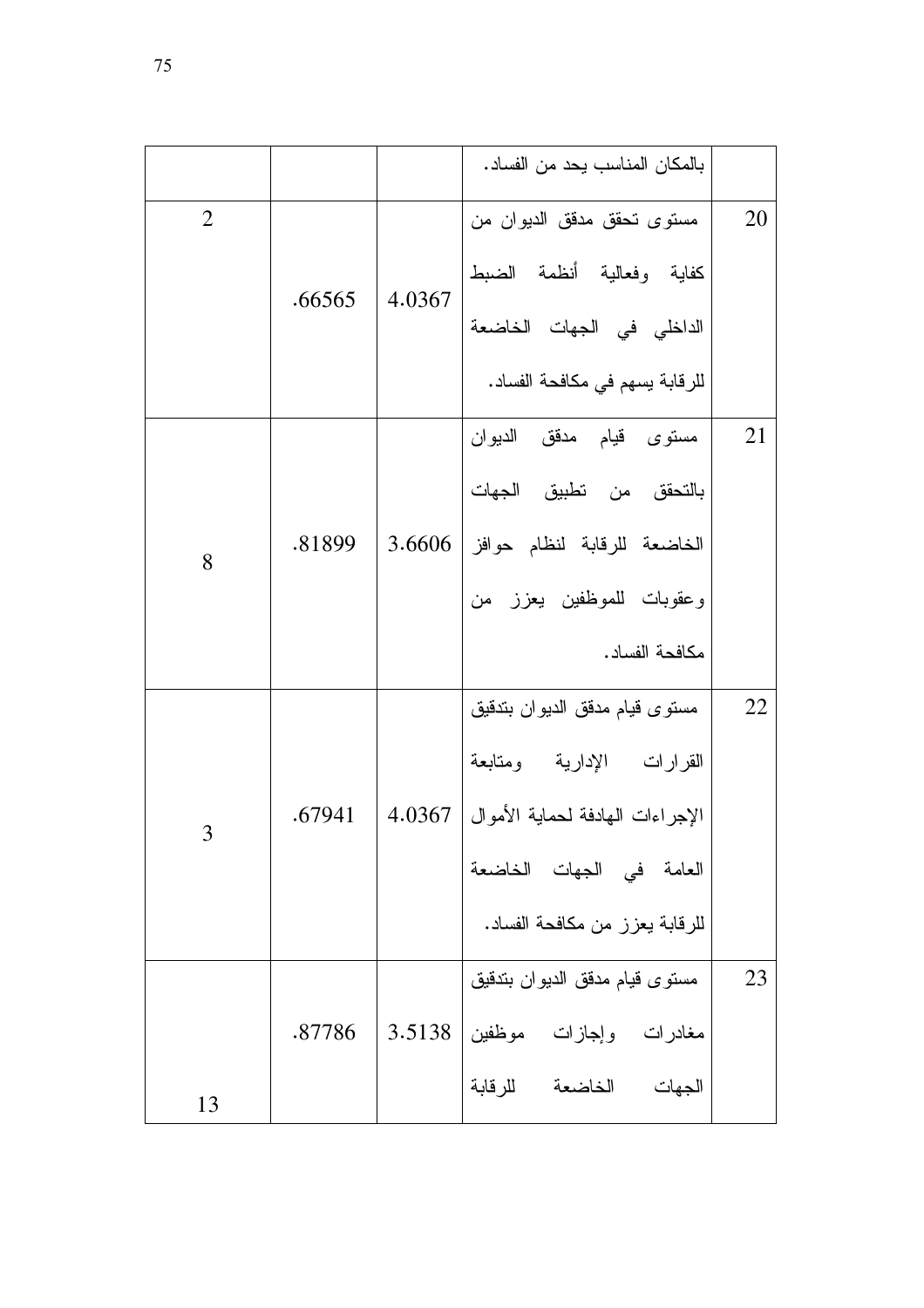|    |        |        | وحصول الموظفين على إجازات          |    |
|----|--------|--------|------------------------------------|----|
|    |        |        | سنوية يحد من الفساد.               |    |
|    |        |        | مستوى قيام مدقق الديوان            | 24 |
|    |        |        | بالندقيق على موظفين الجهات         |    |
| 10 | .85839 | 3.6239 | الخاضعة للرقابة ومدى النزامهم      |    |
|    |        |        | بالدوام الرسمي يعزز من مكافحة      |    |
|    |        |        | الفساد.                            |    |
|    |        |        | مست <i>وى</i> قيام مدقق الديوان    | 25 |
|    |        |        | بالتحقق من قيام إدارة الجهة        |    |
| 11 | .85213 |        | الخاضعة للرقابة بتقييم أداء 3.5872 |    |
|    |        |        | الموظفين بشكل دوري يسهم في         |    |
|    |        |        | مكافحة الفساد.                     |    |
|    |        |        | مسنوى قيام مدقق الديوان            | 26 |
|    |        |        | بالنحقق من وجود تغذية راجعة        |    |
| 9  | .91816 |        | في الجهات الخاضعة للرقابة 3.6422   |    |
|    |        |        | ونزويد المرؤوسين بها يعزز من       |    |
|    |        |        | مكافحة الفساد.                     |    |
|    | .81670 | 3.6055 | المجموع العام                      |    |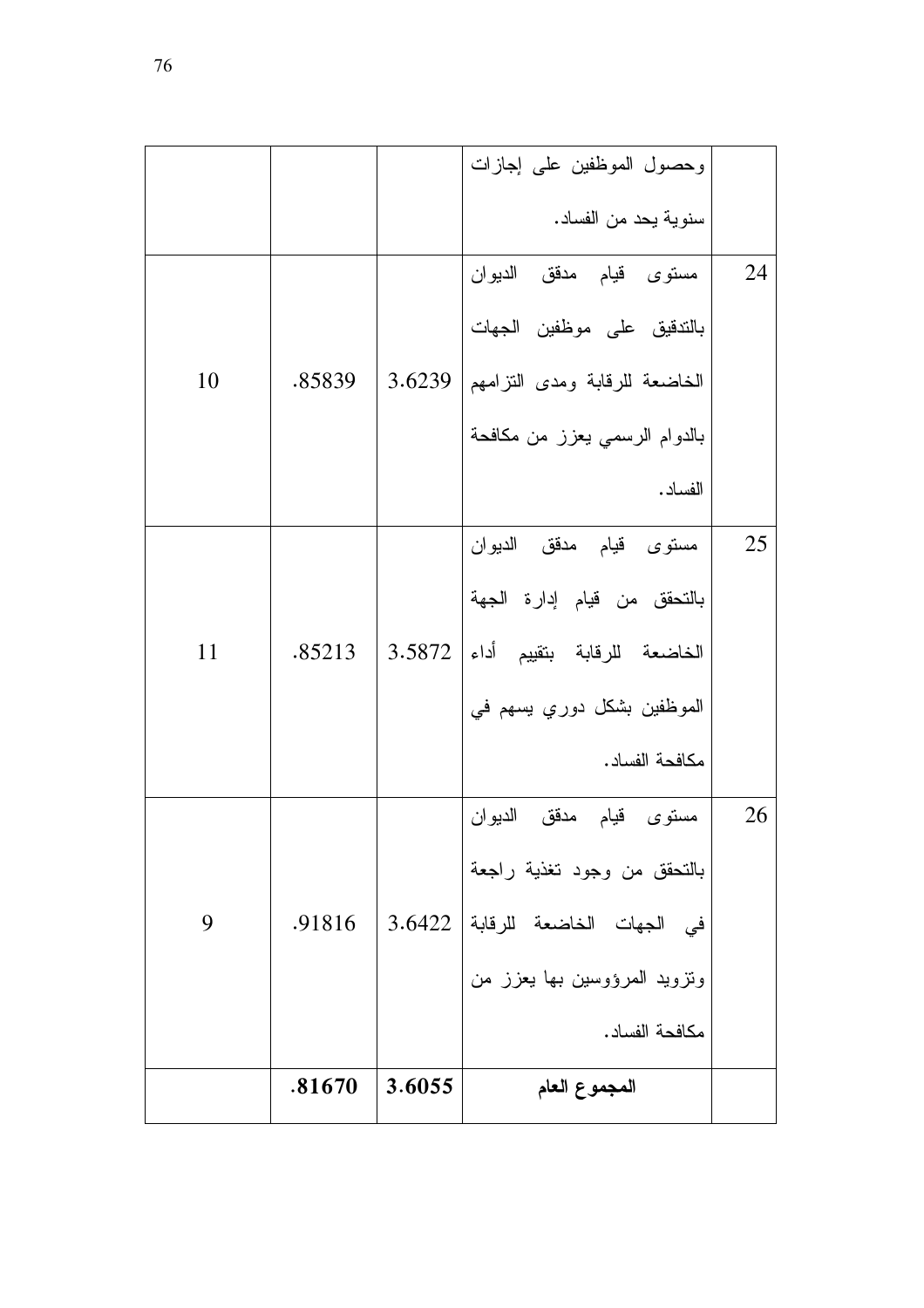يلاحظ من الجدول رقم (4–9) انجاهات عينة الدراسة نحو الفقرات أعلاه الخاصة بإجراءات الرقابة الإدارية، وقد نراوح الوسط الحسابي بين (3.5138–4.1193) حيث احتلت الفقرة رقم (17) والتي نتص على "مستوى تحقق مدقق الديوان من قيام الجهات الخاضعة للرقابة بتصحيح الأخطاء والانحرافات يحد من الفساد." المرتبة الأولى وبوسط حسابي بلغ (4.1193) بينما احتلت الفقرة (23) والتي نتص على " مستوى قيام مدقق الديوان بتدقيق مغادرات وإجازات موظفين الجهات الخاضعة للرقابة وحصول الموظفين على إجازات سنوية يحد من الفساد" المرتبة الأخيرة وبوسط حسابي (3.5138)، وبشكل عام فقد بلغ الوسط الحسابي لتقديرات أفراد العينة(3.6055) والذي يقابل مستوى الموافقة مرتفع كما أنه أكبر من الوسط الحسابي الفرضي لأداة القياس البالغة قيمته (3)، وقد بلغ الانحراف المعياري للإجابات عن ذلك المجال(81670.) وهذا يدل على نتاسق ونقارب الإجابات.

#### 3−2−4. المجال الثالث: إجراءات رقابة الأداء

قام الباحث باستخراج المتوسطات الحسابية والانحرافات المعيارية لتقديرات افراد عينة الدراسة على فقرات المحال الثالث لأسئلة الدراسة والخاص بإجراءات رقابة الأداء التي يقوم بها ديوان المحاسبة، والجدول رقم (4–9) النالي يوضح الإحصاء الوصفي: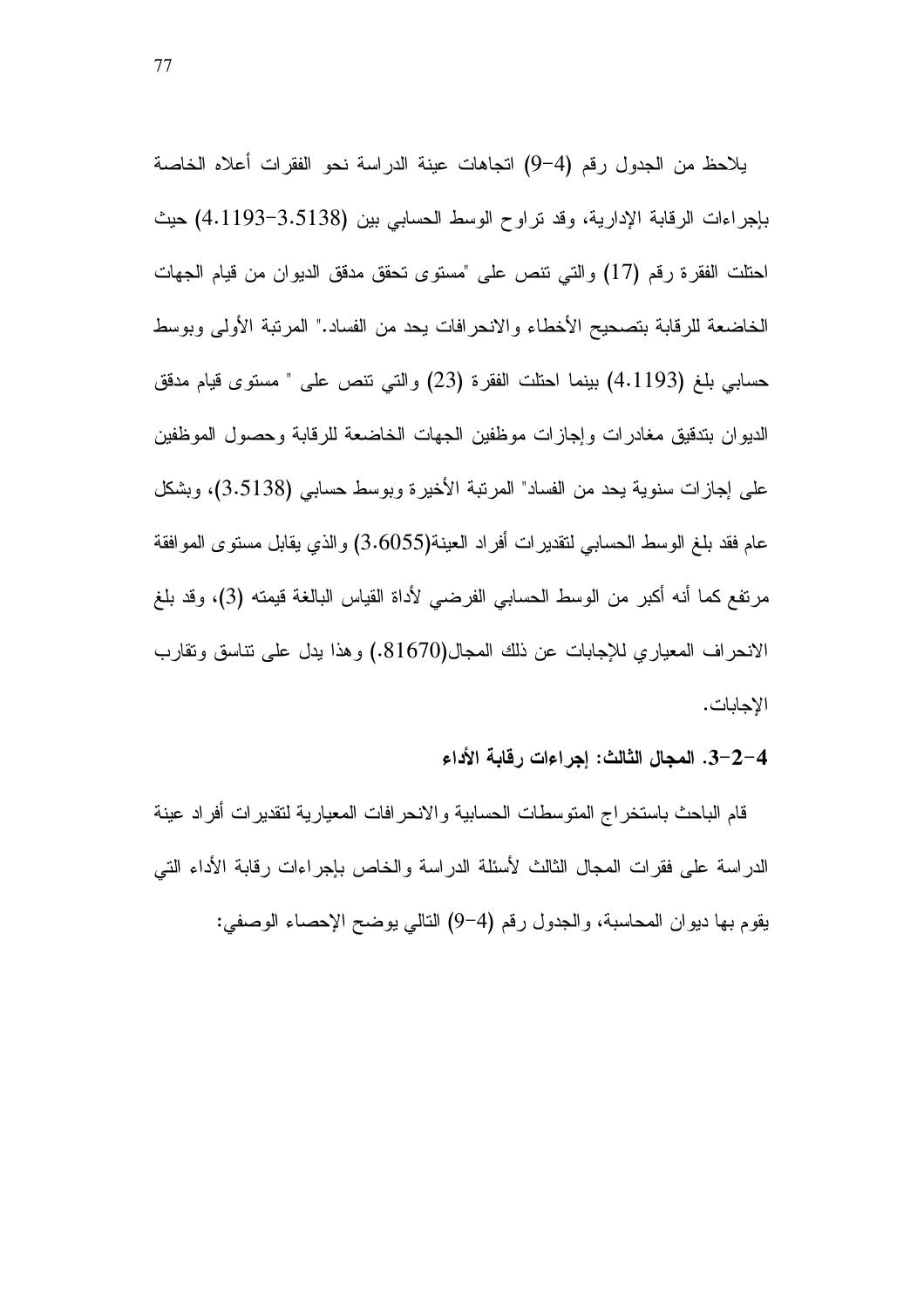| جدول رقم (4−9) |  |
|----------------|--|
|----------------|--|

### الإحصاء الوصفي لأراء عينة الدراسة لمجال رقابة الأداء

| الترتيب | الانحراف  | الوسط   | الفقرة                                      | ت  |
|---------|-----------|---------|---------------------------------------------|----|
|         | المعيار ي | الحسابى |                                             |    |
|         |           |         | مستوى قيام مدقق الديوان بالتأكد من إن       | 27 |
| 1       | .85898    | 3.8257  | المشاريع قد تم تتفيذها بفاعلية (تحقيق       |    |
|         |           |         | الهدف:العلاقة ما بين النتائج المستهدفة      |    |
|         |           |         | و النتائج الفعلية) يسهم في مكافحة الفساد.   |    |
|         |           |         | مستوى قيام مدقق الديوان بالتأكد من أن       | 28 |
|         |           |         | المشاريع قد نم نتفيذها بكفاءة (تحقيق المهدف |    |
| 3       | .82663    | 3.7615  | بأقل النكاليف:مدى استخدام الحد الأدنى من    |    |
|         |           |         | المدخل للوصول إلى نحقيق الحد الأقصىي        |    |
|         |           |         | لمخرج معين) يسهم في مكافحة الفساد           |    |
|         |           |         | مستوى قيام مدقق الديوان بالتأكد من أن       | 29 |
|         |           |         | المشاريع قد نم نتفيذها باقتصاد ونوفير(نقليل |    |
| 6       | .89112    | 3.6789  | نكلفة الموارد المستخدمة إلى أدنى مستوى      |    |
|         |           |         | ممكن مع أخذ النوعية أو الجودة بعين          |    |
|         |           |         | الاعتبار) يسهم في مكافحة الفساد.            |    |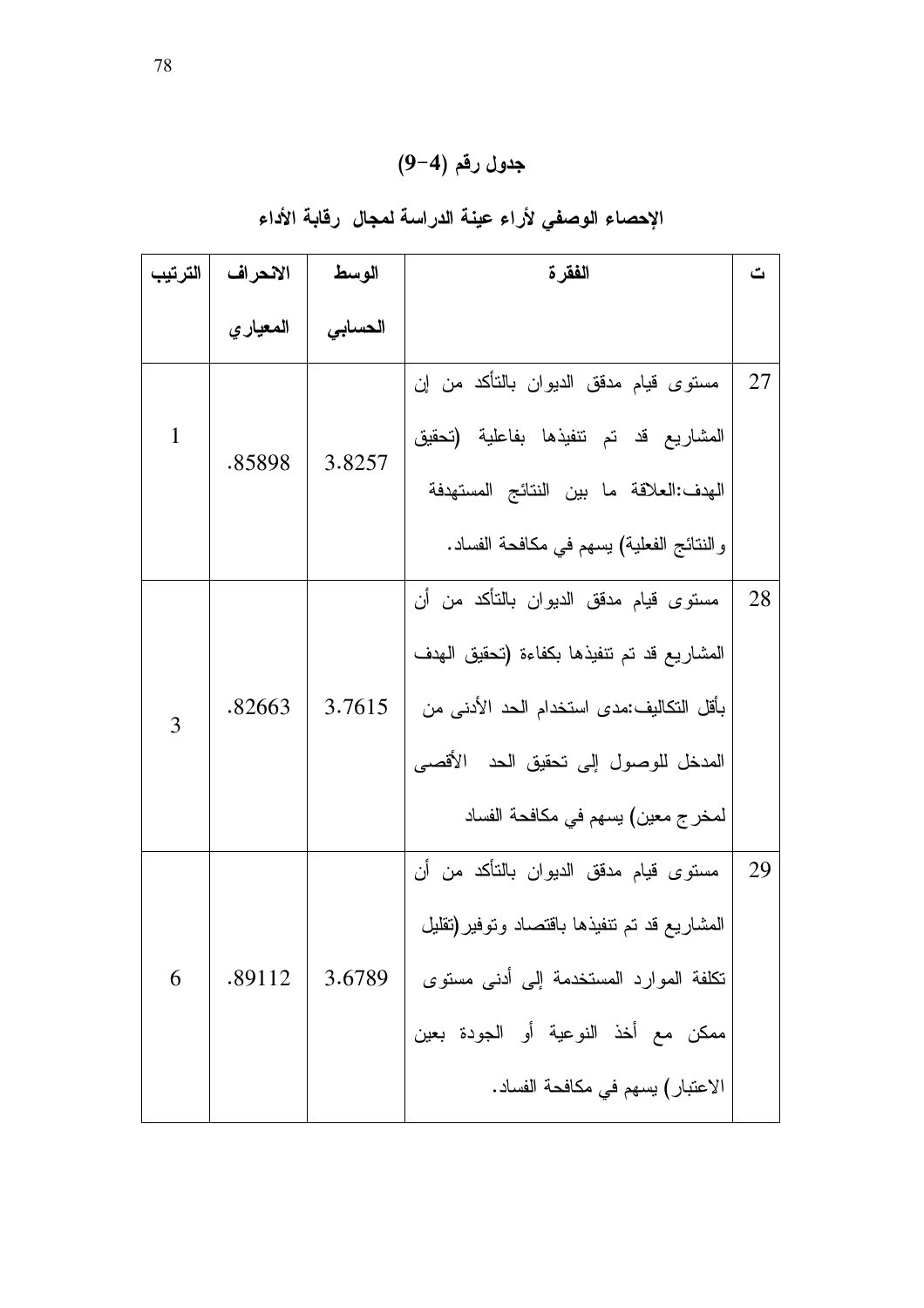|                |        |        | مستوى قيام مدقق الديوان بالتحقق من       | 30 |
|----------------|--------|--------|------------------------------------------|----|
| $\overline{4}$ | .85928 | 3.7248 | استخدام الموارد المالية والمادية بكفاءة  |    |
|                |        |        | يعزز مكافحة الفساد.                      |    |
|                |        |        | مستوى قيام مدقق الديوان بالتحقق من       | 31 |
| 2              | .85064 | 3.7890 | استخدام الموارد المالية والمادية بفاعلية |    |
|                |        |        | يعزز مكافحة الفساد.                      |    |
|                |        |        | مستوى قيام مدقق الديوان بالتحقق من       | 32 |
| 5              | .81504 | 3.7248 | استخدام الموارد المالية والمادية باقتصاد |    |
|                |        |        | ونوفير يعزز مكافحة الفساد.               |    |
|                |        |        | مستوى قيام مدقق الديوان بالتحقق من       | 33 |
| 9              | .96771 | 3.5321 | استخدام الجهات الخاضعة للرقابة للموارد   |    |
|                |        |        | البشرية بكفاءة يسهم في مكافحة الفساد.    |    |
|                |        |        | مستوى تحقق المدقق من استخدام الجهات      | 34 |
| 11             | .96823 | 3.5046 | الخاضعة للرقابة للموارد البشرية بفاعلية  |    |
|                |        |        | يسهم في مكافحة الفساد.                   |    |
|                |        |        | مستوى تحقق مدقق الديوان من استخدام       | 35 |
| 13             | .98148 | 3.3945 | الجهات الخاضعة للرقابة للموارد البشرية   |    |
|                |        |        | باقتصاد يسهم في مكافحة الفساد.           |    |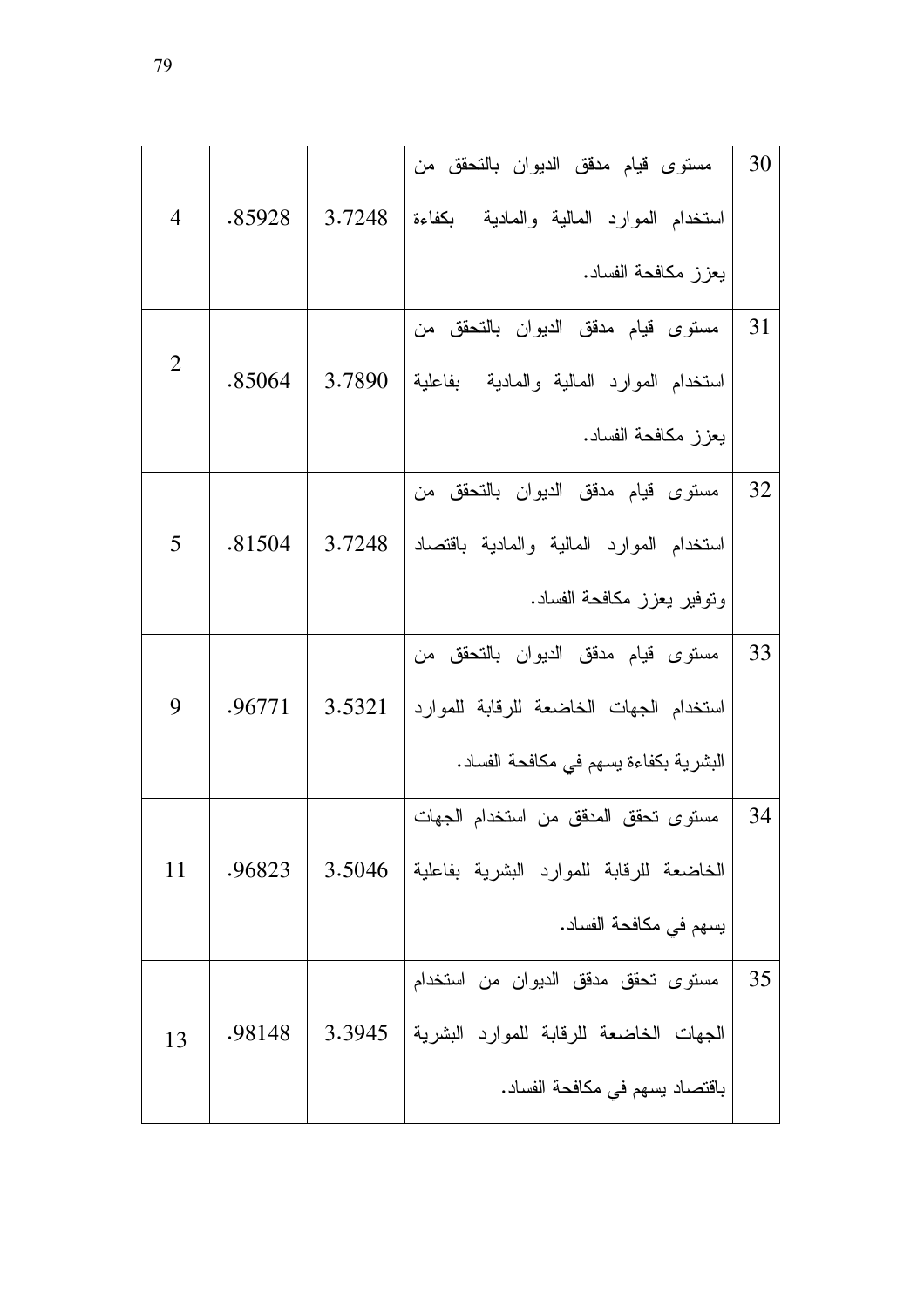| $\overline{7}$ | .93947  | 3.6330 | مستوى تحقق مدقق الديوان من رفع كفاءة<br>الأداء وتحسينه من خلال ترشيد القرارات<br>وتصحيح المسار وتحسينه في مرحلة<br>التخطبط بحد من الفساد. | 36 |
|----------------|---------|--------|-------------------------------------------------------------------------------------------------------------------------------------------|----|
|                |         |        |                                                                                                                                           |    |
|                |         |        | مستوى تحقق مدقق الديوان من رفع كفاءة                                                                                                      | 37 |
| 10             | .90849  | 3.5321 | الأداء وتحسينه من خلال ترشيد القرارات                                                                                                     |    |
|                |         |        | وتصحيح المسار وتحسينه في مرحلة النتفيذ                                                                                                    |    |
|                |         |        | يحد من الفساد.                                                                                                                            |    |
|                |         |        | مستوى تحقق مدقق الديوان من رفع كفاءة                                                                                                      | 38 |
| 8              | .95463  |        | الأداء وتحسينه من خلال ترشيد القرارات                                                                                                     |    |
|                |         | 3.5872 | وتصحيح المسار وتحسينه في مرحلة المتابعة                                                                                                   |    |
|                |         |        | يحد من الفساد.                                                                                                                            |    |
|                |         |        | مستوى تحقق مدقق الديوان من استخدام                                                                                                        | 39 |
|                |         |        | الجهات الخاضعة للرقابة للإجراءات                                                                                                          |    |
| 12             | 1.04169 | 3.4771 | والوسائل النقنية الحديثة لرقابة الأداء يعزز                                                                                               |    |
|                |         |        | من مكافحة الفساد.                                                                                                                         |    |
|                | .84409  | 3.6193 | المجموع العام                                                                                                                             |    |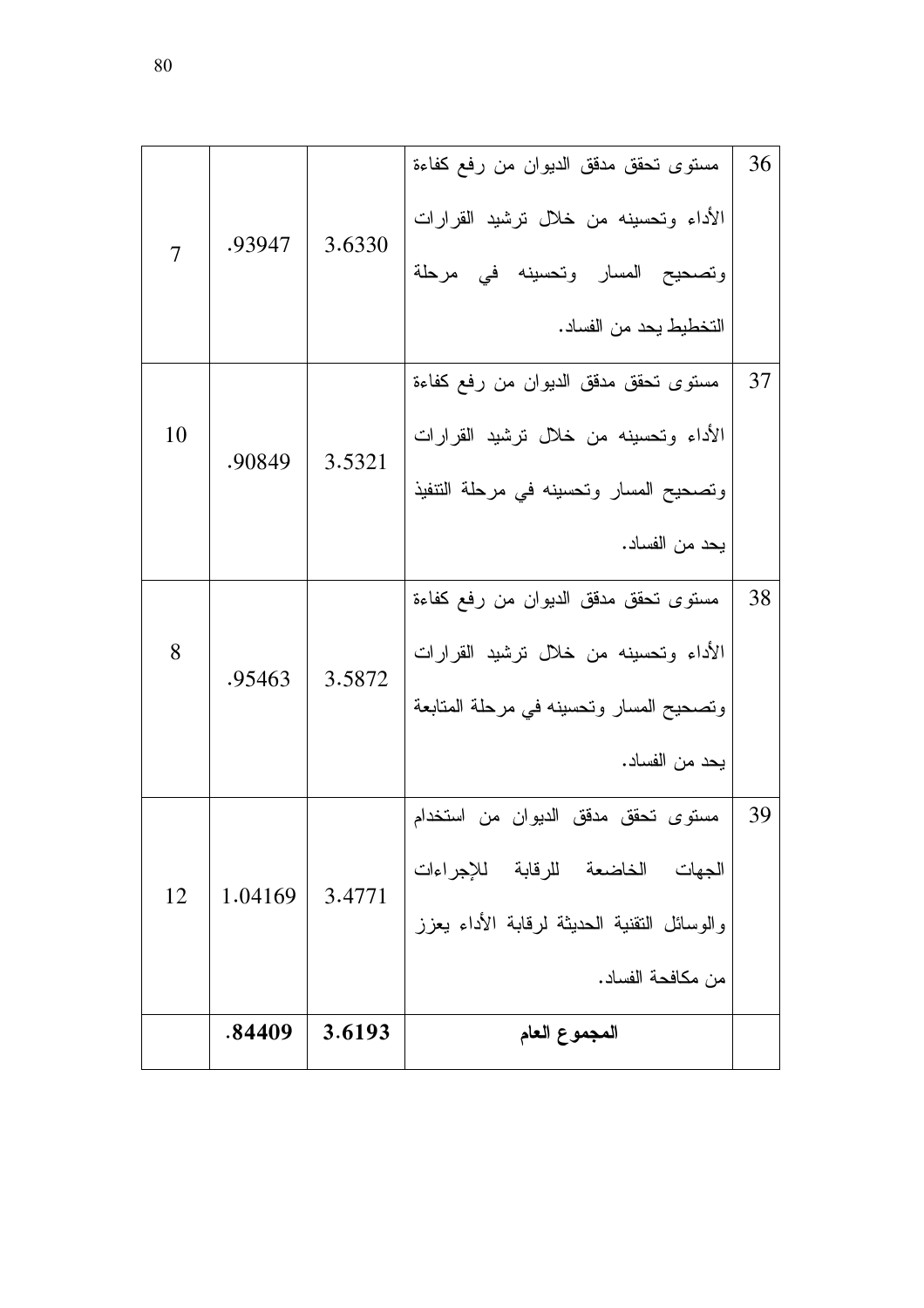يلاحظ من الجدول رقم (4–9) انجاهات عينة الدراسة نحو الفقرات أعلاه الخاصة بإجراءات رقابة الأداء، وقد نراوح الوسط الحسابي بين (3.3945–3.8257) حيث احتلت الفقرة رقم (27) والتي نتص على " مستوى قيام مدقق الديوان بالتاكد من إن المشاريع قد تم تتفيذها بفاعلية (تحقيق الهدف:العلاقة ما بين النتائج المستهدفة والنتائج الفعلية) يسهم في مكافحة الفساد." المرتبة الأولى وبوسط حسابي بلغ (3.8257) بينما احتلت الفقرة (35) والتي نتص على "مستوى تحقق مدقق الديوان من استخدام الجهات الخاضعة للرقابة للموارد البشرية باقتصاد يسهم في مكافحة الفساد" المرنبة الأخيرة وبوسط حسابي (3.3945)، وبشكل عام فقد بلغ الوسط الحسابي لتقديرات أفراد العينة (3.6193) والذي يقابل مستوى الموافقة مرتفع، كما أنه أكبر من الوسط الحسابي الفرضي لأداة القياس البالغة قيمته (3)، وقد بلغ الانحراف المعياري للإجابات عن ذلك المحال (84409.) و هذا بدل على نتاسق ونقارب الإجابات.

#### 4–2−4. المجال الرابع: إجراءات الرقابة القانونية

قام الباحث باستخراج المتوسطات الحسابية والانحرافات المعيارية لتقديرات افراد عينة الدراسة على فقرات المجال الرابع لأسئلة الدراسة والخاص بإجراءات الرقابة القانونية التي يقوم بها ديوان المحاسبة، والجدول رقم (4–10) التالي يوضح الإحصاء الوصفي: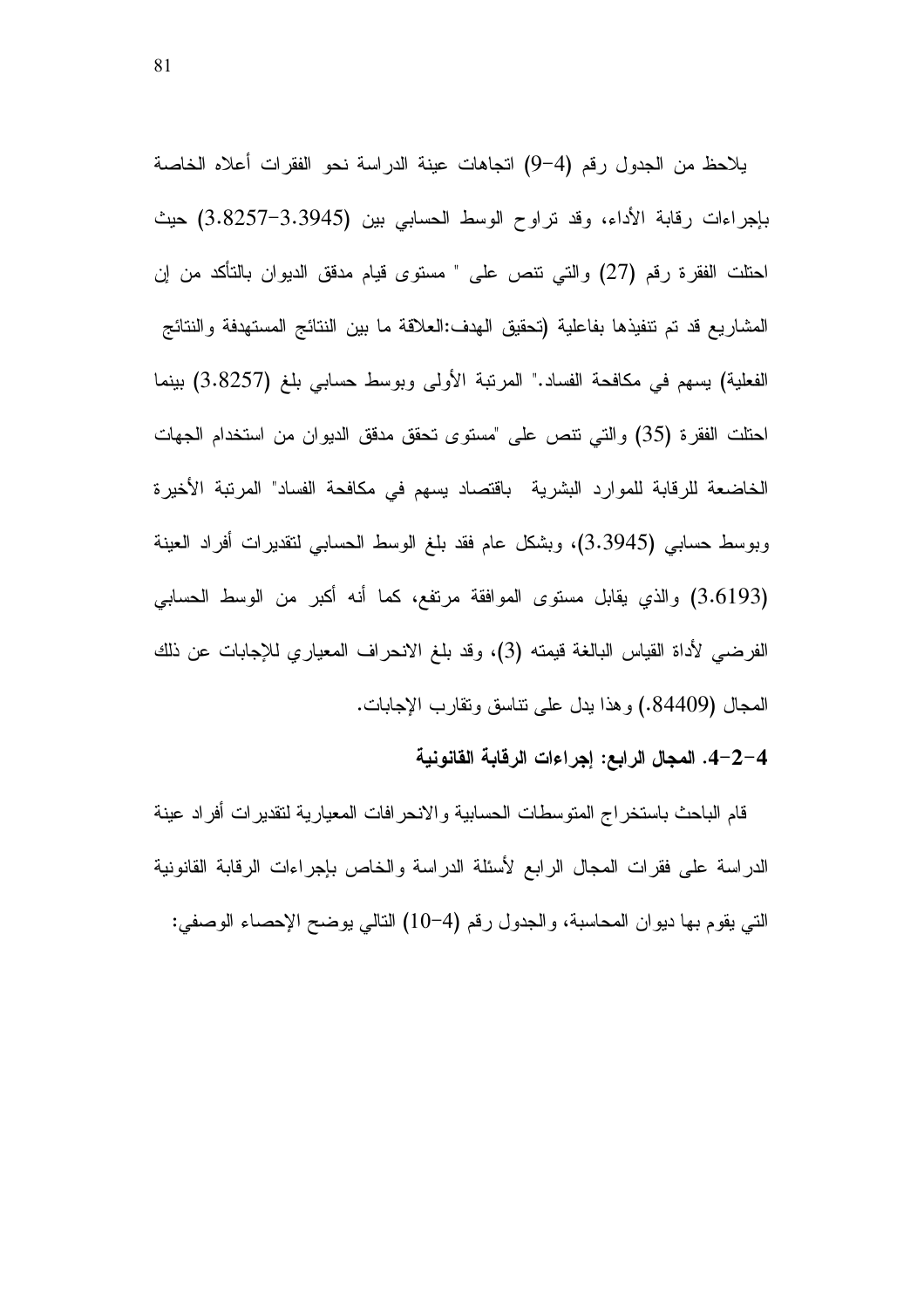## الإحصاء الوصفي لأراء عينة الدراسة لمجال الرقابة القانونية

| الترتيب        | الانحراف  | الوسط             | الفقر ة                                                                                                                                              |    |  |  |  |
|----------------|-----------|-------------------|------------------------------------------------------------------------------------------------------------------------------------------------------|----|--|--|--|
|                | المعيار ي | الحساب <i>ي</i> ا |                                                                                                                                                      |    |  |  |  |
| 9              | .79925    | 3.9908            | مستوى تأكد مدقق الديوان من توفر<br>التشريعات القانونية للجهات الخاضعة للرقابة  <br>يعزز من مكافحة الفساد.                                            | 40 |  |  |  |
| $\overline{2}$ | .59159    |                   | مسنوى نأكد مدقق الديوان من سلامة تطبيق<br>الجهات الخاضعة للرقابة للقوانين والأنظمة  4.2385<br>والتعليمات التي تحكم عملها يقلل من الفساد.             | 41 |  |  |  |
| $\overline{4}$ | .71416    | 4.0917            | مشاركة مدقق الديوان في لجان التدقيق<br>والنحقيق بالمخالفات المالية والإدارية التبي<br>يرتكبها موظفى الجهات الخاضعة للرقابة<br>يعزز من مكافحة الفساد. | 42 |  |  |  |
| 5              | .64226    | 4.0642            | قيام مدقق الديوان من خلال مشاركته في<br>لجان التدقيق والتحقيق بقضايا الفساد وتحويلها  <br>إلى القضاء يسهم في مكافحة الفساد.                          | 43 |  |  |  |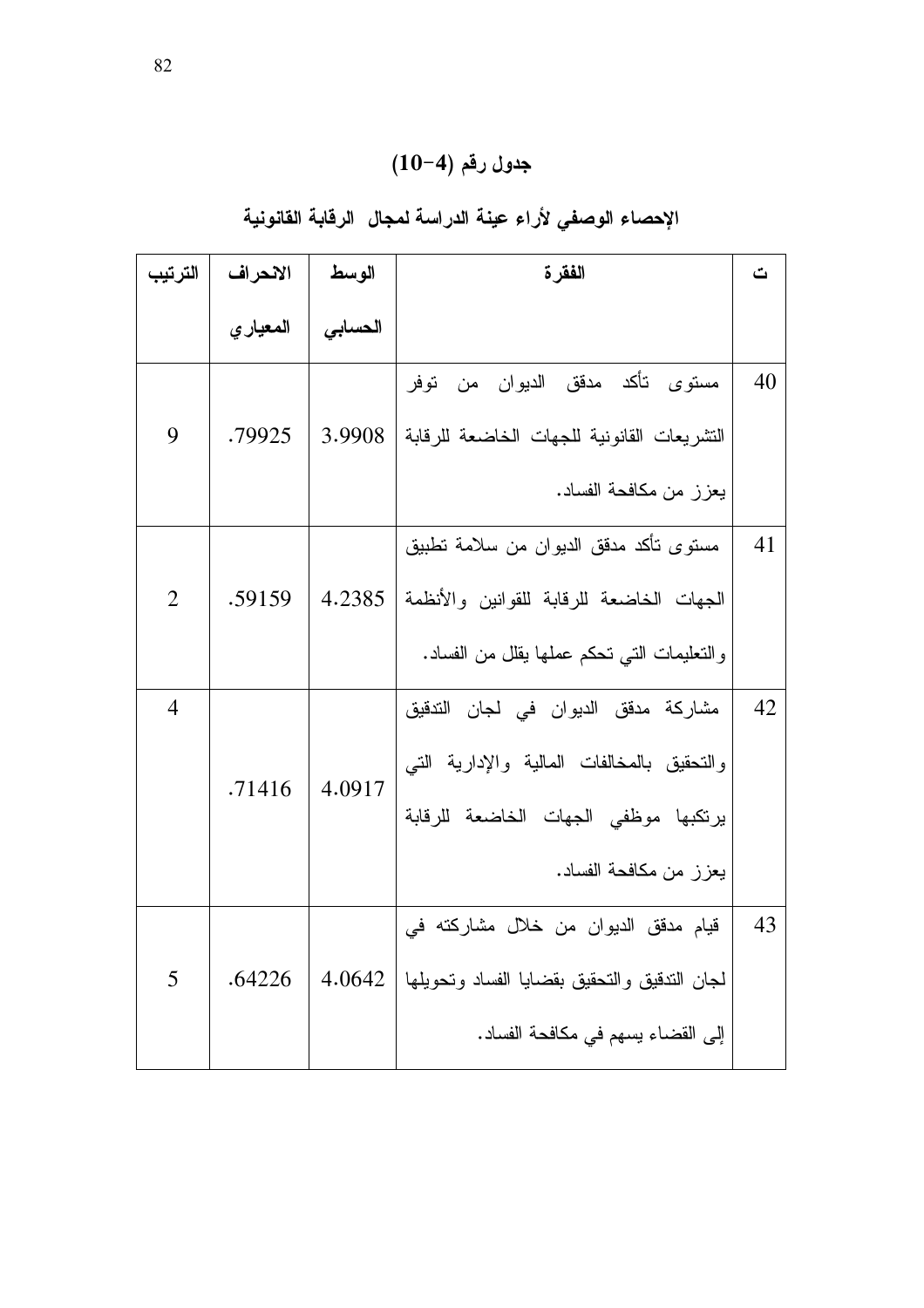|    |        |        | مستوى تحقق مدقق الديوان من أن التعيينات         | 44 |
|----|--------|--------|-------------------------------------------------|----|
|    | .78715 | 3.9725 | نمت استنادا إلى التشريعات المعمول بها من        |    |
| 10 |        |        | حيث الإعلان والمنافسة والانتقاء يعزز من         |    |
|    |        |        | مكافحة الفساد.                                  |    |
|    |        |        | مستوى تحقق مدقق الديوان من أن القرارات          | 45 |
| 6  | .65911 | 4.0275 | نتخذ من قبل الجهة صاحبة الصلاحية بموجب          |    |
|    |        |        | التشر يعات النفاذة يحد من الفساد.               |    |
|    |        |        | مسنوى قيام مدقق الديوان بالنأكد من أن           | 46 |
| 11 | .66283 | 3.8807 | الاعتمادات والمراسلات تمت حسب                   |    |
|    |        |        | التشريعات المعمول بـها يقلل من الفساد.          |    |
| 7  |        |        | مستوى قيام مدقق الديوان بالتحقق من أن           | 47 |
|    | .65237 | 4.0183 | عمليات الشراء نمت وفق الصلاحيات                 |    |
|    |        |        | المنصوص عليها بالتشريعات المعمول بها يحد        |    |
|    |        |        | من الفساد.                                      |    |
|    |        |        | مستوى قيام مدقق الديوان بالتحقق من أن           | 48 |
| 8  | .53568 |        | عمليات إدارة اللوازم تمت وفق النشريعات   4.0092 |    |
|    |        |        | المعمول بها يمكن الديوان من مكافحة الفساد.      |    |
| 12 | .75958 | 3.7523 | مستوى قيام مدقق الديوان بالتحقق من أن           | 49 |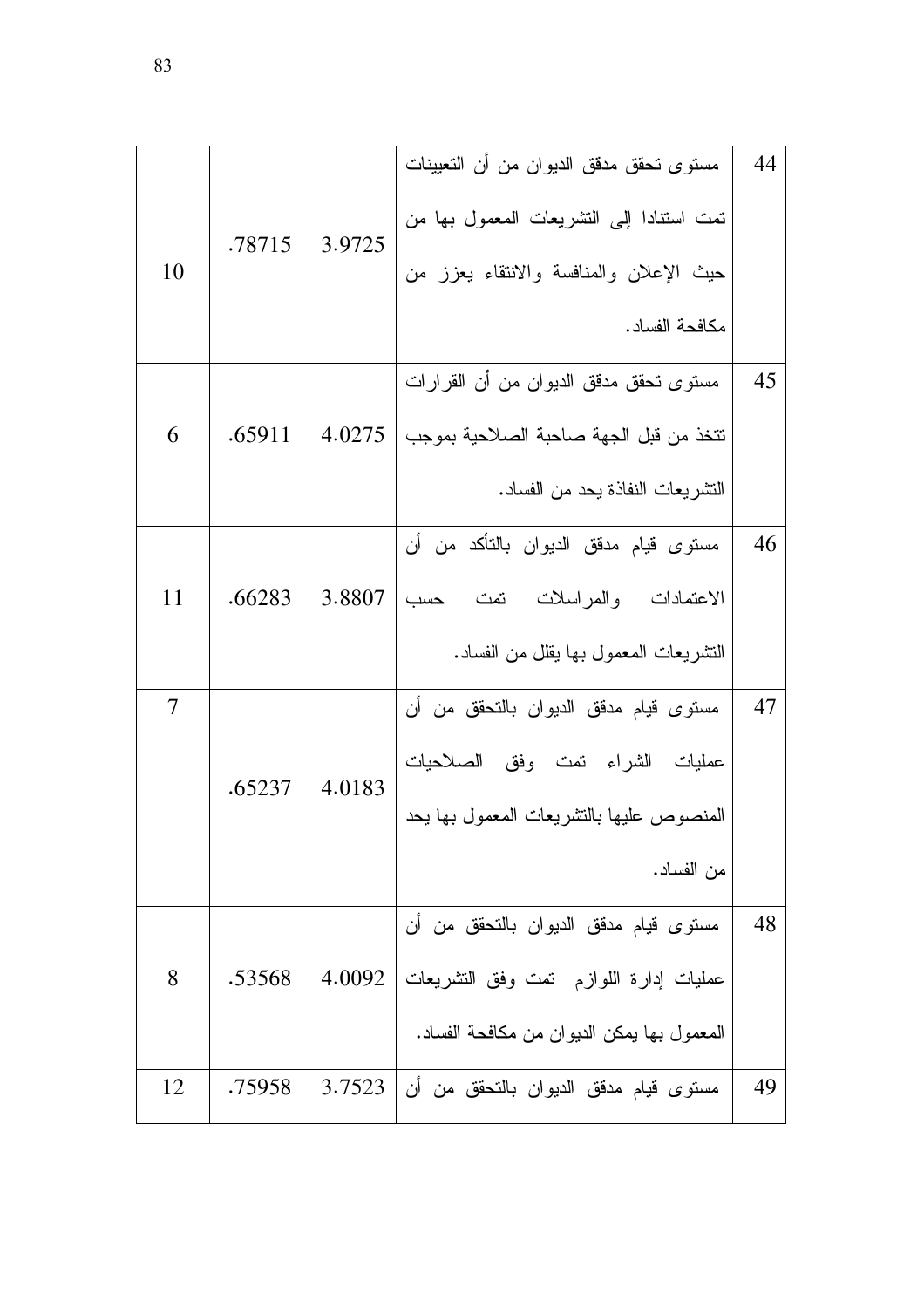|    |         |                      | ربط موظفين الجهات الخاضعة للرقابة             |    |
|----|---------|----------------------|-----------------------------------------------|----|
|    |         |                      | بالكفالات المالية اللازمة حسب النشريعات       |    |
|    |         |                      | المعمول بها يؤدي إلى مكافحة الفساد.           |    |
| 3  | .69523  | 4.1284               | مستوى قيام الديوان بالفحوص الفجائية على       | 50 |
|    |         |                      | الجهات الخاضعة للر قابة بحد من الفساد.        |    |
|    |         |                      | إن تفعيل دور مدققين الديوان بتعزيز            | 51 |
| 1  | .71237  |                      | صلاحياتهم من ناحية المساءلة والمحاسبة  4.2569 |    |
|    |         |                      | يعزز من مكافحة الفساد.                        |    |
| 13 | 1.24251 | $\vert 3.4312 \vert$ | إن قيام ديوان المحاسبة بتقديم تقريره إلى      | 52 |
|    |         |                      | مجلس النواب يعزز من مكافحة الفساد.            |    |
|    | .88531  | 3.7110               | المجموع العام                                 |    |

يلاحظ من الجدول رقم (4–10) اتجاهات عينة الدراسة نحو الفقرات أعلاه الخاصة بإجراءات الرقابة القانونية، وقد نراوح الوسط الحسابي بين (3.4312–4.2569) حيث احتلت الفقرة رقم (51) والتي نتص على " إن نفعيل دور مدققين الديوان بتعزيز صلاحياتهم من ناحية المساءلة والمحاسبة يعزز من مكافحة الفساد " المرتبة الأولى وبوسط حسابي بلغ (4.2569) بينما احتلت الفقرة (52) والتي نتص على " إن قيام ديوان المحاسبة بتقديم تقريره إلى مجلس النواب يعزز من مكافحة الفساد" المرتبة الأخيرة وبوسط حسابي (3.4312)، وبشكل عام فقد بلغ الوسط الحسابي لنقديرات أفراد العينة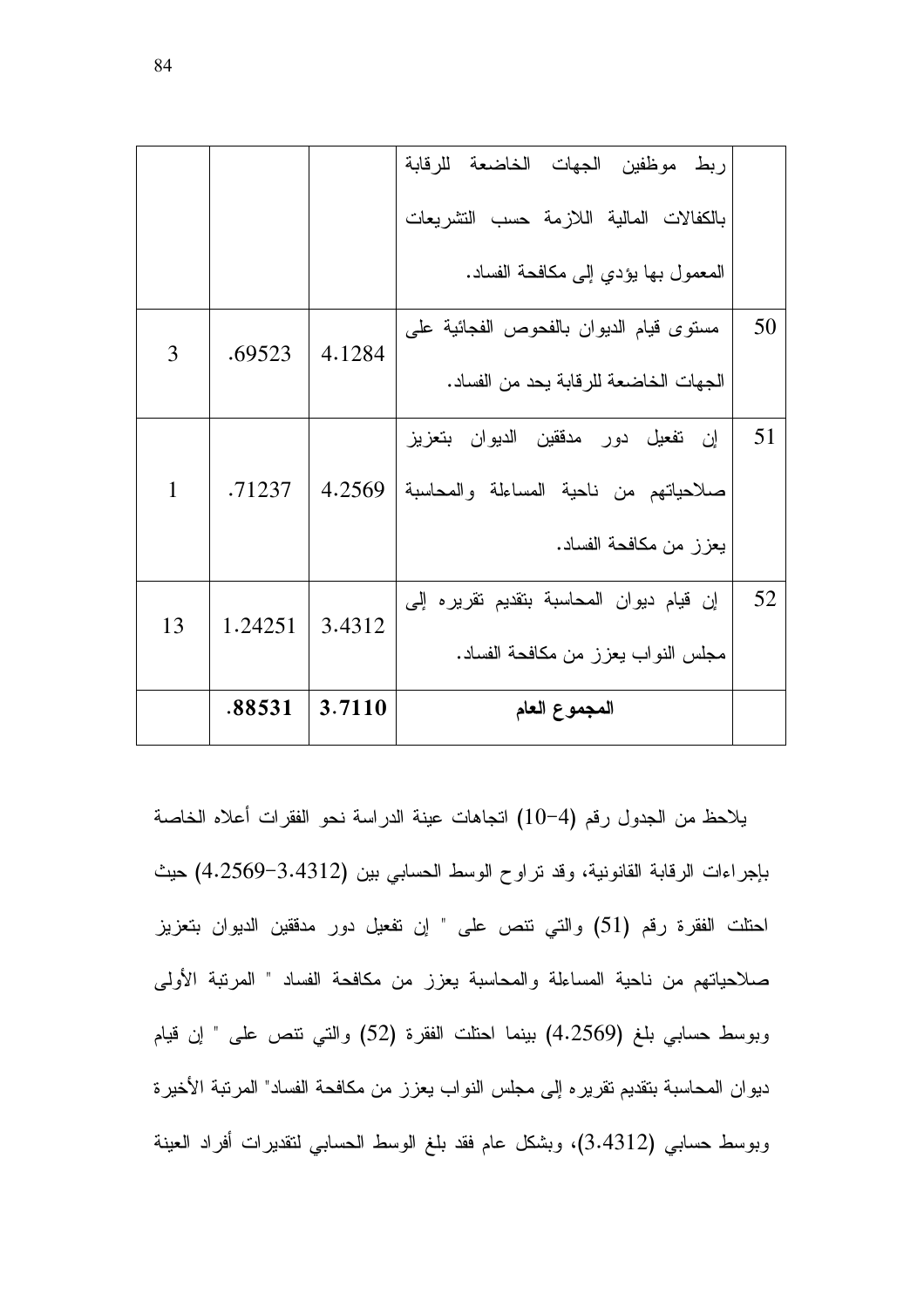(3.7110) والذي يقابل مستوى الموافقة مرتفع كما أنه أكبر من الوسط الحسابي الفرضي لأداة القياس البالغة قيمته (3)، وقد بلغ الانحراف المعياري للإجابات عن ذلك المحال (88531) و هذا بدل على نتاسق ونقارب الإجابات.

### 3–4 اختبار الفرضيات

المهدف من اختبار الفرضيات هو للإجابة عن أسئلة الدراسة وتحقيق أهدافها، حيث تم استخدام الاختبار الإحصائي " T " لعينة واحدة لاختبار الفرضيات من الأولى إلى الرابعة (One Sample T–Test) و لاختبار كل فرضية نتم مقارنة الوسط الحسابي لمجموعة الأشئلة مع الوسط الافتراضي لإجابات الاستبانة البالغ (3)، علما بأن درحات الحرية في الاختبار ات هي 108 درجات.

### 1−3−4. اختبار الفرضية الأولى

ا**لفرضية الأولىH01** : لا نتلاءم إجراءات الرقابة المالية والمحاسبية التي يقوم بها ديو ان المحاسبة لمكافحة الفساد .

Vختبار الفرضية تم استخدام اختبار ( One Sample T–Test ) وذلك من اجل معرفة قبول الفرضية أو رفضها حيث كانت نتيجة الاختبار للفرضية الأولى كما هو مبين بالجدول رقم(4–11) النالي: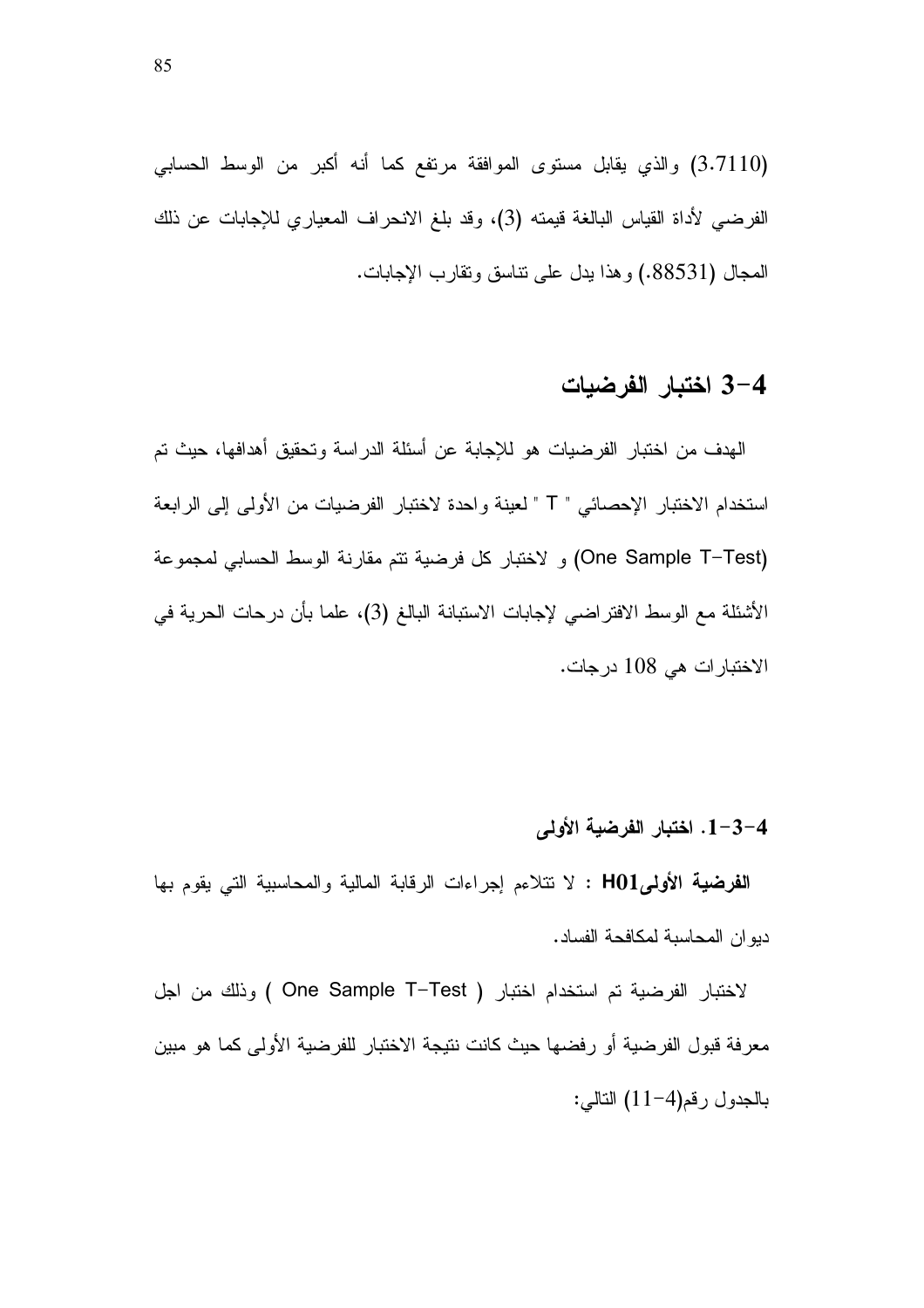### جدول رقم (4-11)

اختبار (T–Test ) للفرضية الأولى إجراءات الرقابة المالية والمحاسبية

| النتيجة | الدلالة       |          |          | الانحراف  | الوسط   | المجال      |
|---------|---------------|----------|----------|-----------|---------|-------------|
|         | الإحصائية.Sig | الجدولية | المحسوبة | المعيار ي | الحسابى | (الإجراءات) |
| رفض     |               |          |          |           |         | الر قابة    |
| الفرضية | 0.000         | 1.984    | 15.278   | 0.64888   | 3.9495  | المالية     |
| العدمية |               |          |          |           |         | والمحاسبية  |

يتضح من النتائج الإحصائية الواردة في الجدول رقم (4−11) ومن متابعة قيمة T للفرضية الأولى والتبي نتص على "لا نتلاءم إجراءات الرقابة المالية والمحاسبية التبي يقوم بها ديوان المحاسبة لمكافحة الفساد"، حيث بلغت قيمة (T) المحسوبة 15.278 وهي اكبر من القيمة المعيارية والبالغة (1.984) عند مستوى دلالة (0.05  $\alpha \leq \alpha \leq \mathfrak{a}$ ) وبدلالة إحصائية بلغت (0.000) وهي دالة إحصائياً، وهذا يدل على ملاءمة إجراءات الرفابة المالية والمحاسبية التي يقوم بها ديوان المحاسبة لمكافحة الفساد.

4–3–2. اختبار الفرضية الثانية

ا**لفرضية الثانية H02** : لا نتلاءم إجراءات الرقابة الإدارية التي يقوم بها ديوان المحاسبة لمكافحة الفساد.

لاختبار الفرضية تم استخدام اختبار ( One Sample T-Test ) وذلك من اجل معرفة قبول الفرضية أو رفضها حيث كانت نتيجة الاختبار للفرضية الثانية كما هو مبين بالجدول رقم (4-12) التالي: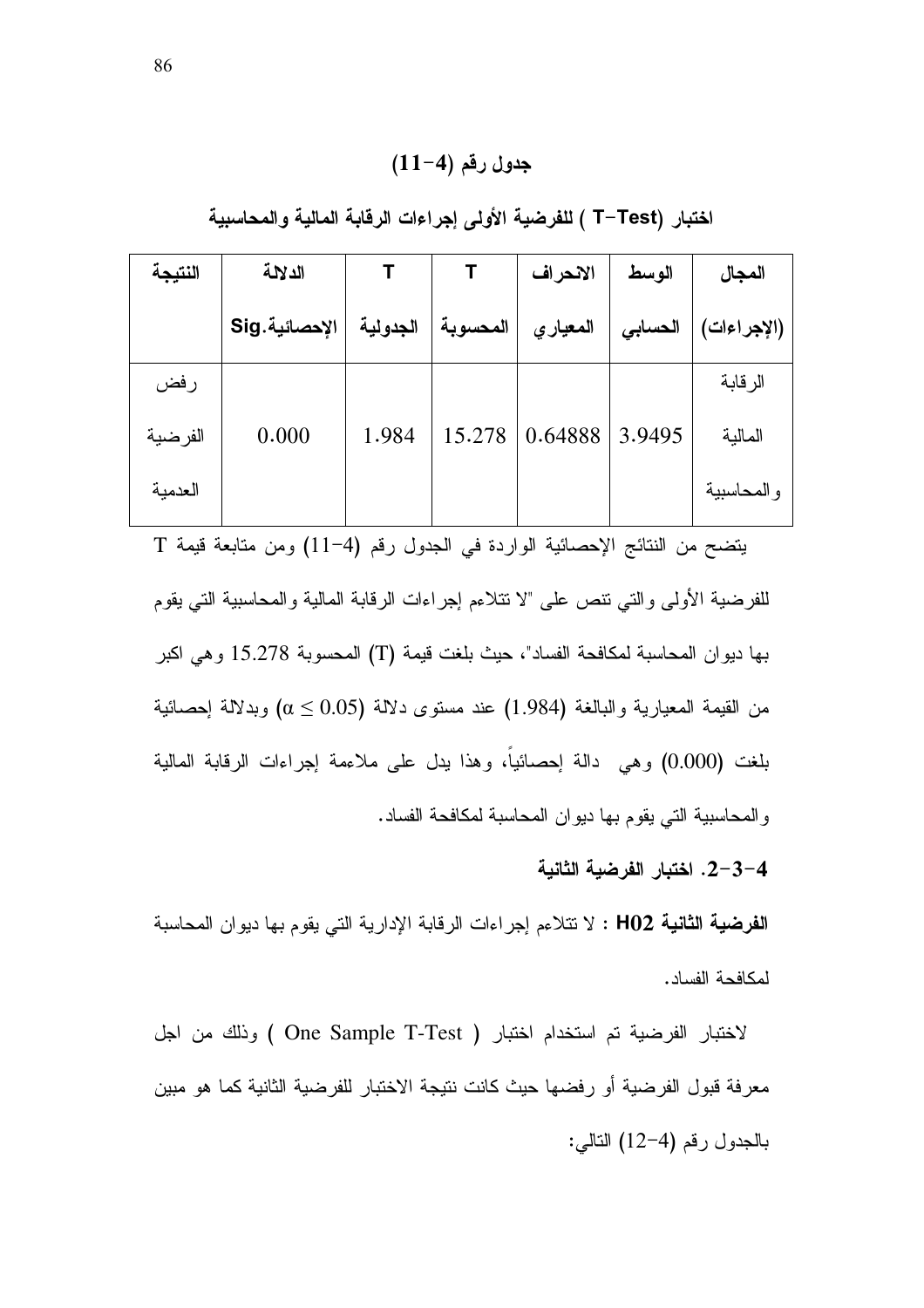### جدول رقم (4-12)

| النتيجة | الدلالة       |          |          | الانحراف | الوسط   | المجال      |
|---------|---------------|----------|----------|----------|---------|-------------|
|         | الإحصائية.Sig | الجدولية | المحسوبة | المعياري | الحسابى | (الإجراءات) |
| رفض     |               |          |          |          |         | الرقابة     |
| الفرضية | 0.000         | 1.984    | 7.740    | 0.81670  | 3.6055  | الإدارية    |
| العدمية |               |          |          |          |         |             |

اختبار (T−Test ) للفرضية الثانية إجراءات الرقابة الإدارية

يتضح من النتائج الإحصائية الواردة في الجدول رقم (4−12) ومن متابعة قيمة T للفرضية الثانية والتي نتص على "لا نتلاءم إجراءات الرقابة الإدارية التي يقوم بها ديوان المحاسبة لمكافحة الفساد"، حيث بلغت قيمة (T) المحسوبة (7.740) و هي اكبر من القيمة المعيارية البالغة (1.984) عند مستوى دلالة (0.05  $\alpha \leq 0.05$  وبدلالة إحصائية بلغت (0.000) وهي دالة إحصائياً، وهذا يدل على ملاءمة إجراءات الرقابة الإدارية التي يقوم بها ديوان المحاسبة لمكافحة الفساد.

4–3–3. اختبار الفرضية الثالثة

ا**لفرضية الثالثة H03** : لا نتلاءم إجراءات رقابة الأداء التي يقوم بها ديوان المحاسبة لمكافحة الفساد.

لاختبار الفرضية تم استخدام اختبار ( One Sample T-Test ) وذلك من اجل معرفة قبول الفرضية أو رفضها حيث كانت نتيجة الاختبار للفرضية الثالثة كما هو مبين بالجدول رقم (4–13) التالي: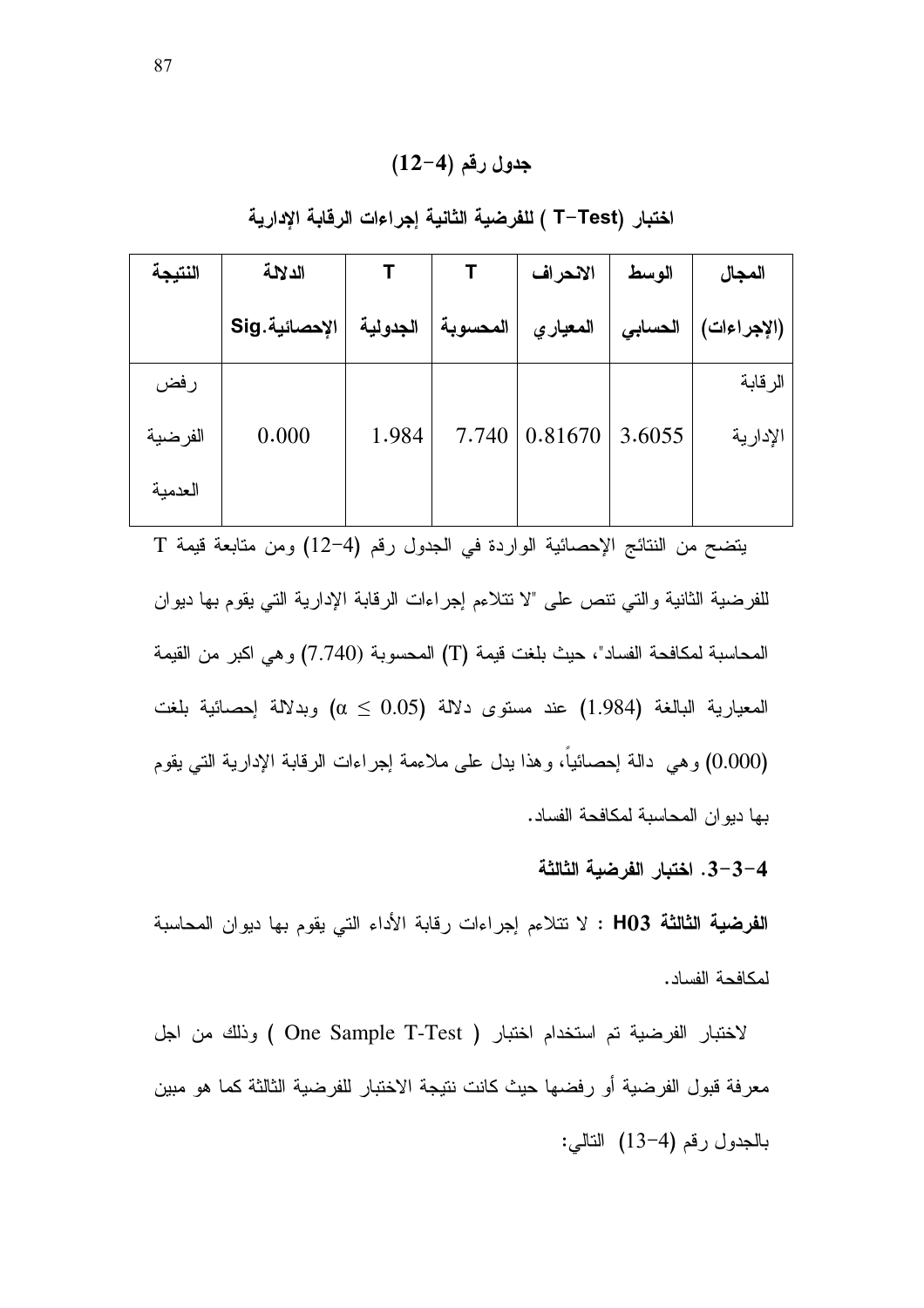### جدول رقم (4–13)

| النتيجة        | الدلالة        |          |          | الانحراف | الوسط   | المجال       |
|----------------|----------------|----------|----------|----------|---------|--------------|
|                | الإحصائية. Sig | الجدولية | المحسوبة | المعياري | الحسابى | (الإجراءات)  |
| رفض<br>الفرضية | 0.000          | 1.984    | 7.659    | 0.84409  | 3.6193  | رقابة الأداء |
| العدمبة        |                |          |          |          |         |              |

اختبار (T−Test ) للفرضية الثالثة إجراءات رقابة الأداء

يتضح من النتائج الإحصائية الواردة في الجدول رقم (4−13) ومن متابعة قيمة T للفرضية الثالثة والتي نتص على "لا نتلاءم إجراءات رقابة الأداء التي يقوم بها ديوان المحاسبة لمكافحة الفساد"، حيث بلغت قيمة (T) المحسوبة (7.659) و هي اكبر من القيمة المعيارية البالغة (1.984) عند مستوى دلالة (0.05  $\alpha \leq 0.05$  وبدلالة إحصائية بلغت (0.000) وهي دالة إحصائياً، وهذا يدل على ملاءمة إجراءات رقابة الأداء التي يقوم بها دبو ان المحاسبة لمكافحة الفساد.

4-3-4. اختبار الفرضية الرابعة

ا**لفرضية الرابعة H04** : لا تتلاءم إجراءات الرقابة القانونية التي يقوم بها ديوان المحاسبة لمكافحة الفساد.

لاختبار الفرضية تم استخدام اختبار ( One Sample T-Test ) وذلك من اجل معرفة قبول الفرضية أو رفضها حيث كانت نتيجة الاختبار للفرضية الرابعة كما هو مبين بالجدول رقم (4–14) التالي: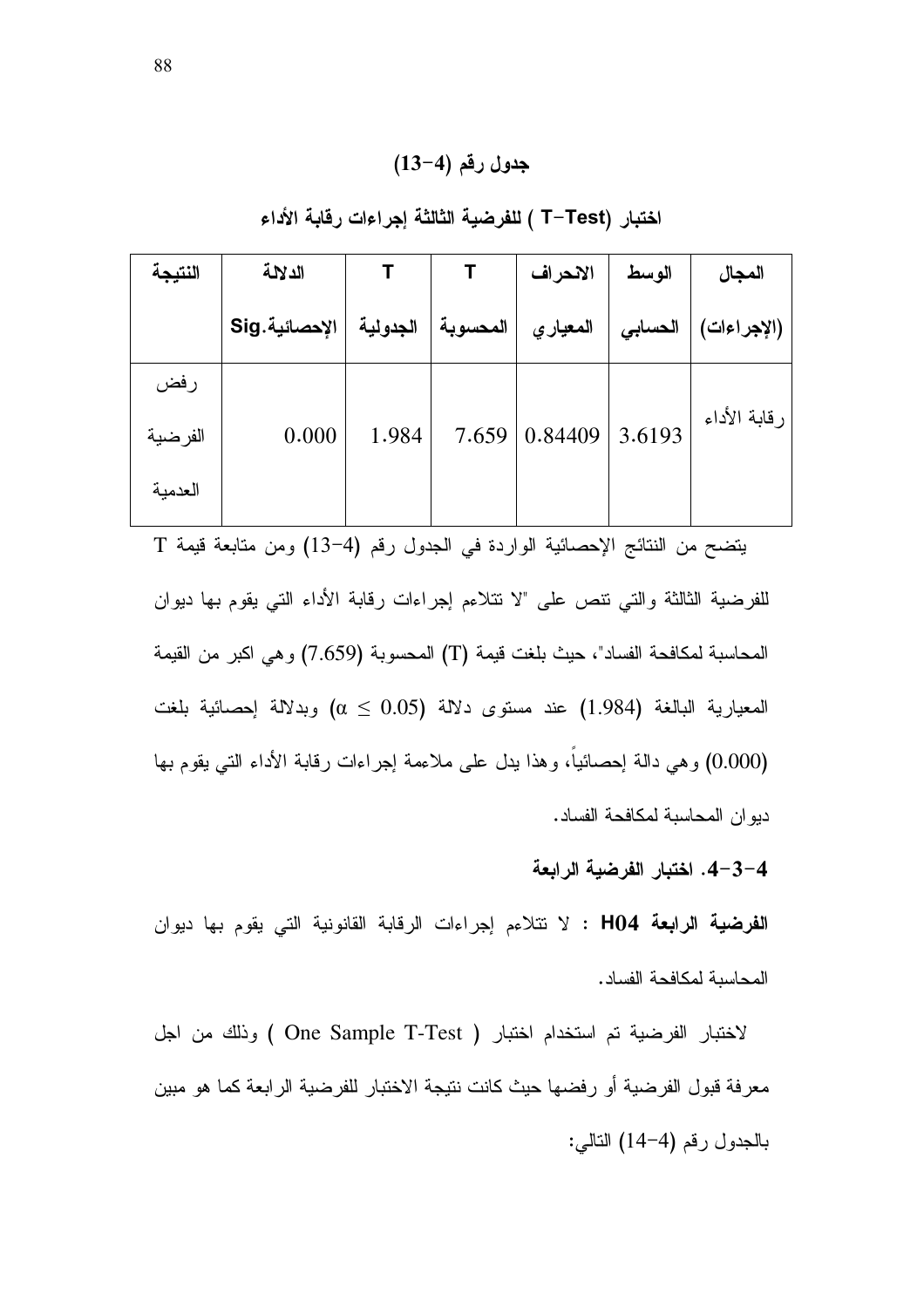### جدول رقم (4-4)

اختبار (T–Test ) للفرضية الرابعة إجراءات الرقابة القانونية

| النتيجة | الدلالة       |          |          | الانحراف  | الوسط   | المجال      |
|---------|---------------|----------|----------|-----------|---------|-------------|
|         | الإحصائية.Sig | الجدولية | المحسوبة | المعيار ي | الحسابى | (الإجراءات) |
| رفض     |               |          |          |           |         | الرقابة     |
| الفرضية | 0.000         | 1.984    | 8.385    | 0.88531   | 3.7110  | القانونية   |
| العدمية |               |          |          |           |         |             |

بتضح من النتائج الإحصائية الواردة في الجدول رقم (4-14) ومن متابعة قيمة T للفرضية الرابعة والتي نتص على "لا نتلاءم إجراءات الرقابة القانونية التي يقوم بها ديوان المحاسبة لمكافحة الفساد"، حيث بلغت قيمة (T) المحسوبة (8.385) وهي اكبر من القيمة المعيارية البالغة (1.984) عند مستوى دلالة (0.05  $\alpha \leq 0.05$ ) وبدلالة إحصائية بلغت (0.000) و هي دالة إحصائياً، و هذا يدل على ملاءمة إجراءات الرقابة القانونية التي يقوم بها ديوان المحاسبة لمكافحة الفساد.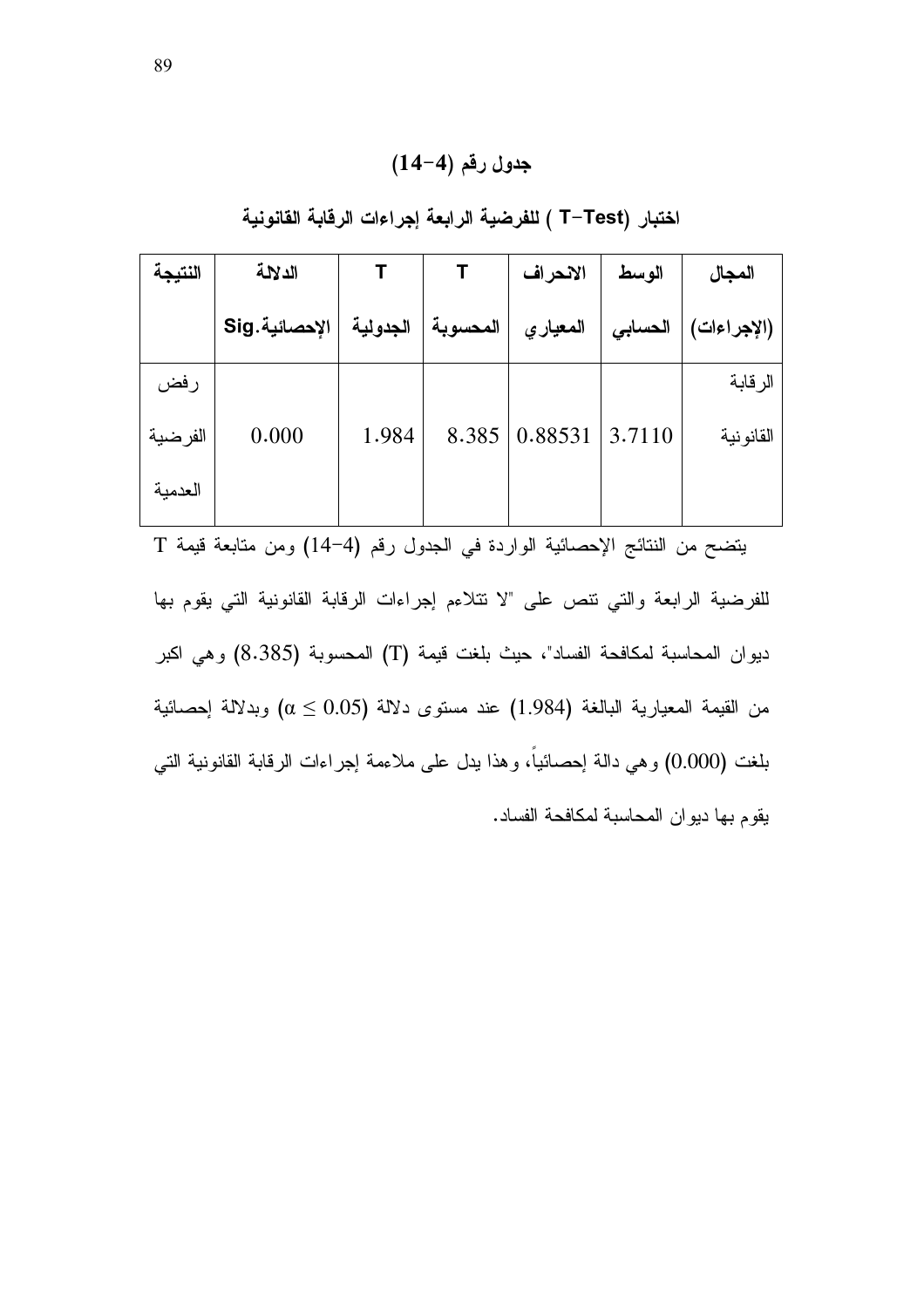لاختبار مجال الدراسة ككل مدى ملاءمة إجراءات ديوان المحاسبة لمكافحة الفساد، كانت النتائج كما يلي:

جدول رقم (4–15)

| الدلالة       |          |          | الانحراف | الوسط   | المجال             |
|---------------|----------|----------|----------|---------|--------------------|
| الإحصائية.Sig | الجدولية | المحسوبة | المعيارى | الحسابى | (الإجراءات)        |
| 0.000         | 1.984    | 6.563    | 0.65430  | 3.8303  | ديو ان<br>المحاسبة |

اختبار (T−Test ) لإجراءات ديوان المحاسبة

يتضح من النتائج الإحصائية الواردة في الجدول رقم (4–15) ومن متابعة قيمة T لمجال الدراسة ككل مدى ملاءمة إجراءات ديوان المحاسبة لمكافحة الفساد حيث بلغت قيمة (T) المحسوبة (6.563) وهي اكبر من القيمة المعيارية البالغة (1.984) عند مستوى دلالة  $\alpha \leq 0.05$  وبدلالة اٍحصائية بلغت (0.000) وهي دالة اٍحصائيا، وهذا يدل على ملاءمة إجراءات رقابة ديوان المحاسبة لمكافحة الفساد.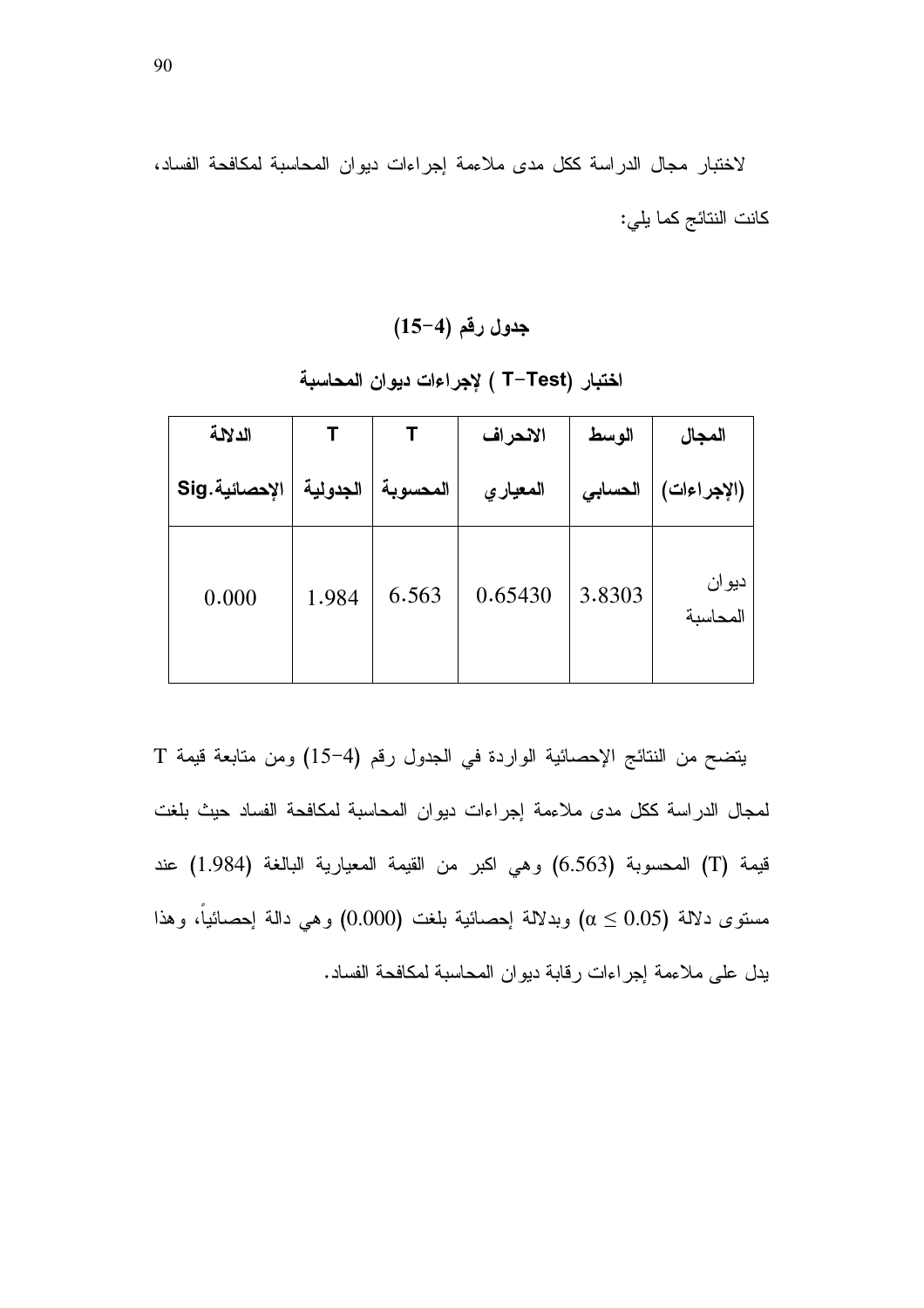## الفصل الخامس

# مناقشة النتائج والتوصيات

- $1-5$ . نتائج الدراسة
	- التوصيات.  $2\text{--}5$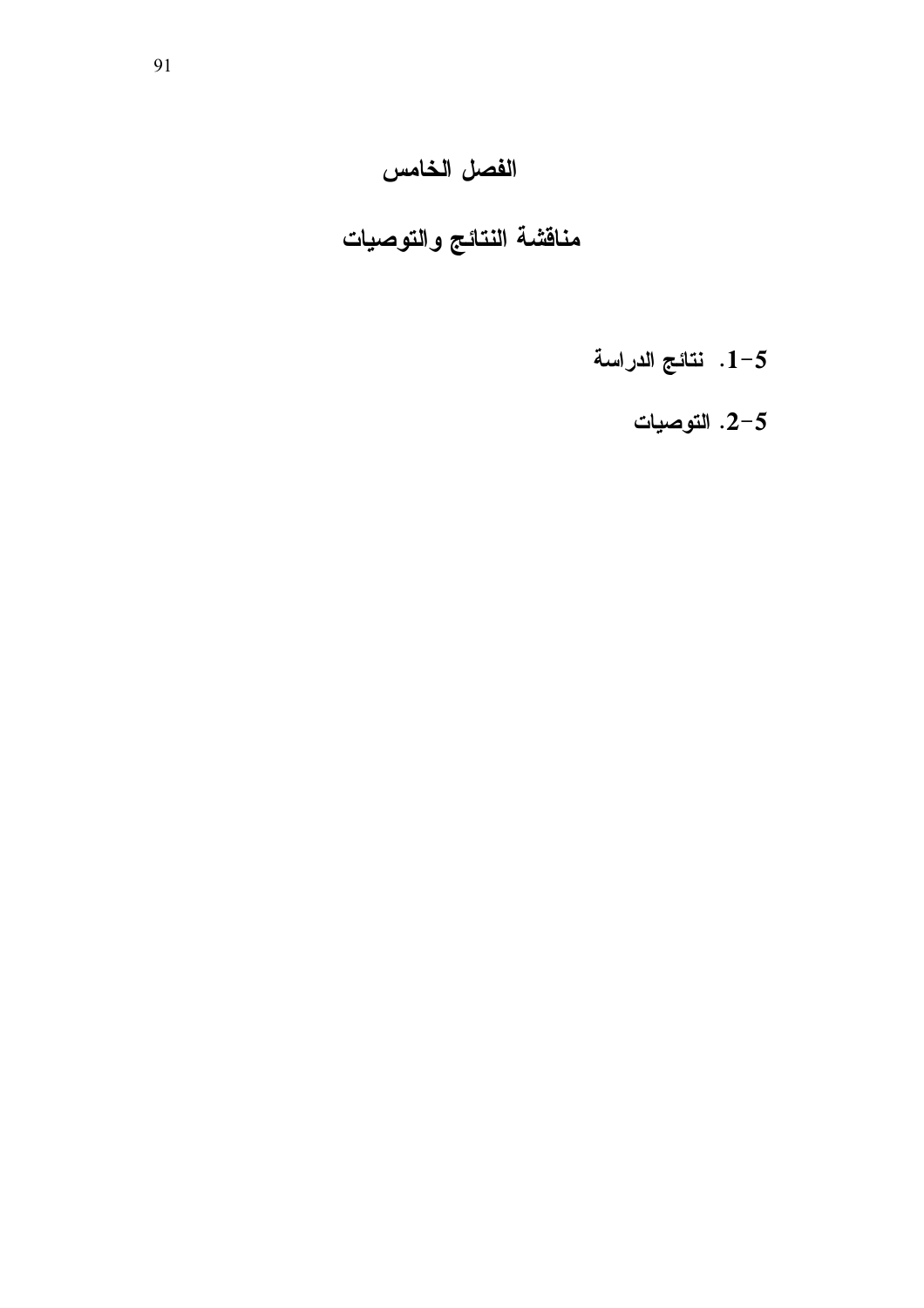الفصل الخامس

### مناقشة النتائج والتوصيات

تهدف هذه الدراسة إلى معرفة مدى ملائمة الإجراءات التي يقوم بها ديوان المحاسبة الأردنبي لمكافحة الفساد، واستناداً إلى تحليل بيانات الدراسة الذي تم في الفصل الرابع لإجابات عينة الدراسة من المدققين العاملين في ديوان المحاسبة الأردني، فإن هذا الفصل ينتاول عرضا لمجمل النتائج التي توصل إليها الباحث٬ إجابة عن الأسئلة التي تم طرحها في الفصل الأول من هذه الدراسة التي مثلت مشكلتها والفرضيات التي بنيت عليها، وعلى ضوء هذه النتائج التي توصلت إليها الدراسة الحالية قدم الباحث عدداً من التوصيات، ويمكن نلخيص أهم النتائج التي تم النوصل إليها من خلال هذه الدراسة واهم التوصيات المقترحة وكما هو مبين تالياً:

### 1-5. نتائج الدراسة

يمكن تلخيص نتائج التحليل واختبار الفرضيات على النحو التالي:

1. أظهرت النتيجة العامة للدراسة أن إجراءات ندقيق ديوان المحاسبة الأردني ملاءمة لمكافحة الفساد من وجهة نظر المدققين العاملين في ديوان المحاسبة الأردني، إذ بلغ المنوسط الحسابي العام لإجر اءات الندقيق التي يقوم بها الديو ان في أنو اع الر قابة المختلفة الرقابة المالية والمحاسبية والرقابة الإدارية ورقابة الأداء والرقابة القانونية (3.83) والذي يقابل مستوى الموافقة مرتفع، ويلاحظ انه وان كان يقابل مستوى الموافقة مرتفع إلا انه ليس مرتفعا بشكل كبير إذ انه زاد عن الوسط الفرضي بمقدار(0.33) فقط، مما يشير إلى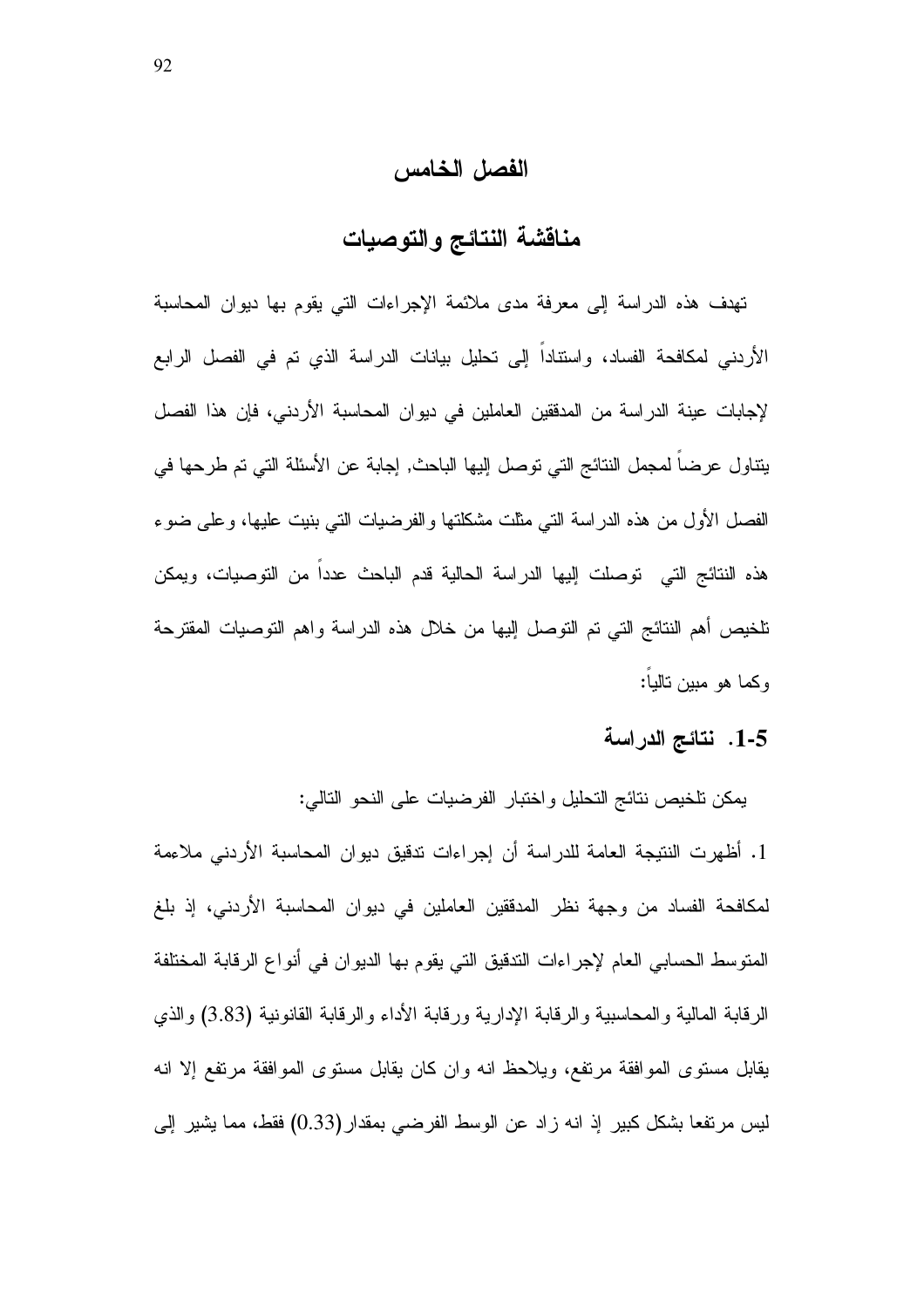أن هنالك بعض القصور لإجراءات الندقيق التي يقوم بها الديوان وان فعاليتها بشكل عام محدودة، وقد يعلل ذلك بوجود معوقات أمام الديوان وعدم وجود أرادة حقيقية من قبل الإدارة الحكومية تمكن الديوان من القيام بمهامه الرقابية على امثل وجه، كما أن هذه الإجراءات قد نكون بحاجة إلى نطوير ونحديث لنكون اكثر ملائمة لمكافحة الفساد، ومن جانب اخر قد تفسر الملائمة النسبية لدور نلك الإجراءات في مكافحة الفساد إلى الدور الرئيسي للديوان لمنع وتصويب المخالفات التي يترتب عليها فساد والعمل على مكافحة الفساد بكل أشكاله، إضافة إلى دستورية الديوان حيث نص دستور عام 1952 على تشكيل ديوان المحاسبة وخلال مدة زمنية زادت عن (60) سنة من تاريخ التشكيل حتى الوقت الحالي 2013 والديوان يمارس أعماله الرقابية بمهنية عالية، إضافة إلى تمتع الديوان بالاستقلالية المالية والإدارية مما يوفر بيئة مناسبة لممارسة أعماله الرقابية، ونتفق هذه النتيجة مع در اسة(Kayrak,2008) التي خلصت إلى أن المشاركة النشطة من الأجهزة العليا للرقابة التي لها نتظيم مالي واستقلال نشغيلي لوظيفتها في ندقيق الحسابات كونه لها ولاية نكفلها الدساتير والقوانين أمر ضروري من أجل ردع الفساد من خلال تعزيز المساءلة والانفتاح والحكم الرشيد وإدارة القطاع العام، وأن للأجهزة العليا للرقابة دور في الكشف عن بعض الحالات المشبوهة من الفساد، كما ونتسجم مع دراسة(العقده والنوايسه،2006) التي توصلت إلى أن أعلى نسبة تأثير تعود لمتغير الاستقلالية المالية والإدارية من بين العوامل المؤثرة على إكتشاف الأخطاء والغش من وجهة نظر مدققي ديوان المحاسبة الأردني.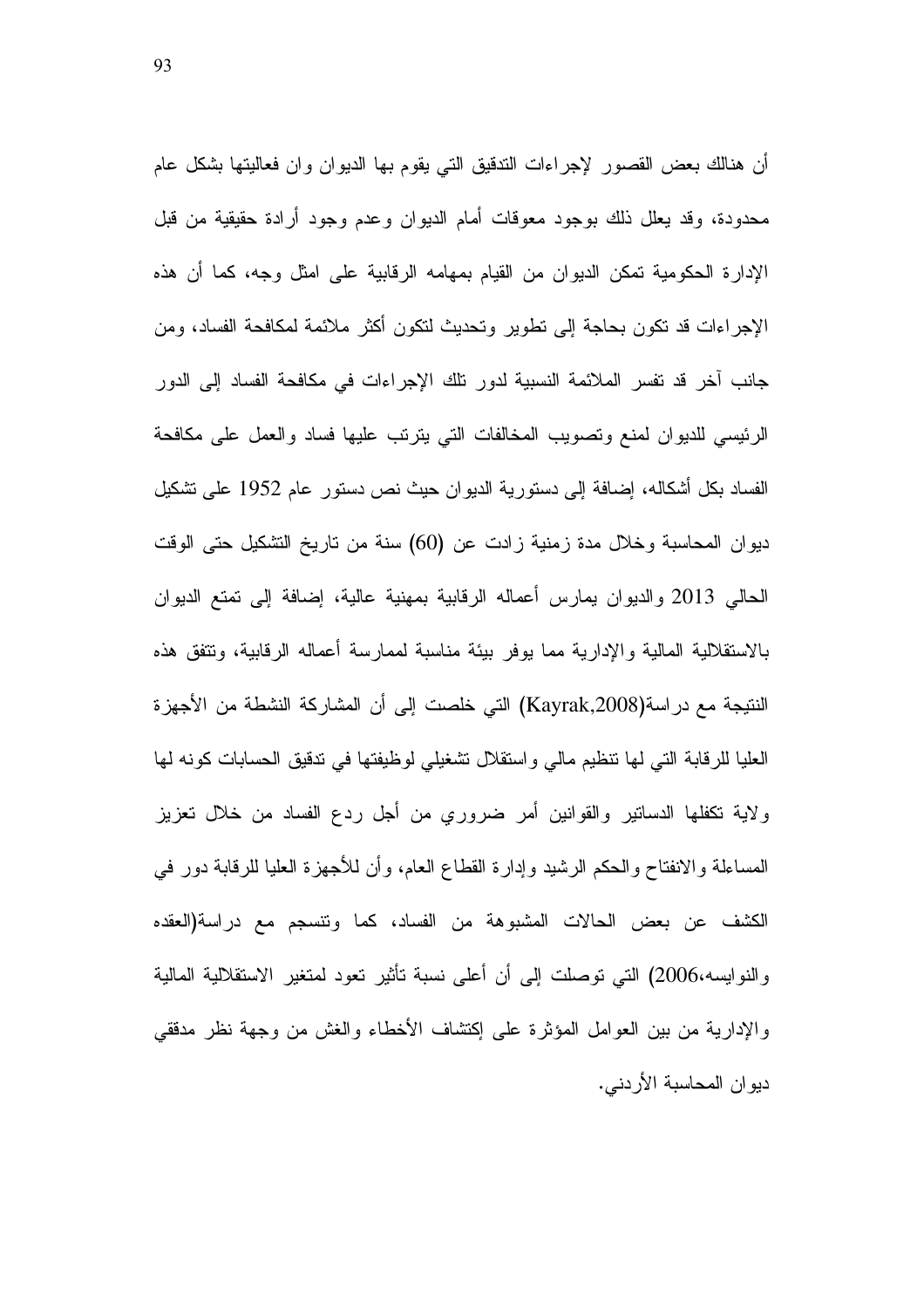2. أشارت نتائج الدراسة إلى أن إجراءات الرقابة المالية والمحاسبية التي يقوم بها ديوان المحاسبة الأردني ملاءمة لمكافحة الفساد بشكل محدود، حيث بلغ المنوسط الحسابي لهذا المجال (3.9495) بدرجة تقييم مرتفعة نسبيا، وقد يعود السبب في ذلك إلى إدراك ديوان المحاسبة لحقيقة دوره ومسؤوليته القانونية والاجتماعية فمي مراقبة إيراد الدولة ونفقاتها والعمل لتحقيق ذلك بكفاءة وفعالية مما جعله بواكب التطورات والتحديثات في مهنة التدفيق إضافة إلى الالتزام بقواعد المهنة، ونلتقى هذه النتيجة مع نتائج در اسة(شاميّة،2008) بأن هناك دور كبير لمهنة المراجعة في موضوع مكافحة الفساد من خلال المسؤوليات المنوطة بها، بشكل خاص المسؤولية الاجتماعية تجاه الأطراف المتعددة والمسؤولية عن اكتشاف التضليل، ويبدو هذا الدور من خلال ميثاق قواعد السلوك المهنى والتي يلزم المراجع بالتحلي بها، وتلتقي مع النتيجة التي توصلت لها دراسة (Malagueno,etal.,2010) حيث نبين للباحث أن جوده المحاسبة والمراجعة يؤدي إلى انخفاض مستوى الفساد لان البلدان التي حسنت في معايير المحاسبة والمراجعة أصبح لديها نقارير أكثر شفافية أظهرت انخفاض مستويات الفساد مما يبين أثر المعلومات المحاسبية ذات الجودة العالية على مستوى الفساد، وتلتقي أيضا مع نتائج دراسة(مانع،2012) التي نوصلت إلى إن إجراءات الرقابة المالية اللاحقة والسابقة التي يطبقها حاليا ديوان المحاسبة الكويتي تتسم بالفاعلية، كما نتسم إجراءات الرقابة المحاسبية التي يطبقها حاليا ديوان المحاسبة الكويتي في الرقابة على الإنفاق الحكومي بالفاعلية. 3. أشارت نتائج الدراسة إلى ملاءمة إجراءات الرقابة الإدارية التي يقوم بها ديوان

المحاسبة الأردنبي لمكافحة الفساد وذلك بمستوى محدود، حيث بلغ المتوسط الحسابي لهذا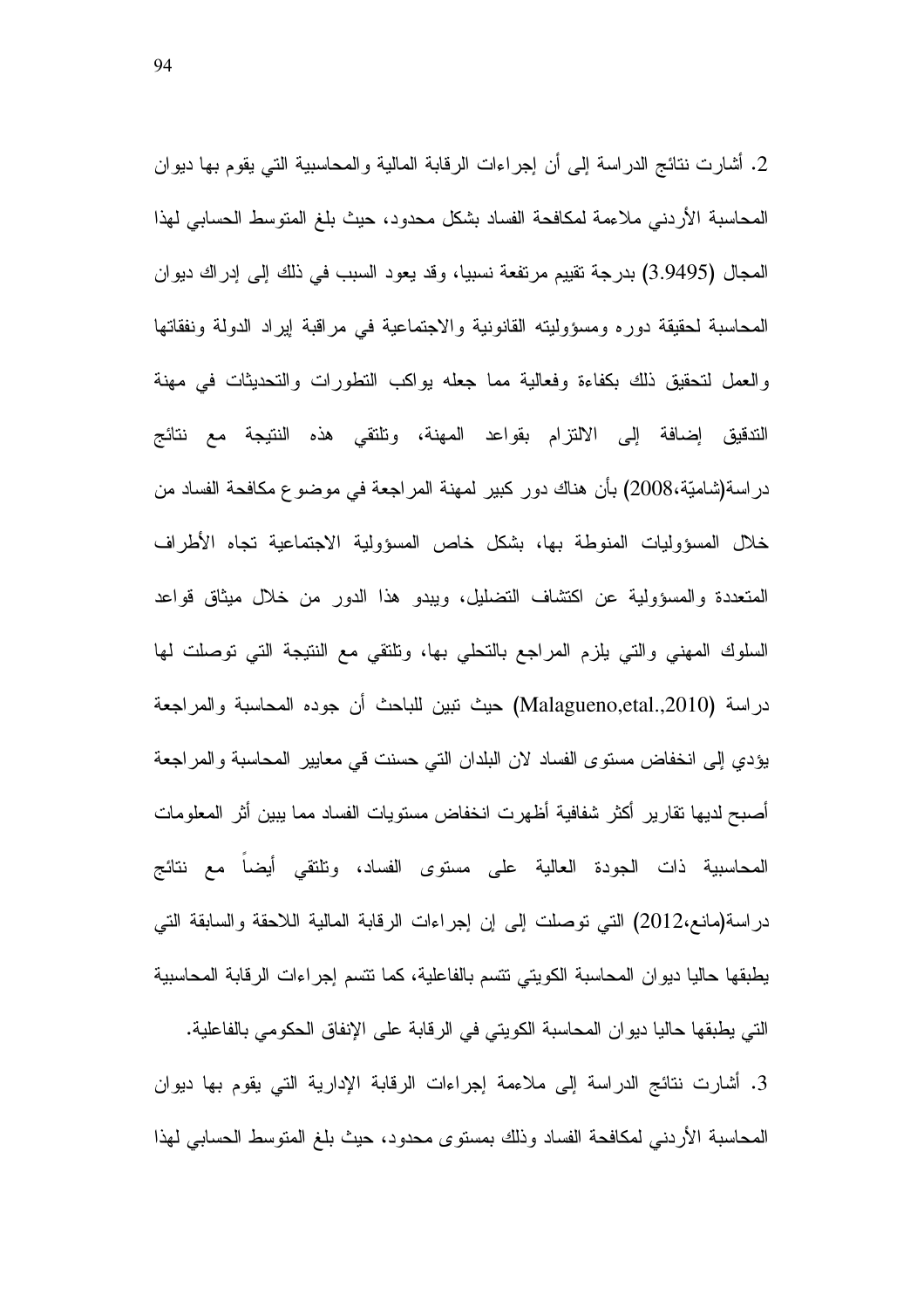المجال(3.6055) بدرجة نقييم مرتفعة قليلا عن مقياس الدراسة لبداية للمستوى المرتفع البالغ(3.5)، وقد يعود السبب إلى حداثة الديوان في ممارسة الرقابة الإدارية إذ بداء بممارسة هذا النوع من الرقابة فقط منذ العام 2002 عندما صدر قرار من مجلس الوزراء بالغاء ديوان الرقابة والنفنيش الإداري ونحويل كافة الصلاحيات المتعلقة بالرقابة الإدارية إلى ديوان المحاسبة، وهذ ما يفسر أن ملاءمة إجراءات الرقابة الإدارية لمكافحة الفساد احتلت المرتبة الأخير ة من بين أنواع الرقابة الأخرى التي يقوم بها الديوان.

4. أظهرت الدراسة ملاءمة إجراءات رقابة الأداء التي يقوم بها ديوان المحاسبة لمكافحة الفساد، حيث بلغ المتوسط الحسابي لهذا المجال (3.6193) بدرجة تقييم مرتفعــــة فلــــيلا، حيث أشارت الدراسة الحالية إلى أن رقابة الأداء اقـــل ملاءمــــة مـــن الرقابــــة الماليـــة والمحاسبية والرقابة القانونية مما قد يُفسر أنة لحداثة ممارسة الديوان لمهــذا النـــوع مـــن الرقابة مقارنة بالرقابات المالية والمحاسبية والقانونية، كما قد يُفسر أنه لاقتصار رقابـــة الديوان على الأداء على بعض المشاريع والجهات الحكومية وعدم نغطيتها كافة أعمـــال ومشاريع القطاع العام ولا يقوم بممارستها معظم مدققين الديوان على الرغم من الاهتمام المتزايد لأداره الديوان بنوسعة نطاق رقابة الأداء لتشمل مساحة اكبر من مشاريع القطاع العام، وسعي الديوان إلى نوفير البيئة المناسبة لتطبيق أفضل الممارسات الدولية، وتتوافق هذه النتيجة مع النتائج التي توصلت اليها در اسة عثمان (2003)، ومن أهمهـــا اقتنـــاع الإدارة العليا في ديو إن المحاسبة برقابة الأداء وتوفير كافة مستلزمات الرقابة علـــي أداء المؤسسات العامة، و نو فر النشر يعات النفاذة و البيئة الأساسية لقيام ديو ان المحاسبة بالر قابة على أداء المؤسسات العامة.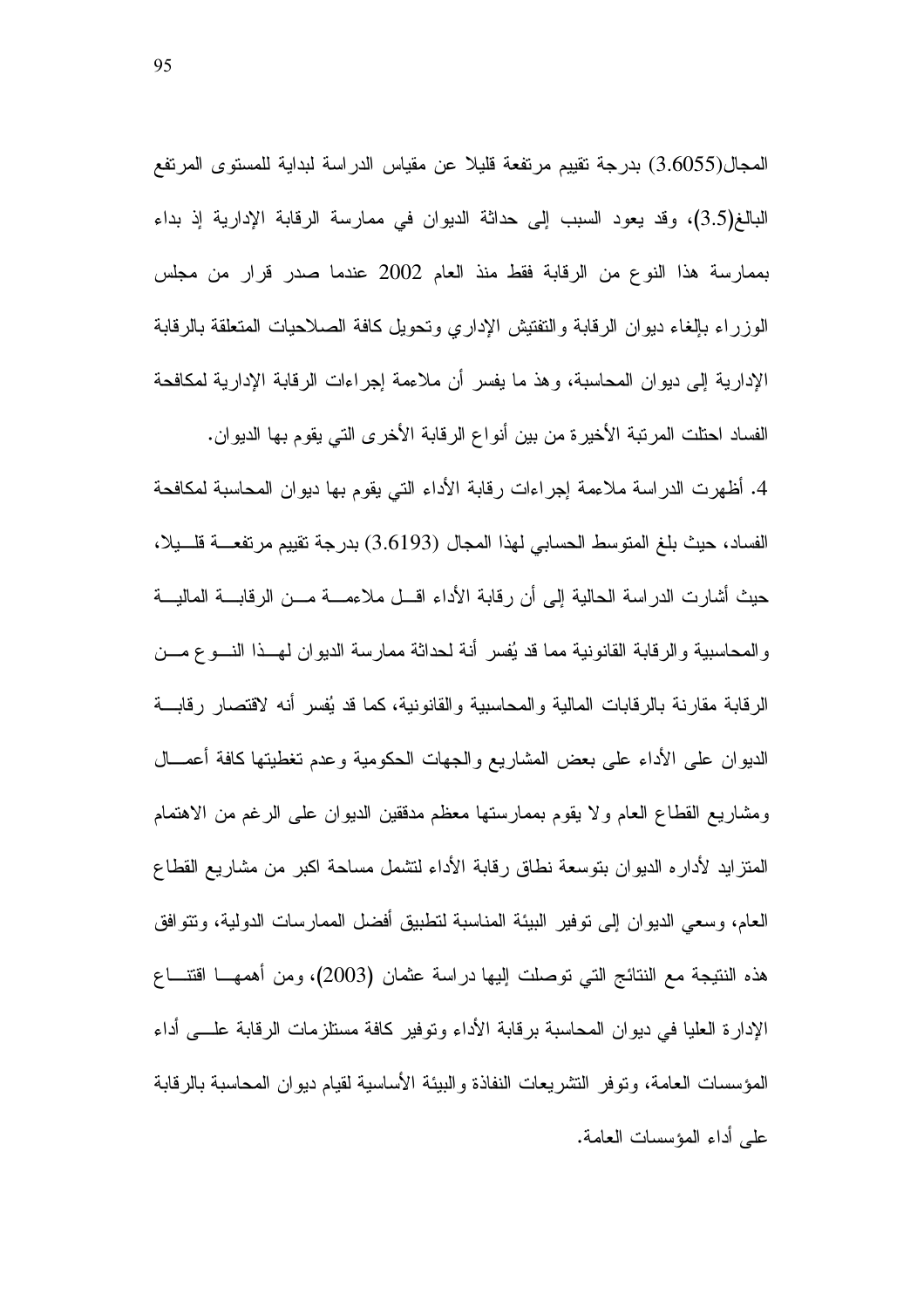5. إن إجراءات الرقابة القانونية التي يقوم بها ديوان المحاسبة ملاءمة لمكافحة الفساد بمستوى محدود، حيث بلغ المتوسط الحسابي لهذا المجال (3.7110) بدرجة تقييم مرتفعة بمستوى قليل، على الرغم من انه من أولىي أولويات مدقق الديوان التحقق من النزام الجهات الخاضعة للتدقيق بالتشريعات القانونية الناظمة لعملها إذ يمثل كل نص نشريعي ما يمثله أي معيار من معايير الندقيق الواجبة الالتزام والنطبيق كما أن الديوان يستند على نلك النشريعات في تقريره عن المخالفات والنجاوزات المرتكبة من الجهات الخاضعة للتدقيق.

6. أشارت نتائج الدراسة إلى أن إجراءات رقابة الأداء على الموارد البشرية (الفقرات 35-33 من الاستبانة) التي يقوم بها الديوان اقل ملائمة من بقية إجراءات رقابة الأداء وخصوصا ما يتعلق منها بالموارد البشرية والمادية، حيث أن المتوسطات الحسابية لمهذه الفقرات أقل بشكل ملحوظ عن بقية المتوسطات، وقد بلغ المتوسط الحسابي للفقرة (35) من أداة الدر اسة والتي تتص" مستوى تحقق مدقق الديوان من استخدام الجهات الخاضعة للرقابة للموارد البشرية باقتصاد بسهم في مكافحة الفساد" (3.3945) وبدرجة تقييم متوسطة، وقد يعزى السبب في ذلك إلى اقتصار رقابة الأداء التي يقوم بها الديوان على بعض المشاريع في القطاع العام وعدم ممارسة هذا النوع من الرقابة بشكل شمولي مما أدى إلى أن بعض المدققين لم نتح له الفرصة لممارسة هذا النوع من الرقابة.

7. أظهرت تصورات المدققين العاملين في ديوان المحاسبة إن تفعيل دور مدققين الديوان بتعزيز صلاحياتهم من ناحية المساءلة والمحاسبة يعزز من مكافحة الفساد حيث بلغ المنوسط الحسابي للفقرة (51) من أداة الدراسة والمتعلقة بذلك (4.2569) وهي من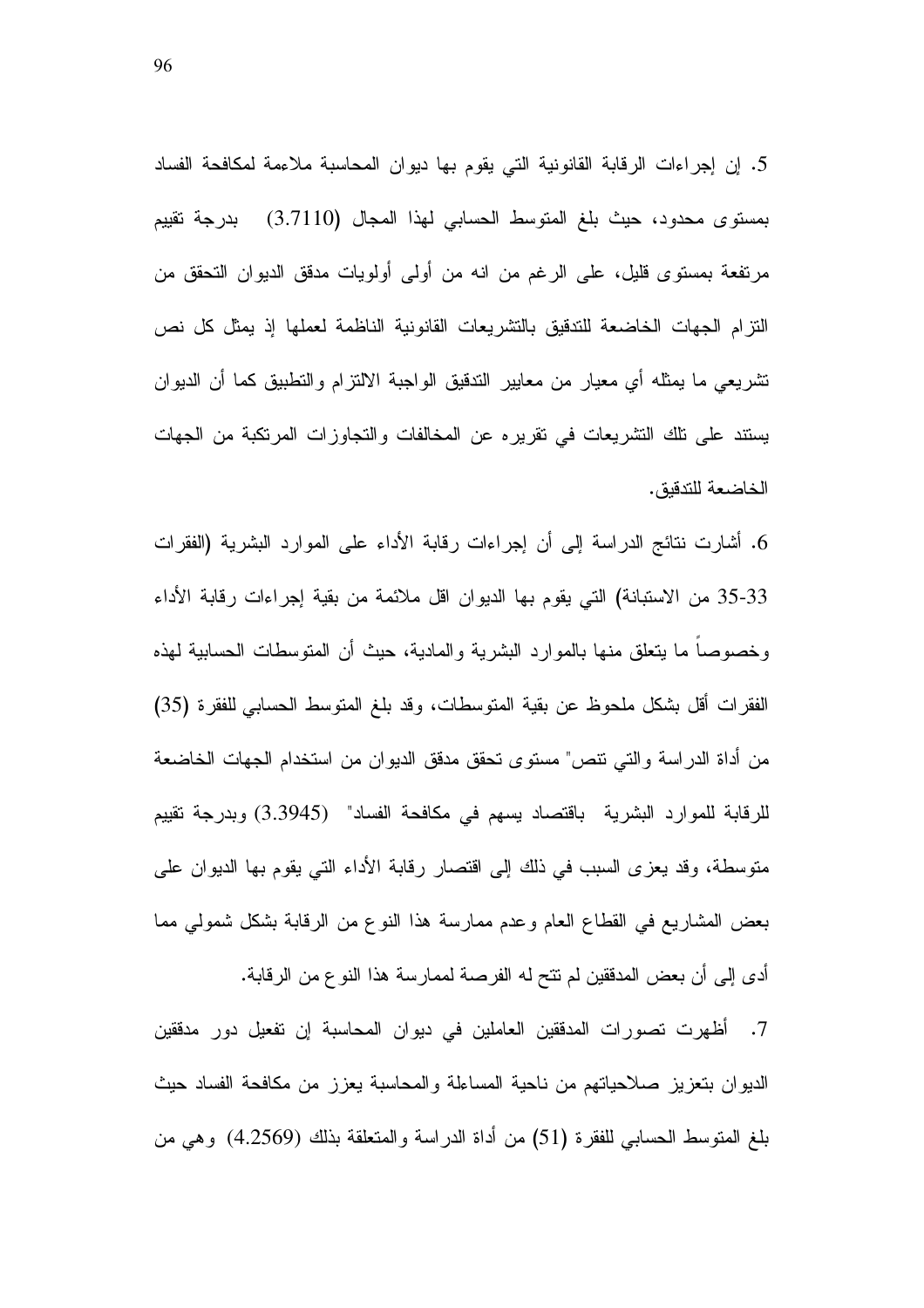أعلى درجات النقييم المرتفعة، وقد يكون السبب أن منح مدقق ديوان المحاسبة صلاحيات كافية وفعالة في المساءلة والمحاسبة مثل حصوله على صلاحية الضابطة العدلية لتمكينه من إحالة المعتدين على المال العام إلى القضاء مباشرة، ونوسيع نطاق الحصانة الممنوحة حصراً لرئيس الديوان لتشمل كافة المدققين العاملين في الديوان، فأن ذلك سيزيد من دور الديوان في إحكام الرقابة على المال العام، وتتفق هذه النتيجة مع در اسة(السبيعي،2010)التي توصلت بعض نتائجها إن أكثر المعوفات حده في تطبيق الشفافية والمساءلة ندنى مستوى كفاءة الأجهزة الرقابية في القيام بدورها لعدم منحها الصلاحيات الكافية وعدم تفعيل نظام المساءلة (من أين لك هذا؟).

8. أظهرت الدراسة عدم فعالية مساهمة النقرير الذي يقدمه ديوان المحاسبة إلى مجلس النواب في مكافحة الفساد حيث بلغ المنوسط الحسابي للفقرة (51) من أداة الدراسة والمتعلقة بذلك (3.4312) وبدرجة تقييم متوسطة، ولعل السبب يعود إلى عدم نجاعة الآلية التي ينتهجها مجلس النواب في تعامله ومتابعته للتقرير، وتتفق هذه النتيجة مع در اسة(بني عامر ،2012) التي توصلت احد نتائجها الرئيسية إلى أن فعاليه مجلس النواب في مكافحة الفساد محدودة ويشوبها بعض القصور .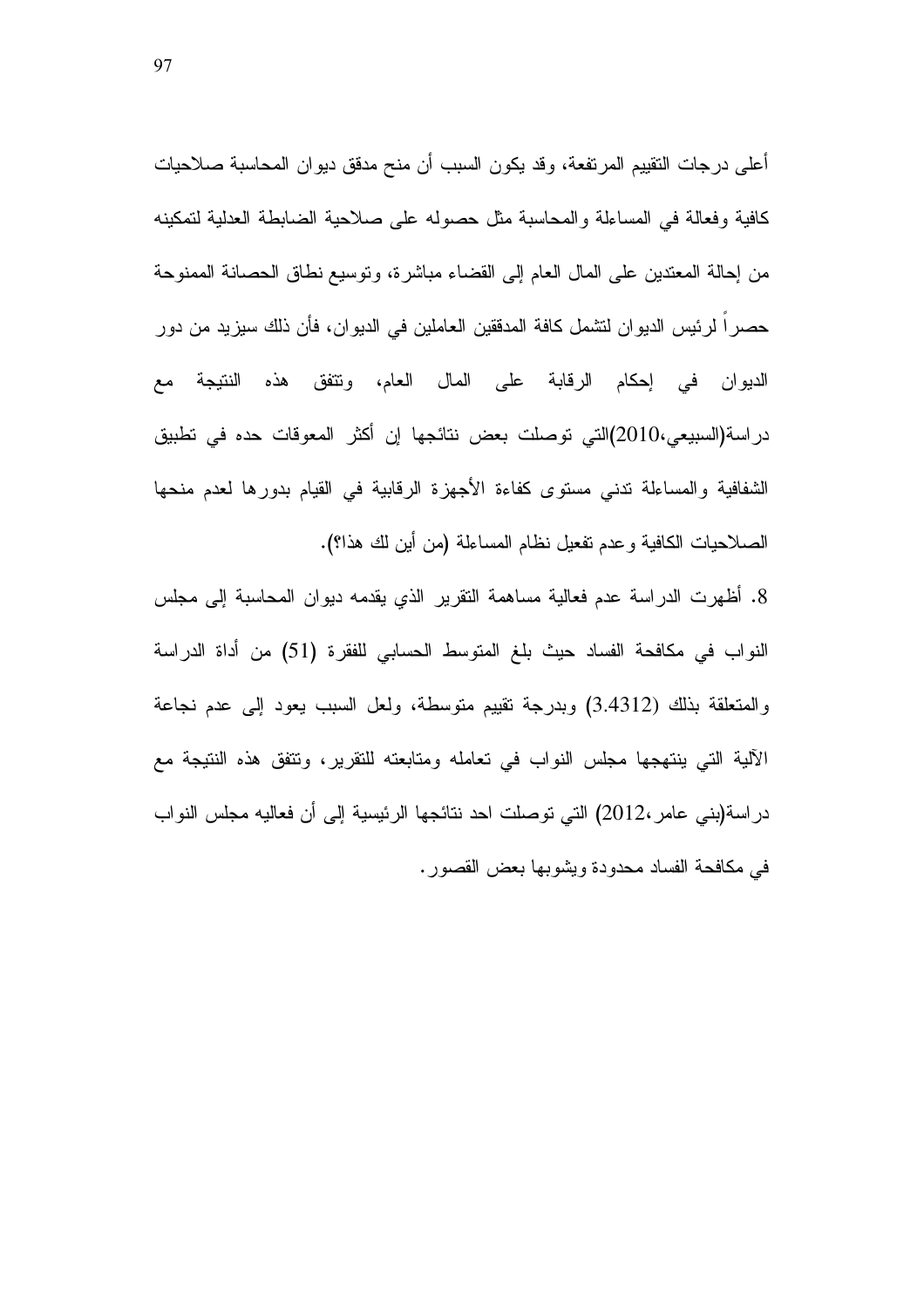### 2-5 التوصيات

في ضوء النتائج التي تم التوصل إليها من خلال الدراسة الحالية، يقدم الباحث مجموعة من النوصيات سعيا لنطوير وتحسين دور ديوان المحاسبة في مكافحة الفساد ولتمكين الديوان من القيام بأعماله الرقابية بفعالية وكفاءة لتحقيق الهدف العام من الرقابة وهو المحافظة على المال العام ، وهذه التوصيات هي:

1. نحديث ونطوير إجراءات العمل الرقابي في ديوان المحاسبة حتى نكون أكثر ملاءمة لمكافحة الفساد، وتحديث معايير التدقيق الحكومية بما ينسجم مع معايير التدقيق الدولية وأفضل الممارسات المهنية والاستفادة من تجارب البلدان الأخرى وبخاصة المتقدمة في موضوع مكافحة الفساد.

2. التركيز على الرقابة الإدارية ورقابة الأداء بما يكفل استخداما أمثل للموارد البشرية نوسيع صلاحيات المدققين في ديوان المحاسبة وتفعيل دورهم ناحية المساءلة والمحاسبة بنوفير ما يكفل ذلك مثل حصولهم على صلاحية الضابطة العدلية ومنحهم الحصانة ونحسين الإمكانيات والحوافز المادية والمعنوية لمهم ونعزيز التأهيل المهنى من خلال الدورات الندريبية وورش العمل المنعلقة بمهنة ندقيق الحسابات.

3. دمج الأجهزة الرقابية المختلفة مثل هيئة مكافحة الفساد وديوان المظالم بديوان المحاسبة الجهاز الرقابي المشكل بنص من الدستور الأردني، ليكون جهاز رقابي واحد شامل يؤدي إلى نحقيق الهدف العام من الرقابة وهو المحافظة على المال العام.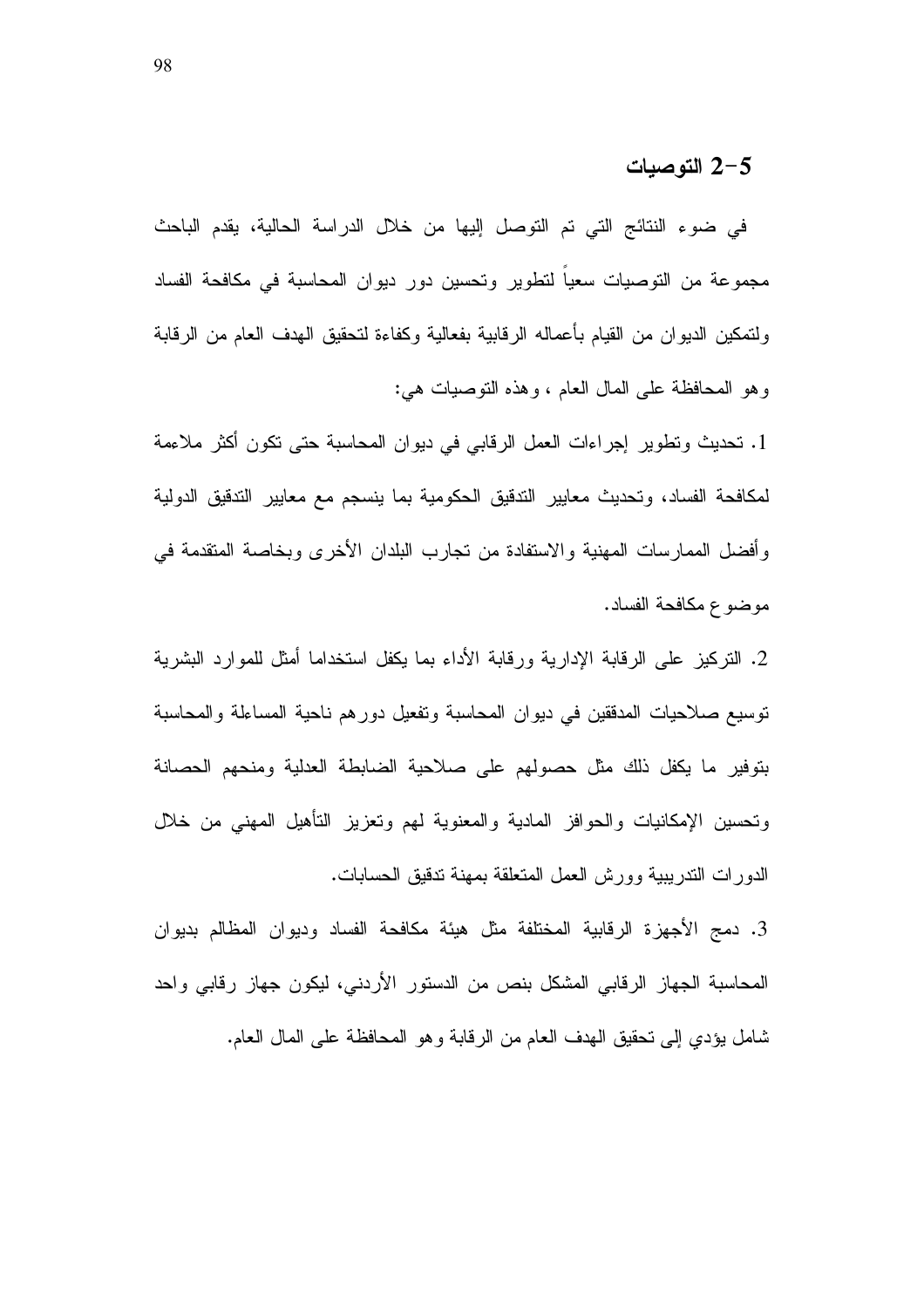4. حث مجلس النواب على ايلاء نقرير ديوان المحاسبة الأهمية اللازمة والعمل على نشكيل لجنة نيابية متخصصة لمتابعة تصويب السلطة التنفيذية للمخالفات والملاحظات الواردة في النقرير ضمن مدد زمنية محدده ليصب في صلب عملية الإصلاح الحكومي الشامل، والطلب من الديوان نقرير خاص للحالات التي فيها شبهة فساد ليتم التحقيق بمضمونها وتحويلها إلى القضاء إذا لزم الأمر.

5. ربط ديوان المحاسبة بالجهات الخاضعة للرقابة الكترونيا من خلال برنامج الحكومة الالكترونية والاستفادة من التقنيات العلمية الحديثة كخدمة الانترنت بحيث يتمكن الديوان من الاطلاع ومنابعة سلامة سبر أعمال نلك الجهات أولا بأول وتعزيز شراكة ديوان المحاسبة في نجاح عمل الجهات الخاضعة للرقابة وانه ليس معيقا لعملها.

6. سن ونطوير النشريعات النبي نعزز من مكافحة الفساد مثل قانون من أين لك هذا؟ وإشهار الذمة المالية، ونشكيل محكمة خاصة لديوان المحاسبة كما هو الحال بمحكمة الجمار ك.

7. [جراء المزيد من الدراسات العلمية حول موضوع مكافحة الفساد في القطاع العام والخاص في الأردن لنتسمل مجتمعات وعينات أخرى، وللوقوف على حالات حقيقية نمت فيها مكافحة الفساد.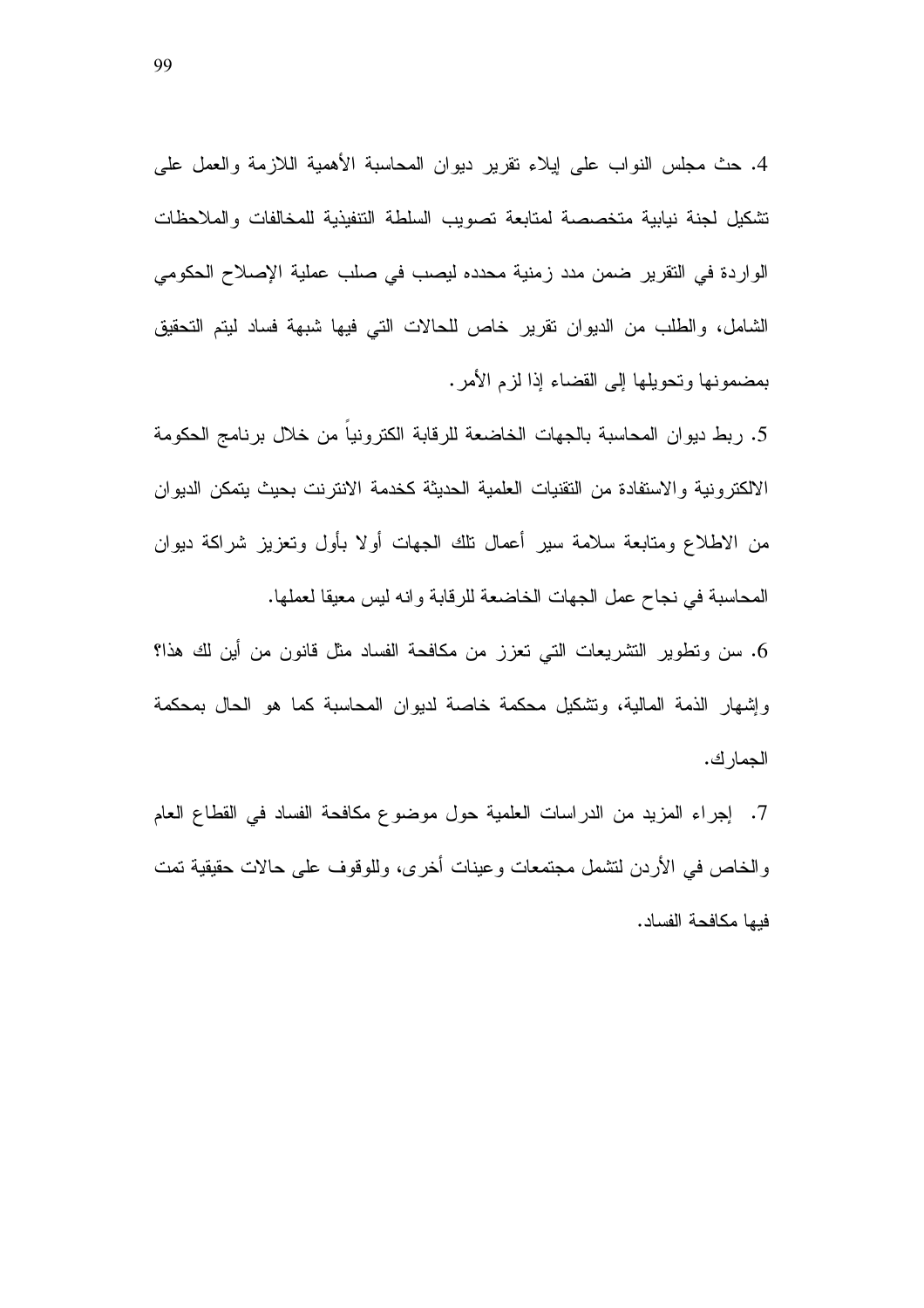قائمة المراجع

أ. قائمة المراجع العربية:

**القرآن الكريم**،سوره النور،الأية 40،سوره القصص،الأية4.

1. أبو طالب، محمود عبد المنعم (2011). تقويم الأداء بالتطبيق على السياسات المالية للدولة، مقال محرر ، **مجلة الرقابة المالية**، العدد 58، حزير ان، ص14، تونس.

2. الاتحاد الدولي للمحاسبين (2003). إ**صدارات المعايير الدونية نممارسة أعمال التدقيق والتأكيد وقواعد وأخلاقيات المهنة**، ترجمة جمعية المجمع العربي للمحاسبين القانونين، ط1 عمان، الأردن.

3. احمد، سامح محمد رضنا (2008). "**دور المراجعة الخارجية في كشف المحاسبة** الاحتيالية في ضوء التطورات ألاقتصاديه المعاصرة"، رسالة دكتوراه، جامعه حلوان، القاهرة.

4. أخزام، هشام و حلوة عبد الفتاح (2006). "**دور المجتمع المدن***ي* **ف***ي* **التنمية البشرية**"، بحث لنيل الإجازة في العلوم السياسية، كلية الحقوق جامعة الحسن الأول، المغرب، سطات، أبريل.

5. بربر، كامل (1996). الإ**دارة عملية ونظا**م، الطبعة الأولى: المؤسسة الجامعية للدر اسات والنشر والنوزيع، بيروت.

6. بني عامر ، نسيم محمد (2012)."**مكافحه الفساد في الأردن بين مجلس النواب وهيئه** م**كافحه الفساد**"، (رسالة ماجستير)، جامعه اليرموك، القانون الإداري.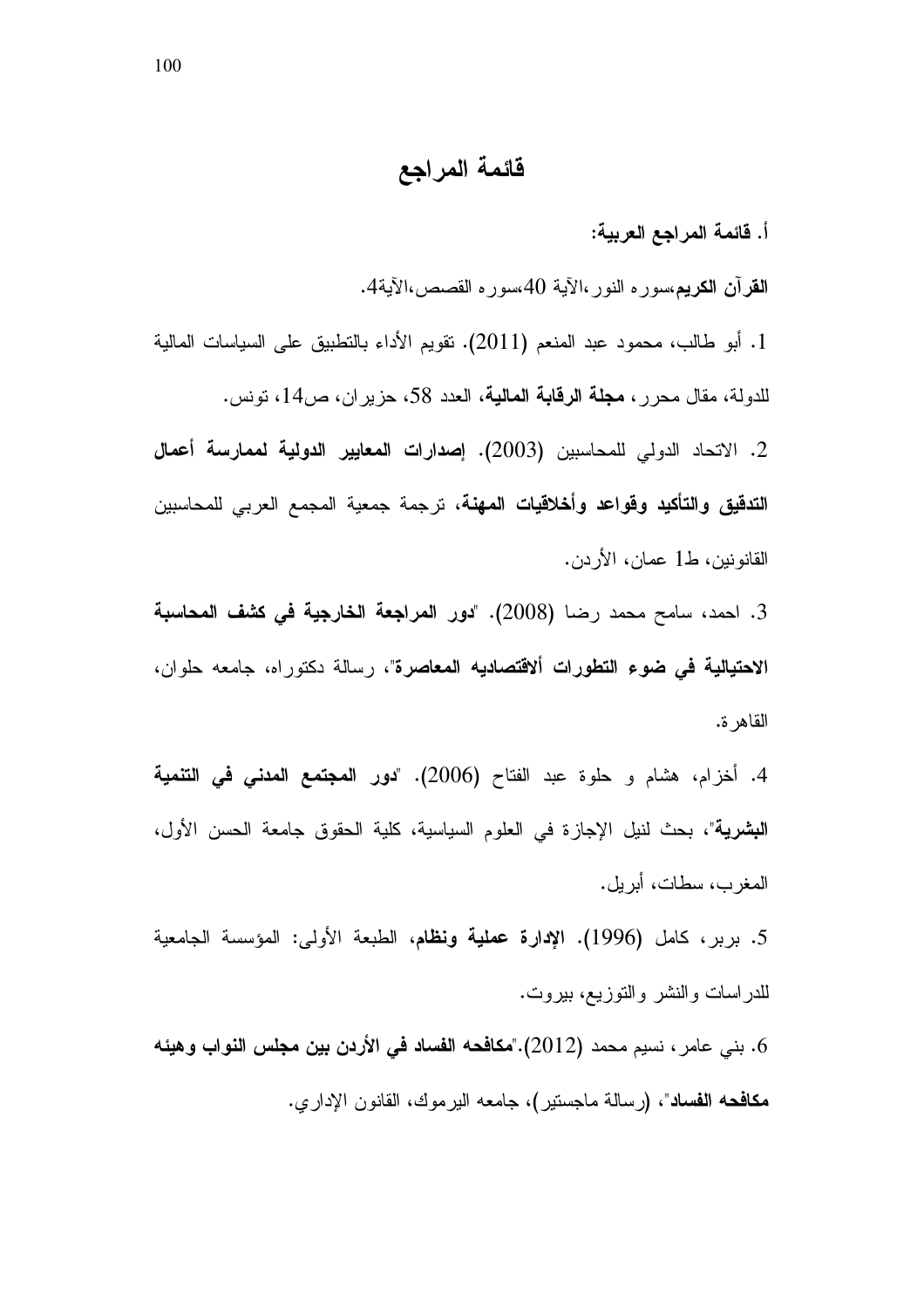8. الجمعية اللبنانية لتعزيز الشفافية/لا فساد (2005). ك**تيب الانتخابات والمساعلة،** ط1: مطابع تكنوس برس، لبنان.

9. الحج عارف، ديالا (1996)."ا**لرقابة الإدارية ودورها في تحقيق كفاءة الع***م***ل** الإدار ي في أ**جهزة الإدارة العامة في القطر العربي السو**ري، بحث تطبيقي في المؤسسات العامة ذات الطابع الاقتصادي"، رسالة دكتوراه، جامعة دمشق، كلية الاقتصاد. 10. ديوان المحاسبة الأردني (2011).ا**لتقرير السنوي الستون**.

11. الذنيبات، علي عبد القادر (2006).**تدقيق الحسابات في ضوء معايير التدقيق** ا**لدولية والأنظمة والقوانين المحلية: نظريه وتطبيق،** عماده البحث العلمي، الجامعة الأردنية، عمان.

12. رملي، فياض حمزة (2009)."إ**طار مقترح للرقابة الحكومية على شركات إنتاج النفط**"، (رسالة دكتوراه)، جامعة السودان للعلوم والنكنولوجيا، الخرطوم.

13. زين الدين، بلال (2009).ظاهرة الفساد الإداري في الدول العربية والتشريع **المقارن،** ط1: دار الفكر الجامعي، الإسكندرية، مصر .

14. السبيعي، فارس علوش (2010). "دور الشفافية والمساعلة في الحد من الفساد الإ**داري في القطاعات الحكومية**"،(رسالة دكتوراه)، جامعة نايف العربية للعلوم الأمنية، الرياض.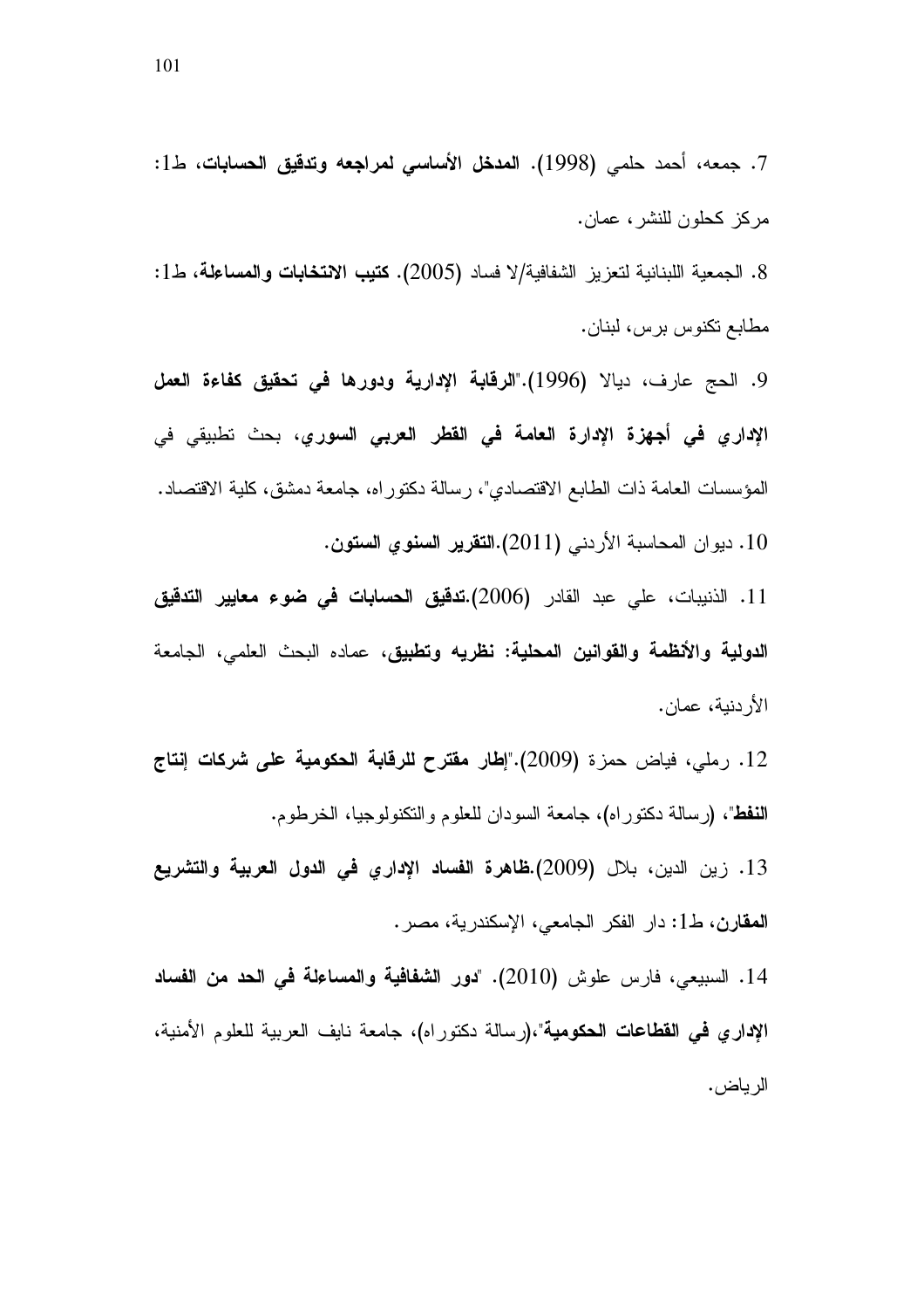. The contract of the contract of  $\mathcal{A}$ 16. شحاده، الخولي (2001)، أ**وراق ثقافية**، دار الطليعة، دمشق، سوريـ

> 17. الشنواني، غياث (1994)."دور مراجعة الحسابات في الحد من الاختلاس والتلاعب مع ا**لتطبيق قضايا محكمة الأمن الاقتصادي بدمشق**"، (رسالة ماجستير )، جامعة دمشق.

> 18. عبد البر، عمرو (2010) دوره عن تحديد الأداء المالي بوزارة البلدية، **جريدة** الـعرب، الـعدد7891 ، ص4، الثلاثاء19يناير ، قطر .

> 19. عبد اللطيف، عادل (2004)،"الفساد كظاهرة عربية وآليات ضبطها: إطار لفهم الفساد في الوطن العربي ومعالجته"، مجلة المستقبل العربي، السنة 27، العدد 309، . بیروت، ص $95\,$

> 20. عبد الله، أسامة إبراهيم(2010) "الفساد الإداري والمالي الإشكالية وطرق معالجته"، (رسالة ماجستير)، العراق.

> 21. عثمان، بهاء (2003)، "**تقبيم دور ديوان المحاسبة في الرقابة على أداء** المؤسسات العامة في الأردن"، رسالة ماجستير ، جامعة آل البيت،المفرق، الأردن. 22. العقدة، صـالح و النوايسه محمد (2006)، "العوامل المؤثرة علمي إكتشاف الأخطاء والغش من وجهة نظر مدققي ديوان المحاسبة الأردني (دراسة تحليلية )"،(بحث

> منشور)، مجلة الإدارة والاقتصاد، الجامعة المستنصرية،العراق،العدد63،السنة2007،ص

 $.108 - 65$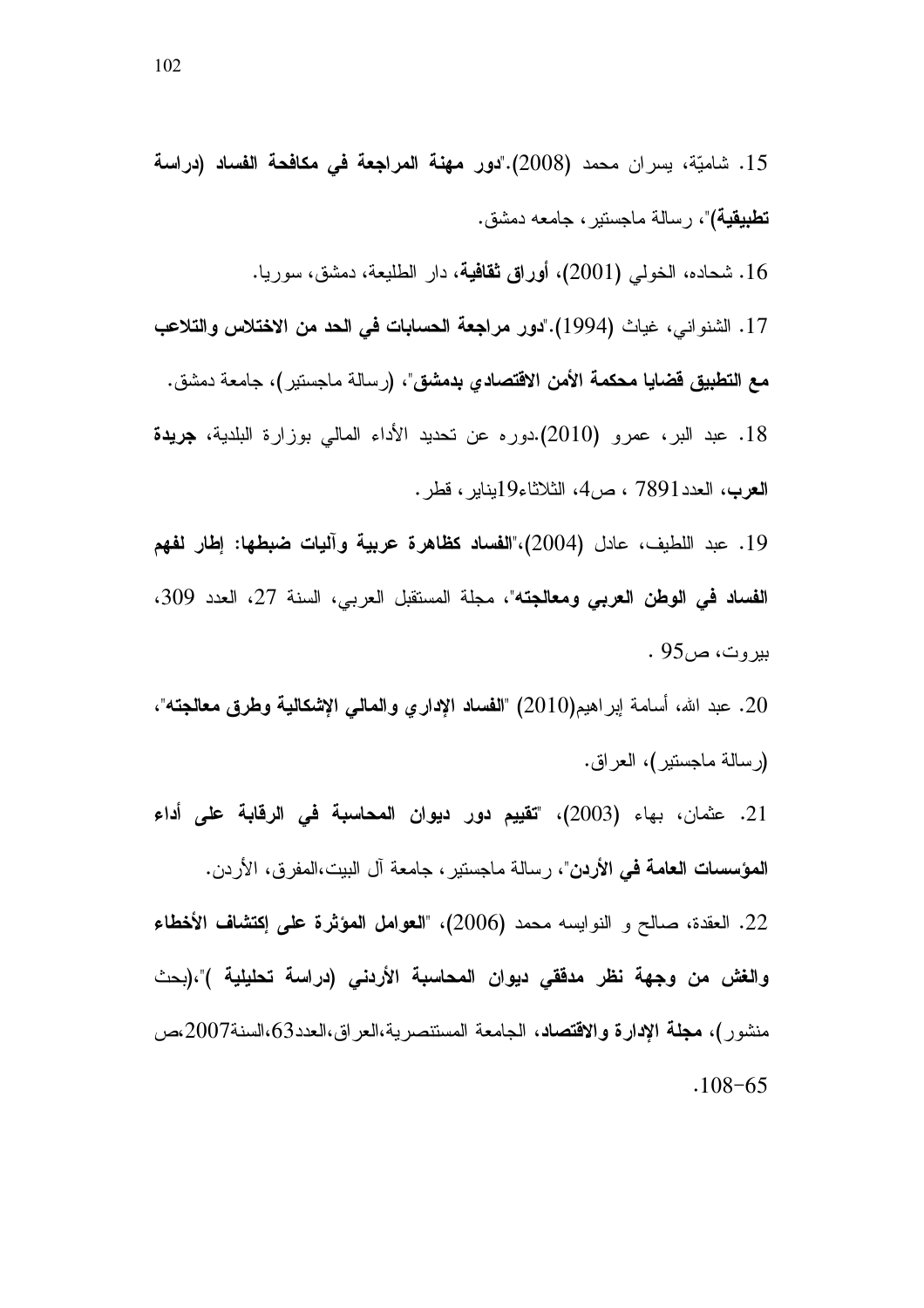23. عويسات، جمال الدين (2003). **مبادئ الإدارة**، دار هومة للطباعة والنشر والنوزيع، الجزائر .

24. **قانون العقوبات الأردني** رقم 16 لسنة 1960 وتعديلاته.

25. **قانون ديوان المحاسبة الأردني** رقم 52 لسنه 1952 وتعديلاته.

26. **قانون هيئة مكافحه الفساد الأردني** رقم 62 لسنه 2006.

27. الكفر او ي، عوف محمود (1989).ا**لرقابة المالية(النظرية والتطبيق)**، مؤسسة شباب الجامعة للطباعة والنشر والنوزيع، الإسكندرية.

28. اللامي، مازن (2007). ا**لفساد بين الشفافية والاستبداد**، ط1: مطبعة دانية، بغداد.

29. المطيري، احمد مانع (2012)."**مدى فاعلية إجراءات الرقابة المالية على الإنفاق** التي يطبقها ديوان المحاسبة الكويتي من وجهة نظر الجهات الخاضعة لرقابة الديوان"،

(رسالة ماجستير)، جامعه الشرق الأوسط للدراسات العليا، عمان.

30. مونات، حسن علي (2003). "**تقييم أنظمة الرقابة الداخلية للتسهيلات الائتمانية ف***ي* **المصارف التجارية الليبية**"، (رسالة ماجستير)، جامعة آل البيت، المفرق، الأردن.

31. الموسوي، الـهام (2005). "**دور الرقابة المالية في الـحد من ظاهرة الفساد** الإداري"، بحث تطبيقي في ديوان الرقابة المالية المؤسسات الحكومية العراقية، مجلس المعهد العالي للدراسات المحاسبية و المالية، جامعة بغداد.

32. المومني، قيس (1997).ا**لتنمية الإدارية**، دار زهران للنشر والتوزيع، عمان، الأردن.

33. نظام ديوان الرقابة والتفتيش الإداري(1992)، الأردن.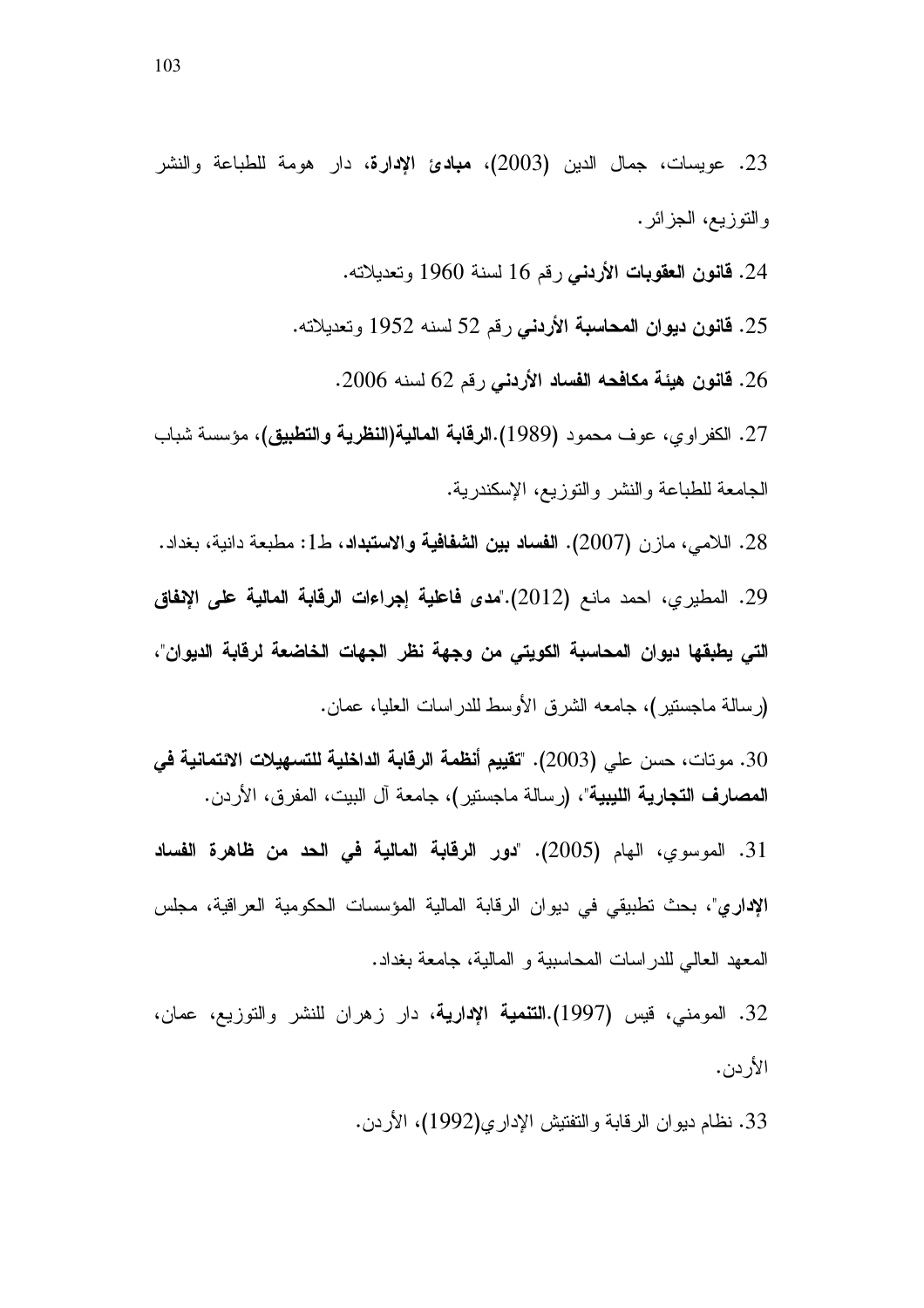H - 0 - 
 1 3-&

\$A D R - A" (. 2006) - - %#
 .34 . -I 
-14 80% % ~ @B "% - A ) BC

### ب. فَائمه المراجع الأجنبية:

1. Berkman S., Z. Boswell N.Z.,Bruner F.H.,Gough M., McCormick J.T., Peter Egens Pedersen P.E.,Uga J. Zimmermann S.(2008),The fight against corruption: international organizations at a cross-roads,**Journal of Financial Crime**,Volum15,Issue,2,pp.124-154

2. Kseniao G.(2008), Can corruption and economic crime be controlled in developing countries and if so, is it cost-effective?.**Journal of Financial Crime**, Volume,15 Issue, 2, pp. 223 – 233. .

3. Kayrak M.(2008), Evolving challenges for supreme audit institutions in struggling with corruption, **Journal of Financial Crime**,Volume,15,Issue,1,pp.  $60 - 70.$ 

4. Malagueno, R,Albrecht,C.,Ainge,C.,Stephens,N.(2010),Accounting and corruption: a cross-country analysis, **Journal of Money Laundering Control**, Volume 13 Issue 4, pp. 372 – 393.

5. Osterfeld,D,(1989),Corruption and Development, **Journal of Economic Growth,**Volume2,No4,PP14-29.

6. Sekaran,U.(1984),**Research Methods for Managers: A Skills- Buildings Approach**, John Wiley and Sons Inc.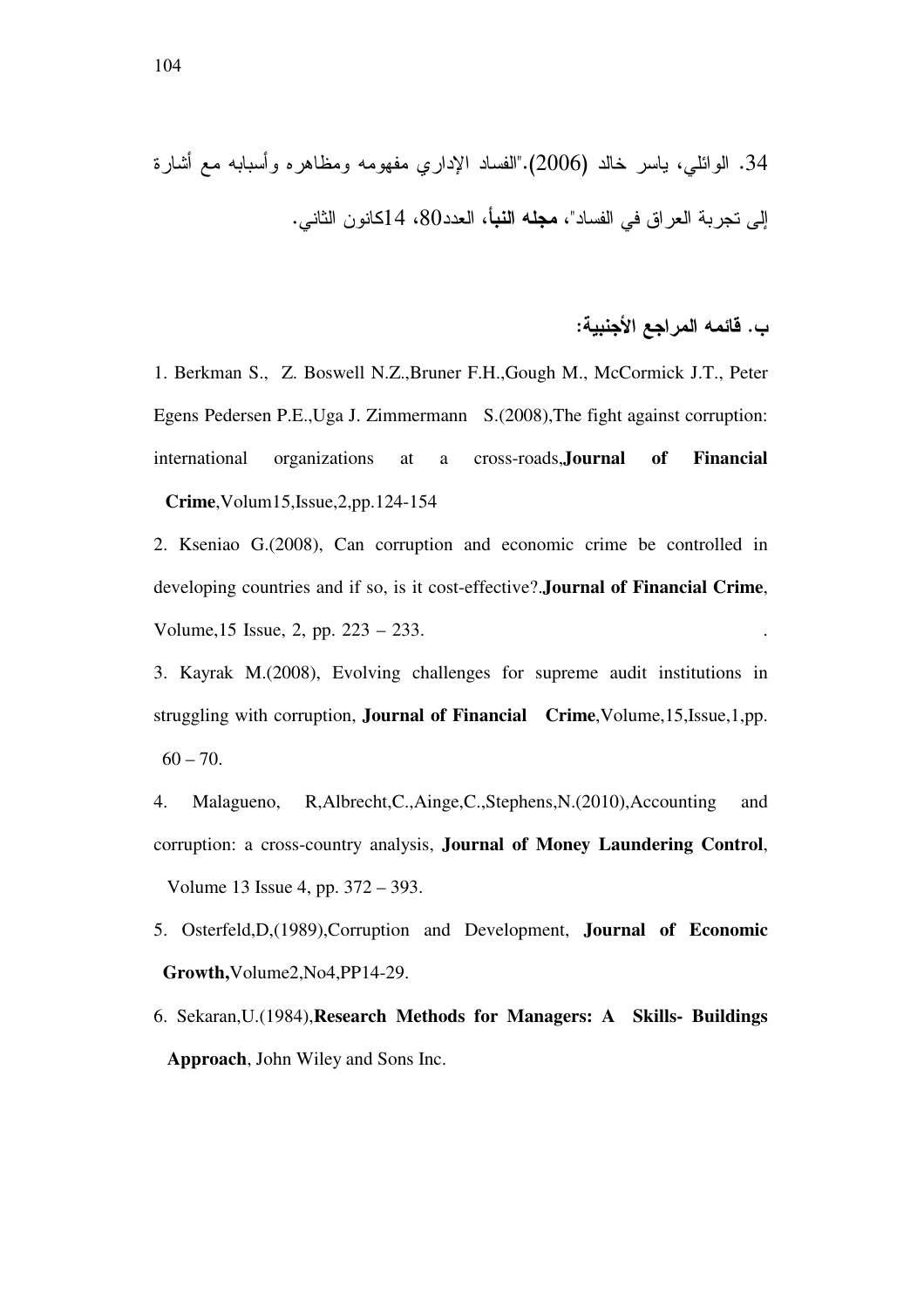### ج. قائمة المراجع الالكترونية:

1. الأدبيات العامة للرقابة الحكومية، متوفر :

http://forum.stop55.com/231353.html

2. اتفاقية الأمم المتحدة لمكافحة الفساد(2012)، متوفر : http://www.unodc.org/documents/treaties/UNCAC/Publications/Convention/08- 50024\_A.pdf 3. دليل الرقابة المالية للمنظمة العربية للاجهزة العليا للرقابة المالية والمحاسبة، متوفر : http://www.arabosai.org/upload/rapport/rapport\_29\_ar.pdf 4. ديو ان المحاسبة الأردني، متوفر : http://www.audit-bureau.gov.jo ديوان المظالم الأردني، متوفر :

www.ombudsman.org.jo/Arabic/about%20beurea/Pages/default.aspx

5. منظمة الشفافية الدولية، متوفر : http://www.transparency.org . مون، بان كي  $(2012)$ .رسالة من الأمين العام للأمم المتحدة بمناسبة اليوم الدولي.

لمكافحة الفساد، 9 كانون الأول، متوفر :

www.un.org/ar/sg/messages/2012/corruptionday.shtm

. مؤشـــر مـــدركات الفـــساد،(2012) ،Corruption Perceptions Index ، متـــوفر :

http://cpi.transparency.org/cpi2012/results

7. هولدر ، اريك(2009)،ا**لمنتدى العالمي الرابع** للأمم المتحدة لتحـــالف الحـــضـارات،

 : نـــــوفمبر، الدوحـــــة، قطــــــر، متـــــوفه

http://www.state.gov/documents/organization/190723.pdf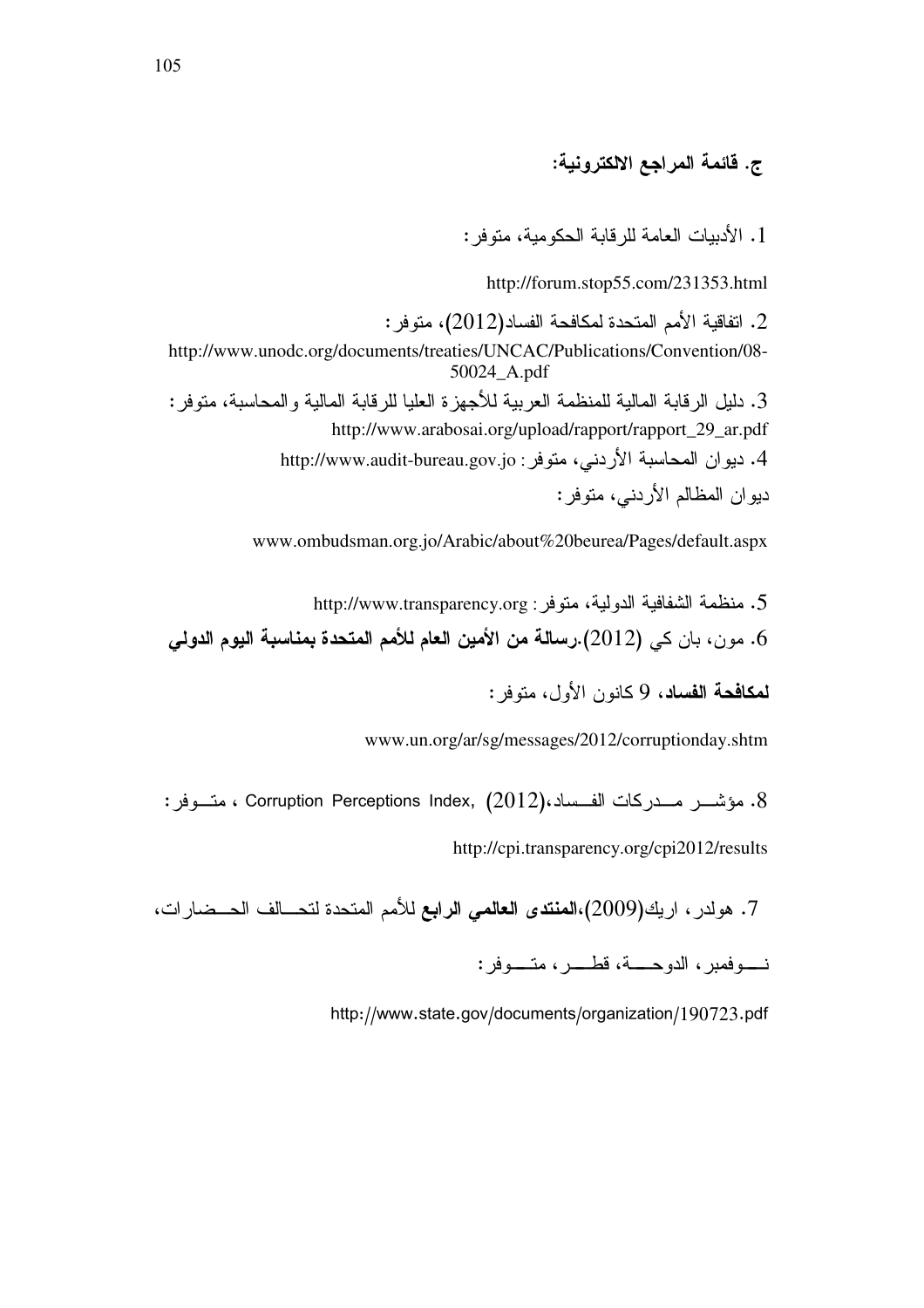الملاحسق

– ملحق رقم (1) استبانـة الدراسـة – ملحق رقم (2) أسماء الأساتذة محكمي استبانه الدراسة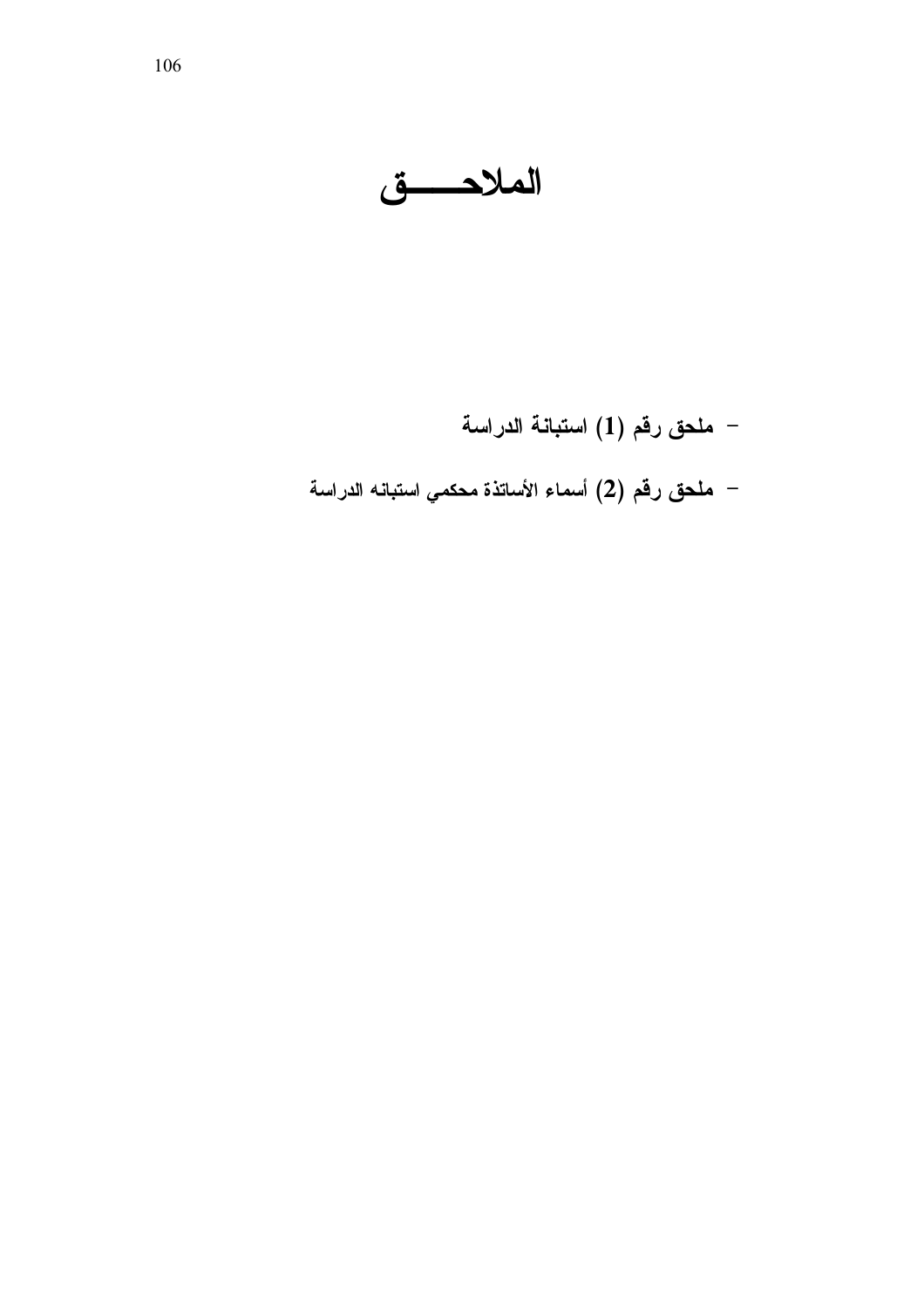

تهدف هذه الاستبانة إلى معرفه مدى ملاءمة إجراءات تـدقيق ديـوان المحاسـبة الأردني لمكافحة الفساد، لذا أرجو التكــرم بالإجابـــة علـــي جميــــع الفقـــرات بموضوعية وصدق وأمانه، علما بان المعلومات التي سيحصل عليها الباحــث ستكون في سرية تامة ولن تستخدم إلا لإغراض البحث العلمي، راجيــا مـــن سيادنكم النكرم بقراءة كل فقره والإجابة بوضع علامة (x) في العمود المناسب من وجهه نظر كل منكم، شاكرا لكم حسن تعاونكم.

وتفضلوا بقبول فائق الاحترام والتقدير،،

الباحث

محمود خالد الكعيبر

### القسم الأول: المعلومات الخاصة بمدفق ديوان المحاسبة يرجى التكرم بوضع إشارة (x) في الفراغ بما يتناسب وإجابتكم

|              |              | دكتوراه       | ماجستير        | بكالوريوس   | دبلوم فأقل | 1.المؤهل العلمي  |
|--------------|--------------|---------------|----------------|-------------|------------|------------------|
|              |              |               |                |             |            |                  |
| أخرى         | قانون        | اقتصاد        | إدارة أعمال    | علوم مالية  | محاسبة     | 2.التخصص         |
| اذكر ها لطفا |              |               |                | ومصرفيه     |            | الأكاديمي        |
|              |              |               |                |             |            |                  |
|              | 20 سنة فأكثر | من 15 إلى أقل | من 10 إلىي أقل | من5 إلى أقل | أقل من 5   | 3.الخبرة العملية |
|              |              | من 20 سنة     | من 15 سنة      | من 10سنوات  | سنوات      |                  |
|              |              |               |                |             |            |                  |
|              |              | غير ذلك       | رئيس مراقبة    | مسوؤل مكتب  | مدقق       | 4.المسمى         |
|              |              | اذكرها لطفا   |                |             |            | الوظيفي          |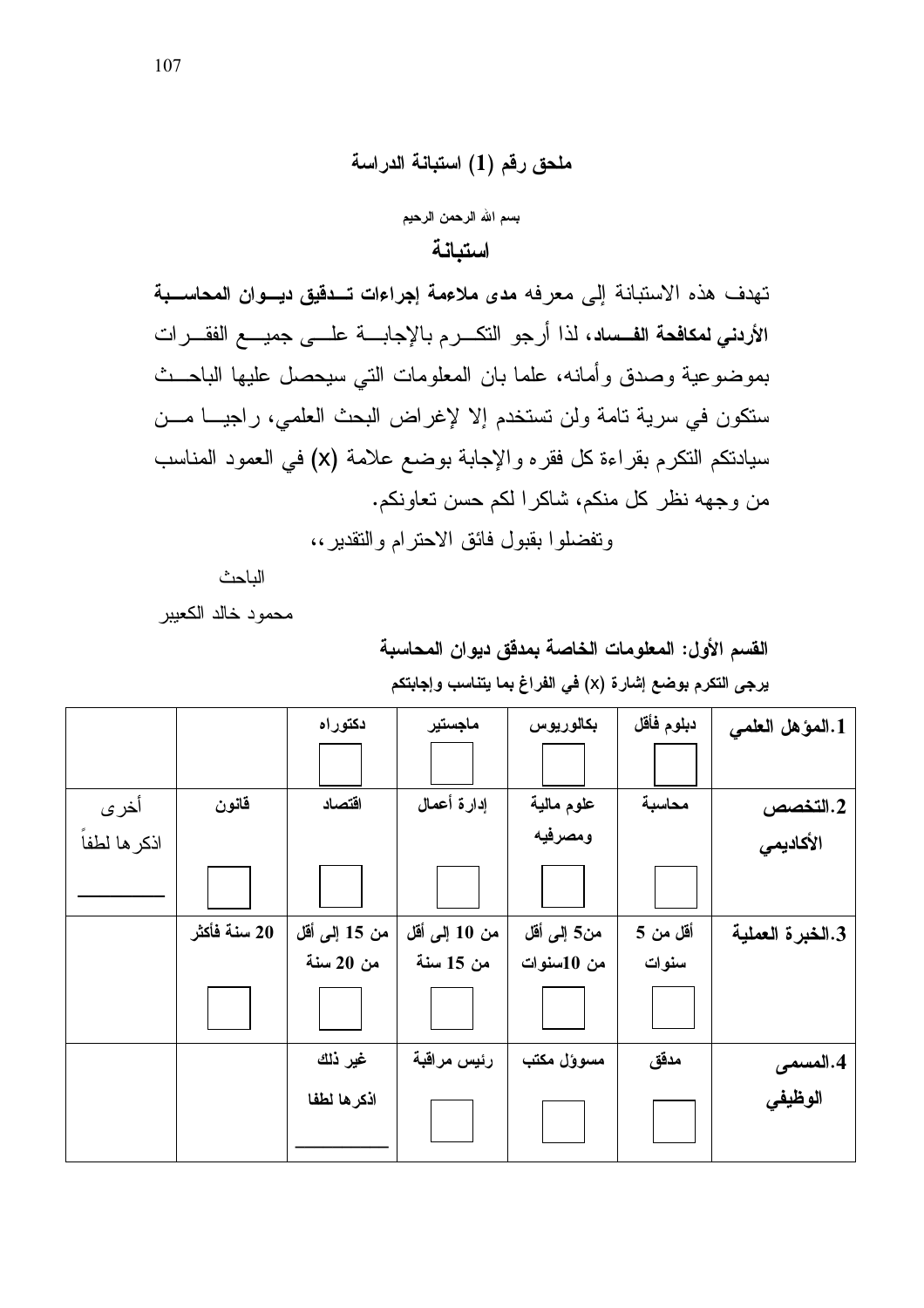• الجزء الأول: مدى ملائمة إجراءات الرقابة المالية والمحاسبية التي يقوم بها ديوان المحاسبة لمكافحة

الفساد .

| غير<br>موافق<br>بشدة | غیر<br>موافق | محايد | موافق | موافق<br>بشدة | الفقرات                                                                          | المقطع         |
|----------------------|--------------|-------|-------|---------------|----------------------------------------------------------------------------------|----------------|
|                      |              |       |       |               | مستوى التخطيط لعملية التدقيق التي يقوم بـها الديوان يـحد من الفساد.              | $\mathbf{1}$   |
|                      |              |       |       |               | مستوى در اسة وتقييم نظام الرقابة الداخلية التي يقوم بـها الديوان يقلل من الفساد. | $\overline{2}$ |
|                      |              |       |       |               | مستوى جمع مدقق الديوان لقرائن ندقيق كافية وملائمة يمكن الديوان من النجساح        | $\overline{3}$ |
|                      |              |       |       |               | في مكافحة الفساد.                                                                |                |
|                      |              |       |       |               | مستوى إجراء المقارنات التحليلية التي يقوم بها الديوان يحد من الفساد.             | $\overline{4}$ |
|                      |              |       |       |               | مستوى قيام مدقق الدبوان بالنأكد من أن الأرصدة والعمليات المسجلة موجودة فعلا      | $\overline{5}$ |
|                      |              |       |       |               | وإنها ليست وهمية يقلل من الفساد.                                                 |                |
|                      |              |       |       |               | مستوى قيام مدقق الدبوان بالتأكد من اكتمال تسجيل العمليات المالية والمحاســـبية   | 6              |
|                      |              |       |       |               | على السجلات كافي للنجاح في مكافحة الفساد.                                        |                |
|                      |              |       |       |               | مستوى تحقق مدقق الديوان من صحة الاحتساب والدقسة المحاسسبية للمعلومسات            | $\overline{7}$ |
|                      |              |       |       |               | المدونة في السجلات يحد من الفساد.                                                |                |
|                      |              |       |       |               | مستوى نحقق مدقق الديوان من إجراء المطابقات والربط بين تفصيلات السجلات            | $\overline{8}$ |
|                      |              |       |       |               | التبي يقوم بـها الديوان يـحد من الفساد.                                          |                |
|                      |              |       |       |               | مستوى تحقق مدقق الديوان من مسك الجهات الخاضعة للرقابة ســجلات لمتابعـــة         | $\overline{9}$ |
|                      |              |       |       |               | استيفاء وتحصيل الرسوم والضرائب يعزز مكافحة الفساد.                               |                |
|                      |              |       |       |               | مسنوى قيام المدقق بالتأكد من وجود دورة مستنديه سليمة بدوية أو حاسوبية لــــدى    | 10             |
|                      |              |       |       |               | الجهات الخاضعة للرقابة يعزز من مكافحة الفساد.                                    |                |
|                      |              |       |       |               | مستوى قيام مدقق الدبوان بالنحقق من وجود فصل للمهام المتعارضة  يحــد مـــن        | 11             |
|                      |              |       |       |               | الفساد .                                                                         |                |
|                      |              |       |       |               | مستوى قيام مدقق الديوان بالتحقق بالتأكد من صحة التسجيل والترحيل والترصــــيد     | 12             |
|                      |              |       |       |               | للعمليات المالية والمحاسبية يقلل من الفساد.                                      |                |
|                      |              |       |       |               | مستوى قيام مدقق الدبوان بالنحقق من نعزيز العمليات المالية والمحاسبية بالوثائق    | 13             |
|                      |              |       |       |               | اللازمة يحد من الفساد.                                                           |                |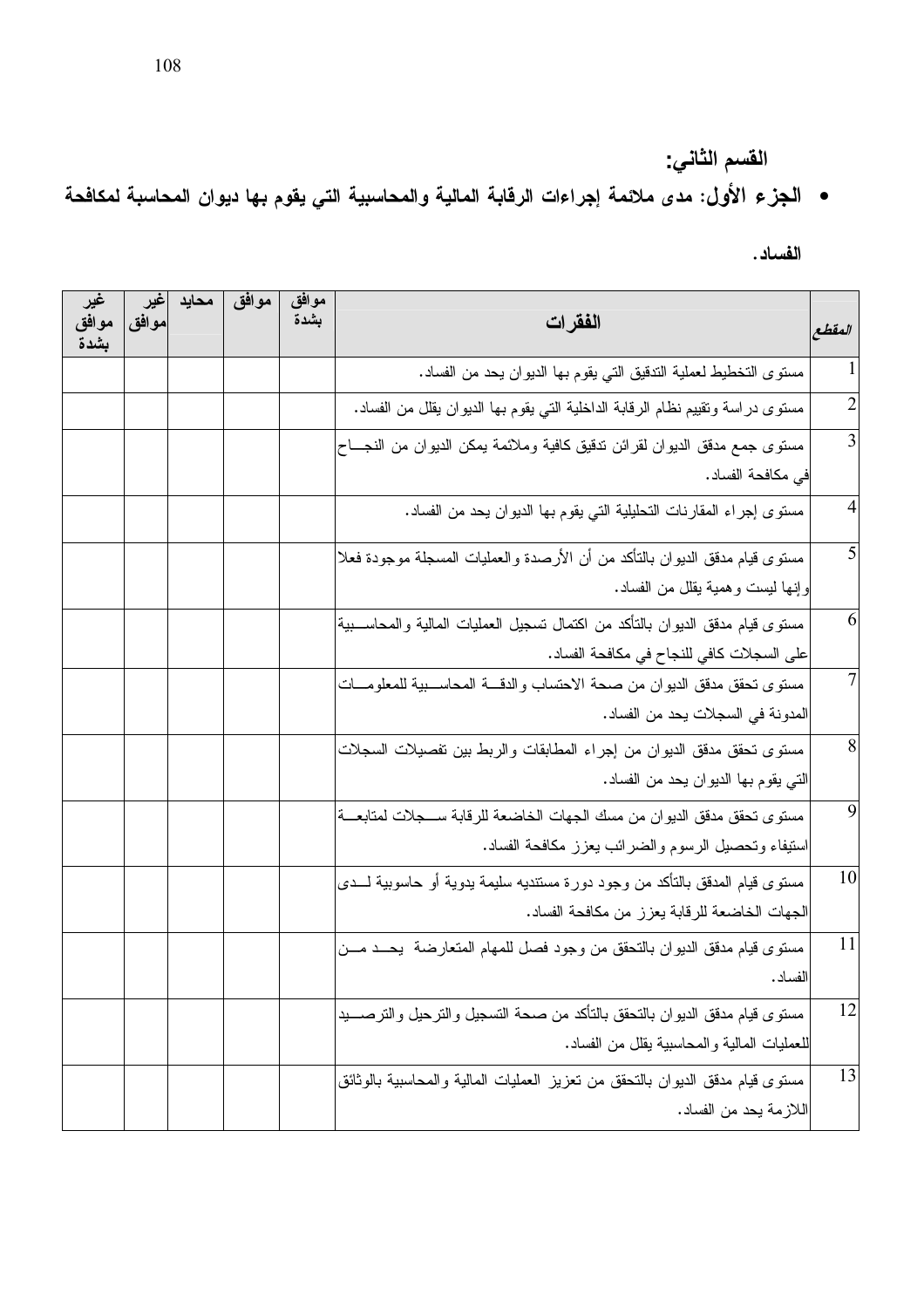| غير<br>موافق<br>بشدة | غير<br>موافق | محايد | موافق | موافق<br>بشدة | الفقرات                                                                                | المقطع          |
|----------------------|--------------|-------|-------|---------------|----------------------------------------------------------------------------------------|-----------------|
|                      |              |       |       |               | مستوى قيام المدقق بالتحقق من وجود هيكل نتظيمي للجهات الخاضعة للرقابـــة                | 14              |
|                      |              |       |       |               | يعزز من مكافحة الفساد                                                                  |                 |
|                      |              |       |       |               | مستوى نحقق مدقق الدبوان من وجود معايير رقابية ومعـــابير أداء بحـــد مـــن<br>الفساد . | $\overline{15}$ |
|                      |              |       |       |               | مستوى تحقق مدقق الديوان من قيام الجهات الخاضــــعة للرقابـــة بقيــــاس الأداء         | 16              |
|                      |              |       |       |               | الفعلمي ومقارنته بالمعايير الموضوعة يقلل من الفساد.                                    |                 |
|                      |              |       |       |               | مستوى تحقق مدقق الديوان من قيام الجهات الخاضعة للرقابة بتصحيح الأخطاء                  | 17              |
|                      |              |       |       |               | والانحرافات يحد من الفساد.                                                             |                 |
|                      |              |       |       |               | مستوى تحقق مدقق الديوان من قيام الجهات الخاضعة بعمليـــة تـــدوير ونقـــل              | 18              |
|                      |              |       |       |               | الموظفين يحد من الفساد.                                                                |                 |
|                      |              |       |       |               | مستوى تحقق مدقق الديوان من قيام الجهات الخاضعة باختيار الموظفين الأكفاء                | $\overline{19}$ |
|                      |              |       |       |               | ووضعهم بالمكان المناسب بحد من الفساد.                                                  |                 |
|                      |              |       |       |               | مستوى تحقق مدقق الديوان من كفاية وفعالية أنظمة الضبط الداخلي في الجهات                 | 20              |
|                      |              |       |       |               | الخاضعة للرقابة يسهم في مكافحة الفساد.                                                 |                 |
|                      |              |       |       |               | مستوى قيام مدقق الديوان بالتحقق من تطبيق الجهات الخاضعة للرقابـــة لنظــــام           | 21              |
|                      |              |       |       |               | حوافز وعقوبات للموظفين يعزز من مكافحة الفساد.                                          |                 |
|                      |              |       |       |               | مستوى قيام مدقق الديوان بتدقيق القرارات الإدارية ومتابعة الإجراءات الهادفة             | 22              |
|                      |              |       |       |               | لحماية الأموال العامة في الجهات الخاضعة للرقابة يعزز من مكافحة الفساد.                 |                 |
|                      |              |       |       |               | مستوى قيام مدقق الديوان بتدقيق مغادرات وإجازات موظفين الجهات الخاضعة                   | 23              |
|                      |              |       |       |               | للرقابة وحصول الموظفين على إجازات سنوية يحد من الفساد.                                 |                 |
|                      |              |       |       |               | مستوى قيام مدقق الدبوان بالتدقيق على موظفين الجهات الخاضعة للرقابة ومدى                | 24              |
|                      |              |       |       |               | النزامهم بالدوام الرسمي يعزز من مكافحة الفساد.                                         |                 |
|                      |              |       |       |               | مستوى قيام مدقق الدبوان بالتحقق من قيام إدارة الجهة الخاضعة للرقابة بتقيـــيم          | 25              |
|                      |              |       |       |               | أداء الموظفين بشكل دوري يسهم في مكافحة الفساد.                                         |                 |
|                      |              |       |       |               | مستوى قيام مدقق الديوان بالتحقق من وجود نغذية راجعة في الجهات الخاضعة                  | 26              |
|                      |              |       |       |               | للرقابة ونزويد المرؤوسين بها يعزز من مكافحة الفساد.                                    |                 |

• الجزع الثَّاني: مدى ملائمة إجراءات الرقابة الإدارية التي يقوم بها ديوان المحاسبة لمكافحة الفساد.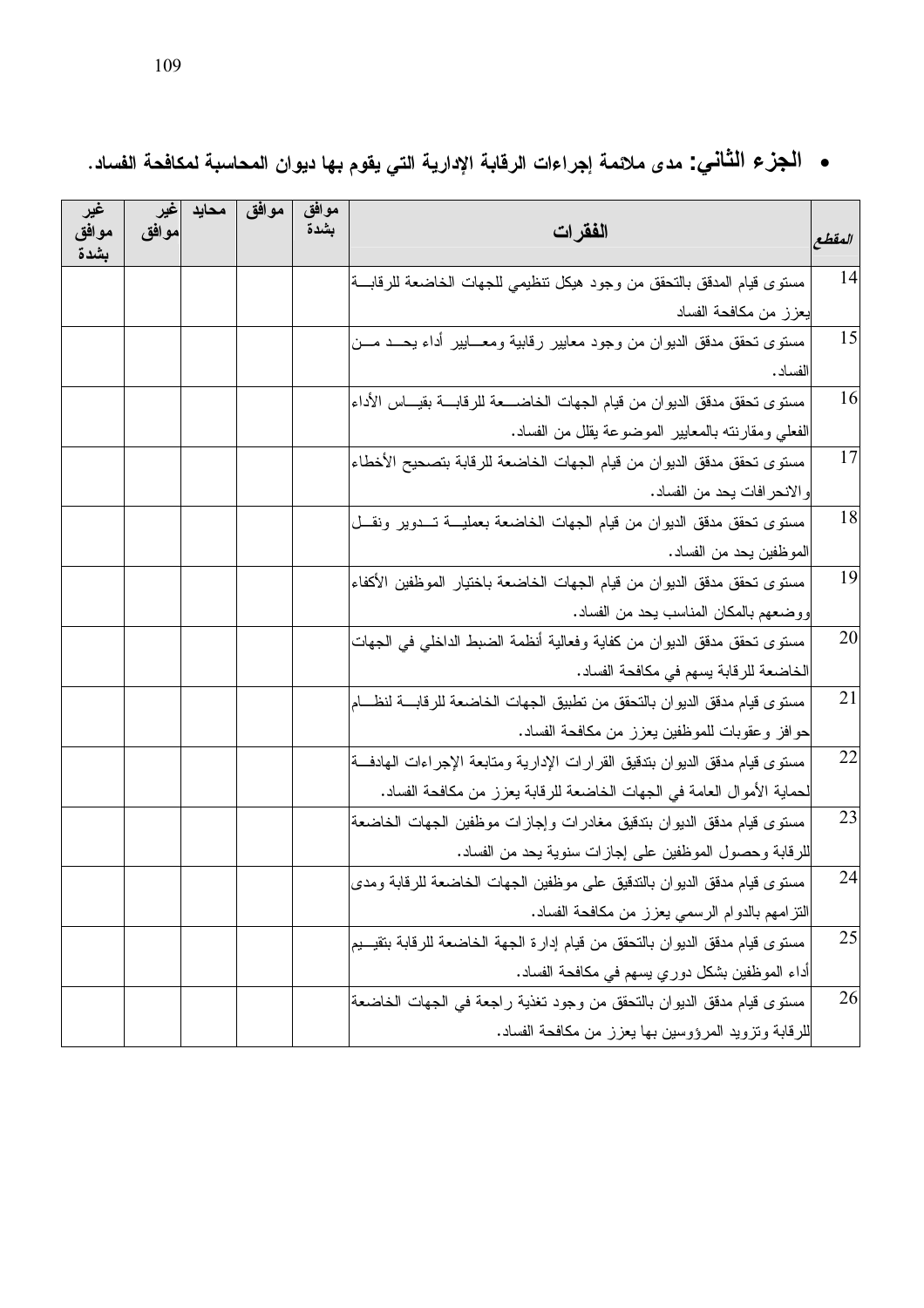# • الجزع الثَّالْتْ: مدى ملائمة إجراءات رقابة الأداء التي يقوم بها ديوان المحاسبة لمكافحة الفساد.

| غير<br>موافق<br>بشدة | اغير<br>موافق | محايد | موافق | موافق<br>بشدة | الفقرات                                                                           | المقطع          |
|----------------------|---------------|-------|-------|---------------|-----------------------------------------------------------------------------------|-----------------|
|                      |               |       |       |               | مستوى قيام مدقق الديوان بالتأكد من إن المشاريع قد تم تنفيذها بفاعلية (تحقيـــق    | 27              |
|                      |               |       |       |               | الهدف: العلاقة ما بين النتائج المستهدفة والنتائج الفعلية) يسهم في مكافحة الفساد.  |                 |
|                      |               |       |       |               | مستوى قيام مدقق الديوان بالتأكد من أن المشاريع قد تم تتفيذها بكفاءة (تحقيــق      | 28              |
|                      |               |       |       |               | الهدف بأقل التكاليف:مدى استخدام الحد الأدنى من المدخل للوصول إلى تحقيق            |                 |
|                      |               |       |       |               | الحد   الأقصـي لمخر ج معين) يسهم في مكافحة الفساد.                                |                 |
|                      |               |       |       |               | مستوى قيام مدقق الديوان بالتأكد من أن المشاريع قـــد تـــم نتفيـــذها باقتـــصـاد | 29              |
|                      |               |       |       |               | ونوفير (تقليل نكلفة الموارد المستخدمة إلى أدنى مستوى ممكن مع أخذ النوعية أو       |                 |
|                      |               |       |       |               | الجودة بعين الاعتبار) يسهم في مكافحة الفساد.                                      |                 |
|                      |               |       |       |               | مستوى قيام مدقق الدبوان بالنحقق من استخدام الموارد المالية والمادية  بكف ءة       | 30              |
|                      |               |       |       |               | يعزز مكافحة الفساد.                                                               |                 |
|                      |               |       |       |               | مستوى قيام مدقق الديوان بالنحقق من استخدام الموارد المالية والمادية  بفاعلية      | 31              |
|                      |               |       |       |               | يعزز مكافحة الفساد.                                                               |                 |
|                      |               |       |       |               | مستوى قيام مدقق الديوان بالنحقق من استخدام الموارد المالية والمادية باقتصاد       | 32              |
|                      |               |       |       |               | يعزز مكافحة الفساد.                                                               |                 |
|                      |               |       |       |               | مستوى قيام مدقق الديوان بالتحقق من استخدام الجهات الخاضعة للرقابة للموارد         | 33              |
|                      |               |       |       |               | البشرية بكفاءة يسهم في مكافحة الفساد.                                             |                 |
|                      |               |       |       |               | مستوى تحقق المدقق من استخدام الجهات الخاضعة للرقابة للمـــوارد البـــشرية         | 34              |
|                      |               |       |       |               | بفاعلية يسهم في مكافحة الفساد.                                                    |                 |
|                      |               |       |       |               | مستوى تحقق مدقق الديوان من استخدام الجهات الخاضـــعة للرقابـــة للمـــوارد        | 35              |
|                      |               |       |       |               | البشرية باقتصاد يسهم في مكافحة الفساد.                                            |                 |
|                      |               |       |       |               | مستوى تحقق مدقق الديوان من رفع كفاءة الأداء وتحسينه من خــــلل ترشـــــيد         | 36              |
|                      |               |       |       |               | القرارات وتصحيح المسار وتحسينه في مرحلة التخطيط يحد من الفساد.                    |                 |
|                      |               |       |       |               | مستوى تحقق مدقق الديوان من رفع كفاءة الأداء وتحسينه من خـــلال نرشــــيد          | $\overline{37}$ |
|                      |               |       |       |               | القرارات وتصحيح المسار وتحسينه في مرحلة التنفيذ يحد من الفساد.                    |                 |
|                      |               |       |       |               | مستوى تحقق مدقق الديوان من رفع كفاءة الأداء وتحسينه من خـــلال ترشــــيد          | 38              |
|                      |               |       |       |               | القرارات وتصحيح المسار وتحسينه في مرحلة المتابعة يحد من الفساد.                   |                 |
|                      |               |       |       |               | مستوى تحقق مدقق الديوان من استخدام الجهات الخاضعة للرقابة للإجـــراءات            | 39              |
|                      |               |       |       |               | والوسائل النقنية الحديثة لرقابة الأداء يعزز من مكافحة الفساد.                     |                 |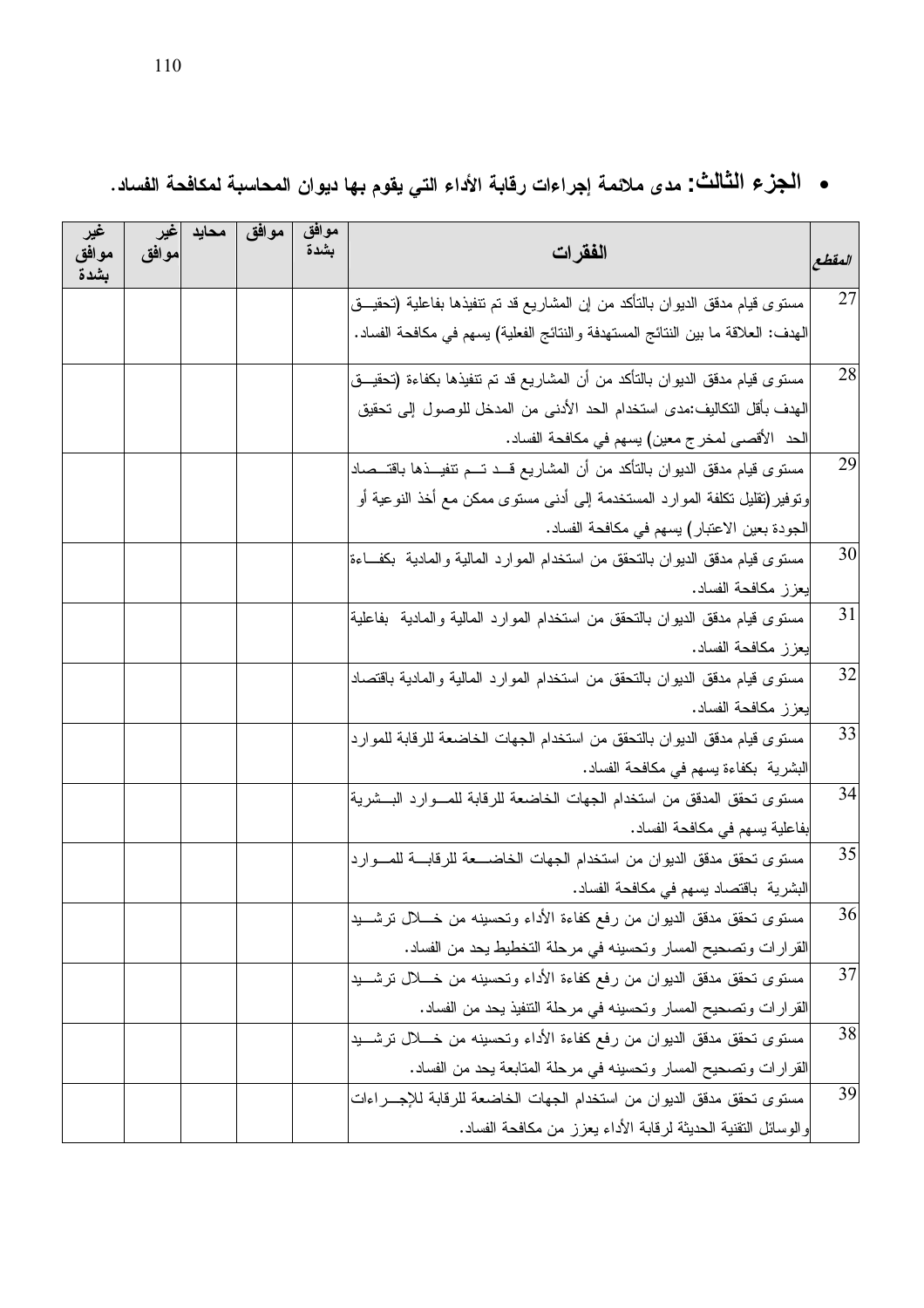## • الجزع الرابع: مدى ملائمة إجراءات الرقابة القانونية التي يقوم بها ديوان المحاسبة لمكافحة الفساد.

| غير<br>موافق<br>بشدة | اغير<br>موافق | محايد | موافق | موافق<br>بشدة | الفقرات                                                                          | المقطع |
|----------------------|---------------|-------|-------|---------------|----------------------------------------------------------------------------------|--------|
|                      |               |       |       |               | مستوى تأكد مدقق الديوان من توفر التشريعات القانونيــــة للجهــــات الخاضـــــعة  | 40     |
|                      |               |       |       |               | للرقابة يعزز من مكافحة الفساد.                                                   |        |
|                      |               |       |       |               | مستوى نأكد مدقق الديوان من سلامة تطبيق الجهات الخاضعة للرقابة للقــوانين         | 41     |
|                      |               |       |       |               | و الأنظمة والنعليمات النبي نحكم عملها يقلل من الفساد.                            |        |
|                      |               |       |       |               | مشاركة مدقق الدبوان في لجان التدقيق والتحقيق بالمخالفات المالية والإداريــــة    | 42     |
|                      |               |       |       |               | التي يرتكبها موظفى الجهات الخاضعة للرقابة يعزز من مكافحة الفساد.                 |        |
|                      |               |       |       |               | قيام مدقق الديوان من خلال مشاركته في لجان التدقيق والتحقيق بقضايا الفـــساد      | 43     |
|                      |               |       |       |               | ونحويلها إلى القضاء بسهم في مكافحة الفساد.                                       |        |
|                      |               |       |       |               | مستوى تحقق مدقق الديوان من أن التعيينات تمــت اســتنادا إلـــي التـــشريعات      | 44     |
|                      |               |       |       |               | المعمول بها من حيث الإعلان والمنافسة والانتقاء يعزز من مكافحة الفساد.            |        |
|                      |               |       |       |               | مستوى تحقق مدقق الديوان من أن القرارات نتخذ مــــن قبــــل الجهــــة صــــــاحبة | 45     |
|                      |               |       |       |               | الصلاحية بموجب التشريعات النفاذة يحد من الفساد.                                  |        |
|                      |               |       |       |               | مستوى فيام مدفق الدبوان بالنأكد من أن الاعتمادات والمراسلات تمـــت حـــسب        | 46     |
|                      |               |       |       |               | التشريعات المعمول بها يقلل من الفساد.                                            |        |
|                      |               |       |       |               | مستوى قيام مدقق الديوان بالنحقق من أن عمليات الشراء نمت وفق الصلاحيات            | 47     |
|                      |               |       |       |               | المنصوص عليها بالنشريعات المعمول بـها يـحد من الفساد.                            |        |
|                      |               |       |       |               | مستوى قيام مدقق الديوان بالنحقق من أن عمليات أدارة اللـــوازم  تمـــت وفـــق     | 48     |
|                      |               |       |       |               | التشريعات المعمول بها يمكن الديوان من مكافحة الفساد.                             |        |
|                      |               |       |       |               | مستوى قيام مدقق الديوان بالتحقق من أن ربط مـــوظفين الـجهـــات الخاضـــــعة      | 49     |
|                      |               |       |       |               | للرقابة بالكفالات المالية اللازمة حسب التشريعات المعمول بها يؤدي إلى مكافحة      |        |
|                      |               |       |       |               | الفساد .                                                                         |        |
|                      |               |       |       |               | مستوى قيام الديوان بالفحوص الفجائية على الجهات الخاضعة للرقابة يحد مـــن         | 50     |
|                      |               |       |       |               | الفساد .                                                                         |        |
|                      |               |       |       |               | إن تفعيل دور مدققين الديوان بتعزيز صلاحياتهم من ناحية المساءلة والمحاسبة         | 51     |
|                      |               |       |       |               | بعزز من مكافحة الفساد.                                                           |        |
|                      |               |       |       |               | إن قيام ديوان المحاسبة بتقديم تقريره إلى مجلس النواب يعــــزز مــــن مكافحــــة  | 52     |
|                      |               |       |       |               | الفساد .                                                                         |        |

شاكرين لكم حسن تعاونكم